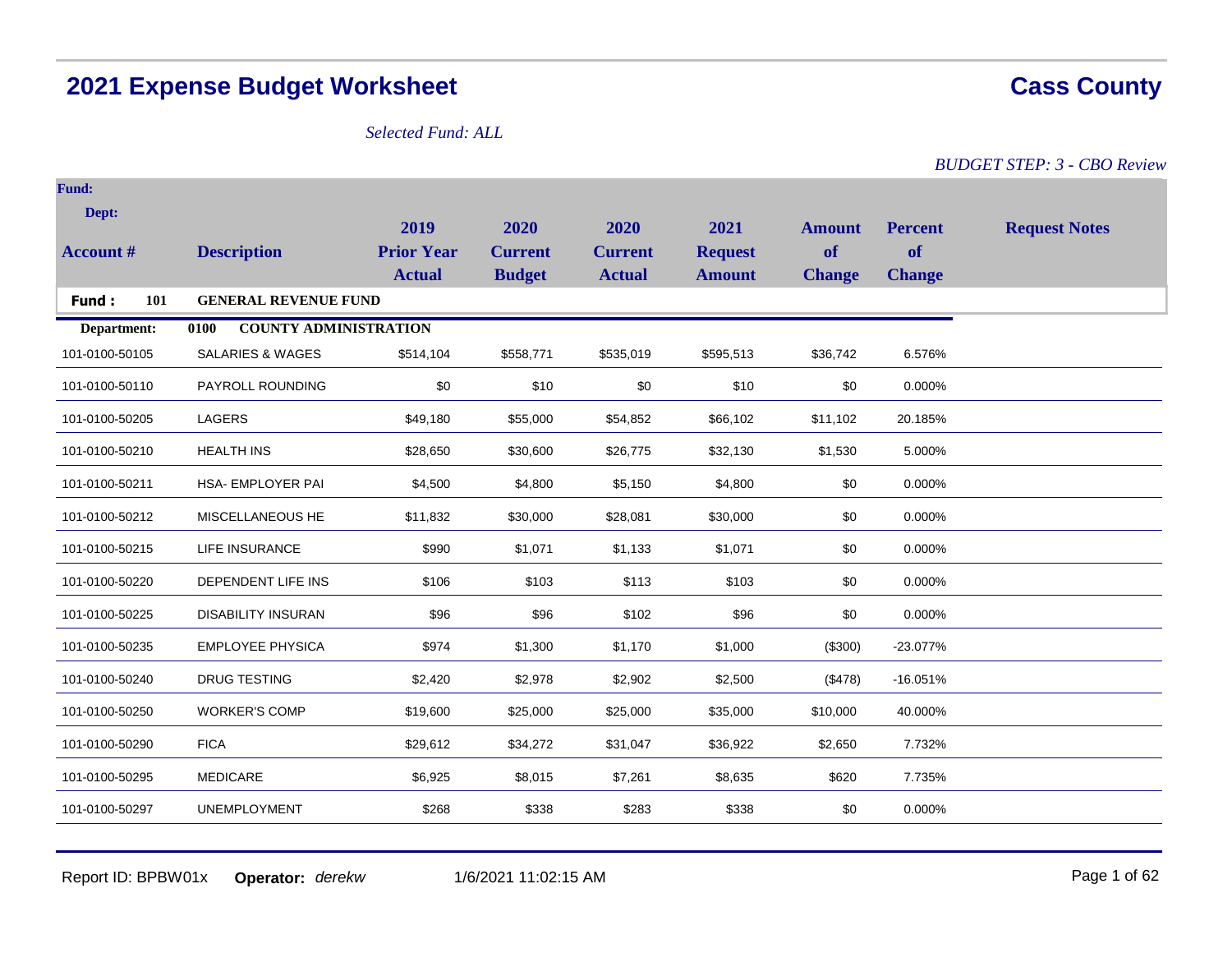| Dept:            |                             | 2019                               | 2020                            | 2020                            | 2021                            | <b>Amount</b>       | <b>Percent</b>             | <b>Request Notes</b> |
|------------------|-----------------------------|------------------------------------|---------------------------------|---------------------------------|---------------------------------|---------------------|----------------------------|----------------------|
| <b>Account #</b> | <b>Description</b>          | <b>Prior Year</b><br><b>Actual</b> | <b>Current</b><br><b>Budget</b> | <b>Current</b><br><b>Actual</b> | <b>Request</b><br><b>Amount</b> | of<br><b>Change</b> | <b>of</b><br><b>Change</b> |                      |
| 101<br>Fund:     | <b>GENERAL REVENUE FUND</b> |                                    |                                 |                                 |                                 |                     |                            |                      |
| 101-0100-51105   | <b>SUPPLIES</b>             | \$25,548                           | \$21,671                        | \$16,872                        | \$25,000                        | \$3,329             | 15.362%                    |                      |
| 101-0100-51120   | <b>CENTRAL PURCHASI</b>     | (\$1,379)                          | (\$2,000)                       | (\$2,053)                       | \$0                             | \$2,000             | -100.000%                  |                      |
| 101-0100-51130   | <b>POSTAGE</b>              | \$5,965                            | \$10,000                        | \$5,219                         | \$14,000                        | \$4,000             | 40.000%                    |                      |
| 101-0100-51145   | <b>ADVERTISING</b>          | \$7,436                            | \$6,000                         | \$1,756                         | \$4,181                         | (\$1,819)           | $-30.317%$                 |                      |
| 101-0100-52105   | TRAVEL/TRAINING/MI          | \$13,923                           | \$6,222                         | \$5,435                         | \$13,000                        | \$6,778             | 108.936%                   |                      |
| 101-0100-52135   | MEMBERSHIP/DUES             | \$2,145                            | \$4,000                         | \$1,080                         | \$4,000                         | \$0                 | 0.000%                     |                      |
| 101-0100-52140   | <b>MAC DUES</b>             | \$9,017                            | \$10,004                        | \$9,267                         | \$10,004                        | \$0                 | 0.000%                     |                      |
| 101-0100-52145   | NACODUES/CONFER             | \$1,787                            | \$2,000                         | \$0                             | \$0                             | (\$2,000)           | $-100.000\%$               |                      |
| 101-0100-53125   | MAINTENANCE - COPI          | \$2,600                            | \$3,000                         | \$645                           | \$3,000                         | \$0                 | 0.000%                     |                      |
| 101-0100-54112   | PROGRAMMING WEB             | \$0                                | \$0                             | \$0                             | \$0                             | \$0                 | 0.000%                     |                      |
| 101-0100-54116   | <b>COMPUTER MAINTEN</b>     | \$34,786                           | \$32,000                        | \$31,375                        | \$30,000                        | (\$2,000)           | $-6.250%$                  |                      |
| 101-0100-55116   | <b>COUNTY ELECTION E</b>    | \$0                                | \$52,600                        | \$52,600                        | \$0                             | (\$52,600)          | $-100.000\%$               |                      |
| 101-0100-55140   | INS. DEDUCTIBLE             | \$0                                | \$0                             | \$0                             | \$0                             | \$0                 | 0.000%                     |                      |
| 101-0100-55145   | PROFESSIONAL SER            | \$161,833                          | \$224,650                       | \$224,761                       | \$250,000                       | \$25,350            | 11.284%                    |                      |
| 101-0100-55155   | <b>AUDIT</b>                | \$51,000                           | \$52,000                        | \$52,000                        | \$51,000                        | (\$1,000)           | $-1.923%$                  |                      |
| 101-0100-55170   | <b>LEGAL FEES</b>           | \$5,055                            | \$0                             | \$0                             | \$50,000                        | \$50,000            | 0.000%                     |                      |
| 101-0100-55175   | ADP BILLING CHARG           | \$53,518                           | \$65,000                        | \$56,865                        | \$65,000                        | \$0                 | 0.000%                     |                      |
| 101-0100-55181   | <b>BOND ADMINISTRATI</b>    | \$10,929                           | \$15,000                        | \$10,250                        | \$15,000                        | \$0                 | 0.000%                     |                      |
| 101-0100-55195   | <b>INDIGENT CARE</b>        | \$1,539                            | \$5,000                         | \$4,872                         | \$5,000                         | \$0                 | 0.000%                     |                      |
| 101-0100-57115   | <b>GENERAL INSURANC</b>     | \$155,150                          | \$200,000                       | \$122,333                       | \$200,000                       | \$0                 | 0.000%                     |                      |
|                  |                             |                                    |                                 |                                 |                                 |                     |                            |                      |

Report ID: BPBW01x **Operator:** *derekw* 1/6/2021 11:02:15 AM Page 2 of 62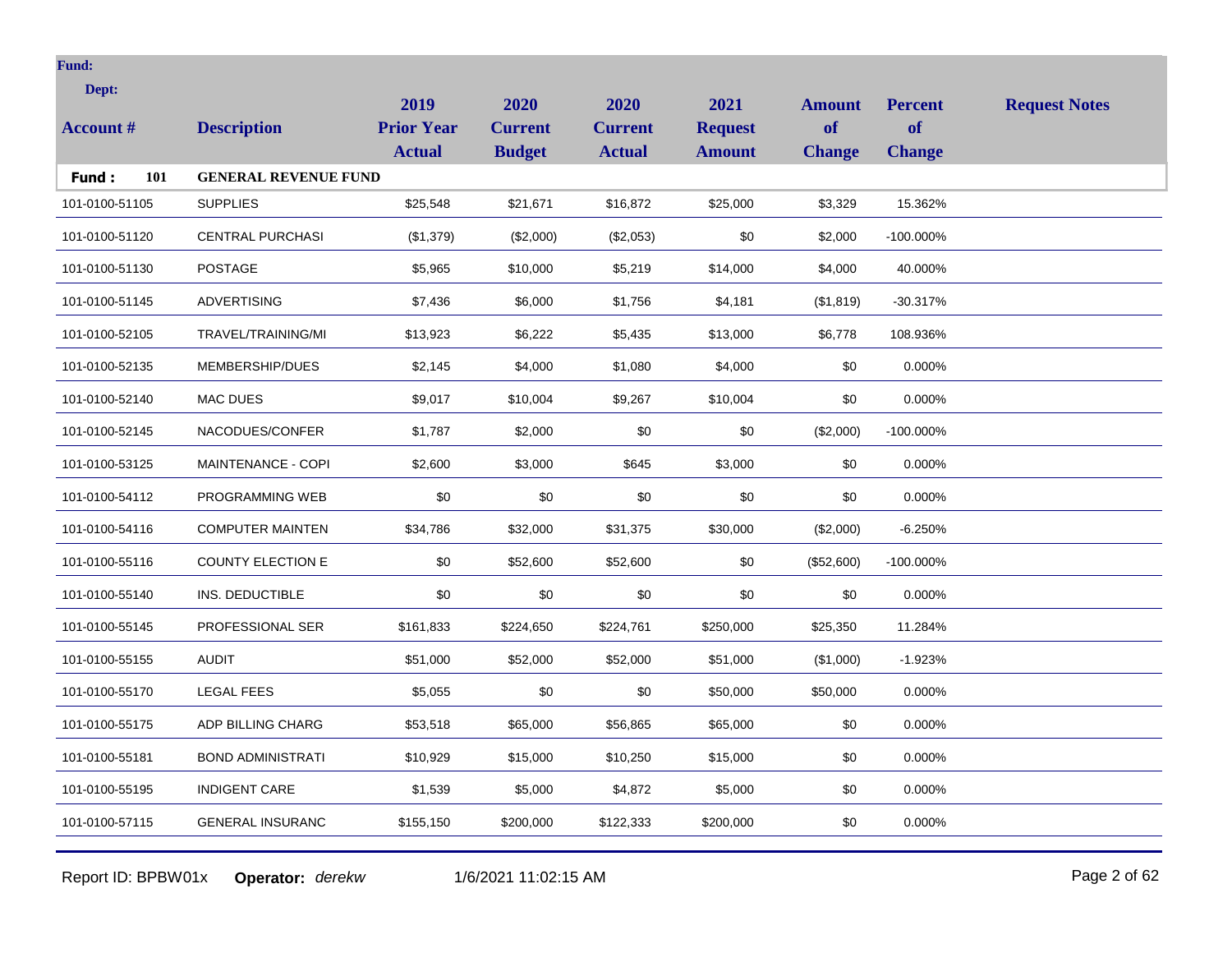| Dept:            |                                                           | 2019              | 2020           | 2020           | 2021           | <b>Amount</b> | <b>Percent</b> | <b>Request Notes</b> |
|------------------|-----------------------------------------------------------|-------------------|----------------|----------------|----------------|---------------|----------------|----------------------|
| <b>Account #</b> | <b>Description</b>                                        | <b>Prior Year</b> | <b>Current</b> | <b>Current</b> | <b>Request</b> | of            | of             |                      |
|                  |                                                           | <b>Actual</b>     | <b>Budget</b>  | <b>Actual</b>  | <b>Amount</b>  | <b>Change</b> | <b>Change</b>  |                      |
| 101<br>Fund:     | <b>GENERAL REVENUE FUND</b>                               |                   |                |                |                |               |                |                      |
| 101-0100-57120   | <b>INSURANCE/BONDS</b>                                    | \$0               | \$6,000        | \$0            | \$6,000        | \$0           | 0.000%         |                      |
| 101-0100-58105   | PLEASANT HILL SCH                                         | \$156,618         | \$156,618      | \$156,618      | \$156,618      | \$0           | 0.000%         |                      |
| 101-0100-58110   | PLEASANT HILL AMB                                         | \$67,122          | \$67,122       | \$67,122       | \$67,122       | \$0           | 0.000%         |                      |
| 101-0100-58115   | CITY OF PLEASANT H                                        | \$201,366         | \$201,366      | \$201,366      | \$201,366      | \$0           | 0.000%         |                      |
| 101-0100-58125   | COUNCIL ON DEPT O                                         | \$5,000           | \$5,000        | \$5,000        | \$5,000        | \$0           | 0.000%         |                      |
| 101-0100-58150   | <b>ECONOMIC DEVELOP</b>                                   | \$26,000          | \$39,750       | \$39,750       | \$26,000       | (\$13,750)    | $-34.591%$     |                      |
| 101-0100-59102   | COUNTY VISION/DEN                                         | \$10,500          | \$10,500       | \$10,500       | \$8,000        | (\$2,500)     | $-23.810%$     |                      |
| 101-0100-59520   | TRANSFER-ROAD AN                                          | \$0               | \$0            | \$0            | \$500,000      | \$500,000     | 0.000%         |                      |
| 101-0100-59550   | <b>LAW ENFORCEMENT</b>                                    | \$5,579,604       | \$6,055,213    | \$6,055,213    | \$6,511,704    | \$456,491     | 7.539%         |                      |
| 101-0100-59561   | TRANSFER-DRUG CO                                          | \$0               | \$50,000       | \$0            | \$50,000       | \$0           | 0.000%         |                      |
| 101-0100-59581   | TRANSFER-ELECTIO                                          | \$98,778          | \$254,850      | \$254,850      | \$40,000       | (\$214,850)   | $-84.304%$     |                      |
| 101-0100-59610   | TRANSFER-COUNTY                                           | \$817,272         | \$0            | \$0            | \$329,389      | \$329,389     | 0.000%         |                      |
| 101-0100-59611   | DEBT PAYMENT SET                                          | \$515,000         | \$450,000      | \$440,124      | \$0            | (\$450,000)   | -100.000%      |                      |
| 101-0100-59648   | TRANSFER- HEALTH                                          | \$10,018          | \$100,000      | \$100,000      | \$100,000      | \$0           | 0.000%         |                      |
| 101-0100-66150   | <b>MARC RHSCC Ermerg</b>                                  | \$4,892           | \$5,000        | \$0            | \$5,000        | \$0           | 0.000%         |                      |
| 101-0100-92005   | <b>ECONOMIC ACTIVITY</b>                                  | \$1,349,757       | \$1,350,000    | \$1,360,141    | \$700,000      | (\$650,000)   | $-48.148%$     |                      |
| Department:      | Total Dept 0100:<br>0110<br><b>BUILDING &amp; GROUNDS</b> | \$10,052,035      | \$10,210,920   | \$10,002,847   | \$10,259,604   | \$48,684      | 0.477%         |                      |

101-0110-50105 SALARIES & WAGES \$62,053 \$66,950 \$66,997 \$70,699 \$3,749 5.600%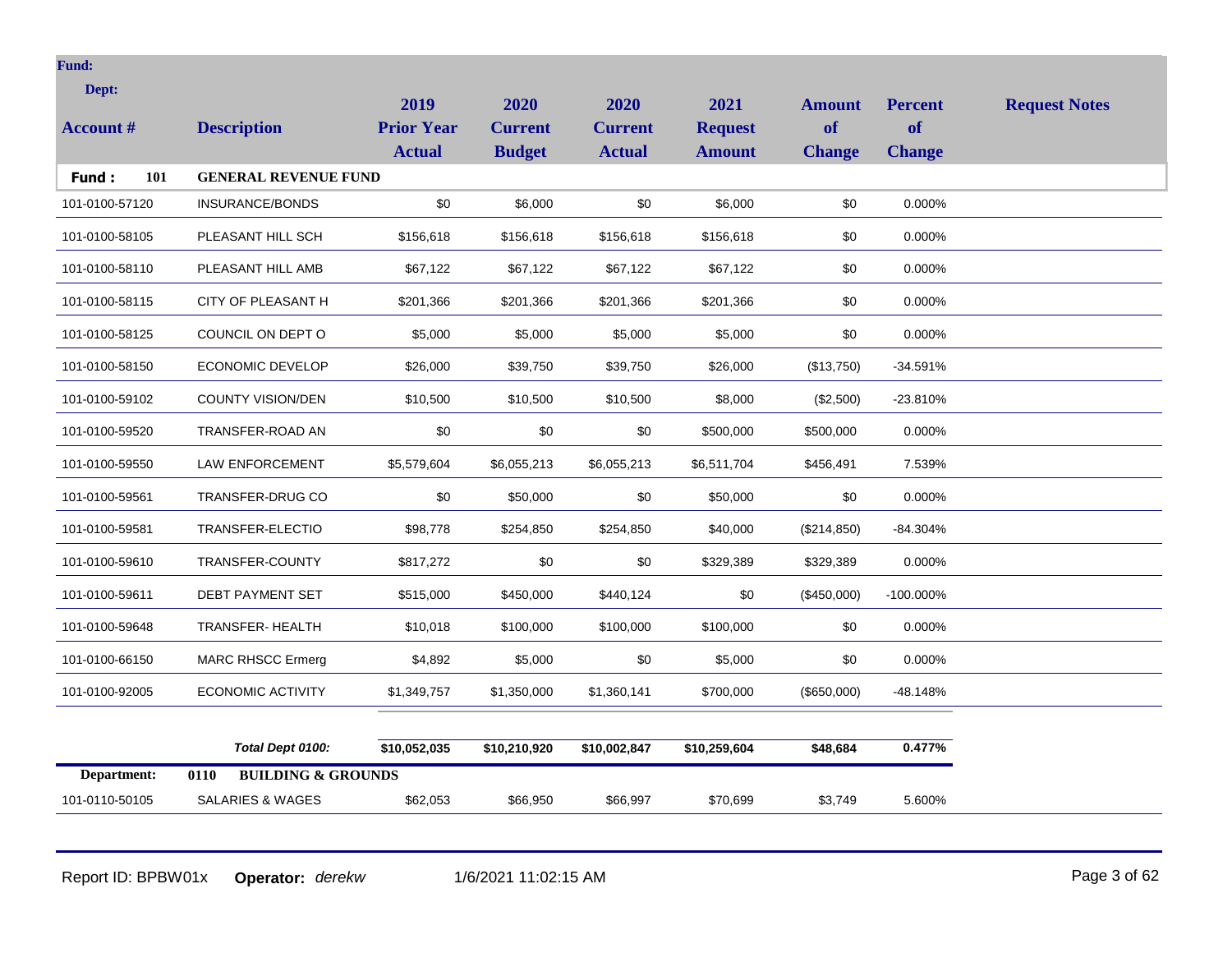| Dept:            |                             | 2019              | 2020           | 2020           | 2021           | <b>Amount</b> | <b>Percent</b> | <b>Request Notes</b> |
|------------------|-----------------------------|-------------------|----------------|----------------|----------------|---------------|----------------|----------------------|
| <b>Account #</b> | <b>Description</b>          | <b>Prior Year</b> | <b>Current</b> | <b>Current</b> | <b>Request</b> | <b>of</b>     | <b>of</b>      |                      |
|                  |                             | <b>Actual</b>     | <b>Budget</b>  | <b>Actual</b>  | <b>Amount</b>  | <b>Change</b> | <b>Change</b>  |                      |
| 101<br>Fund:     | <b>GENERAL REVENUE FUND</b> |                   |                |                |                |               |                |                      |
| 101-0110-50205   | LAGERS                      | \$5,216           | \$7,498        | \$7,504        | \$7,848        | \$350         | 4.662%         |                      |
| 101-0110-50210   | <b>HEALTH INS</b>           | \$8,350           | \$10,200       | \$9,775        | \$10,710       | \$510         | 5.000%         |                      |
| 101-0110-50211   | HSA- EMPLOYER PAI           | \$1,900           | \$2,400        | \$2,300        | \$2,400        | \$0           | 0.000%         |                      |
| 101-0110-50215   | LIFE INSURANCE              | \$239             | \$268          | \$257          | \$268          | \$0           | 0.000%         |                      |
| 101-0110-50220   | DEPENDENT LIFE INS          | \$9               | \$17           | \$17           | \$17           | \$0           | 0.000%         |                      |
| 101-0110-50225   | <b>DISABILITY INSURAN</b>   | \$23              | \$24           | \$23           | \$24           | \$0           | 0.000%         |                      |
| 101-0110-50250   | <b>WORKER'S COMP</b>        | \$0               | \$2,500        | \$0            | \$2,500        | \$0           | 0.000%         |                      |
| 101-0110-50290   | <b>FICA</b>                 | \$3,429           | \$4,151        | \$3,637        | \$4,383        | \$232         | 5.589%         |                      |
| 101-0110-50295   | <b>MEDICARE</b>             | \$802             | \$971          | \$851          | \$1,025        | \$54          | 5.561%         |                      |
| 101-0110-50297   | <b>UNEMPLOYMENT</b>         | \$106             | \$106          | \$81           | \$106          | \$0           | 0.000%         |                      |
| 101-0110-53105   | <b>MO EXTENSION</b>         | \$8,347           | \$9,383        | \$9,036        | \$9,000        | (\$383)       | $-4.082%$      |                      |
| 101-0110-53110   | <b>OLD JAIL</b>             | \$1,127           | \$5,000        | \$2,040        | \$1,000        | (\$4,000)     | $-80.000\%$    |                      |
| 101-0110-53115   | <b>HEALTH</b>               | \$17,983          | \$17,500       | \$12,535       | \$17,500       | \$0           | 0.000%         |                      |
| 101-0110-53120   | <b>MAINTENANCE</b>          | \$83,056          | \$100,000      | \$84,990       | \$100,000      | \$0           | 0.000%         |                      |
| 101-0110-53140   | <b>UTILITIES</b>            | \$39,910          | \$41,617       | \$28,229       | \$42,000       | \$383         | 0.920%         |                      |
| 101-0110-53145   | <b>TELEPHONE</b>            | \$35,000          | \$35,000       | \$24,388       | \$32,325       | (\$2,675)     | $-7.643%$      |                      |
| 101-0110-53150   | <b>CELL PHONES/PAGE</b>     | \$3,287           | \$5,000        | \$4,826        | \$5,000        | \$0           | 0.000%         |                      |
| 101-0110-91140   | CAPITAL OUTLAY-AU           | $\$0$             | \$0            | \$0            | \$32,675       | \$32,675      | $0.000\%$      |                      |
|                  |                             |                   |                |                |                |               |                |                      |
|                  | Total Dept 0110:            | \$270,836         | \$308,585      | \$257,486      | \$339,480      | \$30,895      | 10.012%        |                      |
|                  |                             |                   |                |                |                |               |                |                      |

Report ID: BPBW01x **Operator:** *derekw* 1/6/2021 11:02:15 AM Page 4 of 62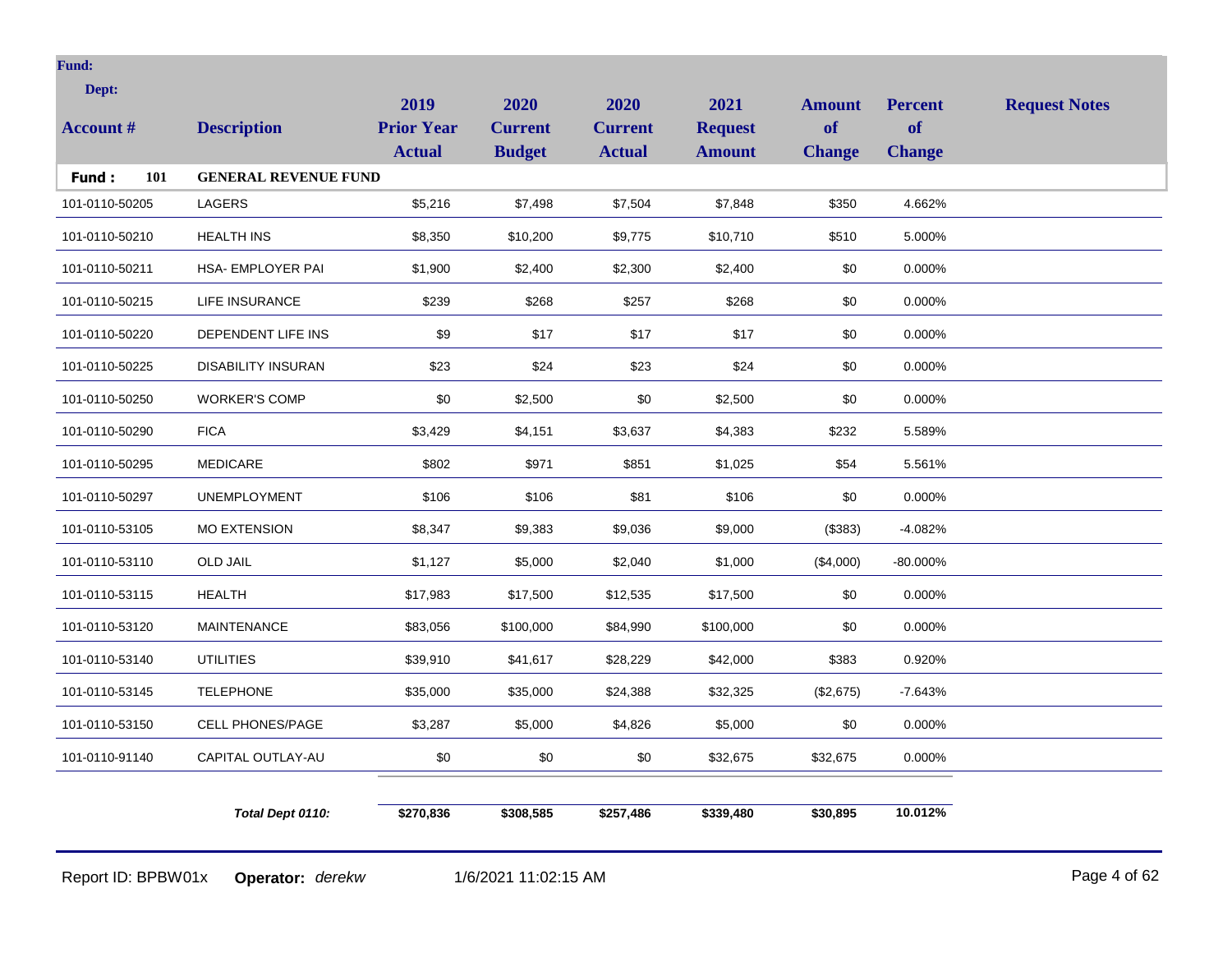| Dept:            |                               | 2019              | 2020           | 2020           | 2021           | <b>Amount</b> | <b>Percent</b> | <b>Request Notes</b> |
|------------------|-------------------------------|-------------------|----------------|----------------|----------------|---------------|----------------|----------------------|
| <b>Account #</b> | <b>Description</b>            | <b>Prior Year</b> | <b>Current</b> | <b>Current</b> | <b>Request</b> | of            | <b>of</b>      |                      |
|                  |                               | <b>Actual</b>     | <b>Budget</b>  | <b>Actual</b>  | <b>Amount</b>  | <b>Change</b> | <b>Change</b>  |                      |
| 101<br>Fund:     | <b>GENERAL REVENUE FUND</b>   |                   |                |                |                |               |                |                      |
| Department:      | <b>CODES / ZONING</b><br>0120 |                   |                |                |                |               |                |                      |
| 101-0120-50105   | <b>SALARIES &amp; WAGES</b>   | \$303,312         | \$344,440      | \$334,120      | \$354,773      | \$10,333      | 3.000%         |                      |
| 101-0120-50205   | LAGERS                        | \$32,522          | \$38,577       | \$37,152       | \$39,380       | \$803         | 2.081%         |                      |
| 101-0120-50210   | <b>HEALTH INS</b>             | \$21,825          | \$20,400       | \$28,263       | \$32,130       | \$11,730      | 57.500%        |                      |
| 101-0120-50211   | <b>HSA- EMPLOYER PAI</b>      | \$3,850           | \$3,600        | \$5,500        | \$7,200        | \$3,600       | 100.000%       |                      |
| 101-0120-50215   | <b>LIFE INSURANCE</b>         | \$781             | \$804          | \$870          | \$804          | \$0           | 0.000%         |                      |
| 101-0120-50220   | DEPENDENT LIFE INS            | \$89              | \$52           | \$66           | \$52           | \$0           | 0.000%         |                      |
| 101-0120-50225   | <b>DISABILITY INSURAN</b>     | \$77              | \$72           | \$78           | \$72           | \$0           | 0.000%         |                      |
| 101-0120-50290   | <b>FICA</b>                   | \$17,814          | \$21,355       | \$19,899       | \$21,996       | \$641         | 3.000%         |                      |
| 101-0120-50295   | <b>MEDICARE</b>               | \$4,166           | \$4,994        | \$4,654        | \$5,144        | \$150         | 2.996%         |                      |
| 101-0120-50297   | <b>UNEMPLOYMENT</b>           | \$302             | \$253          | \$283          | \$296          | \$43          | 16.793%        |                      |
| 101-0120-51105   | <b>SUPPLIES</b>               | \$1,121           | \$2,800        | \$2,313        | \$2,800        | \$0           | 0.000%         |                      |
| 101-0120-51130   | <b>POSTAGE</b>                | \$158             | \$500          | \$347          | \$550          | \$50          | 10.000%        |                      |
| 101-0120-51140   | PUBLICATIONS/SUBS             | \$30              | \$100          | \$30           | \$100          | \$0           | 0.000%         |                      |
| 101-0120-51145   | <b>ADVERTISING</b>            | \$1,814           | \$3,200        | \$970          | \$3,200        | \$0           | 0.000%         |                      |
| 101-0120-51146   | <b>PRINTING</b>               | \$836             | \$2,000        | \$836          | \$2,000        | \$0           | 0.000%         |                      |
| 101-0120-52105   | TRAVEL/TRAINING/MI            | \$2,620           | \$5,200        | \$3,924        | \$5,200        | \$0           | 0.000%         |                      |
| 101-0120-52110   | MILEAGE FOR INSPE             | \$0               | \$1,200        | \$0            | \$1,200        | \$0           | 0.000%         |                      |
| 101-0120-52125   | <b>TRAINING</b>               | \$1,234           | \$4,000        | \$0            | \$4,000        | \$0           | 0.000%         |                      |
| 101-0120-52135   | MEMBERSHIP/DUES               | \$495             | \$680          | \$240          | \$680          | \$0           | 0.000%         |                      |
|                  |                               |                   |                |                |                |               |                |                      |

Report ID: BPBW01x **Operator:** *derekw* 1/6/2021 11:02:15 AM Page 5 of 62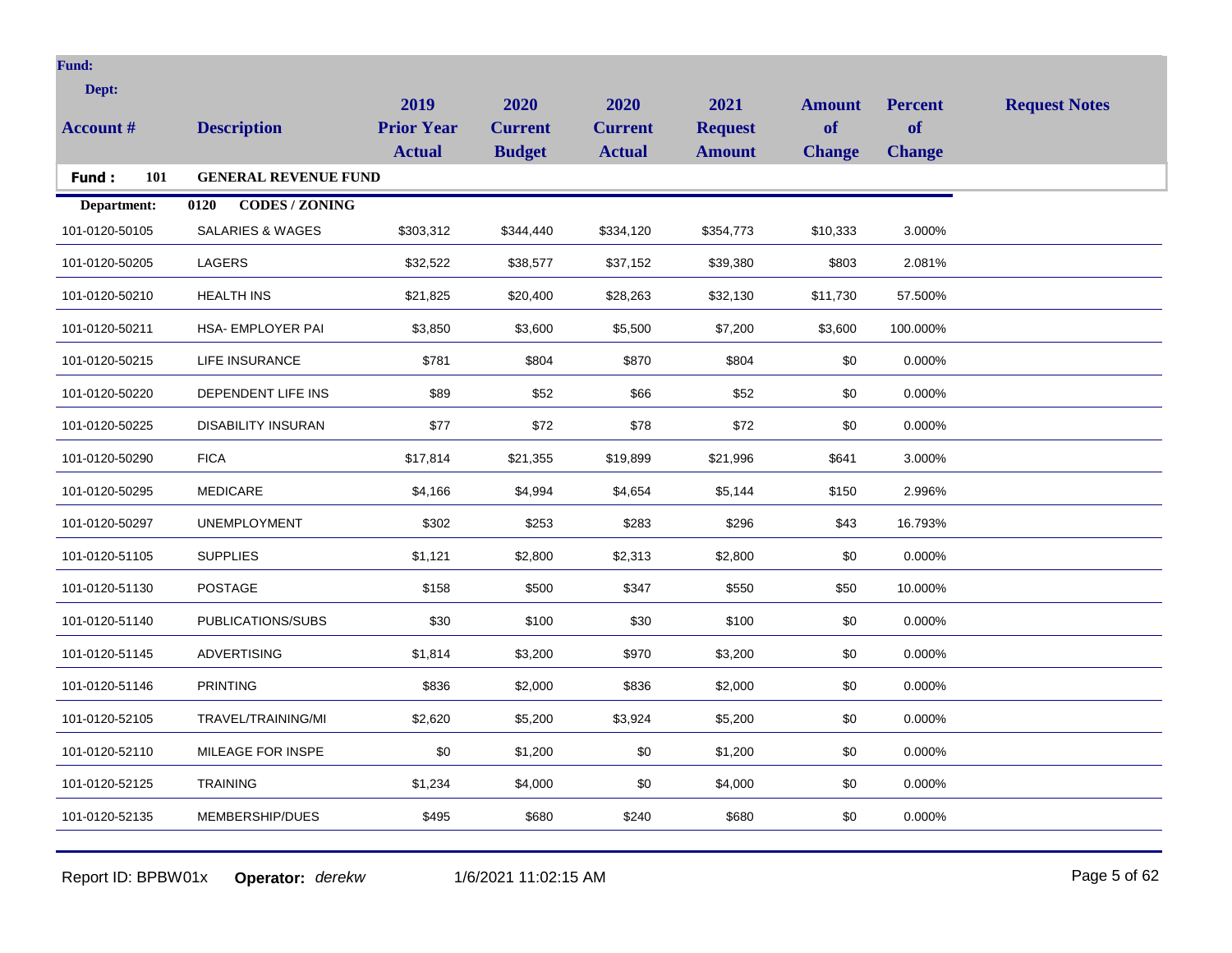| Dept:<br><b>Account #</b> | <b>Description</b>          | 2019<br><b>Prior Year</b><br><b>Actual</b> | 2020<br><b>Current</b><br><b>Budget</b> | <b>2020</b><br><b>Current</b><br><b>Actual</b> | 2021<br><b>Request</b><br><b>Amount</b> | <b>Amount</b><br>of<br><b>Change</b> | <b>Percent</b><br><b>of</b><br><b>Change</b> | <b>Request Notes</b> |
|---------------------------|-----------------------------|--------------------------------------------|-----------------------------------------|------------------------------------------------|-----------------------------------------|--------------------------------------|----------------------------------------------|----------------------|
| 101<br>Fund:              | <b>GENERAL REVENUE FUND</b> |                                            |                                         |                                                |                                         |                                      |                                              |                      |
| 101-0120-53125            | MAINTENANCE - COPI          | \$1,183                                    | \$3,500                                 | \$746                                          | \$3,500                                 | \$0                                  | 0.000%                                       |                      |
| 101-0120-53150            | <b>CELL PHONES/PAGE</b>     | \$5,588                                    | \$6,413                                 | \$5,485                                        | \$6,415                                 | \$2                                  | 0.031%                                       |                      |
| 101-0120-54116            | <b>COMPUTER MAINTEN</b>     | \$2,186                                    | \$3,900                                 | \$2,357                                        | \$3,900                                 | \$0                                  | 0.000%                                       |                      |
| 101-0120-54202            | <b>EQUIPMENT MAINTE</b>     | \$0                                        | \$2,100                                 | \$2,080                                        | \$2,100                                 | \$0                                  | 0.000%                                       |                      |
| 101-0120-54204            | <b>AUTO MAINTENANCE</b>     | \$3,911                                    | \$6,500                                 | \$6,486                                        | \$6,500                                 | \$0                                  | 0.000%                                       |                      |
| 101-0120-55105            | <b>CONTRACT SERVICE</b>     | \$11,345                                   | \$18,000                                | \$12,730                                       | \$18,000                                | \$0                                  | 0.000%                                       |                      |
| 101-0120-58156            | <b>DNR</b>                  | \$0                                        | \$500                                   | \$250                                          | \$500                                   | \$0                                  | 0.000%                                       |                      |
| 101-0120-58165            | <b>ZONING BOARD</b>         | \$2,600                                    | \$4,680                                 | \$2,860                                        | \$4,680                                 | \$0                                  | 0.000%                                       |                      |
| 101-0120-91140            | CAPITAL OUTLAY-AU           | \$0                                        | \$28,500                                | \$69                                           | \$29,000                                | \$500                                | 1.754%                                       |                      |
|                           |                             |                                            |                                         |                                                |                                         |                                      |                                              |                      |

|                | Total Dept 0120:                    | \$419,859 | \$528,321 | \$472,609 | \$556,172 | \$27,851 | 5.272%    |
|----------------|-------------------------------------|-----------|-----------|-----------|-----------|----------|-----------|
| Department:    | <b>EMERGENCY MANAGEMENT</b><br>0140 |           |           |           |           |          |           |
| 101-0140-50105 | SALARIES & WAGES                    | \$45,717  | \$57,270  | \$55,502  | \$58,988  | \$1,718  | 3.000%    |
| 101-0140-50205 | LAGERS                              | \$4,217   | \$5,212   | \$5,051   | \$6,548   | \$1,336  | 25.633%   |
| 101-0140-50210 | <b>HEALTH INS</b>                   | \$1,200   | \$4,800   | \$0       | \$5,040   | \$240    | 5.000%    |
| 101-0140-50211 | <b>HSA- EMPLOYER PAI</b>            | \$300     | \$1,200   | \$0       | \$1,200   | \$0      | $0.000\%$ |
| 101-0140-50215 | LIFE INSURANCE                      | \$119     | \$134     | \$128     | \$134     | \$0      | $0.000\%$ |
| 101-0140-50220 | DEPENDENT LIFE INS                  | \$17      | \$20      | \$17      | \$20      | \$0      | $0.000\%$ |
| 101-0140-50225 | DISABILITY INSURAN                  | \$12      | \$12      | \$12      | \$12      | \$0      | $0.000\%$ |
| 101-0140-50290 | <b>FICA</b>                         | \$4,372   | \$3,551   | \$3,435   | \$3,657   | \$106    | 2.992%    |

Report ID: BPBW01x **Operator:** *derekw* 1/6/2021 11:02:15 AM Page 6 of 62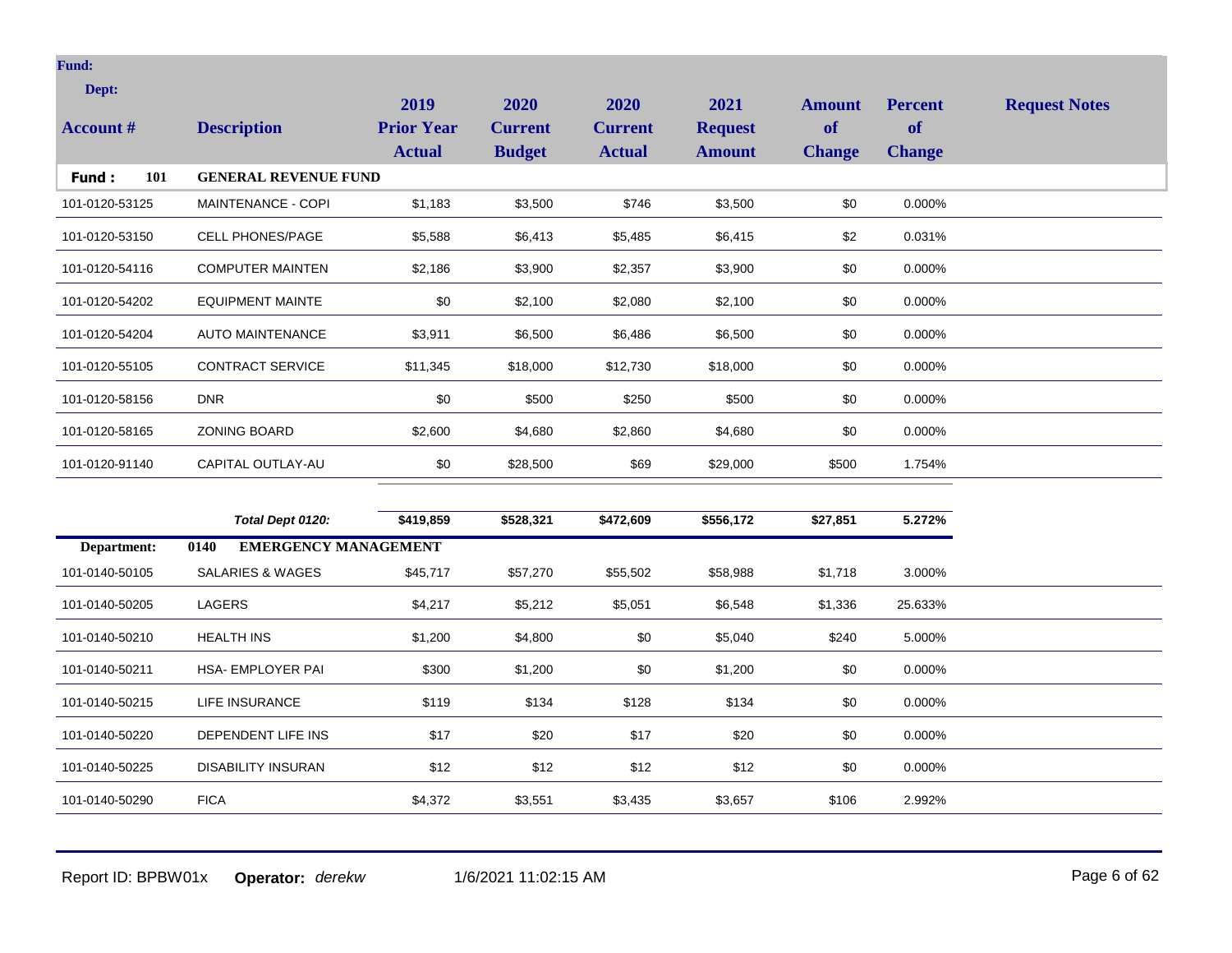| Dept:            |                                 | 2019              | 2020           | 2020           | 2021           | <b>Amount</b> | <b>Percent</b> | <b>Request Notes</b> |
|------------------|---------------------------------|-------------------|----------------|----------------|----------------|---------------|----------------|----------------------|
| <b>Account #</b> | <b>Description</b>              | <b>Prior Year</b> | <b>Current</b> | <b>Current</b> | <b>Request</b> | <b>of</b>     | <b>of</b>      |                      |
|                  |                                 | <b>Actual</b>     | <b>Budget</b>  | <b>Actual</b>  | <b>Amount</b>  | <b>Change</b> | <b>Change</b>  |                      |
| 101<br>Fund:     | <b>GENERAL REVENUE FUND</b>     |                   |                |                |                |               |                |                      |
| 101-0140-50295   | <b>MEDICARE</b>                 | \$1,022           | \$830          | \$803          | \$855          | \$25          | 3.051%         |                      |
| 101-0140-50297   | <b>UNEMPLOYMENT</b>             | \$42              | \$42           | \$40           | \$42           | \$0           | 0.000%         |                      |
| 101-0140-51105   | <b>SUPPLIES</b>                 | \$29              | \$500          | \$250          | \$500          | \$0           | 0.000%         |                      |
| 101-0140-52105   | TRAVEL/TRAINING/MI              | \$675             | \$1,500        | \$90           | \$1,500        | \$0           | 0.000%         |                      |
| 101-0140-53150   | <b>CELL PHONES/PAGE</b>         | \$1,377           | \$0            | \$0            | \$0            | \$0           | 0.000%         |                      |
| 101-0140-54202   | <b>EQUIPMENT MAINTE</b>         | \$0               | \$2,250        | \$1,265        | \$2,250        | \$0           | 0.000%         |                      |
| 101-0140-54204   | <b>AUTO MAINTENANCE</b>         | \$81              | \$0            | \$0            | \$0            | \$0           | 0.000%         |                      |
| 101-0140-54302   | <b>FUEL</b>                     | \$1,065           | \$0            | \$0            | \$0            | \$0           | 0.000%         |                      |
| 101-0140-91190   | CAPITAL OUTLAY-OT               | \$0               | \$0            | \$0            | $\$0$          | \$0           | 0.000%         |                      |
|                  |                                 |                   |                |                |                |               |                |                      |
|                  | Total Dept 0140:                | \$60,246          | \$77,321       | \$66,594       | \$80,747       | \$3,426       | 4.430%         |                      |
| Department:      | <b>MEDICAL EXAMINER</b><br>0170 |                   |                |                |                |               |                |                      |
| 101-0170-55105   | <b>CONTRACT SERVICE</b>         | \$206,889         | \$168,329      | \$168,329      | \$175,000      | \$6,671       | 3.963%         |                      |
|                  |                                 |                   |                |                |                |               |                |                      |
|                  | Total Dept 0170:                | \$206,889         | \$168,329      | \$168,329      | \$175,000      | \$6,671       | 3.963%         |                      |
| Department:      | <b>AUDITORS OFFICE</b><br>0310  |                   |                |                |                |               |                |                      |
| 101-0310-50105   | <b>SALARIES &amp; WAGES</b>     | \$144,625         | \$162,954      | \$157,161      | \$177,778      | \$14,824      | 9.097%         |                      |
| 101-0310-50205   | <b>LAGERS</b>                   | \$12,602          | \$18,251       | \$17,602       | \$19,733       | \$1,482       | 8.121%         |                      |
| 101-0310-50210   | <b>HEALTH INS</b>               | \$6,675           | \$15,300       | \$9,775        | \$16,065       | \$765         | 5.000%         |                      |
| 101-0310-50211   | <b>HSA- EMPLOYER PAI</b>        | \$1,550           | \$3,600        | \$2,300        | \$2,400        | (\$1,200)     | $-33.333%$     |                      |
| 101-0310-50215   | LIFE INSURANCE                  | \$370             | \$402          | \$385          | \$402          | \$0           | 0.060%         |                      |
|                  |                                 |                   |                |                |                |               |                |                      |

Report ID: BPBW01x **Operator:** *derekw* 1/6/2021 11:02:15 AM Page 7 of 62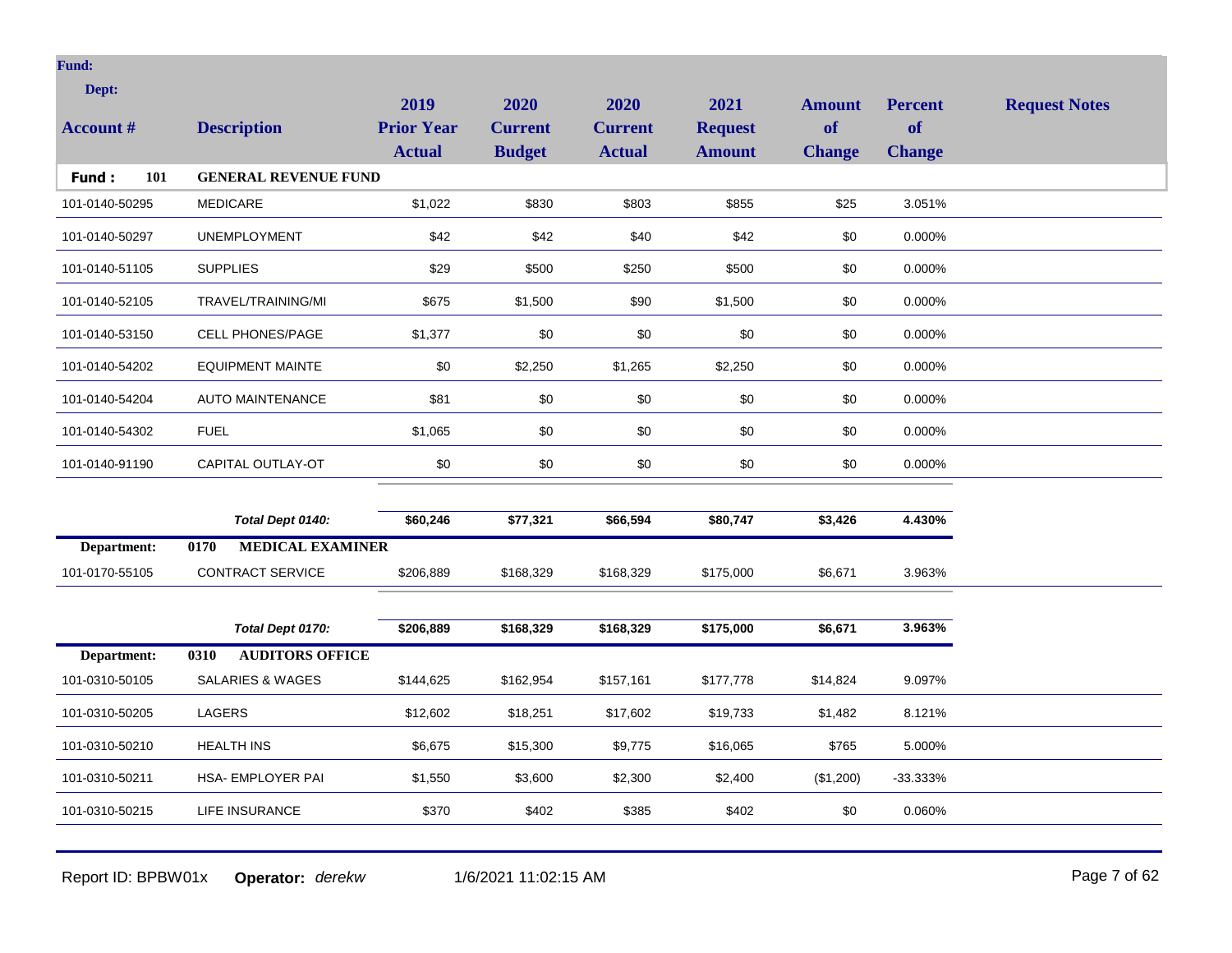| Dept:<br><b>Account #</b> | <b>Description</b>          | 2019<br><b>Prior Year</b><br><b>Actual</b> | 2020<br><b>Current</b><br><b>Budget</b> | 2020<br><b>Current</b><br><b>Actual</b> | 2021<br><b>Request</b><br><b>Amount</b> | <b>Amount</b><br>of<br><b>Change</b> | <b>Percent</b><br><b>of</b><br><b>Change</b> | <b>Request Notes</b> |
|---------------------------|-----------------------------|--------------------------------------------|-----------------------------------------|-----------------------------------------|-----------------------------------------|--------------------------------------|----------------------------------------------|----------------------|
| 101<br>Fund:              | <b>GENERAL REVENUE FUND</b> |                                            |                                         |                                         |                                         |                                      |                                              |                      |
| 101-0310-50220            | DEPENDENT LIFE INS          | \$47                                       | \$52                                    | \$50                                    | \$52                                    | \$0                                  | $-0.269%$                                    |                      |
| 101-0310-50225            | <b>DISABILITY INSURAN</b>   | \$36                                       | \$36                                    | \$35                                    | \$36                                    | \$0                                  | 0.000%                                       |                      |
| 101-0310-50290            | <b>FICA</b>                 | \$8,439                                    | \$10,103                                | \$8,883                                 | \$11,022                                | \$919                                | 9.095%                                       |                      |
| 101-0310-50295            | <b>MEDICARE</b>             | \$1,974                                    | \$2,363                                 | \$2,078                                 | \$2,578                                 | \$215                                | 9.106%                                       |                      |
| 101-0310-50297            | <b>UNEMPLOYMENT</b>         | \$84                                       | \$127                                   | \$81                                    | \$150                                   | \$23                                 | 18.371%                                      |                      |
| 101-0310-51105            | <b>SUPPLIES</b>             | \$2,670                                    | \$4,000                                 | \$1,661                                 | \$2,750                                 | (\$1,250)                            | $-31.250%$                                   |                      |
| 101-0310-51130            | <b>POSTAGE</b>              | \$21                                       | \$50                                    | \$1                                     | \$200                                   | \$150                                | 300.000%                                     |                      |
| 101-0310-52105            | TRAVEL/TRAINING/MI          | \$709                                      | \$1,500                                 | \$185                                   | \$1,200                                 | (\$300)                              | $-20.000\%$                                  |                      |
| 101-0310-53125            | MAINTENANCE - COPI          | \$1,922                                    | \$3,000                                 | \$2,632                                 | \$1,500                                 | (\$1,500)                            | $-50.000\%$                                  |                      |
| 101-0310-55150            | <b>PROFESSIONAL SER</b>     | \$0                                        | \$7,000                                 | \$5,990                                 | \$7,000                                 | \$0                                  | 0.000%                                       |                      |
| 101-0310-91190            | CAPITAL OUTLAY-OT           | \$7,931                                    | \$2,000                                 | \$1,120                                 | \$1,500                                 | (\$500)                              | $-25.000\%$                                  |                      |
|                           |                             |                                            |                                         |                                         |                                         |                                      |                                              |                      |

|                | Total Dept 0310:                 | \$189,656 | \$230,737 | \$209,938 | \$244,366 | \$13,629 | 5.907%    |
|----------------|----------------------------------|-----------|-----------|-----------|-----------|----------|-----------|
| Department:    | 0320<br><b>COLLECTORS OFFICE</b> |           |           |           |           |          |           |
| 101-0320-50105 | SALARIES & WAGES                 | \$245,673 | \$271,377 | \$245,195 | \$286,732 | \$15,355 | 5.658%    |
| 101-0320-50127 | COVID SALARIES-CO                | \$0       | \$0       | (\$517)   | \$0       | \$0      | $0.000\%$ |
| 101-0320-50205 | <b>LAGERS</b>                    | \$24,184  | \$29,414  | \$25,239  | \$31,827  | \$2,413  | 8.204%    |
| 101-0320-50210 | <b>HEALTH INS</b>                | \$19,500  | \$20,400  | \$20,188  | \$21,420  | \$1,020  | 5.000%    |
| 101-0320-50211 | <b>HSA- EMPLOYER PAI</b>         | \$4,650   | \$3,600   | \$4,650   | \$4,800   | \$1,200  | 33.333%   |
| 101-0320-50215 | LIFE INSURANCE                   | \$798     | \$804     | \$748     | \$804     | \$0      | 0.000%    |

Report ID: BPBW01x **Operator:** *derekw* 1/6/2021 11:02:15 AM Page 8 of 62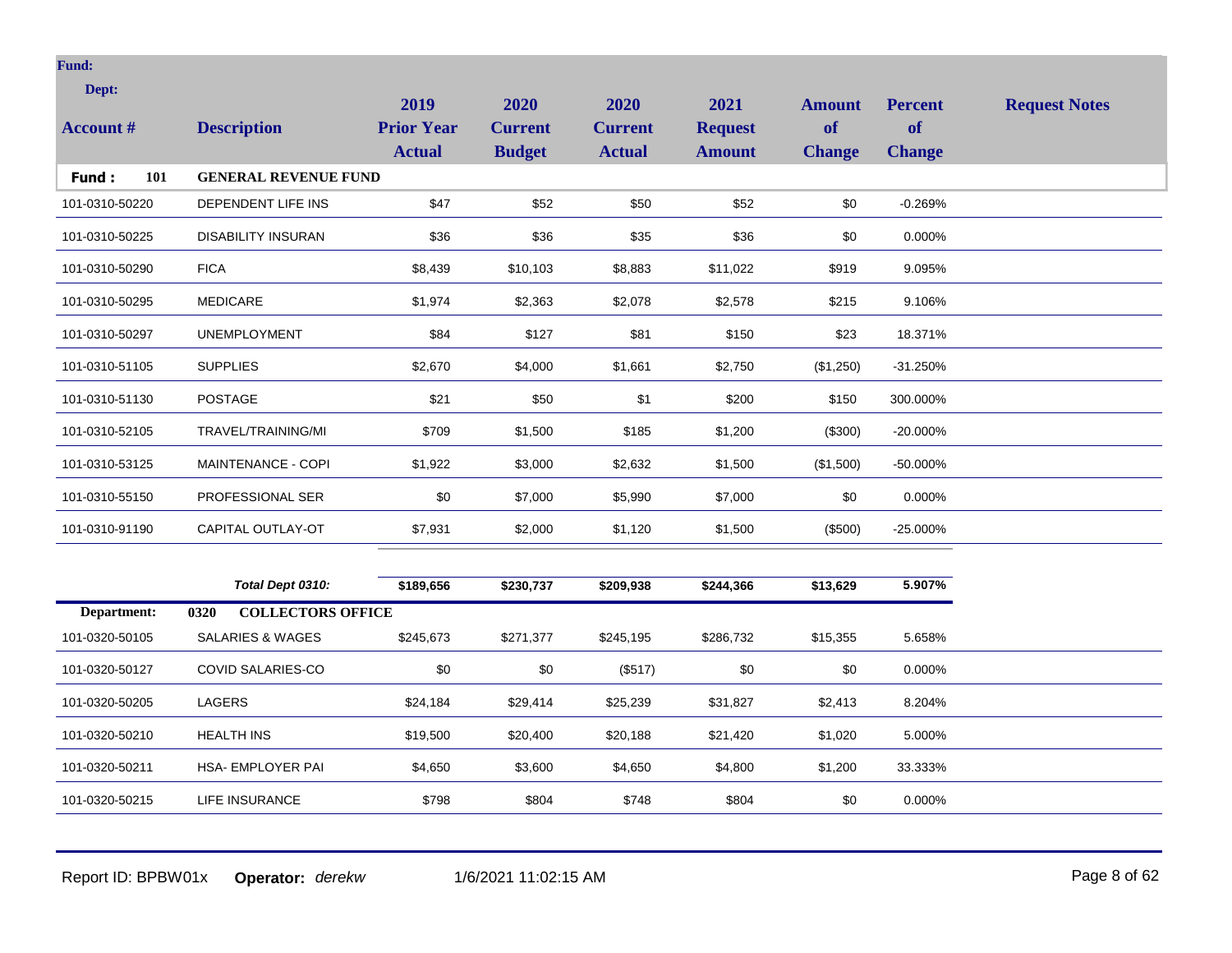| Dept:               |                             | 2019              | 2020           | <b>2020</b>    | 2021           | <b>Amount</b> | <b>Percent</b> | <b>Request Notes</b> |
|---------------------|-----------------------------|-------------------|----------------|----------------|----------------|---------------|----------------|----------------------|
| <b>Account</b> #    | <b>Description</b>          | <b>Prior Year</b> | <b>Current</b> | <b>Current</b> | <b>Request</b> | of            | <b>of</b>      |                      |
|                     |                             | <b>Actual</b>     | <b>Budget</b>  | <b>Actual</b>  | <b>Amount</b>  | <b>Change</b> | <b>Change</b>  |                      |
| 101<br><b>Fund:</b> | <b>GENERAL REVENUE FUND</b> |                   |                |                |                |               |                |                      |
| 101-0320-50220      | DEPENDENT LIFE INS          | \$113             | \$104          | \$96           | \$104          | \$0           | 0.000%         |                      |
| 101-0320-50225      | <b>DISABILITY INSURAN</b>   | \$78              | \$72           | \$67           | \$72           | \$0           | 0.000%         |                      |
| 101-0320-50290      | <b>FICA</b>                 | \$14,742          | \$16,826       | \$14,537       | \$17,777       | \$951         | 5.652%         |                      |
| 101-0320-50295      | <b>MEDICARE</b>             | \$3,448           | \$3,935        | \$3,400        | \$4,158        | \$223         | 5.667%         |                      |
| 101-0320-50297      | <b>UNEMPLOYMENT</b>         | \$255             | \$380          | \$271          | \$380          | \$0           | 0.000%         |                      |
| 101-0320-51105      | <b>SUPPLIES</b>             | \$11,360          | \$8,950        | \$8,950        | \$12,000       | \$3,050       | 34.084%        |                      |
| 101-0320-51130      | <b>POSTAGE</b>              | \$62,163          | \$61,235       | \$60,969       | \$60,000       | (\$1,235)     | $-2.017%$      |                      |
| 101-0320-51145      | <b>ADVERTISING</b>          | \$5,657           | \$10,815       | \$10,735       | \$9,000        | (\$1,815)     | $-16.782%$     |                      |

|                | Total Dept 0320:                    | \$392,620 | \$427,912 | \$394,526 | \$449,074 | \$21,162  | 4.945%      |
|----------------|-------------------------------------|-----------|-----------|-----------|-----------|-----------|-------------|
| Department:    | <b>COUNTY CLERKS OFFICE</b><br>0330 |           |           |           |           |           |             |
| 101-0330-50105 | SALARIES & WAGES                    | \$190,328 | \$232,932 | \$202,974 | \$250,560 | \$17,628  | 7.568%      |
| 101-0330-50205 | LAGERS                              | \$18,014  | \$25,329  | \$19,817  | \$27,812  | \$2,483   | 9.805%      |
| 101-0330-50210 | <b>HEALTH INS</b>                   | \$15,563  | \$15,300  | \$11,688  | \$10,200  | (\$5,100) | $-33.333\%$ |
| 101-0330-50211 | HSA- EMPLOYER PAI                   | \$3,700   | \$3,600   | \$2,650   | \$2,400   | (\$1,200) | $-33.333\%$ |
| 101-0330-50215 | LIFE INSURANCE                      | \$558     | \$670     | \$558     | \$536     | (\$134)   | -19.952%    |
| 101-0330-50220 | DEPENDENT LIFE INS                  | \$24      | \$17      | \$58      | \$70      | \$53      | 305.093%    |
| 101-0330-50225 | <b>DISABILITY INSURAN</b>           | \$55      | \$60      | \$50      | \$48      | (\$12)    | $-20.000\%$ |
| 101-0330-50290 | <b>FICA</b>                         | \$10,510  | \$14,021  | \$12,302  | \$15,535  | \$1,514   | 10.797%     |
| 101-0330-50295 | <b>MEDICARE</b>                     | \$2,458   | \$3,279   | \$2,877   | \$3,633   | \$354     | 10.791%     |
|                |                                     |           |           |           |           |           |             |

Report ID: BPBW01x **Operator:** *derekw* 1/6/2021 11:02:15 AM Page 9 of 62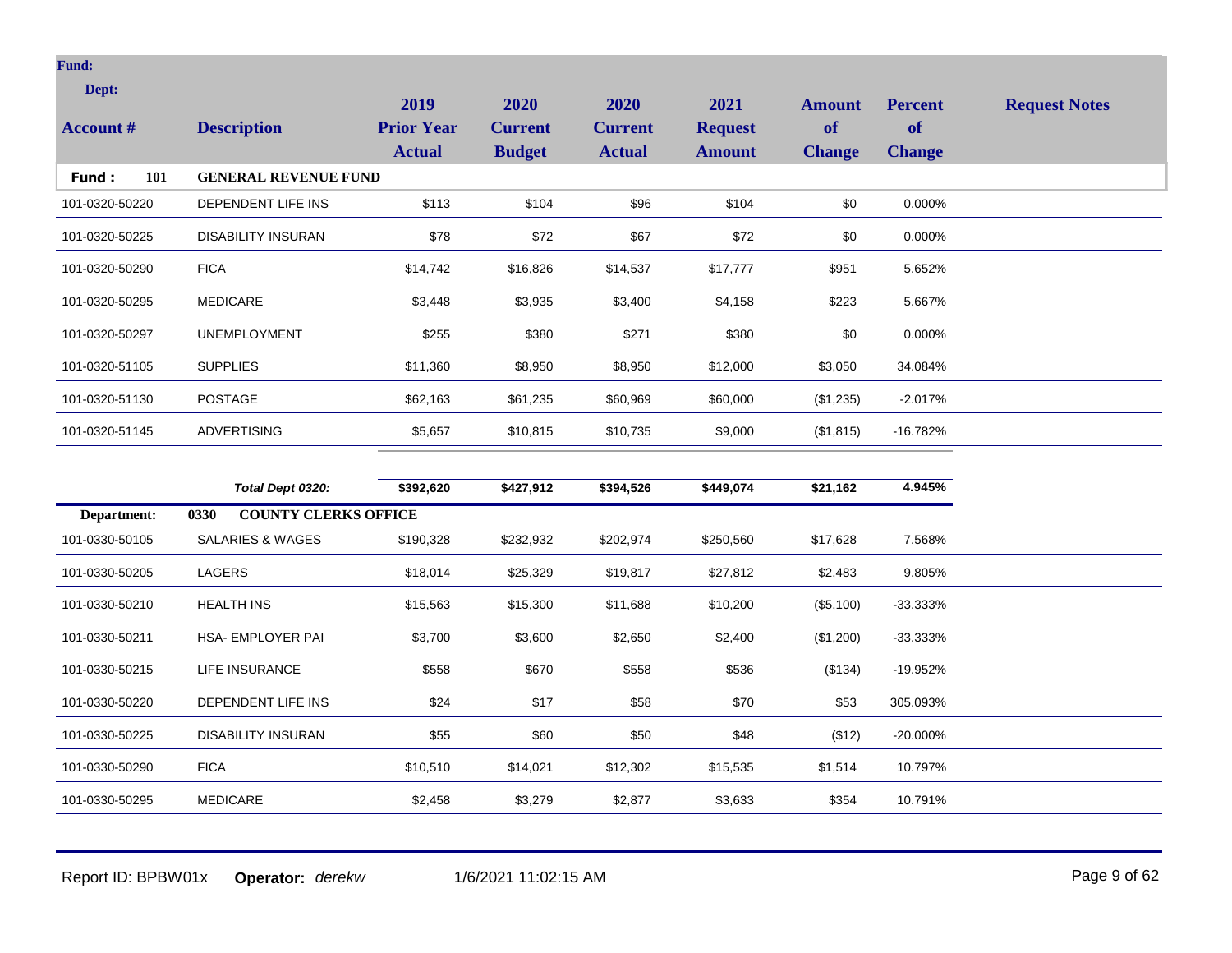| Dept:            |                                   | 2019              | 2020           | 2020           | 2021           | <b>Amount</b> | <b>Percent</b> | <b>Request Notes</b> |
|------------------|-----------------------------------|-------------------|----------------|----------------|----------------|---------------|----------------|----------------------|
| <b>Account #</b> | <b>Description</b>                | <b>Prior Year</b> | <b>Current</b> | <b>Current</b> | <b>Request</b> | of            | <b>of</b>      |                      |
|                  |                                   | <b>Actual</b>     | <b>Budget</b>  | <b>Actual</b>  | <b>Amount</b>  | <b>Change</b> | <b>Change</b>  |                      |
| 101<br>Fund:     | <b>GENERAL REVENUE FUND</b>       |                   |                |                |                |               |                |                      |
| 101-0330-50297   | <b>UNEMPLOYMENT</b>               | \$194             | \$211          | \$274          | \$254          | \$43          | 20.265%        |                      |
| 101-0330-51105   | <b>SUPPLIES</b>                   | \$7,535           | \$14,000       | \$8,489        | \$10,000       | (\$4,000)     | $-28.571%$     |                      |
| 101-0330-51130   | <b>POSTAGE</b>                    | \$1,102           | \$26,500       | \$654          | \$1,500        | (\$25,000)    | -94.340%       |                      |
| 101-0330-55125   | LEASE/PURCHASE P                  | \$10,094          | \$11,000       | \$10,358       | \$10,000       | (\$1,000)     | $-9.091%$      |                      |
| 101-0330-64005   | <b>GRANT EXPENSE 640</b>          | \$0               | \$44,880       | \$44,880       | \$0            | (\$44,880)    | -100.000%      |                      |
|                  |                                   |                   |                |                |                |               |                |                      |
|                  | Total Dept 0330:                  | \$260,134         | \$391,799      | \$317,627      | \$332,548      | (\$59,251)    | $-15.123%$     |                      |
| Department:      | <b>VOTER REGISTRATION</b><br>0331 |                   |                |                |                |               |                |                      |
| 101-0331-50105   | SALARIES & WAGES                  | \$0               | \$5,000        | \$0            | \$0            | (\$5,000)     | -100.000%      |                      |
| 101-0331-50205   | LAGERS                            | \$0               | \$560          | \$0            | \$0            | (\$560)       | -100.000%      |                      |
| 101-0331-50210   | <b>HEALTH INS</b>                 | \$0               | \$0            | \$0            | \$0            | \$0           | 0.000%         |                      |
| 101-0331-50211   | HSA- EMPLOYER PAI                 | \$0               | \$0            | \$0            | \$0            | \$0           | 0.000%         |                      |
| 101-0331-50215   | LIFE INSURANCE                    | \$0               | \$0            | \$0            | \$0            | \$0           | 0.000%         |                      |
| 101-0331-50220   | DEPENDENT LIFE INS                | \$0               | \$0            | \$0            | \$0            | \$0           | 0.000%         |                      |
| 101-0331-50225   | <b>DISABILITY INSURAN</b>         | \$0               | \$0            | \$0            | \$0            | \$0           | 0.000%         |                      |
| 101-0331-50290   | <b>FICA</b>                       | \$0               | \$300          | \$0            | \$0            | (\$300)       | -100.000%      |                      |
| 101-0331-50295   | <b>MEDICARE</b>                   | \$0               | \$100          | \$0            | \$0            | (\$100)       | -100.000%      |                      |
| 101-0331-50297   | <b>UNEMPLOYMENT</b>               | \$0               | \$50           | \$0            | \$0            | (\$50)        | $-100.000\%$   |                      |
| 101-0331-51105   | <b>SUPPLIES</b>                   | \$344             | \$5,000        | \$3,594        | \$35,000       | \$30,000      | 600.000%       |                      |
| 101-0331-51130   | <b>POSTAGE</b>                    | \$23,350          | \$25,000       | \$22,929       | \$25,000       | \$0           | 0.000%         |                      |

Report ID: BPBW01x **Operator:** *derekw* 1/6/2021 11:02:15 AM Page 10 of 62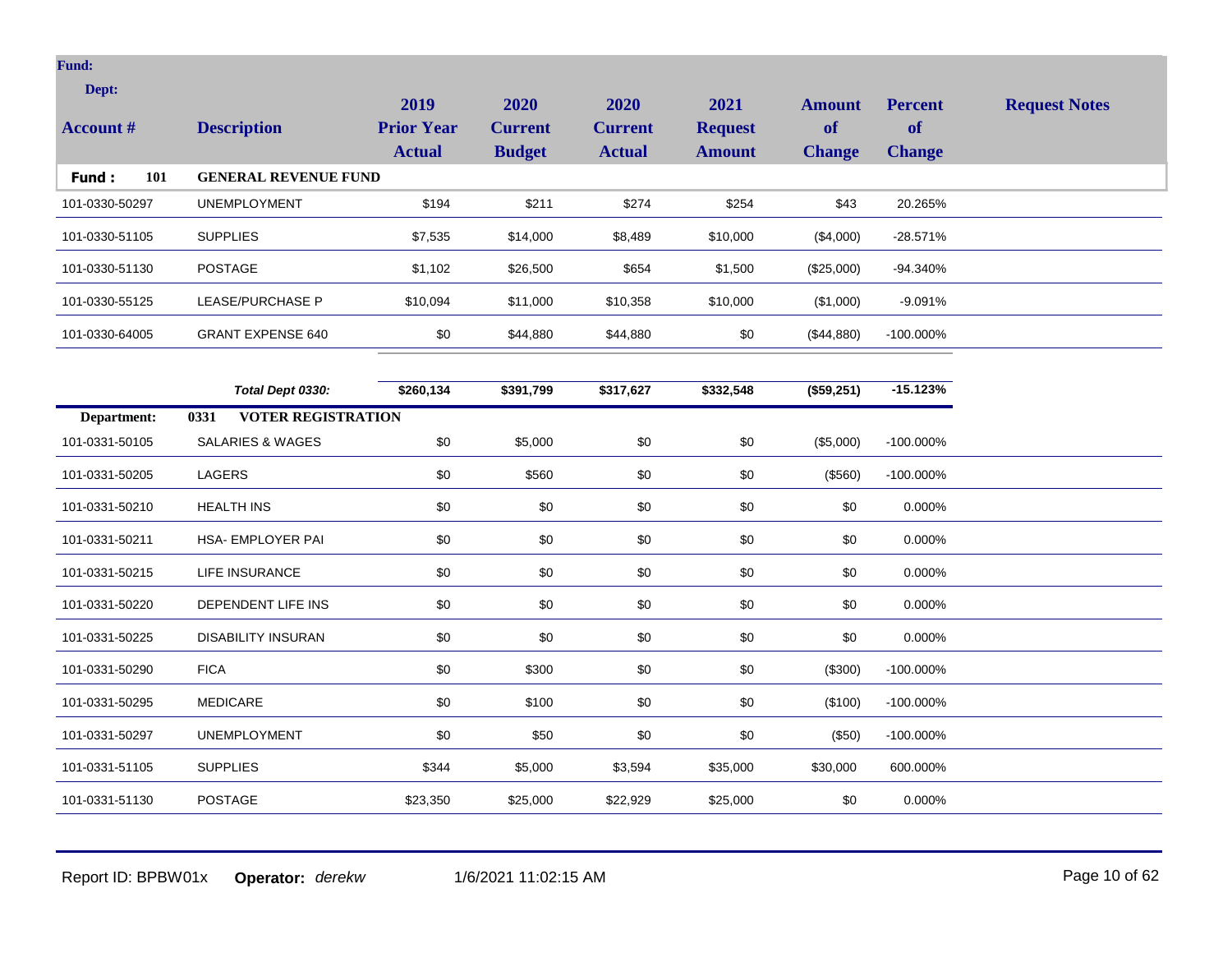| T |  |  |
|---|--|--|
|   |  |  |

| Dept:<br><b>Account</b> # | <b>Description</b>          | 2019<br><b>Prior Year</b><br><b>Actual</b> | 2020<br><b>Current</b><br><b>Budget</b> | 2020<br>Current<br><b>Actual</b> | 2021<br><b>Request</b><br><b>Amount</b> | <b>Amount</b><br><b>of</b><br><b>Change</b> | <b>Percent</b><br><b>of</b><br><b>Change</b> | <b>Request Notes</b> |
|---------------------------|-----------------------------|--------------------------------------------|-----------------------------------------|----------------------------------|-----------------------------------------|---------------------------------------------|----------------------------------------------|----------------------|
| Fund:<br>101              | <b>GENERAL REVENUE FUND</b> |                                            |                                         |                                  |                                         |                                             |                                              |                      |
| 101-0331-53145            | <b>TELEPHONE</b>            | \$1,524                                    | \$2,000                                 | \$0                              | \$0                                     | (\$2,000)                                   | $-100.000\%$                                 |                      |
|                           |                             |                                            |                                         |                                  |                                         |                                             |                                              |                      |

|                | Total Dept 0331:                | \$25,219  | \$38,010  | \$26,524  | \$60,000  | \$21,990 | 57.853%    |
|----------------|---------------------------------|-----------|-----------|-----------|-----------|----------|------------|
| Department:    | <b>RECORDERS OFFICE</b><br>0340 |           |           |           |           |          |            |
| 101-0340-50105 | SALARIES & WAGES                | \$277,181 | \$284,833 | \$270,142 | \$294,035 | \$9,202  | 3.231%     |
| 101-0340-50205 | LAGERS                          | \$29,084  | \$31,901  | \$30,256  | \$32,638  | \$737    | 2.309%     |
| 101-0340-50210 | <b>HEALTH INS</b>               | \$24,450  | \$25,500  | \$24,438  | \$26,775  | \$1,275  | 5.000%     |
| 101-0340-50211 | HSA- EMPLOYER PAI               | \$5,300   | \$6,000   | \$5,750   | \$6,000   | \$0      | 0.000%     |
| 101-0340-50215 | LIFE INSURANCE                  | \$670     | \$670     | \$770     | \$804     | \$134    | 20.072%    |
| 101-0340-50220 | DEPENDENT LIFE INS              | \$89      | \$89      | \$66      | \$89      | \$0      | 0.000%     |
| 101-0340-50225 | <b>DISABILITY INSURAN</b>       | \$80      | \$60      | \$69      | \$72      | \$12     | 20.000%    |
| 101-0340-50290 | <b>FICA</b>                     | \$15,651  | \$17,660  | \$15,192  | \$18,230  | \$570    | 3.230%     |
| 101-0340-50295 | <b>MEDICARE</b>                 | \$3,660   | \$4,130   | \$3,553   | \$4,264   | \$134    | 3.243%     |
| 101-0340-50297 | <b>UNEMPLOYMENT</b>             | \$253     | \$900     | \$202     | \$254     | (\$646)  | $-71.778%$ |
| 101-0340-51130 | <b>POSTAGE</b>                  | \$0       | \$2,000   | \$477     | \$2,000   | \$0      | 0.000%     |
| 101-0340-51145 | <b>ADVERTISING</b>              | \$24      | \$250     | \$0       | \$250     | \$0      | 0.000%     |
| 101-0340-52105 | TRAVEL/TRAINING/MI              | \$974     | \$2,500   | \$500     | \$2,500   | \$0      | 0.000%     |
|                |                                 |           |           |           |           |          |            |
|                | Total Dept 0340:                | \$357,416 | \$376,493 | \$351,416 | \$387,911 | \$11,418 | 3.033%     |

Report ID: BPBW01x **Operator:** *derekw* 1/6/2021 11:02:15 AM Page 11 of 62

101-0350-50105 SALARIES & WAGES \$102,343 \$105,586 \$101,186 \$116,597 \$11,011 10.428%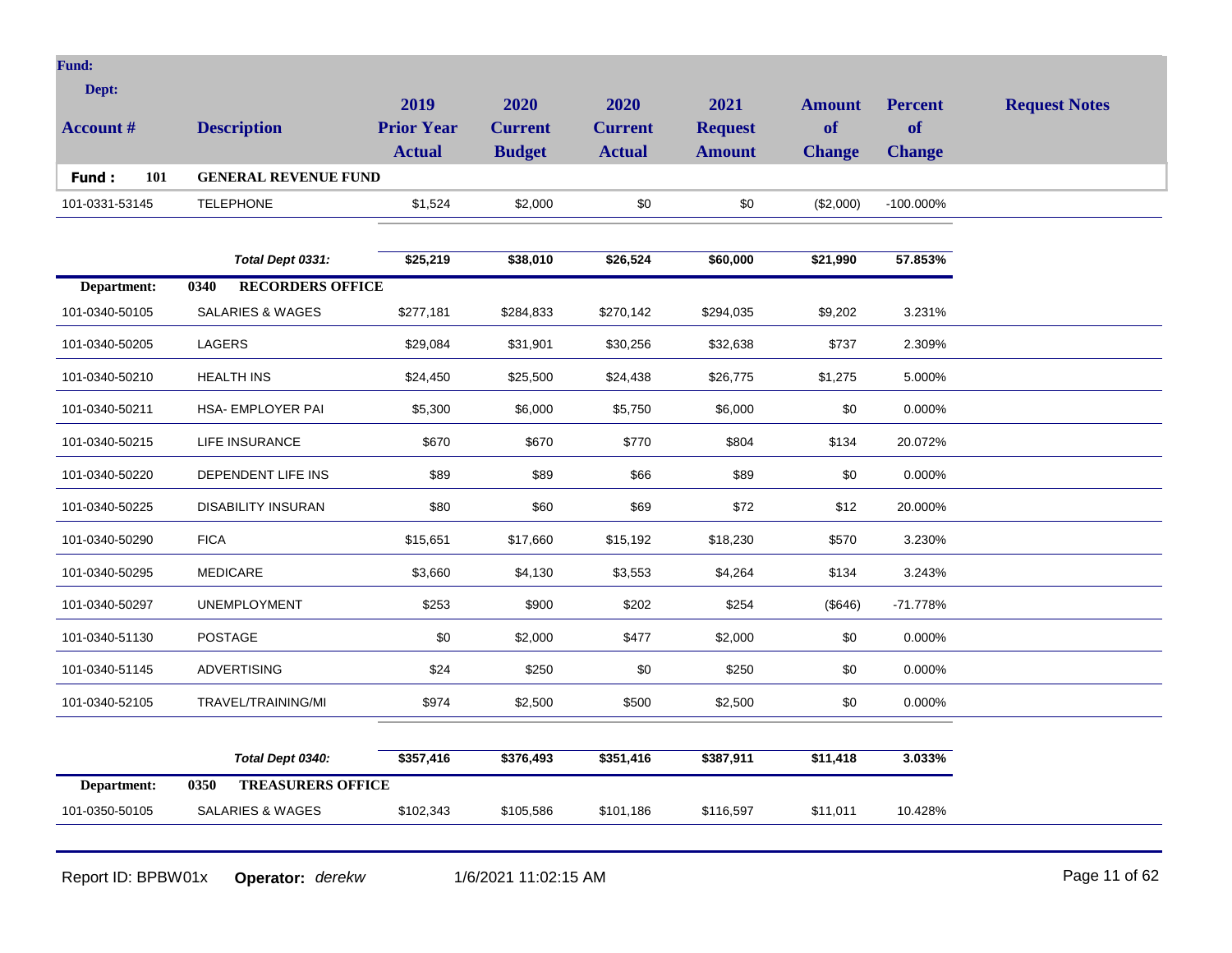| Dept:            |                             | 2019              | 2020           | 2020           | 2021           |                     |                             |                      |
|------------------|-----------------------------|-------------------|----------------|----------------|----------------|---------------------|-----------------------------|----------------------|
| <b>Account #</b> | <b>Description</b>          | <b>Prior Year</b> | <b>Current</b> | <b>Current</b> | <b>Request</b> | <b>Amount</b><br>of | <b>Percent</b><br><b>of</b> | <b>Request Notes</b> |
|                  |                             | <b>Actual</b>     | <b>Budget</b>  | <b>Actual</b>  | <b>Amount</b>  | <b>Change</b>       | <b>Change</b>               |                      |
| 101<br>Fund:     | <b>GENERAL REVENUE FUND</b> |                   |                |                |                |                     |                             |                      |
| 101-0350-50205   | LAGERS                      | \$11,462          | \$11,826       | \$11,333       | \$12,942       | \$1,116             | 9.437%                      |                      |
| 101-0350-50210   | <b>HEALTH INS</b>           | \$4,975           | \$5,100        | \$4,888        | \$5,355        | \$255               | 5.000%                      |                      |
| 101-0350-50211   | HSA- EMPLOYER PAI           | \$1,200           | \$1,200        | \$1,150        | \$1,200        | \$0                 | 0.000%                      |                      |
| 101-0350-50215   | LIFE INSURANCE              | \$274             | \$268          | \$257          | \$268          | \$0                 | $-0.060%$                   |                      |
| 101-0350-50220   | DEPENDENT LIFE INS          | \$19              | \$17           | \$17           | \$17           | \$0                 | 1.647%                      |                      |
| 101-0350-50225   | <b>DISABILITY INSURAN</b>   | \$27              | \$24           | \$23           | \$24           | \$0                 | 0.000%                      |                      |
| 101-0350-50290   | <b>FICA</b>                 | \$6,171           | \$6,546        | \$6,127        | \$7,229        | \$683               | 10.434%                     |                      |
| 101-0350-50295   | MEDICARE                    | \$1,443           | \$1,531        | \$1,433        | \$1,691        | \$160               | 10.451%                     |                      |
| 101-0350-50297   | <b>UNEMPLOYMENT</b>         | \$42              | \$84           | \$40           | \$84           | \$0                 | 0.571%                      |                      |
| 101-0350-51105   | <b>SUPPLIES</b>             | \$1,611           | \$1,750        | \$1,361        | \$1,850        | \$100               | 5.714%                      |                      |
| 101-0350-51130   | <b>POSTAGE</b>              | \$1,862           | \$2,000        | \$1,887        | \$1,900        | (\$100)             | $-5.000%$                   |                      |
| 101-0350-52105   | TRAVEL/TRAINING/MI          | \$1,168           | \$1,200        | \$841          | \$1,200        | \$0                 | 0.000%                      |                      |
| 101-0350-53125   | MAINTENANCE - COPI          | \$0               | \$250          | \$0            | \$350          | \$100               | 40.000%                     |                      |
| 101-0350-91190   | CAPITAL OUTLAY-OT           | \$999             | \$900          | \$0            | \$800          | (\$100)             | $-11.111%$                  |                      |
|                  |                             |                   |                |                |                |                     |                             |                      |
|                  | Total Dept 0350:            | \$133,596         | \$138,282      | \$130,543      | \$151,508      | \$13,226            | 9.564%                      |                      |
| Department:      | <b>MU EXTENSION</b><br>0400 |                   |                |                |                |                     |                             |                      |
| 101-0400-51105   | <b>SUPPLIES</b>             | \$6,675           | \$6,600        | \$6,600        | \$6,600        | \$0                 | 0.000%                      |                      |

Report ID: BPBW01x **Operator:** *derekw* 1/6/2021 11:02:15 AM Page 12 of 62

101-0400-52105 TRAVEL/TRAINING/MI \$6,125 \$6,000 \$6,000 \$6,000 \$6,000 \$0 0.000%

101-0400-53125 MAINTENANCE - COPI \$575 \$600 \$600 \$600 \$600 \$0 0.000%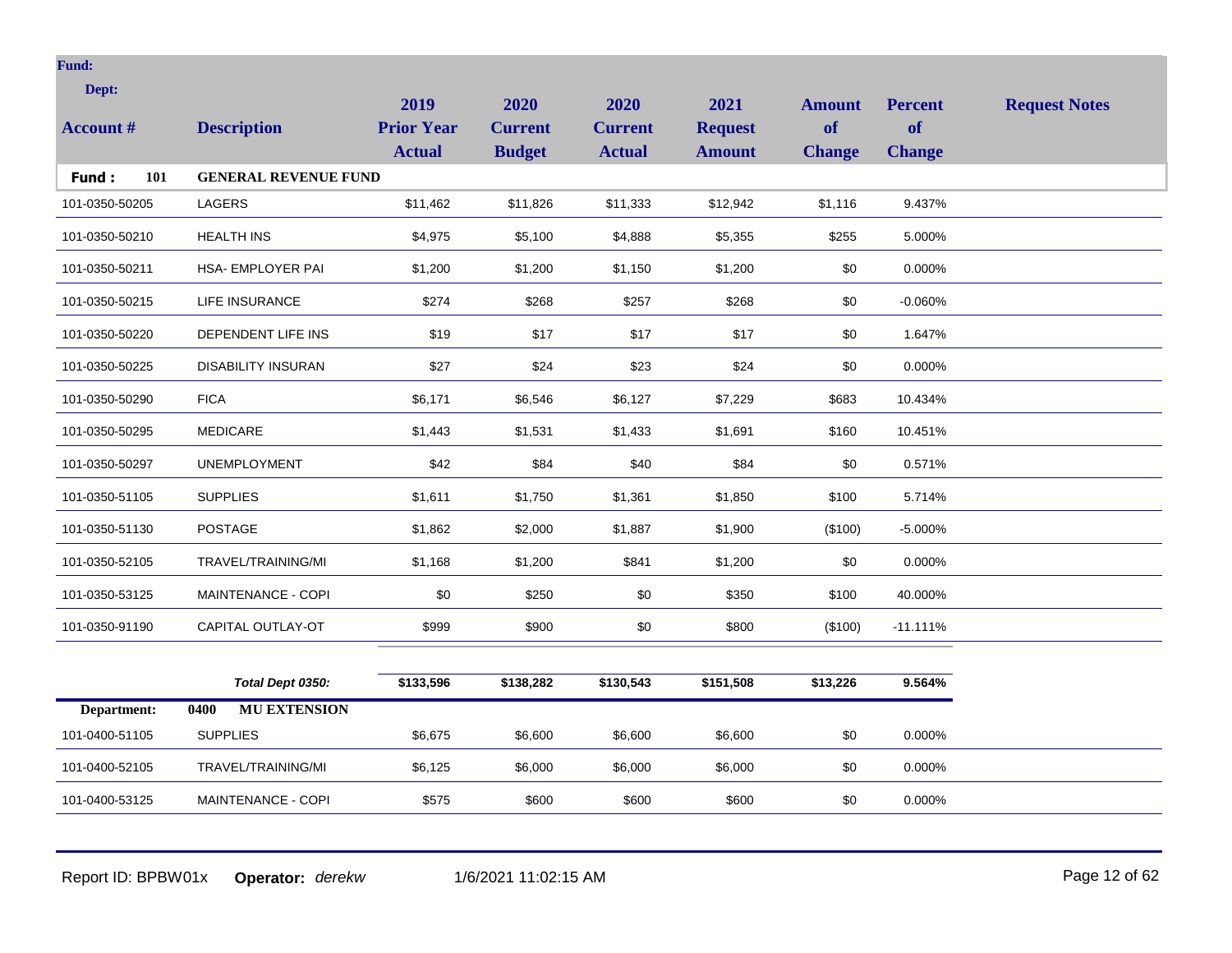| Fund:               |                                    |                   |                |                |                |                |                |                      |
|---------------------|------------------------------------|-------------------|----------------|----------------|----------------|----------------|----------------|----------------------|
| Dept:               |                                    |                   |                |                |                |                |                |                      |
|                     |                                    | 2019              | 2020           | 2020           | 2021           | <b>Amount</b>  | <b>Percent</b> | <b>Request Notes</b> |
| <b>Account #</b>    | <b>Description</b>                 | <b>Prior Year</b> | <b>Current</b> | <b>Current</b> | <b>Request</b> | <b>of</b>      | <b>of</b>      |                      |
|                     |                                    | <b>Actual</b>     | <b>Budget</b>  | <b>Actual</b>  | <b>Amount</b>  | <b>Change</b>  | <b>Change</b>  |                      |
| Fund:<br>101        | <b>GENERAL REVENUE FUND</b>        |                   |                |                |                |                |                |                      |
| 101-0400-55105      | <b>CONTRACT SERVICE</b>            | \$50,075          | \$56,400       | \$55,900       | \$56,400       | \$0            | 0.000%         |                      |
|                     |                                    |                   |                |                |                |                |                |                      |
|                     | Total Dept 0400:                   | \$63,450          | \$69,600       | \$69,100       | \$69,600       | \$0            | $0.000\%$      |                      |
|                     | Total Fund: 101:                   | \$12,431,956      | \$12,966,309   | \$12,467,538   | \$13,106,009   | \$139,700      | 1.077%         |                      |
| Fund:<br>102        | <b>COUNTY VISION/DENTAL FUND</b>   |                   |                |                |                |                |                |                      |
| Department:         | 0000<br>Non-Departmental           |                   |                |                |                |                |                |                      |
| 102-0000-50260      | <b>VISION &amp; DENTAL</b>         | \$9,817           | \$13,050       | \$7,165        | \$16,050       | \$3,000        | 22.989%        |                      |
|                     |                                    |                   |                |                |                |                |                |                      |
|                     | Total Dept 0000:                   | \$9,817           | \$13,050       | \$7,165        | \$16,050       | \$3,000        | 22.989%        |                      |
|                     | Total Fund: 102:                   | \$9,817           | \$13,050       | \$7,165        | \$16,050       | \$3,000        | 22.989%        |                      |
| 105<br><b>Fund:</b> | <b>CASS CORONAVIRUS FUND</b>       |                   |                |                |                |                |                |                      |
| Department:         | 0000<br>Non-Departmental           |                   |                |                |                |                |                |                      |
| 105-0000-51111      | <b>COUNTY EXPENSE</b>              | \$0               | \$2,500,000    | \$960,165      | \$1,500,000    | (\$1,000,000)  | $-40.000\%$    |                      |
| 105-0000-51116      | <b>LOCAL ENTITY EXPE</b>           | \$0               | \$10,000,000   | \$8,570,343    | \$500,000      | (\$9,500,000)  | -95.000%       |                      |
|                     |                                    |                   |                |                |                |                |                |                      |
|                     | Total Dept 0000:                   | \$0               | \$12,500,000   | \$9,530,508    | \$2,000,000    | (\$10,500,000) | $-84.000\%$    |                      |
|                     | Total Fund: 105:                   | $\overline{50}$   | \$12,500,000   | \$9,530,508    | \$2,000,000    | (\$10,500,000) | $-84.000\%$    |                      |
| Fund:<br>200        | <b>JUSTICE CENTER DEBT SERVICE</b> |                   |                |                |                |                |                |                      |
| Department:         | Non-Departmental<br>0000           |                   |                |                |                |                |                |                      |
| 200-0000-59205      | TRANSFER TO JC SIN                 | \$0               | \$0            | \$0            | \$5,000,000    | \$5,000,000    | 0.000%         |                      |
| 200-0000-59300      | <b>JUSTICE CENTER CO</b>           | \$2,961,169       | \$0            | \$0            | \$0            | \$0            | 0.000%         |                      |
| 200-0000-92005      | <b>ECONOMIC ACTIVITY</b>           | \$0               | \$0            | \$0            | \$350,000      | \$350,000      | 0.000%         |                      |
| 200-0000-95300      | <b>DEBT SERVICE PRIN</b>           | \$2,555,000       | \$2,780,000    | \$0            | \$1,620,000    | (\$1,160,000)  | $-41.727%$     |                      |
|                     |                                    |                   |                |                |                |                |                |                      |

Report ID: BPBW01x **Operator:** *derekw* 1/6/2021 11:02:16 AM <br>
Report ID: BPBW01x **Operator:** *derekw* 1/6/2021 11:02:16 AM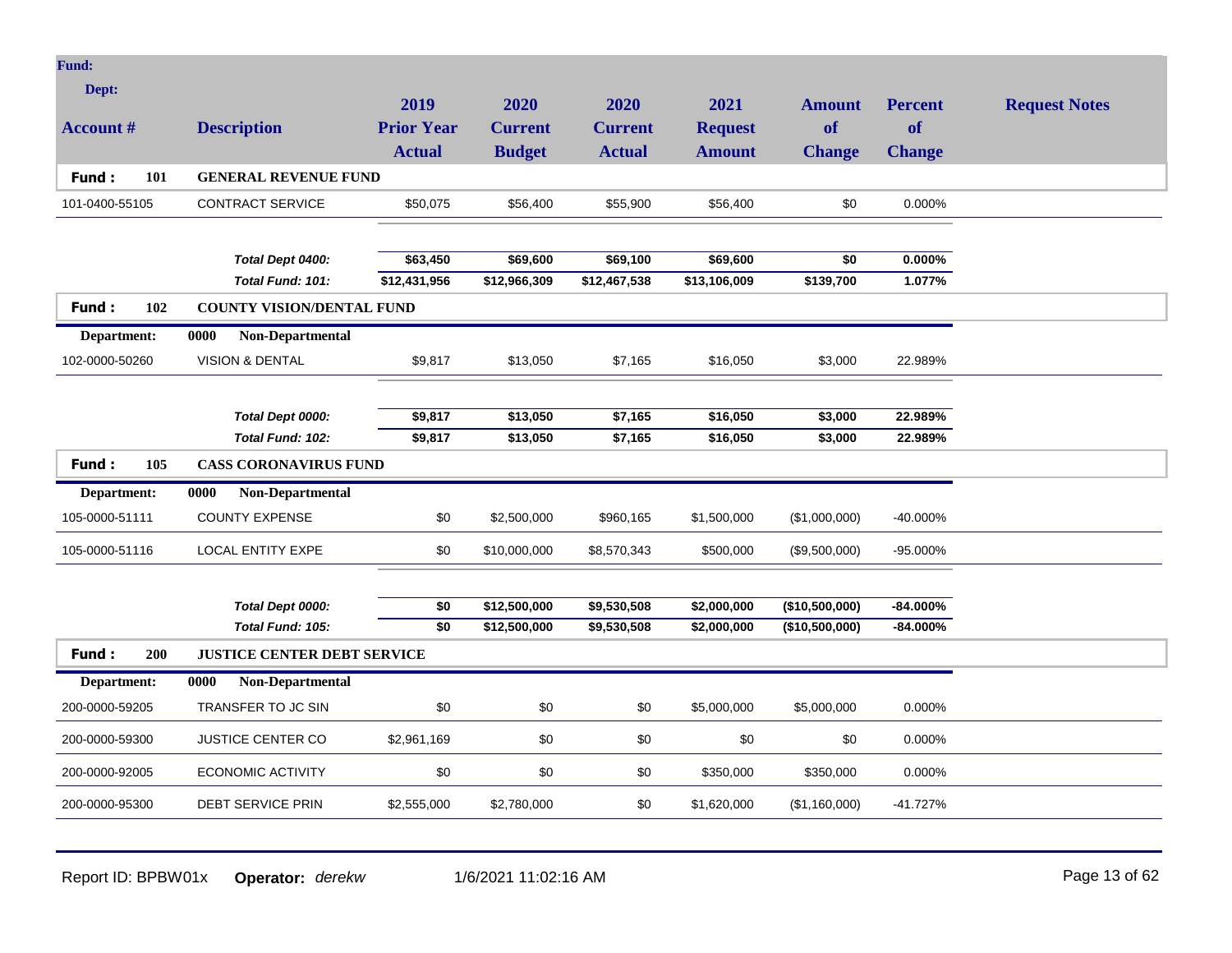| Fund:               |                                    |                   |                      |                |                |               |                |                      |
|---------------------|------------------------------------|-------------------|----------------------|----------------|----------------|---------------|----------------|----------------------|
| Dept:               |                                    | 2019              | 2020                 | 2020           | 2021           | <b>Amount</b> | <b>Percent</b> | <b>Request Notes</b> |
| <b>Account #</b>    | <b>Description</b>                 | <b>Prior Year</b> | <b>Current</b>       | <b>Current</b> | <b>Request</b> | <b>of</b>     | of             |                      |
|                     |                                    | <b>Actual</b>     | <b>Budget</b>        | <b>Actual</b>  | <b>Amount</b>  | <b>Change</b> | <b>Change</b>  |                      |
| Fund:<br>200        | <b>JUSTICE CENTER DEBT SERVICE</b> |                   |                      |                |                |               |                |                      |
| 200-0000-95320      | <b>BOND INTEREST EXP</b>           | \$1,035,134       | \$963,608            | \$367,093      | \$608,517      | (\$355,091)   | -36.850%       |                      |
|                     |                                    |                   |                      |                |                |               |                |                      |
|                     | Total Dept 0000:                   | \$6,551,303       | \$3,743,608          | \$367,093      | \$7,578,517    | \$3,834,909   | 102.439%       |                      |
|                     | Total Fund: 200:                   | \$6,551,303       | \$3,743,608          | \$367,093      | \$7,578,517    | \$3,834,909   | 102.439%       |                      |
| Fund:<br>205        | <b>JUSTICE CENTER SINKING FUND</b> |                   |                      |                |                |               |                |                      |
| Department:         | Non-Departmental<br>0000           |                   |                      |                |                |               |                |                      |
| 205-0000-91120      | CAPITAL OUTLAY-BUI                 | \$0               | \$0                  | \$0            | \$3,010,000    | \$3,010,000   | 0.000%         |                      |
| 205-0000-91190      | CAPITAL OUTLAY-OT                  | \$0               | \$0                  | \$0            | \$2,000,000    | \$2,000,000   | 0.000%         |                      |
|                     |                                    |                   |                      |                |                |               |                |                      |
|                     | Total Dept 0000:                   | \$0               | \$0                  | \$0            | \$5,010,000    | \$5,010,000   | $0.000\%$      |                      |
|                     | Total Fund: 205:                   | \$0               | \$0                  | \$0            | \$5,010,000    | \$5,010,000   | $0.000\%$      |                      |
| 300<br><b>Fund:</b> | <b>JUSTICE CENTER CONTRUCTION</b>  |                   |                      |                |                |               |                |                      |
| Department:         | 0000<br>Non-Departmental           |                   |                      |                |                |               |                |                      |
| 300-0000-91120      | CAPITAL OUTLAY-BUI                 | \$780,970         | \$3,000,000          | \$2,756,337    | \$0            | (\$3,000,000) | $-100.000\%$   |                      |
| 300-0000-91190      | CAPITAL OUTLAY-OT                  | \$0               | \$1,800,000          | \$0            | \$2,010,000    | \$210,000     | 11.667%        |                      |
|                     |                                    |                   |                      |                |                |               |                |                      |
|                     | Total Dept 0000:                   | \$780,970         | \$4,800,000          | \$2,756,337    | \$2,010,000    | (\$2,790,000) | $-58.125%$     |                      |
|                     | Total Fund: 300:                   | \$780,970         | \$4,800,000          | \$2,756,337    | \$2,010,000    | (\$2,790,000) | $-58.125%$     |                      |
| Fund:<br>402        | <b>BROADBAND STARTUP NON-USDA</b>  |                   |                      |                |                |               |                |                      |
| Department:         | 0000<br><b>Non-Departmental</b>    |                   |                      |                |                |               |                |                      |
| 402-0000-95300      | <b>DEBT SERVICE PRIN</b>           | \$445,000         | \$963,886            | \$963,886      | \$0            | (\$963,886)   | $-100.000\%$   |                      |
| 402-0000-95320      | <b>BOND INTEREST EXP</b>           | \$67,139          | \$50,614             | \$33,831       | \$0            | (\$50,614)    | -100.000%      |                      |
|                     | Total Dept 0000:                   | \$512,139         | \$1,014,500          | \$997,717      | \$0            | (\$1,014,500) | $-100.000\%$   |                      |
|                     |                                    |                   |                      |                |                |               |                |                      |
| Report ID: BPBW01x  | Operator: derekw                   |                   | 1/6/2021 11:02:16 AM |                |                |               |                | Page 14 of 62        |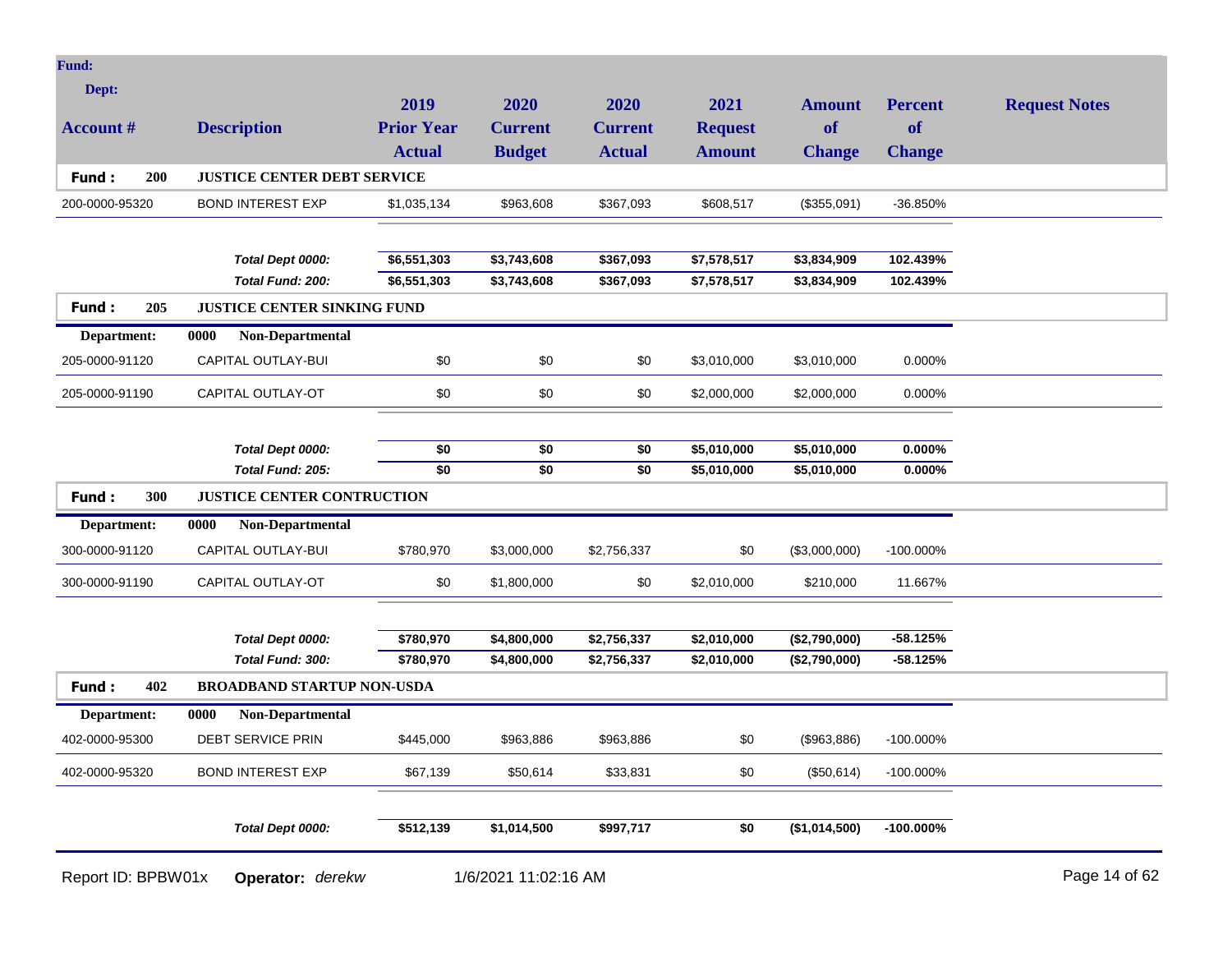| Fund:               |                                   |                   |                |                |                |               |                |                      |
|---------------------|-----------------------------------|-------------------|----------------|----------------|----------------|---------------|----------------|----------------------|
| Dept:               |                                   | 2019              | 2020           | 2020           | 2021           | <b>Amount</b> | <b>Percent</b> | <b>Request Notes</b> |
| <b>Account #</b>    | <b>Description</b>                | <b>Prior Year</b> | <b>Current</b> | <b>Current</b> | <b>Request</b> | <b>of</b>     | <b>of</b>      |                      |
|                     |                                   | <b>Actual</b>     | <b>Budget</b>  | <b>Actual</b>  | <b>Amount</b>  | <b>Change</b> | <b>Change</b>  |                      |
| 402<br>Fund:        | <b>BROADBAND STARTUP NON-USDA</b> |                   |                |                |                |               |                |                      |
|                     | Total Fund: 402:                  | \$512,139         | \$1,014,500    | \$997,717      | \$0            | (\$1,014,500) | $-100.000\%$   |                      |
| 410<br><b>Fund:</b> | <b>TRI GEN/BIOGAS FUND</b>        |                   |                |                |                |               |                |                      |
| Department:         | 0000<br>Non-Departmental          |                   |                |                |                |               |                |                      |
| 410-0000-95300      | DEBT SERVICE PRIN                 | \$85,000          | \$89,000       | \$0            | \$0            | (\$89,000)    | -100.000%      |                      |
| 410-0000-95320      | <b>BOND INTEREST EXP</b>          | \$160,900         | \$155,406      | \$0            | \$0            | (\$155,406)   | -100.000%      |                      |
|                     |                                   |                   |                |                |                |               |                |                      |
|                     | Total Dept 0000:                  | \$245,900         | \$244,406      | \$0            | \$0            | (\$244,406)   | $-100.000\%$   |                      |
|                     | Total Fund: 410:                  | \$245,900         | \$244,406      | \$0            | \$0            | (\$244,406)   | -100.000%      |                      |
| 510<br>Fund:        | <b>ASSESSOR FUND</b>              |                   |                |                |                |               |                |                      |
| Department:         | 0000<br>Non-Departmental          |                   |                |                |                |               |                |                      |
| 510-0000-50105      | <b>SALARIES &amp; WAGES</b>       | \$613,737         | \$736,802      | \$599,428      | \$849,750      | \$112,948     | 15.329%        |                      |
| 510-0000-50110      | PAYROLL ROUNDING                  | \$0               | \$0            | \$0            | \$0            | \$0           | 0.000%         |                      |
| 510-0000-50205      | LAGERS                            | \$68,459          | \$82,522       | \$62,825       | \$94,322       | \$11,800      | 14.299%        |                      |
| 510-0000-50210      | <b>HEALTH INS</b>                 | \$58,463          | \$61,200       | \$61,200       | \$66,300       | \$5,100       | 8.333%         |                      |
| 510-0000-50211      | HSA- EMPLOYER PAI                 | \$13,400          | \$14,000       | \$14,250       | \$15,600       | \$1,600       | 11.429%        |                      |
| 510-0000-50215      | LIFE INSURANCE                    | \$2,006           | \$2,009        | \$1,836        | \$2,009        | \$0           | 0.000%         |                      |
| 510-0000-50220      | DEPENDENT LIFE INS                | \$228             | \$207          | \$187          | \$207          | \$0           | 0.000%         |                      |
| 510-0000-50225      | <b>DISABILITY INSURAN</b>         | \$197             | \$1,801        | \$165          | \$180          | (\$1,621)     | -90.006%       |                      |
| 510-0000-50235      | <b>EMPLOYEE PHYSICA</b>           | \$0               | \$0            | \$0            | \$0            | \$0           | 0.000%         |                      |
| 510-0000-50240      | DRUG TESTING                      | \$0               | \$300          | \$0            | \$300          | \$0           | 0.000%         |                      |
| 510-0000-50250      | <b>WORKER'S COMP</b>              | \$34,000          | \$40,000       | \$40,000       | \$50,000       | \$10,000      | 25.000%        |                      |
| 510-0000-50290      | <b>FICA</b>                       | \$35,367          | \$45,682       | \$33,975       | \$52,685       | \$7,003       | 15.331%        |                      |

Report ID: BPBW01x **Operator:** *derekw* 1/6/2021 11:02:16 AM Page 15 of 62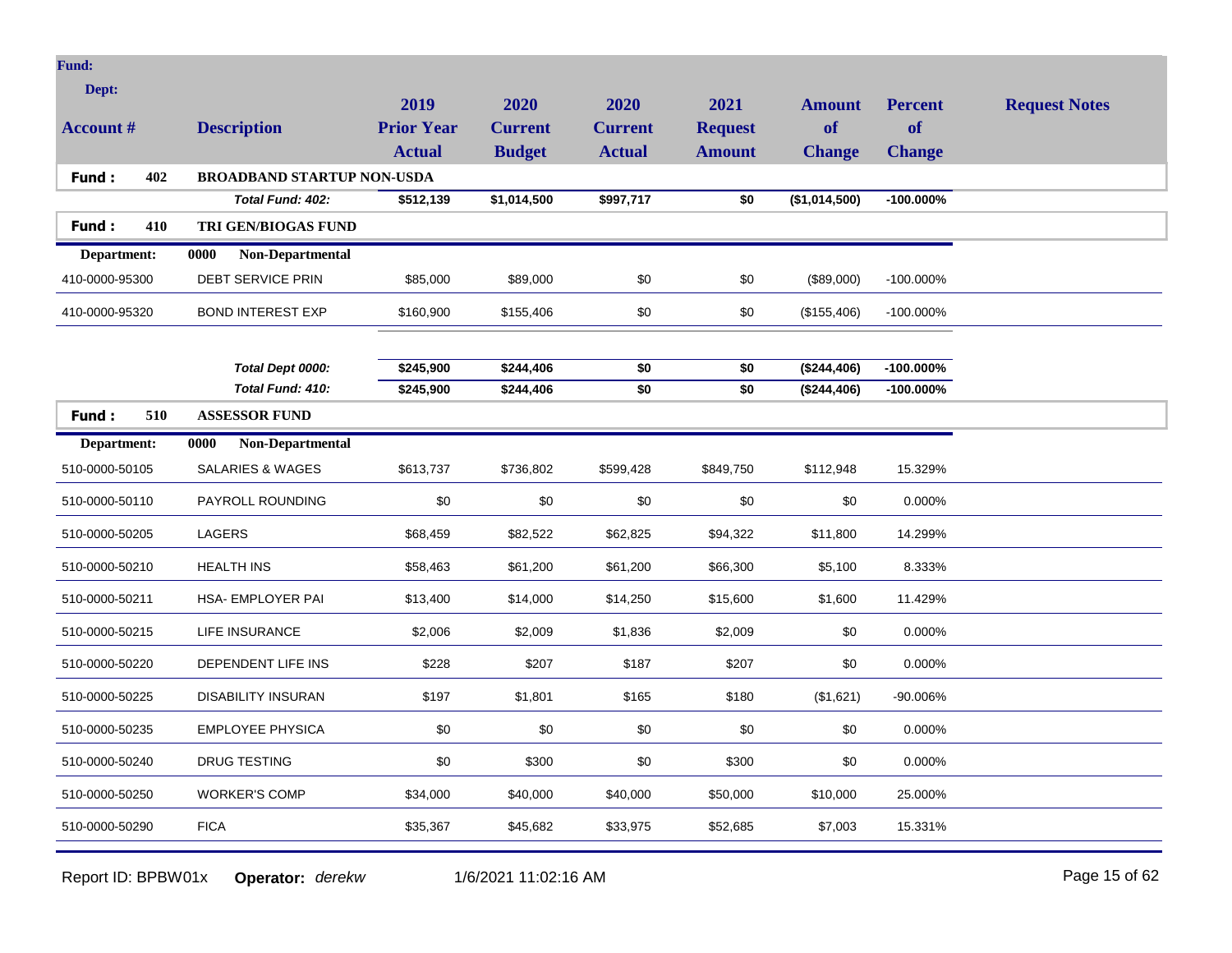| Dept:<br><b>Account #</b> | <b>Description</b>      | 2019<br><b>Prior Year</b><br><b>Actual</b> | 2020<br><b>Current</b><br><b>Budget</b> | 2020<br><b>Current</b><br><b>Actual</b> | 2021<br><b>Request</b><br><b>Amount</b> | <b>Amount</b><br>of<br><b>Change</b> | <b>Percent</b><br><b>of</b><br><b>Change</b> | <b>Request Notes</b> |
|---------------------------|-------------------------|--------------------------------------------|-----------------------------------------|-----------------------------------------|-----------------------------------------|--------------------------------------|----------------------------------------------|----------------------|
| 510<br>Fund:              | <b>ASSESSOR FUND</b>    |                                            |                                         |                                         |                                         |                                      |                                              |                      |
| 510-0000-50295            | <b>MEDICARE</b>         | \$8,271                                    | \$10,372                                | \$7,946                                 | \$12,321                                | \$1,949                              | 18.791%                                      |                      |
| 510-0000-50297            | <b>UNEMPLOYMENT</b>     | \$633                                      | \$634                                   | \$641                                   | \$676                                   | \$42                                 | 6.625%                                       |                      |
| 510-0000-51105            | <b>SUPPLIES</b>         | \$7,366                                    | \$10,000                                | \$6,433                                 | \$10,000                                | \$0                                  | 0.000%                                       |                      |
| 510-0000-51130            | <b>POSTAGE</b>          | \$0                                        | \$500                                   | \$13                                    | \$500                                   | \$0                                  | 0.000%                                       |                      |
| 510-0000-51145            | <b>ADVERTISING</b>      | \$55                                       | \$500                                   | \$32                                    | \$500                                   | \$0                                  | 0.000%                                       |                      |
| 510-0000-52105            | TRAVEL/TRAINING/MI      | \$8,617                                    | \$12,000                                | \$170                                   | \$12,000                                | \$0                                  | 0.000%                                       |                      |
| 510-0000-52125            | <b>TRAINING</b>         | \$3,995                                    | \$12,000                                | \$955                                   | \$12,000                                | \$0                                  | 0.000%                                       |                      |
| 510-0000-53125            | MAINTENANCE - COPI      | \$725                                      | \$2,000                                 | \$505                                   | \$2,000                                 | \$0                                  | 0.000%                                       |                      |
| 510-0000-53135            | <b>RENT</b>             | \$39,060                                   | \$39,060                                | \$39,060                                | \$39,060                                | \$0                                  | 0.000%                                       |                      |
| 510-0000-54108            | <b>COMPUTER SYSTEM</b>  | \$13,971                                   | \$35,000                                | \$5,652                                 | \$35,000                                | \$0                                  | 0.000%                                       |                      |
| 510-0000-54116            | <b>COMPUTER MAINTEN</b> | \$34,655                                   | \$75,000                                | \$33,825                                | \$75,000                                | \$0                                  | 0.000%                                       |                      |
| 510-0000-54204            | <b>AUTO MAINTENANCE</b> | \$2,907                                    | \$8,500                                 | \$2,469                                 | \$8,500                                 | \$0                                  | 0.000%                                       |                      |
| 510-0000-54302            | <b>FUEL</b>             | \$3,727                                    | \$10,000                                | \$3,024                                 | \$10,000                                | \$0                                  | 0.000%                                       |                      |
| 510-0000-55120            | <b>MAILINGS</b>         | \$58,915                                   | \$100,000                               | \$34,910                                | \$100,000                               | \$0                                  | 0.000%                                       |                      |
| 510-0000-55125            | <b>LEASE/PURCHASE P</b> | \$0                                        | \$30,000                                | \$395                                   | \$30,000                                | \$0                                  | 0.000%                                       |                      |
| 510-0000-55130            | <b>EQUIPMENT RENTAL</b> | \$0                                        | \$2,500                                 | \$0                                     | \$2,500                                 | \$0                                  | 0.000%                                       |                      |
| 510-0000-55150            | PROFESSIONAL SER        | \$20,383                                   | \$50,000                                | \$34,021                                | \$55,000                                | \$5,000                              | 10.000%                                      |                      |
| 510-0000-57115            | <b>GENERAL INSURANC</b> | \$34,477                                   | \$34,478                                | \$29,598                                | \$34,478                                | \$0                                  | 0.000%                                       |                      |
| 510-0000-58185            | <b>GIS EXPENSE</b>      | \$18,070                                   | \$59,000                                | \$57,326                                | \$60,000                                | \$1,000                              | 1.695%                                       |                      |
| 510-0000-91190            | CAPITAL OUTLAY-OT       | \$30,518                                   | \$554,597                               | \$0                                     | \$399,776                               | (\$154,821)                          | $-27.916%$                                   |                      |
|                           |                         |                                            |                                         |                                         |                                         |                                      |                                              |                      |

Report ID: BPBW01x **Operator:** *derekw* 1/6/2021 11:02:16 AM Page 16 of 62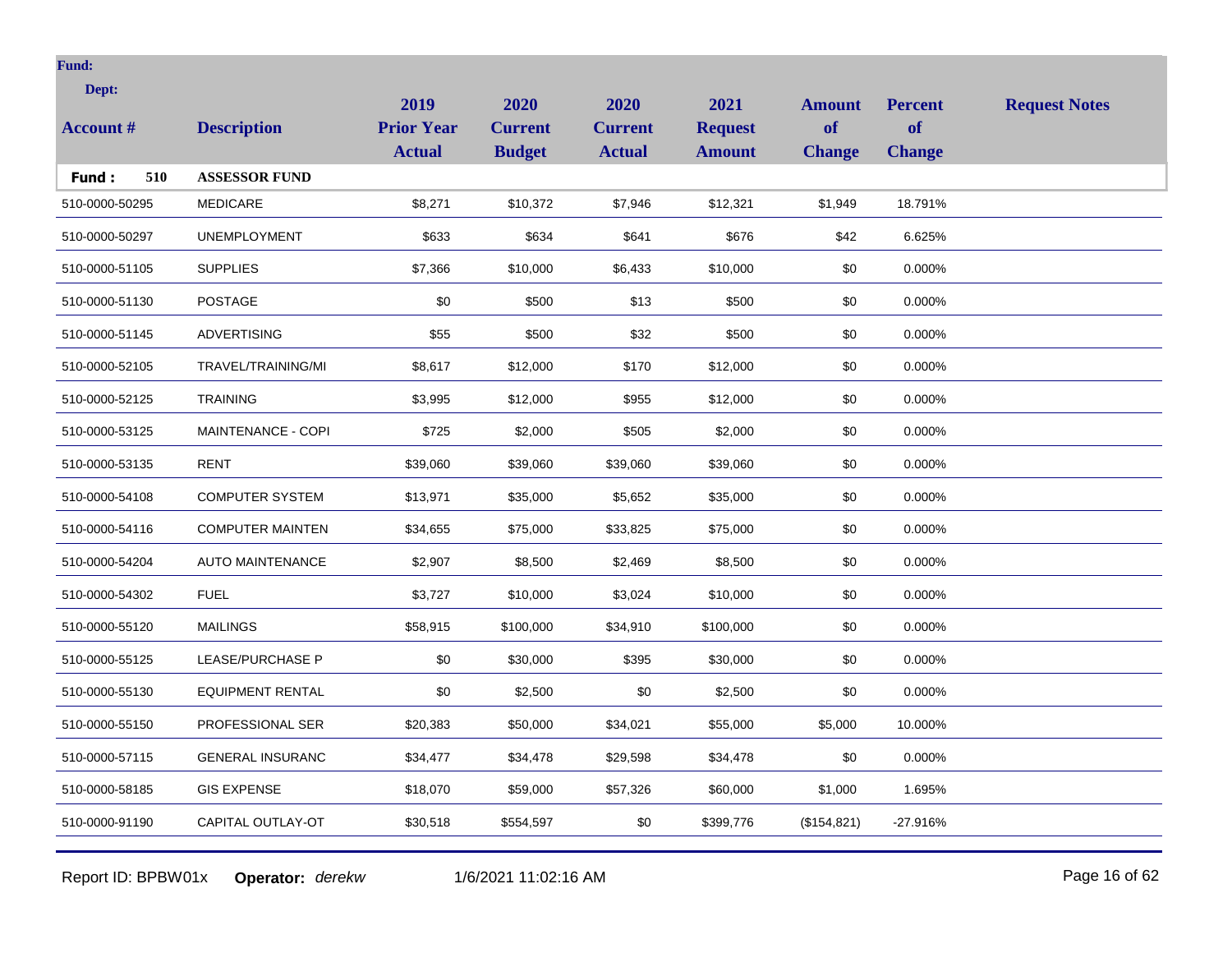| 2019<br>2020<br>2020<br>2021<br><b>Amount</b><br><b>Percent</b><br><b>Request Notes</b><br>of<br><b>Prior Year</b><br><b>of</b><br><b>Account #</b><br><b>Description</b><br><b>Current</b><br><b>Current</b><br><b>Request</b><br><b>Actual</b><br><b>Budget</b><br><b>Actual</b><br><b>Amount</b><br><b>Change</b><br><b>Change</b><br>510<br><b>ASSESSOR FUND</b><br>Fund:<br>$0.000\%$<br>\$1,112,202<br>\$1,070,839<br>Total Dept 0000:<br>\$2,030,664<br>\$2,030,664<br>\$0<br>\$1,112,202<br>\$1,070,839<br>\$0<br>$0.000\%$<br>Total Fund: 510:<br>\$2,030,664<br>\$2,030,664<br>520<br>Fund:<br><b>ROAD &amp; BRIDGE FUND</b><br>Department:<br>Non-Departmental<br>0000<br>520-0000-50105<br><b>SALARIES &amp; WAGES</b><br>\$1,434,601<br>\$1,479,477<br>\$1,401,269<br>\$1,568,196<br>\$88,719<br>5.997%<br>\$0<br>\$0<br>\$0<br>\$0<br>\$0<br>PAYROLL ROUNDING<br>0.000%<br>520-0000-50110<br><b>LAGERS</b><br>\$165,701<br>\$147,308<br>520-0000-50205<br>\$151,819<br>\$174,070<br>\$8,369<br>5.050%<br><b>HEALTH INS</b><br>\$153,000<br>\$157,038<br>\$163,200<br>6.667%<br>520-0000-50210<br>\$154,413<br>\$10,200<br>520-0000-50211<br>HSA- EMPLOYER PAI<br>\$32,250<br>\$31,650<br>\$34,800<br>7.407%<br>\$32,400<br>\$2,400<br>\$4,612<br>\$4,687<br>\$0<br>0.000%<br>520-0000-50215<br><b>LIFE INSURANCE</b><br>\$4,464<br>\$4,687<br>DEPENDENT LIFE INS<br>\$573<br>\$479<br>520-0000-50220<br>\$553<br>\$501<br>(\$52)<br>$-9.403%$<br>\$453<br>\$420<br>\$400<br>\$420<br>\$0<br>520-0000-50225<br><b>DISABILITY INSURAN</b><br>0.000%<br><b>EMPLOYEE PHYSICA</b><br>\$160<br>\$400<br>\$0<br>\$400<br>\$0<br>0.000%<br>520-0000-50235<br><b>DRUG TESTING</b><br>\$352<br>\$4,000<br>\$1,776<br>\$4,000<br>\$0<br>0.000%<br>520-0000-50240<br>520-0000-50250<br><b>WORKER'S COMP</b><br>\$122,709<br>\$150,000<br>\$150,000<br>\$175,000<br>\$25,000<br>16.667%<br><b>FICA</b><br>\$83,007<br>\$91,728<br>520-0000-50290<br>\$80,154<br>\$97,228<br>\$5,500<br>5.996%<br>520-0000-50295<br><b>MEDICARE</b><br>\$19,413<br>\$21,452<br>\$18,746<br>\$22,739<br>\$1,287<br>5.999%<br>520-0000-50297<br><b>UNEMPLOYMENT</b><br>\$1,813<br>\$1,521<br>\$1,740<br>\$1,521<br>\$0<br>0.000%<br>520-0000-51105<br><b>SUPPLIES</b><br>\$6,885<br>\$7,500<br>\$6,143<br>\$7,500<br>\$0<br>0.000% | <b>Fund:</b> |  |  |  |  |
|------------------------------------------------------------------------------------------------------------------------------------------------------------------------------------------------------------------------------------------------------------------------------------------------------------------------------------------------------------------------------------------------------------------------------------------------------------------------------------------------------------------------------------------------------------------------------------------------------------------------------------------------------------------------------------------------------------------------------------------------------------------------------------------------------------------------------------------------------------------------------------------------------------------------------------------------------------------------------------------------------------------------------------------------------------------------------------------------------------------------------------------------------------------------------------------------------------------------------------------------------------------------------------------------------------------------------------------------------------------------------------------------------------------------------------------------------------------------------------------------------------------------------------------------------------------------------------------------------------------------------------------------------------------------------------------------------------------------------------------------------------------------------------------------------------------------------------------------------------------------------------------------------------------------------------------------------------------------------------------------------------------------------------------------------------------------------------------------------------------------------------------------------------------------------------------------------------------------------------------------------------------------------------------------------------------|--------------|--|--|--|--|
|                                                                                                                                                                                                                                                                                                                                                                                                                                                                                                                                                                                                                                                                                                                                                                                                                                                                                                                                                                                                                                                                                                                                                                                                                                                                                                                                                                                                                                                                                                                                                                                                                                                                                                                                                                                                                                                                                                                                                                                                                                                                                                                                                                                                                                                                                                                  | Dept:        |  |  |  |  |
|                                                                                                                                                                                                                                                                                                                                                                                                                                                                                                                                                                                                                                                                                                                                                                                                                                                                                                                                                                                                                                                                                                                                                                                                                                                                                                                                                                                                                                                                                                                                                                                                                                                                                                                                                                                                                                                                                                                                                                                                                                                                                                                                                                                                                                                                                                                  |              |  |  |  |  |
|                                                                                                                                                                                                                                                                                                                                                                                                                                                                                                                                                                                                                                                                                                                                                                                                                                                                                                                                                                                                                                                                                                                                                                                                                                                                                                                                                                                                                                                                                                                                                                                                                                                                                                                                                                                                                                                                                                                                                                                                                                                                                                                                                                                                                                                                                                                  |              |  |  |  |  |
|                                                                                                                                                                                                                                                                                                                                                                                                                                                                                                                                                                                                                                                                                                                                                                                                                                                                                                                                                                                                                                                                                                                                                                                                                                                                                                                                                                                                                                                                                                                                                                                                                                                                                                                                                                                                                                                                                                                                                                                                                                                                                                                                                                                                                                                                                                                  |              |  |  |  |  |
|                                                                                                                                                                                                                                                                                                                                                                                                                                                                                                                                                                                                                                                                                                                                                                                                                                                                                                                                                                                                                                                                                                                                                                                                                                                                                                                                                                                                                                                                                                                                                                                                                                                                                                                                                                                                                                                                                                                                                                                                                                                                                                                                                                                                                                                                                                                  |              |  |  |  |  |
|                                                                                                                                                                                                                                                                                                                                                                                                                                                                                                                                                                                                                                                                                                                                                                                                                                                                                                                                                                                                                                                                                                                                                                                                                                                                                                                                                                                                                                                                                                                                                                                                                                                                                                                                                                                                                                                                                                                                                                                                                                                                                                                                                                                                                                                                                                                  |              |  |  |  |  |
|                                                                                                                                                                                                                                                                                                                                                                                                                                                                                                                                                                                                                                                                                                                                                                                                                                                                                                                                                                                                                                                                                                                                                                                                                                                                                                                                                                                                                                                                                                                                                                                                                                                                                                                                                                                                                                                                                                                                                                                                                                                                                                                                                                                                                                                                                                                  |              |  |  |  |  |
|                                                                                                                                                                                                                                                                                                                                                                                                                                                                                                                                                                                                                                                                                                                                                                                                                                                                                                                                                                                                                                                                                                                                                                                                                                                                                                                                                                                                                                                                                                                                                                                                                                                                                                                                                                                                                                                                                                                                                                                                                                                                                                                                                                                                                                                                                                                  |              |  |  |  |  |
|                                                                                                                                                                                                                                                                                                                                                                                                                                                                                                                                                                                                                                                                                                                                                                                                                                                                                                                                                                                                                                                                                                                                                                                                                                                                                                                                                                                                                                                                                                                                                                                                                                                                                                                                                                                                                                                                                                                                                                                                                                                                                                                                                                                                                                                                                                                  |              |  |  |  |  |
|                                                                                                                                                                                                                                                                                                                                                                                                                                                                                                                                                                                                                                                                                                                                                                                                                                                                                                                                                                                                                                                                                                                                                                                                                                                                                                                                                                                                                                                                                                                                                                                                                                                                                                                                                                                                                                                                                                                                                                                                                                                                                                                                                                                                                                                                                                                  |              |  |  |  |  |
|                                                                                                                                                                                                                                                                                                                                                                                                                                                                                                                                                                                                                                                                                                                                                                                                                                                                                                                                                                                                                                                                                                                                                                                                                                                                                                                                                                                                                                                                                                                                                                                                                                                                                                                                                                                                                                                                                                                                                                                                                                                                                                                                                                                                                                                                                                                  |              |  |  |  |  |
|                                                                                                                                                                                                                                                                                                                                                                                                                                                                                                                                                                                                                                                                                                                                                                                                                                                                                                                                                                                                                                                                                                                                                                                                                                                                                                                                                                                                                                                                                                                                                                                                                                                                                                                                                                                                                                                                                                                                                                                                                                                                                                                                                                                                                                                                                                                  |              |  |  |  |  |
|                                                                                                                                                                                                                                                                                                                                                                                                                                                                                                                                                                                                                                                                                                                                                                                                                                                                                                                                                                                                                                                                                                                                                                                                                                                                                                                                                                                                                                                                                                                                                                                                                                                                                                                                                                                                                                                                                                                                                                                                                                                                                                                                                                                                                                                                                                                  |              |  |  |  |  |
|                                                                                                                                                                                                                                                                                                                                                                                                                                                                                                                                                                                                                                                                                                                                                                                                                                                                                                                                                                                                                                                                                                                                                                                                                                                                                                                                                                                                                                                                                                                                                                                                                                                                                                                                                                                                                                                                                                                                                                                                                                                                                                                                                                                                                                                                                                                  |              |  |  |  |  |
|                                                                                                                                                                                                                                                                                                                                                                                                                                                                                                                                                                                                                                                                                                                                                                                                                                                                                                                                                                                                                                                                                                                                                                                                                                                                                                                                                                                                                                                                                                                                                                                                                                                                                                                                                                                                                                                                                                                                                                                                                                                                                                                                                                                                                                                                                                                  |              |  |  |  |  |
|                                                                                                                                                                                                                                                                                                                                                                                                                                                                                                                                                                                                                                                                                                                                                                                                                                                                                                                                                                                                                                                                                                                                                                                                                                                                                                                                                                                                                                                                                                                                                                                                                                                                                                                                                                                                                                                                                                                                                                                                                                                                                                                                                                                                                                                                                                                  |              |  |  |  |  |
|                                                                                                                                                                                                                                                                                                                                                                                                                                                                                                                                                                                                                                                                                                                                                                                                                                                                                                                                                                                                                                                                                                                                                                                                                                                                                                                                                                                                                                                                                                                                                                                                                                                                                                                                                                                                                                                                                                                                                                                                                                                                                                                                                                                                                                                                                                                  |              |  |  |  |  |
|                                                                                                                                                                                                                                                                                                                                                                                                                                                                                                                                                                                                                                                                                                                                                                                                                                                                                                                                                                                                                                                                                                                                                                                                                                                                                                                                                                                                                                                                                                                                                                                                                                                                                                                                                                                                                                                                                                                                                                                                                                                                                                                                                                                                                                                                                                                  |              |  |  |  |  |
|                                                                                                                                                                                                                                                                                                                                                                                                                                                                                                                                                                                                                                                                                                                                                                                                                                                                                                                                                                                                                                                                                                                                                                                                                                                                                                                                                                                                                                                                                                                                                                                                                                                                                                                                                                                                                                                                                                                                                                                                                                                                                                                                                                                                                                                                                                                  |              |  |  |  |  |
| <b>POSTAGE</b><br>\$84<br>\$0<br>520-0000-51130<br>\$117<br>\$300<br>\$300<br>0.000%                                                                                                                                                                                                                                                                                                                                                                                                                                                                                                                                                                                                                                                                                                                                                                                                                                                                                                                                                                                                                                                                                                                                                                                                                                                                                                                                                                                                                                                                                                                                                                                                                                                                                                                                                                                                                                                                                                                                                                                                                                                                                                                                                                                                                             |              |  |  |  |  |

Report ID: BPBW01x **Operator:** *derekw* 1/6/2021 11:02:16 AM Page 17 of 62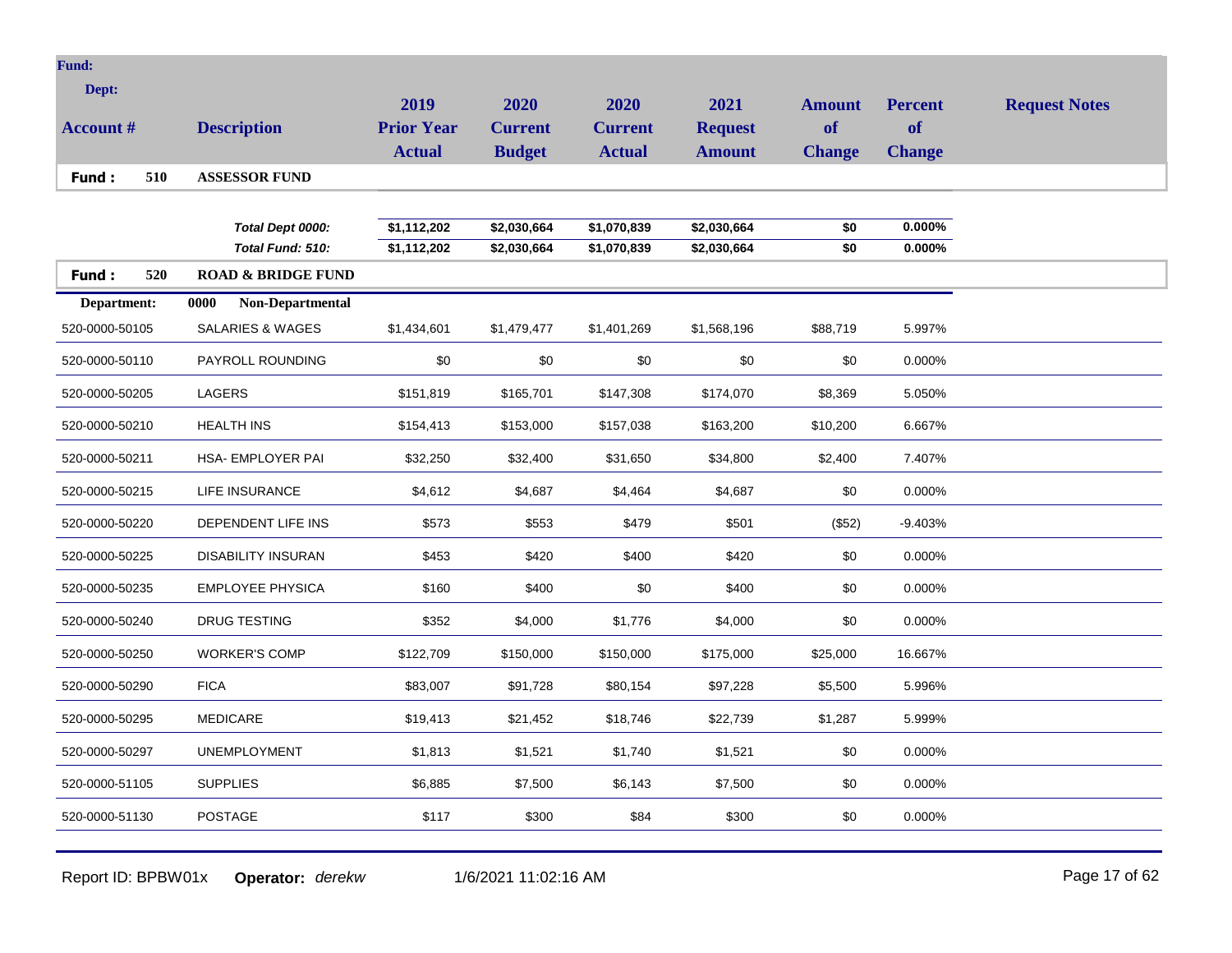| Dept:            |                               | 2019                               | 2020                            | 2020                            | 2021                            | <b>Amount</b>              | <b>Percent</b>             | <b>Request Notes</b> |
|------------------|-------------------------------|------------------------------------|---------------------------------|---------------------------------|---------------------------------|----------------------------|----------------------------|----------------------|
| <b>Account #</b> | <b>Description</b>            | <b>Prior Year</b><br><b>Actual</b> | <b>Current</b><br><b>Budget</b> | <b>Current</b><br><b>Actual</b> | <b>Request</b><br><b>Amount</b> | <b>of</b><br><b>Change</b> | <b>of</b><br><b>Change</b> |                      |
| 520<br>Fund:     | <b>ROAD &amp; BRIDGE FUND</b> |                                    |                                 |                                 |                                 |                            |                            |                      |
| 520-0000-51145   | <b>ADVERTISING</b>            | \$581                              | \$4,000                         | \$641                           | \$4,000                         | \$0                        | 0.000%                     |                      |
| 520-0000-52105   | TRAVEL/TRAINING/MI            | \$4,802                            | \$7,000                         | \$1,217                         | \$7,000                         | \$0                        | 0.000%                     |                      |
| 520-0000-53120   | <b>MAINTENANCE</b>            | \$14,376                           | \$20,000                        | \$12,699                        | \$25,000                        | \$5,000                    | 25.000%                    |                      |
| 520-0000-53140   | <b>UTILITIES</b>              | \$44,940                           | \$50,000                        | \$40,461                        | \$55,000                        | \$5,000                    | 10.000%                    |                      |
| 520-0000-54202   | <b>EQUIPMENT MAINTE</b>       | \$77,005                           | \$100,000                       | \$66,978                        | \$125,000                       | \$25,000                   | 25.000%                    |                      |
| 520-0000-54207   | ROADSIDE INCIDENT             | \$1,675                            | \$5,000                         | \$296                           | \$5,000                         | \$0                        | 0.000%                     |                      |
| 520-0000-54220   | <b>WASTE DISPOSAL-TI</b>      | \$1,016                            | \$5,000                         | \$1,001                         | \$5,000                         | \$0                        | 0.000%                     |                      |
| 520-0000-54302   | <b>FUEL</b>                   | \$380,778                          | \$320,000                       | \$260,657                       | \$400,000                       | \$80,000                   | 25.000%                    |                      |
| 520-0000-55110   | <b>ENGINEERING/CONS</b>       | \$0                                | \$0                             | \$0                             | \$0                             | \$0                        | 0.000%                     |                      |
| 520-0000-55125   | <b>LEASE/PURCHASE P</b>       | \$549,741                          | \$601,013                       | \$601,013                       | \$386,405                       | (\$214,608)                | $-35.708%$                 |                      |
| 520-0000-55130   | <b>EQUIPMENT RENTAL</b>       | \$35,735                           | \$0                             | \$0                             | \$0                             | \$0                        | 0.000%                     |                      |
| 520-0000-55140   | INS. DEDUCTIBLE               | \$0                                | \$5,000                         | \$0                             | \$5,000                         | \$0                        | 0.000%                     |                      |
| 520-0000-55150   | <b>CONSULTANTS</b>            | \$0                                | \$0                             | \$0                             | \$0                             | \$0                        | 0.000%                     |                      |
| 520-0000-55180   | <b>ADMINISTRATION FE</b>      | \$200,000                          | \$0                             | \$0                             | \$0                             | \$0                        | 0.000%                     |                      |
| 520-0000-57115   | <b>GENERAL INSURANC</b>       | \$149,404                          | \$150,000                       | \$150,000                       | \$150,000                       | \$0                        | 0.000%                     |                      |
| 520-0000-58120   | CITY PROPERTY TAX             | \$474,375                          | \$500,000                       | \$496,939                       | \$500,000                       | \$0                        | 0.000%                     |                      |
| 520-0000-59528   | <b>ROAD &amp; BRIDGE RES</b>  | \$200,000                          | \$0                             | \$0                             | \$0                             | \$0                        | 0.000%                     |                      |
| 520-0000-63020   | UNIFORM/LEATHER               | \$1,740                            | \$4,000                         | \$1,700                         | \$4,000                         | \$0                        | 0.000%                     |                      |
| 520-0000-66105   | <b>BRIDGES/CULVERTS</b>       | \$230,060                          | \$380,000                       | \$199,262                       | \$500,000                       | \$120,000                  | 31.579%                    |                      |
| 520-0000-66115   | ROADWAY MAINTEN               | \$1,036,651                        | \$1,000,000                     | \$944,954                       | \$1,000,000                     | \$0                        | 0.000%                     |                      |
|                  |                               |                                    |                                 |                                 |                                 |                            |                            |                      |

Report ID: BPBW01x **Operator:** *derekw* 1/6/2021 11:02:16 AM Page 18 of 62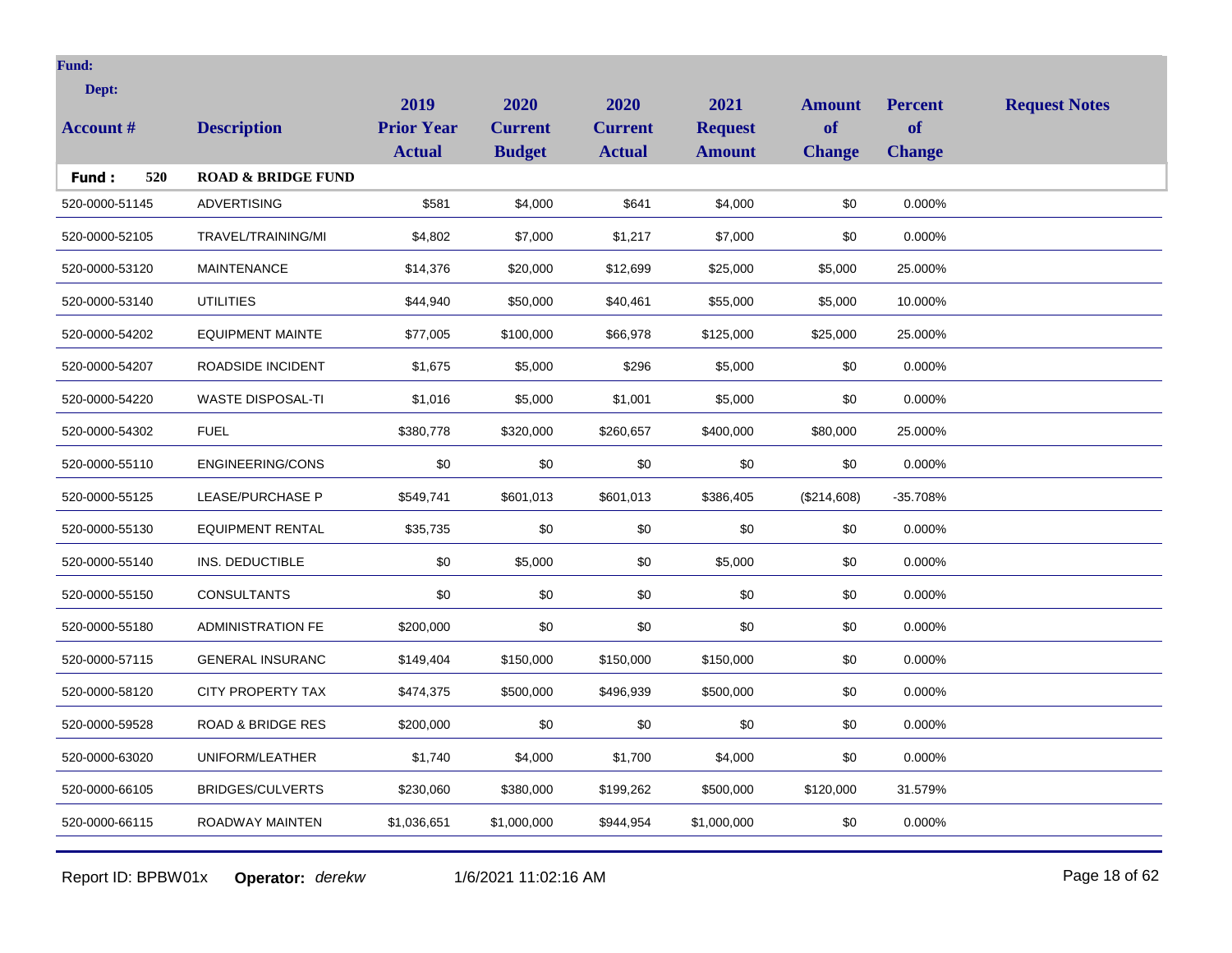| Dept:            |                                         | 2019              | 2020           | 2020           | 2021           | <b>Amount</b> | <b>Percent</b> | <b>Request Notes</b> |
|------------------|-----------------------------------------|-------------------|----------------|----------------|----------------|---------------|----------------|----------------------|
| <b>Account #</b> | <b>Description</b>                      | <b>Prior Year</b> | <b>Current</b> | <b>Current</b> | <b>Request</b> | of            | <b>of</b>      |                      |
|                  |                                         | <b>Actual</b>     | <b>Budget</b>  | <b>Actual</b>  | <b>Amount</b>  | <b>Change</b> | <b>Change</b>  |                      |
| Fund:<br>520     | <b>ROAD &amp; BRIDGE FUND</b>           |                   |                |                |                |               |                |                      |
| 520-0000-66120   | <b>CHEMICALS</b>                        | \$1,845           | \$3,000        | \$0            | \$3,000        | \$0           | 0.000%         |                      |
| 520-0000-66125   | EQUIP. PARTS/SUPPL                      | \$124,351         | \$125,000      | \$119,671      | \$141,772      | \$16,772      | 13.418%        |                      |
| 520-0000-66127   | <b>TIRES</b>                            | \$39,226          | \$50,000       | \$47,822       | \$50,000       | \$0           | 0.000%         |                      |
| 520-0000-66135   | <b>ROAD SIGNS</b>                       | \$5,362           | \$35,000       | \$33,514       | \$50,000       | \$15,000      | 42.857%        |                      |
| 520-0000-91120   | CAPITAL OUTLAY-BUI                      | \$0               | \$10,000       | \$0            | \$0            | (\$10,000)    | -100.000%      |                      |
| 520-0000-91130   | CAPITAL OUTLAY-RO                       | \$642,035         | \$1,148,000    | \$1,136,929    | \$1,400,000    | \$252,000     | 21.951%        |                      |
| 520-0000-91180   | CAPITAL OUTLAY-EQ                       | \$144,482         | \$100,000      | \$89,159       | \$300,000      | \$200,000     | 200.000%       |                      |
| 520-0000-95120   | <b>CAPITAL LEASE - GR</b>               | \$0               | \$0            | \$0            | \$0            | \$0           | 0.000%         |                      |
|                  |                                         |                   |                |                |                |               |                |                      |
|                  | Total Dept 0000:                        | \$6,373,357       | \$6,735,152    | \$6,206,162    | \$7,370,739    | \$635,587     | 9.437%         |                      |
|                  | Total Fund: 520:                        | \$6,373,357       | \$6,735,152    | \$6,206,162    | \$7,370,739    | \$635,587     | 9.437%         |                      |
| 521<br>Fund:     | <b>ROAD &amp; BRIDGE SALES TAX FUND</b> |                   |                |                |                |               |                |                      |
| Department:      | 0000<br><b>Non-Departmental</b>         |                   |                |                |                |               |                |                      |
| 521-0000-59529   | <b>CIA PUBLIC WORKS</b>                 | \$1,844,000       | \$1,237,226    | \$2,045,000    | \$1,996,611    | \$759,385     | 61.378%        |                      |
| 521-0000-91180   | CAPITAL OUTLAY-EQ                       | \$0               | \$759,385      | \$362,444      | \$0            | (\$759,385)   | -100.000%      |                      |
| 521-0000-92005   | <b>ECONOMIC ACTIVITY</b>                | \$224,960         | \$250,000      | \$226,690      | \$250,000      | \$0           | 0.000%         |                      |
|                  |                                         |                   |                |                |                |               |                |                      |
|                  | Total Dept 0000:                        | \$2,068,960       | \$2,246,611    | \$2,634,135    | \$2,246,611    | \$0           | 0.000%         |                      |
|                  | Total Fund: 521:                        | \$2,068,960       | \$2,246,611    | \$2,634,135    | \$2,246,611    | \$0           | $0.000\%$      |                      |
| 522<br>Fund:     | <b>ROAD &amp; BRIDGE CITIES FUND</b>    |                   |                |                |                |               |                |                      |
| Department:      | Non-Departmental<br>0000                |                   |                |                |                |               |                |                      |
| 522-0000-55115   | <b>CONTRACTS</b>                        | \$1,002,829       | \$1,100,000    | \$1,042,707    | \$1,200,000    | \$100,000     | 9.091%         |                      |
|                  |                                         |                   |                |                |                |               |                |                      |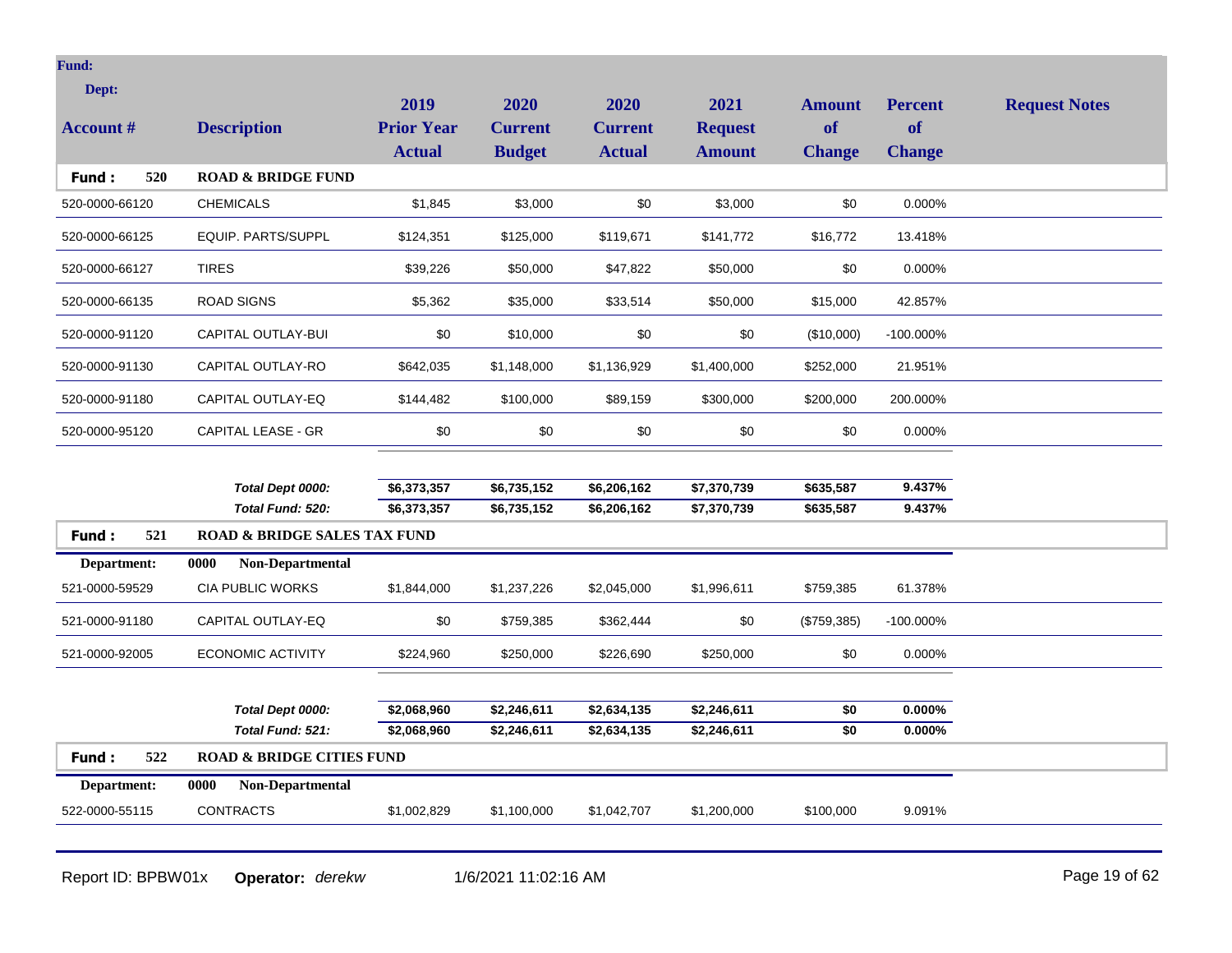| <b>Fund:</b>     |                                       |                   |                 |                 |                     |               |                |                      |
|------------------|---------------------------------------|-------------------|-----------------|-----------------|---------------------|---------------|----------------|----------------------|
| Dept:            |                                       |                   |                 |                 |                     |               |                |                      |
|                  |                                       | 2019              | 2020            | 2020            | 2021                | <b>Amount</b> | <b>Percent</b> | <b>Request Notes</b> |
| <b>Account #</b> | <b>Description</b>                    | <b>Prior Year</b> | <b>Current</b>  | <b>Current</b>  | <b>Request</b>      | of            | of             |                      |
|                  |                                       | <b>Actual</b>     | <b>Budget</b>   | <b>Actual</b>   | <b>Amount</b>       | <b>Change</b> | <b>Change</b>  |                      |
| 522<br>Fund:     | <b>ROAD &amp; BRIDGE CITIES FUND</b>  |                   |                 |                 |                     |               |                |                      |
| 522-0000-92005   | <b>ECONOMIC ACTIVITY</b>              | \$112,480         | \$125,000       | \$113,345       | \$125,000           | \$0           | 0.000%         |                      |
|                  |                                       |                   |                 |                 |                     |               |                |                      |
|                  | Total Dept 0000:                      | \$1,115,309       | \$1,225,000     | \$1,156,052     | \$1,325,000         | \$100,000     | 8.163%         |                      |
|                  | Total Fund: 522:                      | \$1,115,309       | \$1,225,000     | \$1,156,052     | $\sqrt{$1,325,000}$ | \$100,000     | 8.163%         |                      |
| Fund:<br>524     | <b>NID BOND FUND</b>                  |                   |                 |                 |                     |               |                |                      |
| Department:      | Non-Departmental<br>0000              |                   |                 |                 |                     |               |                |                      |
| 524-0000-57105   | <b>BOND EXPENSE</b>                   | \$0               | \$0             | \$0             | \$58,754            | \$58,754      | 0.000%         |                      |
|                  |                                       |                   |                 |                 |                     |               |                |                      |
|                  | Total Dept 0000:                      | \$0               | \$0             | \$0             | \$58,754            | \$58,754      | $0.000\%$      |                      |
|                  | Total Fund: 524:                      | $\overline{50}$   | $\overline{50}$ | $\overline{50}$ | \$58,754            | \$58,754      | 0.000%         |                      |
| Fund:<br>525     | <b>FEDERAL BRIDGE FUND</b>            |                   |                 |                 |                     |               |                |                      |
|                  |                                       |                   |                 |                 |                     |               |                |                      |
| Department:      | 0000<br><b>Non-Departmental</b>       |                   |                 |                 |                     |               |                |                      |
| 525-0000-66110   | <b>BRIDGE EXPENSE</b>                 | \$293,220         | \$606,164       | \$17,740        | \$600,000           | (\$6,164)     | $-1.017%$      |                      |
|                  |                                       |                   |                 |                 |                     |               |                |                      |
|                  | Total Dept 0000:                      | \$293,220         | \$606,164       | \$17,740        | \$600,000           | (\$6,164)     | $-1.017%$      |                      |
|                  | Total Fund: 525:                      | \$293,220         | \$606,164       | \$17,740        | \$600,000           | (\$6,164)     | $-1.017%$      |                      |
| Fund:<br>526     | <b>IMPACT FEE FUND</b>                |                   |                 |                 |                     |               |                |                      |
| Department:      | Non-Departmental<br>0000              |                   |                 |                 |                     |               |                |                      |
| 526-0000-91190   | CAPITAL OUTLAY-OT                     | \$4,041           | \$235,322       | \$228,090       | \$0                 | (\$235,322)   | -100.000%      |                      |
|                  |                                       |                   |                 |                 |                     |               |                |                      |
|                  | Total Dept 0000:                      | \$4,041           | \$235,322       | \$228,090       | \$0                 | (\$235,322)   | $-100.000\%$   |                      |
|                  | Total Fund: 526:                      | \$4,041           | \$235,322       | \$228,090       | \$0                 | (\$235,322)   | $-100.000\%$   |                      |
| 528<br>Fund:     | <b>ROAD &amp; BRIDGE RESERVE FUND</b> |                   |                 |                 |                     |               |                |                      |
| Department:      | Non-Departmental<br>0000              |                   |                 |                 |                     |               |                |                      |
| 528-0000-91130   | CAPITAL OUTLAY-RO                     | \$13,977          | \$306,000       | \$0             | \$302,529           | (\$3,471)     | $-1.134%$      |                      |
|                  |                                       |                   |                 |                 |                     |               |                |                      |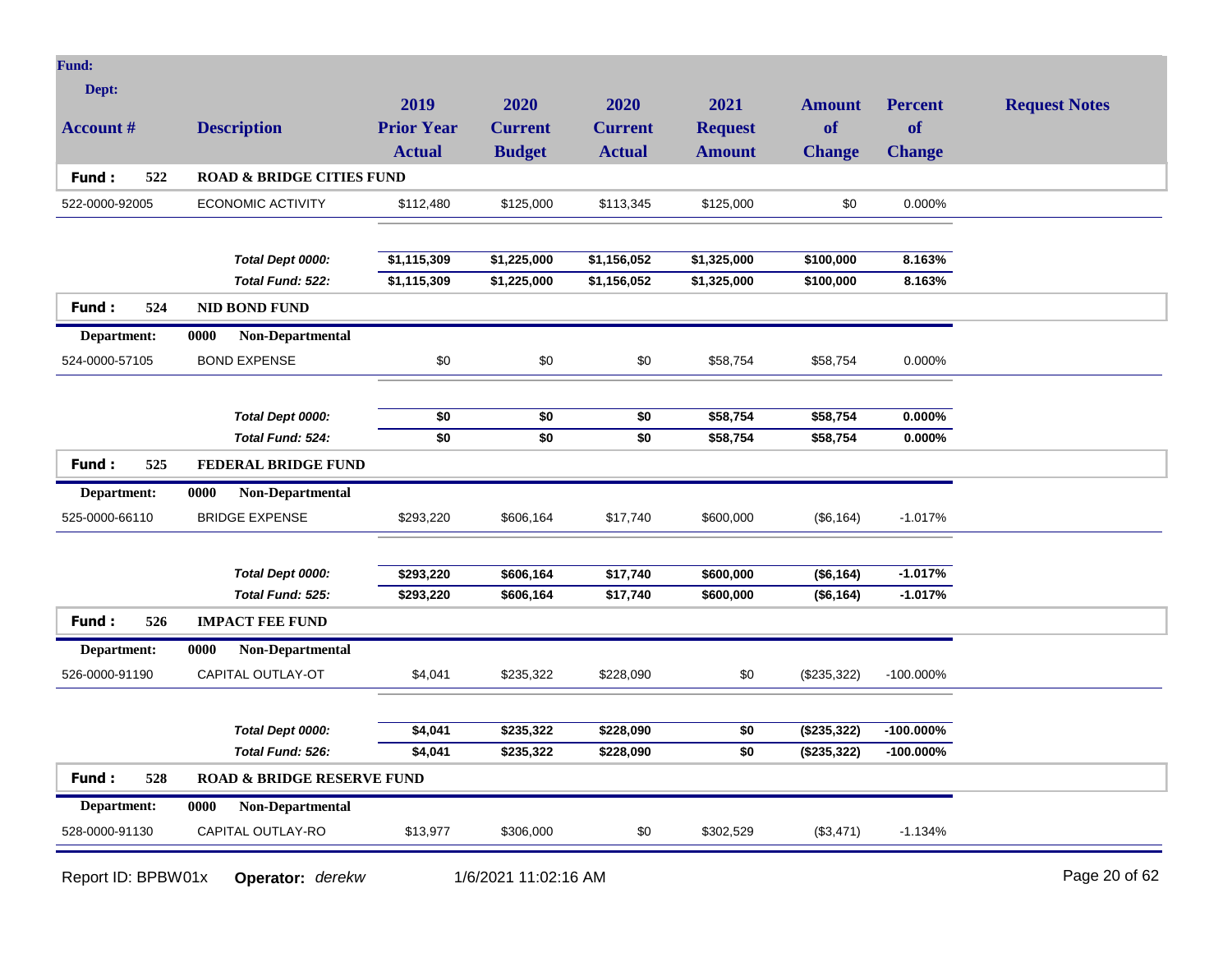| <b>Fund:</b>     |                                        |                   |                        |                        |                |                        |                        |                      |
|------------------|----------------------------------------|-------------------|------------------------|------------------------|----------------|------------------------|------------------------|----------------------|
| Dept:            |                                        | 2019              | 2020                   | 2020                   | 2021           |                        |                        |                      |
| <b>Account #</b> | <b>Description</b>                     | <b>Prior Year</b> | <b>Current</b>         | <b>Current</b>         | <b>Request</b> | Amount<br>of           | <b>Percent</b><br>of   | <b>Request Notes</b> |
|                  |                                        | <b>Actual</b>     | <b>Budget</b>          | <b>Actual</b>          | <b>Amount</b>  | <b>Change</b>          | <b>Change</b>          |                      |
| Fund:<br>528     | <b>ROAD &amp; BRIDGE RESERVE FUND</b>  |                   |                        |                        |                |                        |                        |                      |
|                  |                                        |                   |                        |                        |                |                        |                        |                      |
| 528-0000-91190   | CAPITAL OUTLAY-OT                      | \$0               | \$751,000              | \$461,941              | \$302,530      | (\$448,470)            | -59.716%               |                      |
|                  |                                        |                   |                        |                        |                |                        |                        |                      |
|                  | Total Dept 0000:                       | \$13,977          | \$1,057,000            | \$461,941              | \$605,059      | (\$451,941)            | $-42.757%$             |                      |
|                  | Total Fund: 528:                       | \$13,977          | \$1,057,000            | \$461,941              | \$605,059      | (\$451,941)            | $-42.757%$             |                      |
| Fund:<br>529     | <b>CIA ROAD &amp; BRIDGE BOND DEBT</b> |                   |                        |                        |                |                        |                        |                      |
| Department:      | Non-Departmental<br>0000               |                   |                        |                        |                |                        |                        |                      |
| 529-0000-95300   | <b>DEBT SERVICE PRIN</b>               | \$1,071,000       | \$1,127,000            | \$1,127,000            | \$1,340,000    | \$213,000              | 18.900%                |                      |
| 529-0000-95320   | <b>BOND INTEREST EXP</b>               | \$865,649         | \$828,612              | \$827,706              | \$704,174      | (\$124,438)            | $-15.018%$             |                      |
|                  |                                        |                   |                        |                        |                |                        |                        |                      |
|                  | Total Dept 0000:                       | \$1,936,649       | \$1,955,612            | \$1,954,706            | \$2,044,174    | \$88,562               | 4.529%                 |                      |
|                  | Total Fund: 529:                       | \$1,936,649       | \$1,955,612            | \$1,954,706            | \$2,044,174    | \$88,562               | 4.529%                 |                      |
| Fund:<br>531     | <b>CIA BOND REV/EXP SERIES 2014</b>    |                   |                        |                        |                |                        |                        |                      |
| Department:      | Non-Departmental<br>0000               |                   |                        |                        |                |                        |                        |                      |
| 531-0000-91190   | CAPITAL OUTLAY-OT                      | \$0               | \$0                    | \$0                    | \$0            | \$0                    | 0.000%                 |                      |
|                  |                                        |                   |                        |                        |                |                        |                        |                      |
|                  | Total Dept 0000:<br>Total Fund: 531:   | \$0<br>\$0        | \$0<br>$\overline{50}$ | \$0<br>$\overline{50}$ | \$0<br>\$0     | \$0<br>$\overline{50}$ | $0.000\%$<br>$0.000\%$ |                      |
|                  |                                        |                   |                        |                        |                |                        |                        |                      |
| 532<br>Fund:     | <b>CIA BOND SERIES 2020 FUND</b>       |                   |                        |                        |                |                        |                        |                      |
| Department:      | 0000<br>Non-Departmental               |                   |                        |                        |                |                        |                        |                      |
| 532-0000-91120   | CAPITAL OUTLAY-BUI                     | \$0               | \$350,000              | \$0                    | \$350,000      | \$0                    | 0.000%                 |                      |
| 532-0000-91130   | CAPITAL OUTLAY-RO                      | \$0               | \$6,165,000            | \$0                    | \$6,000,000    | (\$165,000)            | $-2.676%$              |                      |
| 532-0000-91180   | CAPITAL OUTLAY-EQ                      | \$0               | \$1,000,000            | \$0                    | \$1,200,000    | \$200,000              | 20.000%                |                      |
| 532-0000-95305   | COST OF ISSUANCE                       | \$0               | \$90,000               | \$77,600               | \$0            | (\$90,000)             | -100.000%              |                      |
|                  |                                        |                   |                        |                        |                |                        |                        |                      |

Report ID: BPBW01x **Operator:** *derekw* 1/6/2021 11:02:16 AM Page 21 of 62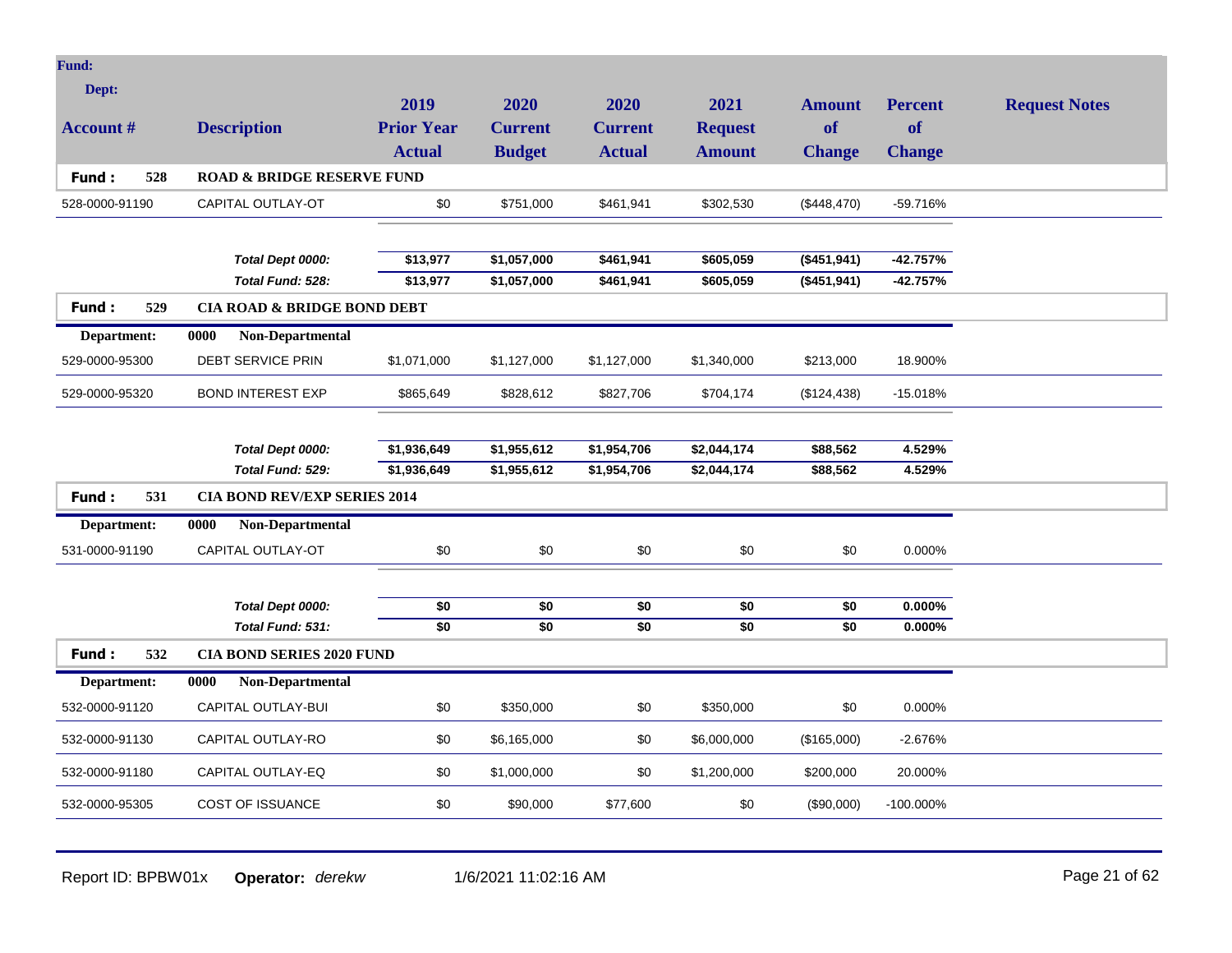| <b>Fund:</b>     |                                       |                   |                |                |                |                 |                |                      |
|------------------|---------------------------------------|-------------------|----------------|----------------|----------------|-----------------|----------------|----------------------|
| Dept:            |                                       | 2019              | 2020           | 2020           | 2021           | <b>Amount</b>   | <b>Percent</b> | <b>Request Notes</b> |
| <b>Account #</b> | <b>Description</b>                    | <b>Prior Year</b> | <b>Current</b> | <b>Current</b> | <b>Request</b> | of              | <b>of</b>      |                      |
|                  |                                       | <b>Actual</b>     | <b>Budget</b>  | <b>Actual</b>  | <b>Amount</b>  | <b>Change</b>   | <b>Change</b>  |                      |
| Fund:<br>532     | <b>CIA BOND SERIES 2020 FUND</b>      |                   |                |                |                |                 |                |                      |
|                  |                                       |                   |                |                |                |                 |                |                      |
|                  | Total Dept 0000:                      | \$0               | \$7,605,000    | \$77,600       | \$7,550,000    | (\$55,000)      | $-0.723%$      |                      |
|                  | Total Fund: 532:                      | \$0               | \$7,605,000    | \$77,600       | \$7,550,000    | (\$55,000)      | $-0.723%$      |                      |
| Fund:<br>549     | <b>INMATE SECURITY FUND</b>           |                   |                |                |                |                 |                |                      |
| Department:      | Non-Departmental<br>0000              |                   |                |                |                |                 |                |                      |
| 549-0000-53120   | <b>MAINTENANCE</b>                    | \$85,267          | \$83,664       | \$376          | \$83,664       | \$0             | 0.000%         |                      |
| 549-0000-62020   | <b>BOARDING</b>                       | \$5,289           | \$17,336       | \$0            | \$17,336       | \$0             | 0.000%         |                      |
|                  |                                       |                   |                |                |                |                 |                |                      |
|                  | Total Dept 0000:                      | \$90,557          | \$101,000      | \$376          | \$101,000      | \$0             | $0.000\%$      |                      |
|                  | Total Fund: 549:                      | \$90,557          | \$101,000      | \$376          | \$101,000      | $\overline{50}$ | $0.000\%$      |                      |
| Fund:<br>550     |                                       |                   |                |                |                |                 |                |                      |
|                  | <b>LAW ENFORCEMENT JUSTICE CENTER</b> |                   |                |                |                |                 |                |                      |
| Department:      | 1000<br><b>PUBLIC ADMINISTRATOR</b>   |                   |                |                |                |                 |                |                      |
| 550-1000-50105   | <b>SALARIES &amp; WAGES</b>           | \$167,932         | \$180,793      | \$176,761      | \$193,854      | \$13,061        | 7.224%         |                      |
| 550-1000-50205   | LAGERS                                | \$16,618          | \$20,249       | \$17,228       | \$21,518       | \$1,269         | 6.268%         |                      |
| 550-1000-50210   | <b>HEALTH INS</b>                     | \$9,775           | \$10,200       | \$14,025       | \$15,300       | \$5,100         | 50.000%        |                      |
| 550-1000-50211   | <b>HSA- EMPLOYER PAI</b>              | \$2.150           | \$2,400        | \$3,250        | \$3,600        | \$1,200         | 50.000%        |                      |
| 550-1000-50215   | <b>LIFE INSURANCE</b>                 | \$473             | \$536          | \$491          | \$536          | \$0             | 0.000%         |                      |
| 550-1000-50220   | DEPENDENT LIFE INS                    | \$60              | \$69           | \$63           | \$69           | \$0             | 0.000%         |                      |
| 550-1000-50225   | <b>DISABILITY INSURAN</b>             | \$47              | \$48           | \$44           | \$48           | \$0             | 0.000%         |                      |
| 550-1000-50290   | <b>FICA</b>                           | \$10,184          | \$11,209       | \$10,134       | \$12,019       | \$810           | 7.225%         |                      |
| 550-1000-50295   | <b>MEDICARE</b>                       | \$2,382           | \$2,621        | \$2,370        | \$2,811        | \$190           | 7.229%         |                      |
| 550-1000-50297   | <b>UNEMPLOYMENT</b>                   | \$174             | \$169          | \$121          | \$169          | \$0             | 0.000%         |                      |

Report ID: BPBW01x **Operator:** *derekw* 1/6/2021 11:02:16 AM Page 22 of 62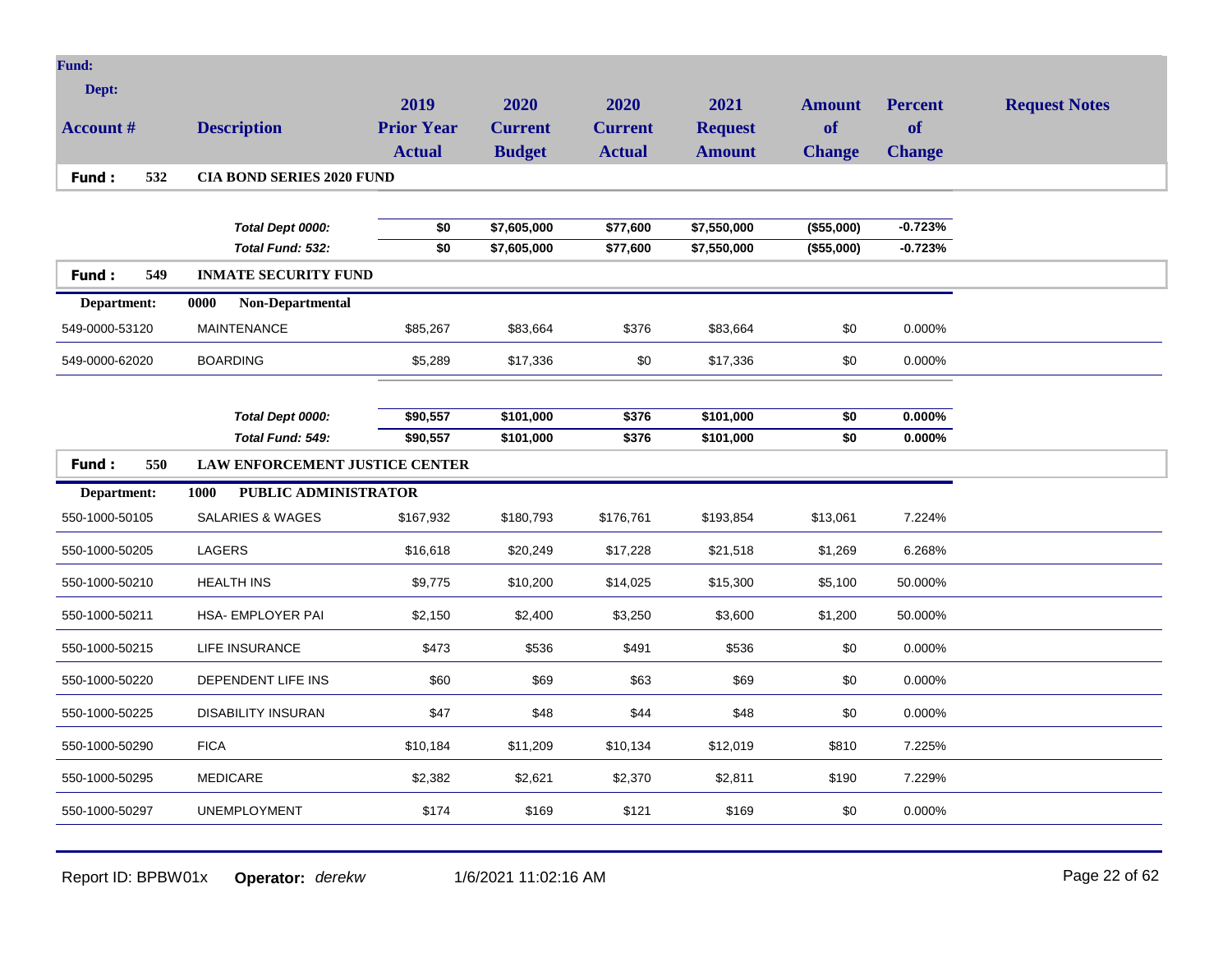| Dept:            |                                       | 2019              | 2020           | 2020           | 2021           | <b>Amount</b> | <b>Percent</b> | <b>Request Notes</b> |
|------------------|---------------------------------------|-------------------|----------------|----------------|----------------|---------------|----------------|----------------------|
| <b>Account #</b> | <b>Description</b>                    | <b>Prior Year</b> | <b>Current</b> | <b>Current</b> | <b>Request</b> | of            | <b>of</b>      |                      |
|                  |                                       | <b>Actual</b>     | <b>Budget</b>  | <b>Actual</b>  | <b>Amount</b>  | <b>Change</b> | <b>Change</b>  |                      |
| 550<br>Fund:     | <b>LAW ENFORCEMENT JUSTICE CENTER</b> |                   |                |                |                |               |                |                      |
| 550-1000-51105   | <b>SUPPLIES</b>                       | \$4,452           | \$8,700        | \$6,282        | \$5,200        | (\$3,500)     | $-40.230%$     |                      |
| 550-1000-51130   | <b>POSTAGE</b>                        | \$1,343           | \$1,400        | \$1,354        | \$1,500        | \$100         | 7.143%         |                      |
| 550-1000-52105   | TRAVEL/TRAINING/MI                    | \$521             | \$2,000        | \$1,345        | \$2,000        | \$0           | 0.000%         |                      |
| 550-1000-52111   | <b>MILEAGE</b>                        | \$5,904           | \$4,500        | \$785          | \$8,000        | \$3,500       | 77.778%        |                      |
| 550-1000-52115   | TRAVEL-TRANSP-INDI                    | \$1,915           | \$8,500        | \$4,504        | \$8,500        | \$0           | 0.000%         |                      |
| 550-1000-53150   | <b>CELL PHONES/PAGE</b>               | \$743             | \$1,500        | \$810          | \$1,500        | \$0           | 0.000%         |                      |
| 550-1000-54104   | <b>COMPUTER PROGRA</b>                | \$11,345          | \$12,085       | \$8,169        | \$12,085       | \$0           | 0.000%         |                      |
| 550-1000-55145   | PROFESSIONAL SER                      | \$5,828           | \$12,000       | \$982          | \$12,000       | \$0           | 0.000%         |                      |
| 550-1000-91180   | CAPITAL OUTLAY-EQ                     | \$1,621           | \$5,000        | \$0            | \$5,000        | \$0           | 0.000%         |                      |
|                  |                                       |                   |                |                |                |               |                |                      |
|                  | Total Dept 1000:                      | \$243,469         | \$283,979      | \$248,718      | \$305,709      | \$21,730      | 7.652%         |                      |
| Department:      | PROSECUTING ATTORNEY<br>1010          |                   |                |                |                |               |                |                      |
| 550-1010-50105   | <b>SALARIES &amp; WAGES</b>           | \$1,132,090       | \$1,225,620    | \$1,155,205    | \$1,288,144    | \$62,524      | 5.101%         |                      |
| 550-1010-50205   | LAGERS                                | \$118,014         | \$137,270      | \$122,964      | \$142,984      | \$5,714       | 4.163%         |                      |
| 550-1010-50210   | <b>HEALTH INS</b>                     | \$52,350          | \$62,400       | \$58,650       | \$61,200       | (\$1,200)     | $-1.923%$      |                      |
| 550-1010-50211   | HSA- EMPLOYER PAI                     | \$11,700          | \$15,600       | \$13,800       | \$14,400       | (\$1,200)     | $-7.692%$      |                      |
| 550-1010-50215   | <b>LIFE INSURANCE</b>                 | \$2,153           | \$3,000        | \$2,226        | \$2,143        | (\$857)       | $-28.576%$     |                      |

550-1010-50220 DEPENDENT LIFE INS \$256 \$500 \$230 \$242 (\$258) -51.616%

550-1010-50225 DISABILITY INSURAN \$211 \$650 \$200 \$192 (\$458) -70.462%

550-1010-50230 PA RETIREMENT \$11,628 \$11,628 \$11,628 \$11,628 \$0 0.000%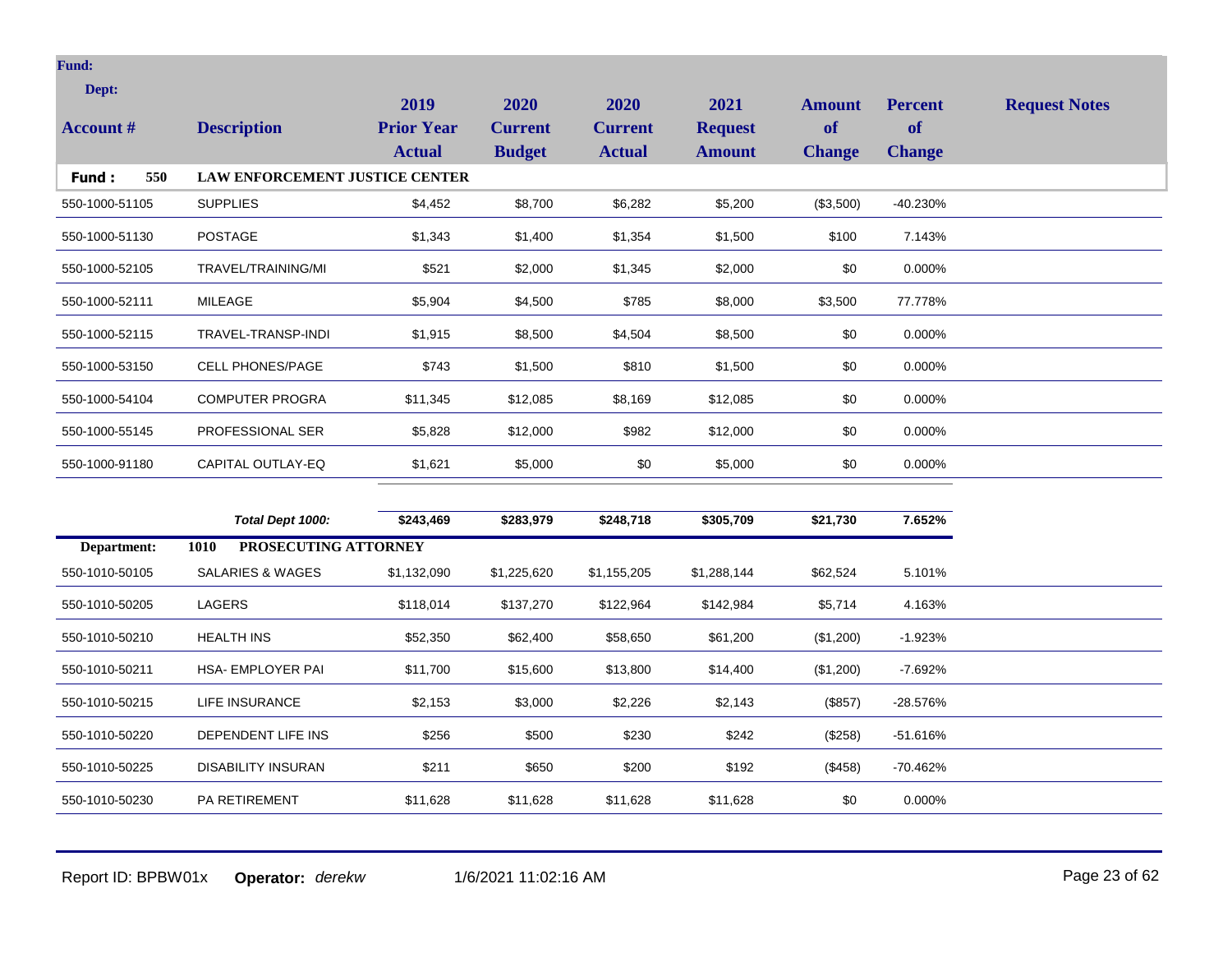| Dept:            |                                       | 2019              | 2020           | 2020           | 2021           | <b>Amount</b> | <b>Percent</b> | <b>Request Notes</b> |
|------------------|---------------------------------------|-------------------|----------------|----------------|----------------|---------------|----------------|----------------------|
| <b>Account #</b> | <b>Description</b>                    | <b>Prior Year</b> | <b>Current</b> | <b>Current</b> | <b>Request</b> | <b>of</b>     | <b>of</b>      |                      |
|                  |                                       | <b>Actual</b>     | <b>Budget</b>  | <b>Actual</b>  | <b>Amount</b>  | <b>Change</b> | <b>Change</b>  |                      |
| Fund:<br>550     | <b>LAW ENFORCEMENT JUSTICE CENTER</b> |                   |                |                |                |               |                |                      |
| 550-1010-50245   | PRE EMP DRUG TEST                     | \$135             | \$200          | \$0            | \$200          | \$0           | 0.000%         |                      |
| 550-1010-50290   | <b>FICA</b>                           | \$67,718          | \$75,990       | \$67,897       | \$79,865       | \$3,875       | 5.099%         |                      |
| 550-1010-50295   | <b>MEDICARE</b>                       | \$15,837          | \$17,772       | \$15,879       | \$18,678       | \$906         | 5.098%         |                      |
| 550-1010-50297   | <b>UNEMPLOYMENT</b>                   | \$873             | \$2,500        | \$726          | \$760          | (\$1,740)     | -69.600%       |                      |
| 550-1010-51105   | <b>SUPPLIES</b>                       | \$13,064          | \$16,737       | \$16,090       | \$16,737       | \$0           | $-0.001%$      |                      |
| 550-1010-51125   | <b>LIBRARY SUPPLIES</b>               | \$15,678          | \$19,894       | \$19,894       | \$15,000       | (\$4,894)     | $-24.601%$     |                      |
| 550-1010-51130   | <b>POSTAGE</b>                        | \$4,525           | \$4,000        | \$3,244        | \$4,000        | \$0           | 0.000%         |                      |
| 550-1010-51145   | <b>ADVERTISING</b>                    | \$0               | \$250          | \$208          | \$250          | \$0           | 0.000%         |                      |
| 550-1010-52105   | TRAVEL/TRAINING/MI                    | \$15,692          | \$4,707        | \$4,346        | \$16,000       | \$11,293      | 239.951%       |                      |
| 550-1010-53125   | MAINTENANCE - COPI                    | \$4,606           | \$5,000        | \$4,208        | \$5,000        | \$0           | 0.000%         |                      |
| 550-1010-53150   | <b>CELL PHONES/PAGE</b>               | \$1,099           | \$1,600        | \$1,577        | \$1,000        | (\$600)       | -37.500%       |                      |
| 550-1010-54116   | <b>COMPUTER MAINTEN</b>               | \$15,648          | \$17,863       | \$17,940       | \$16,263       | (\$1,600)     | $-8.956%$      |                      |
| 550-1010-55147   | <b>ATTORNEY CONFLIC</b>               | \$196             | \$1,500        | \$0            | \$1,500        | \$0           | 0.000%         |                      |
| 550-1010-57120   | <b>INSURANCE/BONDS</b>                | \$0               | \$250          | \$0            | \$250          | \$0           | 0.000%         |                      |
| 550-1010-58160   | <b>CRIMINAL COSTS</b>                 | \$16,506          | \$18,933       | \$19,340       | \$15,000       | (\$3,933)     | $-20.772%$     |                      |
| 550-1010-91190   | CAPITAL OUTLAY-OT                     | \$0               | $\$0$          | \$0            | \$0            | \$0           | 0.000%         |                      |
|                  |                                       |                   |                |                |                |               |                |                      |
|                  | Total Dept 1010:                      | \$1,499,979       | \$1,643,863    | \$1,536,253    | \$1,711,435    | \$67,572      | 4.111%         |                      |
| Department:      | PA CHILD SUPPORT<br>1020              |                   |                |                |                |               |                |                      |
| 550-1020-50105   | <b>SALARIES &amp; WAGES</b>           | \$152,380         | \$171,554      | \$142,475      | \$176,701      | \$5,147       | 3.000%         |                      |

Report ID: BPBW01x **Operator:** *derekw* 1/6/2021 11:02:16 AM Page 24 of 62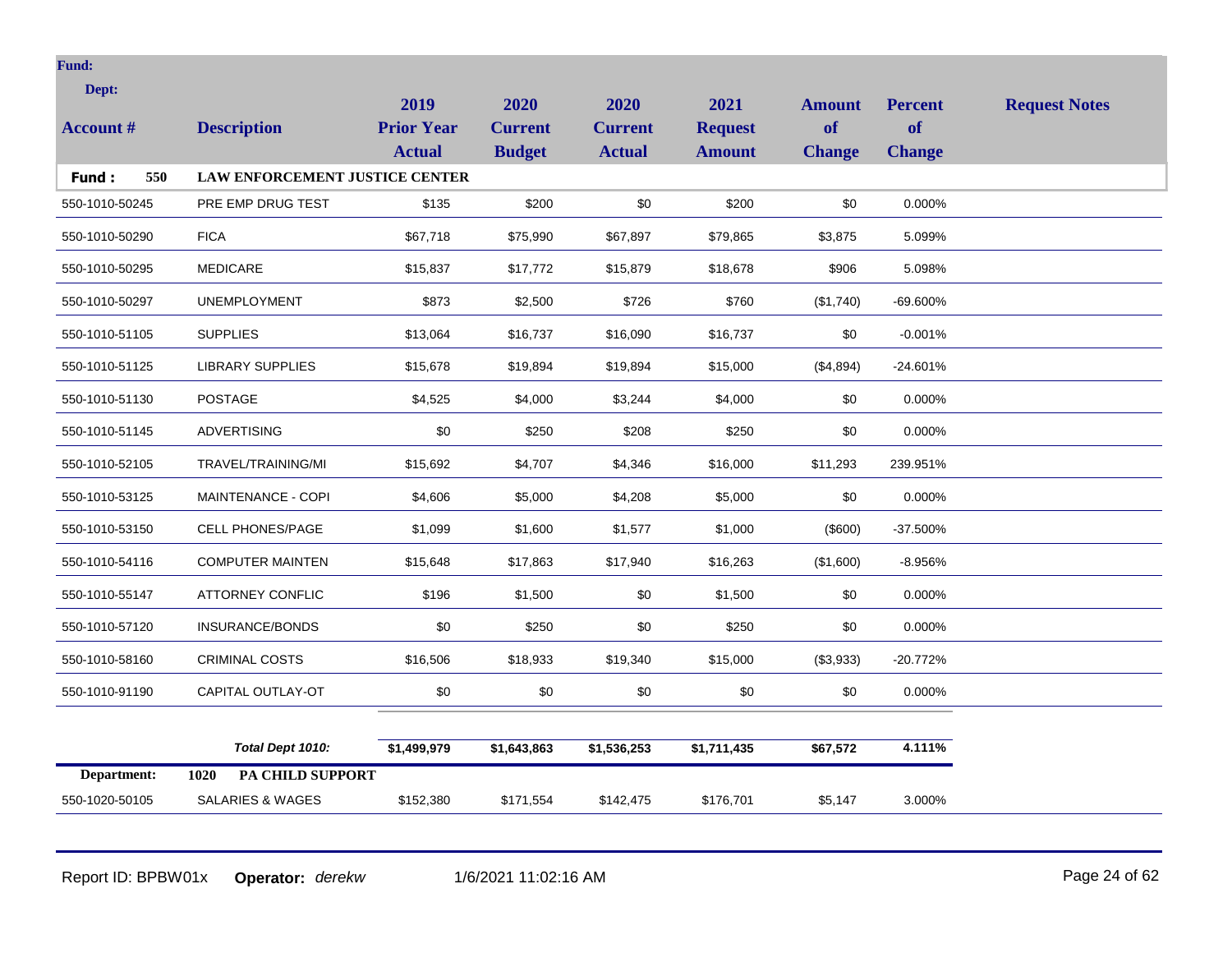| Dept:<br><b>Account #</b> | <b>Description</b>                    | 2019<br><b>Prior Year</b><br><b>Actual</b> | 2020<br><b>Current</b><br><b>Budget</b> | 2020<br><b>Current</b><br><b>Actual</b> | 2021<br><b>Request</b><br><b>Amount</b> | <b>Amount</b><br>of<br><b>Change</b> | <b>Percent</b><br><b>of</b><br><b>Change</b> | <b>Request Notes</b> |
|---------------------------|---------------------------------------|--------------------------------------------|-----------------------------------------|-----------------------------------------|-----------------------------------------|--------------------------------------|----------------------------------------------|----------------------|
| Fund:<br>550              | <b>LAW ENFORCEMENT JUSTICE CENTER</b> |                                            |                                         |                                         |                                         |                                      |                                              |                      |
| 550-1020-50205            | LAGERS                                | \$15,387                                   | \$19,214                                | \$14,710                                | \$19,614                                | \$400                                | 2.082%                                       |                      |
| 550-1020-50210            | <b>HEALTH INS</b>                     | \$13,725                                   | \$9,600                                 | \$14,025                                | \$15,300                                | \$5,700                              | 59.375%                                      |                      |
| 550-1020-50211            | HSA- EMPLOYER PAI                     | \$2,000                                    | \$1,200                                 | \$2,300                                 | \$2,400                                 | \$1,200                              | 100.000%                                     |                      |
| 550-1020-50215            | LIFE INSURANCE                        | \$399                                      | \$500                                   | \$374                                   | \$402                                   | (\$98)                               | -19.600%                                     |                      |
| 550-1020-50220            | DEPENDENT LIFE INS                    | \$50                                       | \$90                                    | \$32                                    | \$35                                    | (\$55)                               | $-61.111%$                                   |                      |
| 550-1020-50225            | <b>DISABILITY INSURAN</b>             | \$39                                       | \$90                                    | \$34                                    | \$36                                    | (\$54)                               | $-60.000\%$                                  |                      |
| 550-1020-50290            | <b>FICA</b>                           | \$8,483                                    | \$10,636                                | \$7,802                                 | \$10,955                                | \$319                                | 3.003%                                       |                      |
| 550-1020-50295            | <b>MEDICARE</b>                       | \$1,984                                    | \$2,488                                 | \$1,825                                 | \$2,562                                 | \$74                                 | 2.974%                                       |                      |
| 550-1020-50297            | <b>UNEMPLOYMENT</b>                   | \$143                                      | \$800                                   | \$121                                   | \$127                                   | (\$673)                              | $-84.125%$                                   |                      |
| 550-1020-51105            | <b>SUPPLIES</b>                       | \$501                                      | \$3,300                                 | \$586                                   | \$3,300                                 | \$0                                  | 0.000%                                       |                      |
| 550-1020-51130            | <b>POSTAGE</b>                        | \$437                                      | \$2,000                                 | \$243                                   | \$2,000                                 | \$0                                  | 0.000%                                       |                      |
| 550-1020-51142            | <b>LEGAL PUBLICATION</b>              | \$2,280                                    | \$3,000                                 | \$1,882                                 | \$3,000                                 | \$0                                  | 0.000%                                       |                      |
| 550-1020-52105            | TRAVEL/TRAINING/MI                    | \$25                                       | \$750                                   | \$135                                   | \$750                                   | \$0                                  | 0.000%                                       |                      |
| 550-1020-53125            | MAINTENANCE - COPI                    | \$76                                       | \$3,000                                 | \$1,867                                 | \$3,000                                 | \$0                                  | 0.000%                                       |                      |
| 550-1020-54116            | <b>COMPUTER MAINTEN</b>               | \$228                                      | \$250                                   | \$669                                   | \$250                                   | \$0                                  | 0.000%                                       |                      |
| 550-1020-57120            | INSURANCE/BONDS                       | \$60                                       | \$100                                   | \$60                                    | \$100                                   | \$0                                  | 0.000%                                       |                      |
| 550-1020-58155            | SERVICES FEES                         | \$362                                      | \$500                                   | \$190                                   | \$500                                   | \$0                                  | 0.000%                                       |                      |
|                           | Total Dept 1020:                      | \$198,559                                  | \$229,072                               | \$189,330                               | \$241,032                               | \$11,960                             | 5.221%                                       |                      |
| Department:               | PA SSVF<br>1030                       |                                            |                                         |                                         |                                         |                                      |                                              |                      |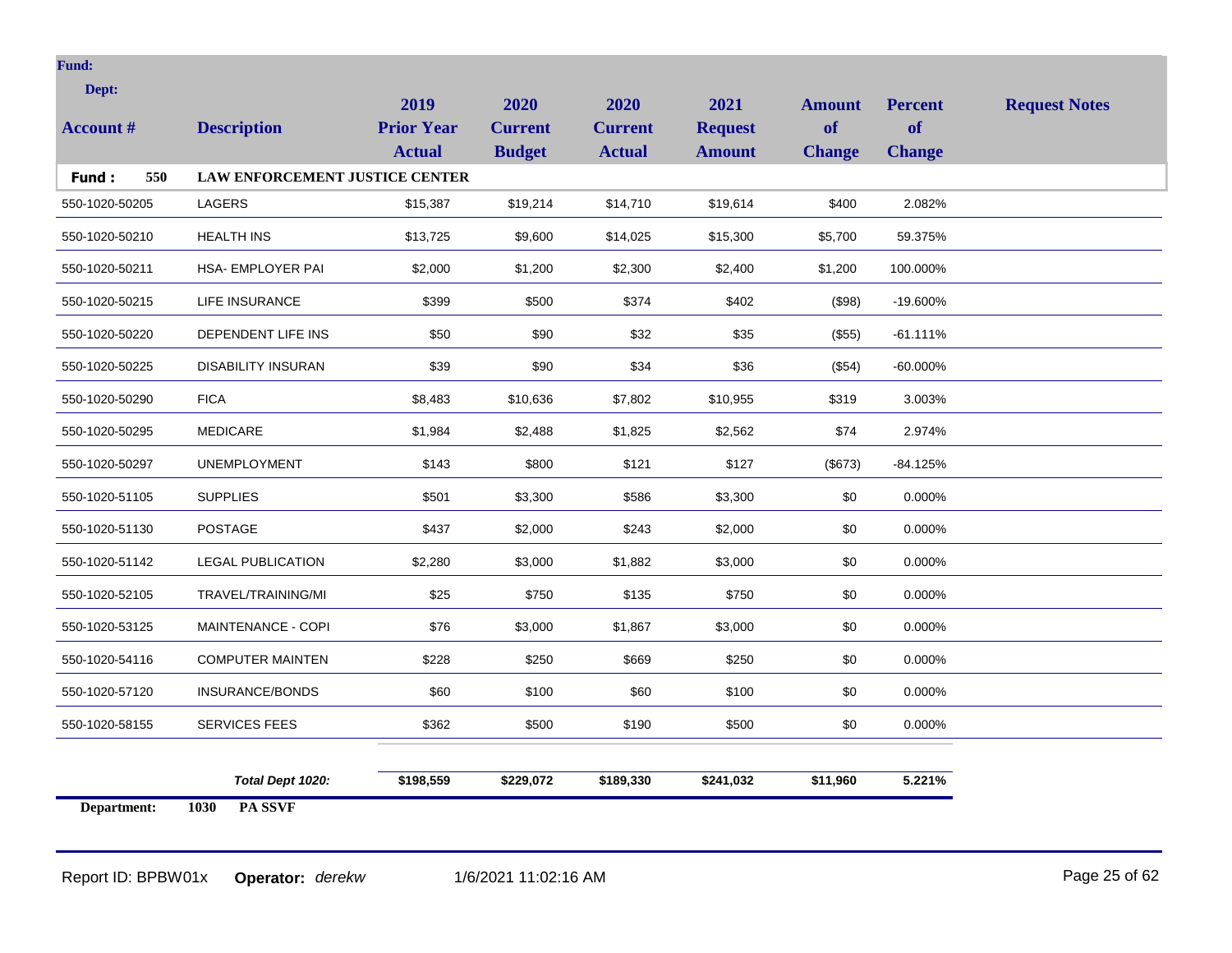| Dept:            |                                       | 2019              | 2020           | 2020           | 2021           | <b>Amount</b> | <b>Percent</b> | <b>Request Notes</b> |
|------------------|---------------------------------------|-------------------|----------------|----------------|----------------|---------------|----------------|----------------------|
| <b>Account #</b> | <b>Description</b>                    | <b>Prior Year</b> | <b>Current</b> | <b>Current</b> | <b>Request</b> | of            | <b>of</b>      |                      |
|                  |                                       | <b>Actual</b>     | <b>Budget</b>  | <b>Actual</b>  | <b>Amount</b>  | <b>Change</b> | <b>Change</b>  |                      |
| Fund:<br>550     | <b>LAW ENFORCEMENT JUSTICE CENTER</b> |                   |                |                |                |               |                |                      |
| 550-1030-50105   | SALARIES & WAGES                      | \$0               | $\$0$          | \$0            | \$0            | \$0           | 0.000%         |                      |
| 550-1030-50205   | <b>LAGERS</b>                         | \$0               | \$0            | \$0            | \$0            | \$0           | 0.000%         |                      |
| 550-1030-50210   | <b>HEALTH INS</b>                     | $\$0$             | \$0            | \$0            | \$0            | \$0           | 0.000%         |                      |
| 550-1030-50211   | HSA- EMPLOYER PAI                     | \$0               | \$0            | \$0            | \$0            | \$0           | 0.000%         |                      |
| 550-1030-50215   | <b>LIFE INSURANCE</b>                 | \$0               | \$0            | \$0            | \$0            | \$0           | 0.000%         |                      |
| 550-1030-50220   | DEPENDENT LIFE INS                    | \$0               | \$0            | \$0            | \$0            | \$0           | 0.000%         |                      |
| 550-1030-50225   | <b>DISABILITY INSURAN</b>             | \$0               | \$0            | \$0            | \$0            | \$0           | 0.000%         |                      |
| 550-1030-50290   | <b>FICA</b>                           | \$0               | \$0            | \$0            | \$0            | \$0           | 0.000%         |                      |
| 550-1030-50295   | <b>MEDICARE</b>                       | \$0               | \$0            | \$0            | \$0            | \$0           | 0.000%         |                      |
| 550-1030-50297   | <b>UNEMPLOYMENT</b>                   | \$0               | \$0            | \$0            | \$0            | \$0           | 0.000%         |                      |
| 550-1030-52105   | TRAVEL/TRAINING/MI                    | \$10,585          | \$0            | \$0            | \$0            | \$0           | 0.000%         |                      |
|                  |                                       |                   |                |                |                |               |                |                      |
|                  | Total Dept 1030:                      | \$10,585          | \$0            | \$0            | \$0            | \$0           | $0.000\%$      |                      |
| Department:      | PA VAWA<br>1040                       |                   |                |                |                |               |                |                      |
| 550-1040-50105   | SALARIES & WAGES                      | \$17,662          | \$21,500       | \$40,240       | \$70,066       | \$48,566      | 225.890%       |                      |
| 550-1040-50205   | LAGERS                                | \$1,978           | \$2,408        | \$1,666        | \$7,777        | \$5,369       | 222.965%       |                      |
| 550-1040-50210   | <b>HEALTH INS</b>                     | \$0               | \$0            | \$1,913        | \$5,100        | \$5,100       | 0.000%         |                      |
| 550-1040-50211   | HSA- EMPLOYER PAI                     | \$0               | \$0            | \$350          | \$1,200        | \$1,200       | 0.000%         |                      |
| 550-1040-50215   | <b>LIFE INSURANCE</b>                 | \$0               | \$0            | \$39           | \$134          | \$134         | 0.000%         |                      |
| 550-1040-50220   | DEPENDENT LIFE INS                    | \$0               | \$0            | \$5            | \$0            | \$0           | 0.000%         |                      |
|                  |                                       |                   |                |                |                |               |                |                      |

Report ID: BPBW01x **Operator:** *derekw* 1/6/2021 11:02:16 AM Page 26 of 62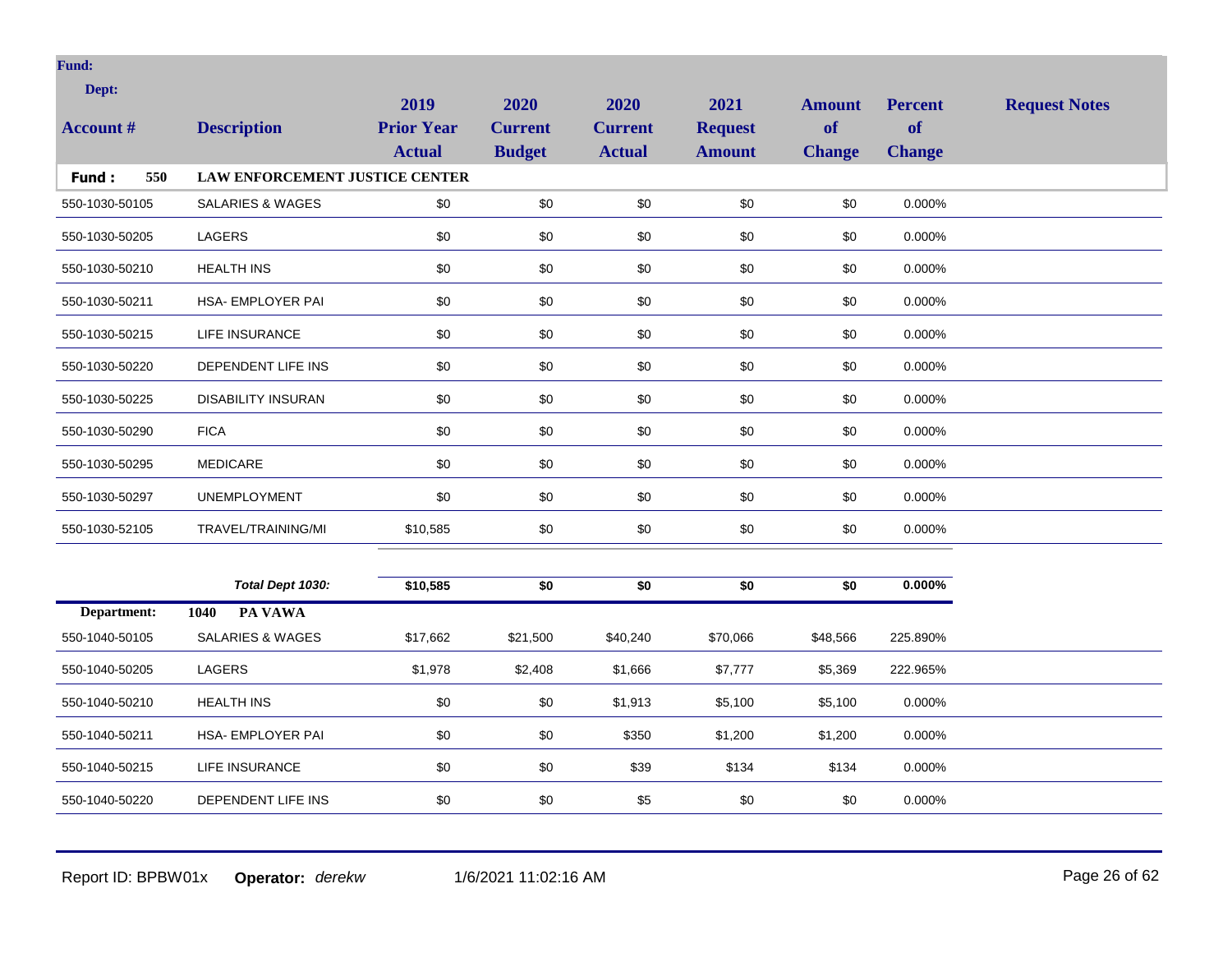| Dept:            |                                       | 2019              | 2020           | 2020           | 2021           | <b>Amount</b> | <b>Percent</b> | <b>Request Notes</b> |
|------------------|---------------------------------------|-------------------|----------------|----------------|----------------|---------------|----------------|----------------------|
| <b>Account #</b> | <b>Description</b>                    | <b>Prior Year</b> | <b>Current</b> | <b>Current</b> | <b>Request</b> | <b>of</b>     | <b>of</b>      |                      |
| Fund:<br>550     | <b>LAW ENFORCEMENT JUSTICE CENTER</b> | <b>Actual</b>     | <b>Budget</b>  | <b>Actual</b>  | <b>Amount</b>  | <b>Change</b> | <b>Change</b>  |                      |
| 550-1040-50225   | <b>DISABILITY INSURAN</b>             | \$0               | \$0            | \$4            | \$12           | \$12          | 0.000%         |                      |
| 550-1040-50290   | <b>FICA</b>                           | \$1,095           | \$1,333        | \$2,447        | \$4,344        | \$3,011       | 225.890%       |                      |
| 550-1040-50295   | <b>MEDICARE</b>                       | \$256             | \$311          | \$572          | \$1,016        | \$705         | 226.675%       |                      |
| 550-1040-50297   | <b>UNEMPLOYMENT</b>                   | \$0               | \$86           | \$43           | \$42           | (\$44)        | -51.089%       |                      |
|                  |                                       |                   |                |                |                |               |                |                      |
|                  | Total Dept 1040:                      | \$20,992          | \$25,638       | \$47,278       | \$89,691       | \$64,054      | 249.840%       |                      |
| Department:      | PA VOCA<br>1050                       |                   |                |                |                |               |                |                      |
| 550-1050-50105   | <b>SALARIES &amp; WAGES</b>           | \$139,129         | \$155,780      | \$142,692      | \$164,387      | \$8,607       | 5.525%         |                      |
| 550-1050-50205   | <b>LAGERS</b>                         | \$13,233          | \$17,448       | \$15,539       | \$18,247       | \$799         | 4.579%         |                      |
| 550-1050-50210   | <b>HEALTH INS</b>                     | \$3,950           | \$4,800        | \$4,888        | \$5,100        | \$300         | 6.250%         |                      |
| 550-1050-50211   | HSA- EMPLOYER PAI                     | \$850             | \$1,200        | \$1,150        | \$1,200        | \$0           | 0.000%         |                      |
| 550-1050-50215   | <b>LIFE INSURANCE</b>                 | \$370             | \$300          | \$346          | \$402          | \$102         | 34.000%        |                      |
| 550-1050-50220   | DEPENDENT LIFE INS                    | \$45              | \$50           | \$28           | \$25           | (\$25)        | -50.000%       |                      |
| 550-1050-50225   | <b>DISABILITY INSURAN</b>             | \$36              | \$50           | \$31           | \$36           | (\$14)        | -28.000%       |                      |
| 550-1050-50290   | <b>FICA</b>                           | \$9,220           | \$9,659        | \$8,694        | \$10,192       | \$533         | 5.518%         |                      |
| 550-1050-50295   | <b>MEDICARE</b>                       | \$2,156           | \$2,259        | \$2,033        | \$2,384        | \$125         | 5.516%         |                      |
| 550-1050-50297   | <b>UNEMPLOYMENT</b>                   | \$179             | \$352          | \$135          | \$127          | (\$225)       | -63.920%       |                      |
| 550-1050-52105   | TRAVEL/TRAINING/MI                    | \$0               | \$0            | \$0            | \$0            | \$0           | 0.000%         |                      |
| 550-1050-91180   | CAPITAL OUTLAY-EQ                     | \$0               | \$0            | \$0            | \$0            | \$0           | 0.000%         |                      |
|                  |                                       |                   |                |                |                |               |                |                      |
|                  | Total Dept 1050:                      | \$169,169         | \$191,898      | \$175,536      | \$202,099      | \$10,201      | 5.316%         |                      |

Report ID: BPBW01x **Operator:** *derekw* 1/6/2021 11:02:16 AM Page 27 of 62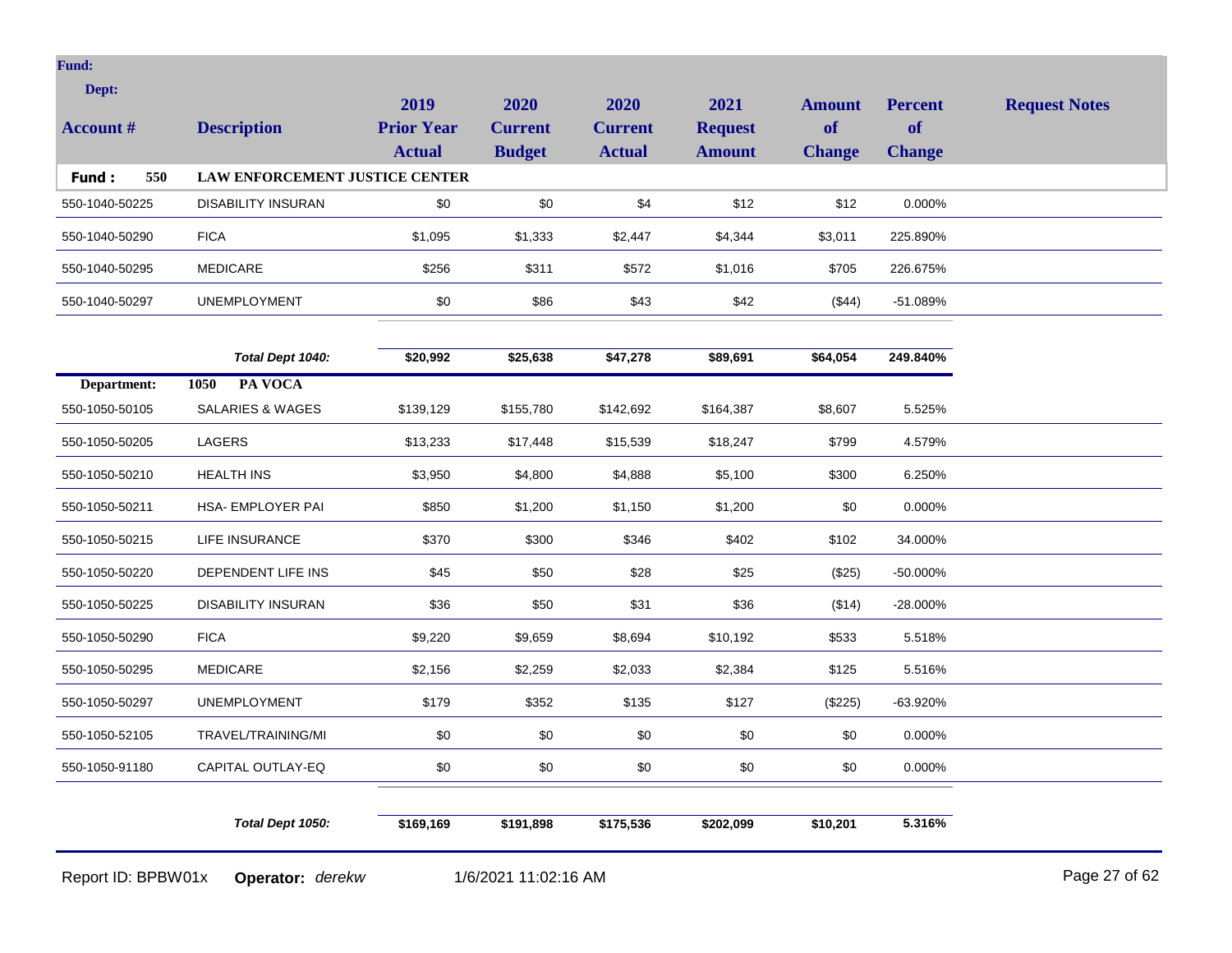| <b>Fund:</b>     |                                    |                   |                |                |                |               |                |                      |
|------------------|------------------------------------|-------------------|----------------|----------------|----------------|---------------|----------------|----------------------|
| Dept:            |                                    | 2019              | 2020           | 2020           | 2021           | <b>Amount</b> | <b>Percent</b> | <b>Request Notes</b> |
| <b>Account #</b> | <b>Description</b>                 | <b>Prior Year</b> | <b>Current</b> | <b>Current</b> | <b>Request</b> | of            | of             |                      |
|                  |                                    | <b>Actual</b>     | <b>Budget</b>  | <b>Actual</b>  | <b>Amount</b>  | <b>Change</b> | <b>Change</b>  |                      |
| 550<br>Fund:     | LAW ENFORCEMENT JUSTICE CENTER     |                   |                |                |                |               |                |                      |
| Department:      | <b>JUVENILE DEPARTMENT</b><br>1100 |                   |                |                |                |               |                |                      |
| 550-1100-50105   | SALARIES & WAGES                   | \$266,989         | \$325,000      | \$234,262      | \$365,000      | \$40,000      | 12.308%        |                      |
| 550-1100-50205   | <b>LAGERS EXPENSE</b>              | \$13,354          | \$16,680       | \$13,553       | \$20,000       | \$3,320       | 19.904%        |                      |
| 550-1100-50210   | <b>HEALTH INS</b>                  | \$13,650          | \$15,300       | \$13,600       | \$10,200       | (\$5,100)     | $-33.333\%$    |                      |
| 550-1100-50211   | HSA- EMPLOYER PAI                  | \$3,300           | \$3,600        | \$3,200        | \$2,400        | (\$1,200)     | $-33.333\%$    |                      |
| 550-1100-50215   | LIFE INSURANCE                     | \$383             | \$402          | \$357          | \$268          | (\$134)       | $-33.333\%$    |                      |
| 550-1100-50220   | DEPENDENT LIFE INS                 | \$55              | \$52           | \$33           | \$35           | (\$17)        | $-32.692%$     |                      |
| 550-1100-50225   | <b>DISABILITY INSURAN</b>          | \$38              | \$36           | \$32           | \$24           | (\$12)        | $-33.333\%$    |                      |
| 550-1100-50290   | <b>FICA</b>                        | \$16,119          | \$20,150       | \$14,280       | \$22,630       | \$2,480       | 12.308%        |                      |
| 550-1100-50295   | <b>MEDICARE</b>                    | \$3,770           | \$4,713        | \$3,340        | \$5,293        | \$580         | 12.296%        |                      |
| 550-1100-50297   | <b>UNEMPLOYMENT</b>                | \$412             | \$422          | \$380          | \$465          | \$43          | 10.190%        |                      |
| 550-1100-51105   | <b>SUPPLIES</b>                    | \$22,739          | \$25,000       | \$24,532       | \$25,000       | \$0           | 0.000%         |                      |
| 550-1100-51135   | <b>TRANSCRIPTS AND T</b>           | \$914             | \$300          | \$278          | \$1,000        | \$700         | 233.333%       |                      |
| 550-1100-51145   | <b>ADVERTISING</b>                 | \$1,063           | \$1,700        | \$974          | \$1,000        | (\$700)       | $-41.176%$     |                      |
| 550-1100-52105   | TRAVEL/TRAINING/MI                 | \$482             | \$1,000        | \$443          | \$1,000        | \$0           | 0.000%         |                      |
| 550-1100-52125   | <b>TRAINING</b>                    | \$6,330           | \$10,000       | \$4,268        | \$10,000       | \$0           | 0.000%         |                      |
| 550-1100-53120   | <b>MAINTENANCE</b>                 | \$22              | \$0            | \$0            | \$0            | \$0           | 0.000%         |                      |
| 550-1100-53150   | <b>CELL PHONES/PAGE</b>            | \$2,673           | \$3,000        | \$2,564        | \$3,000        | \$0           | 0.000%         |                      |
| 550-1100-54204   | <b>AUTO MAINTENANCE</b>            | \$1,047           | \$3,000        | \$1,207        | \$2,500        | (\$500)       | $-16.667%$     |                      |
| 550-1100-54302   | <b>FUEL</b>                        | \$3,762           | \$5,000        | \$3,045        | \$5,000        | \$0           | 0.000%         |                      |
|                  |                                    |                   |                |                |                |               |                |                      |

Report ID: BPBW01x **Operator:** *derekw* 1/6/2021 11:02:16 AM Page 28 of 62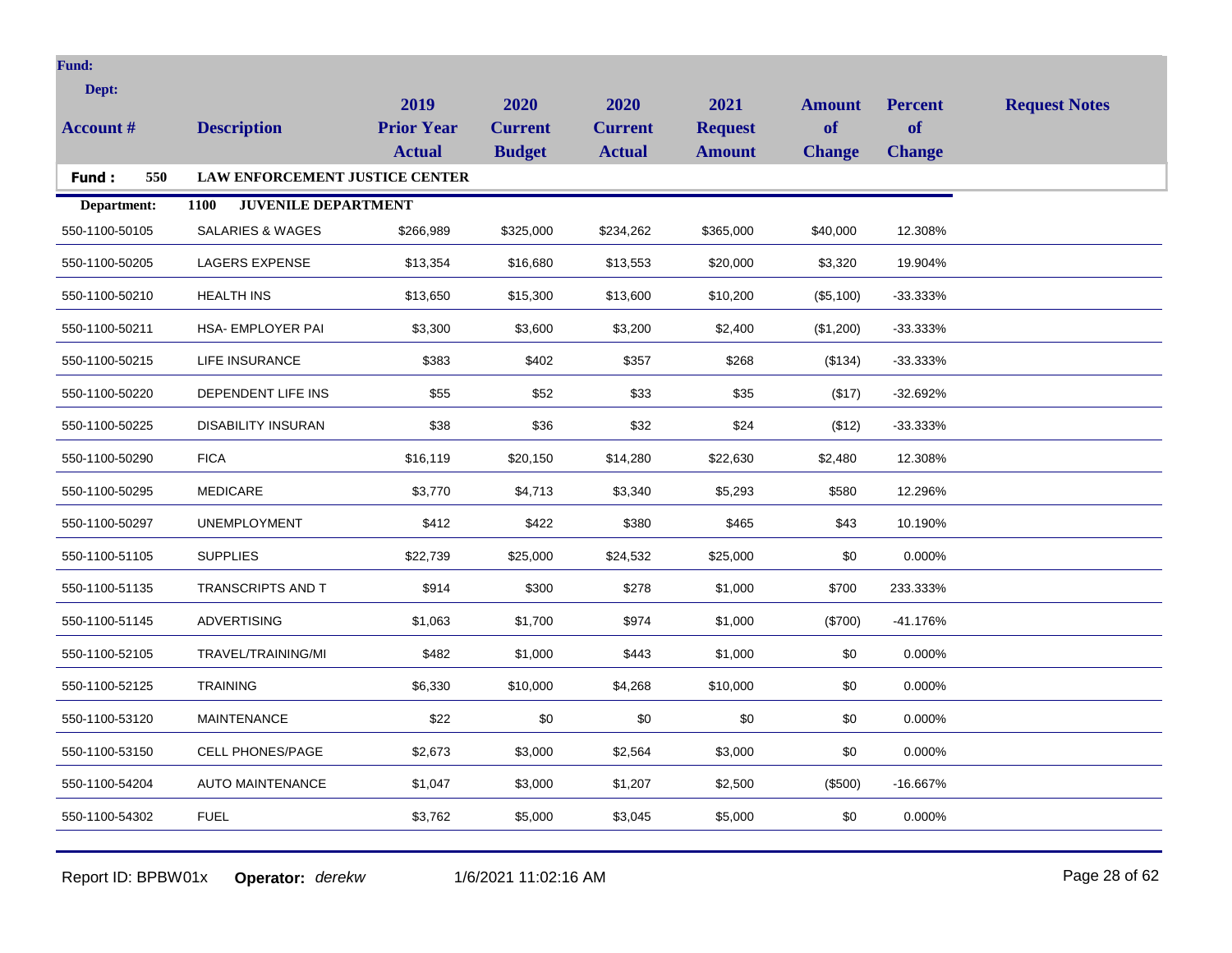| Dept:<br><b>Account #</b> | <b>Description</b>                    | 2019<br><b>Prior Year</b><br><b>Actual</b> | 2020<br><b>Current</b><br><b>Budget</b> | 2020<br><b>Current</b><br><b>Actual</b> | 2021<br><b>Request</b><br><b>Amount</b> | Amount<br>of<br><b>Change</b> | <b>Percent</b><br><b>of</b><br><b>Change</b> | <b>Request Notes</b> |
|---------------------------|---------------------------------------|--------------------------------------------|-----------------------------------------|-----------------------------------------|-----------------------------------------|-------------------------------|----------------------------------------------|----------------------|
| 550<br><b>Fund:</b>       | <b>LAW ENFORCEMENT JUSTICE CENTER</b> |                                            |                                         |                                         |                                         |                               |                                              |                      |
| 550-1100-55105            | <b>CONTRACT SERVICE</b>               | \$2,824                                    | \$2,900                                 | \$1,669                                 | \$3,000                                 | \$100                         | 3.448%                                       |                      |
| 550-1100-55160            | <b>JUVENILE OFFICE AT</b>             | \$206,533                                  | \$230,000                               | \$228,599                               | \$0                                     | (\$230,000)                   | $-100.000\%$                                 |                      |
| 550-1100-55166            | <b>JUVENILE COUNSELI</b>              | \$0                                        | \$0                                     | \$0                                     | \$0                                     | \$0                           | 0.000%                                       |                      |
| 550-1100-63005            | DRUG KITS                             | \$5,112                                    | \$3,000                                 | \$2,180                                 | \$6,000                                 | \$3,000                       | 100.000%                                     |                      |
| 550-1100-63015            | <b>GUARDIAN AD LITEM</b>              | \$0                                        | \$0                                     | \$0                                     | \$0                                     | \$0                           | 0.000%                                       |                      |
| 550-1100-91140            | CAPITAL OUTLAY-AU                     | \$57,422                                   | \$30,000                                | \$28,024                                | \$30,000                                | \$0                           | 0.000%                                       |                      |
| 550-1100-91190            | CAPITAL OUTLAY-OT                     | \$24,931                                   | \$37,100                                | \$37,074                                | \$30,000                                | (\$7,100)                     | $-19.137\%$                                  |                      |
|                           |                                       |                                            |                                         |                                         |                                         |                               |                                              |                      |

|                | Total Dept 1100:                         | \$653,925 | \$738,355 | \$617,894 | \$543,815 | (\$194,541) | $-26.348%$ |
|----------------|------------------------------------------|-----------|-----------|-----------|-----------|-------------|------------|
| Department:    | <b>JUVENILE DETENTION</b><br><b>1110</b> |           |           |           |           |             |            |
| 550-1110-50105 | SALARIES & WAGES                         | \$112,965 | \$120,000 | \$109,417 | \$125,000 | \$5,000     | 4.167%     |
| 550-1110-50205 | <b>LAGERS EXPENSE</b>                    | \$5,100   | \$8,887   | \$6,907   | \$13,875  | \$4,988     | 56.127%    |
| 550-1110-50210 | <b>HEALTH INS</b>                        | \$3,350   | \$5,100   | \$0       | \$5,100   | \$0         | 0.000%     |
| 550-1110-50211 | HSA- EMPLOYER PAI                        | \$600     | \$1,200   | \$0       | \$1,200   | \$0         | 0.000%     |
| 550-1110-50215 | LIFE INSURANCE                           | \$187     | \$268     | \$223     | \$402     | \$134       | 50.000%    |
| 550-1110-50220 | DEPENDENT LIFE INS                       | \$19      | \$17      | \$29      | \$35      | \$18        | 105.882%   |
| 550-1110-50225 | <b>DISABILITY INSURAN</b>                | \$18      | \$24      | \$20      | \$24      | \$0         | 0.000%     |
| 550-1110-50290 | <b>FICA</b>                              | \$6,947   | \$7,440   | \$6,784   | \$7,750   | \$310       | 4.167%     |
| 550-1110-50295 | MEDICARE                                 | \$1,625   | \$1,740   | \$1,587   | \$1,813   | \$73        | 4.167%     |
| 550-1110-50297 | <b>UNEMPLOYMENT</b>                      | \$236     | \$470     | \$163     | \$380     | $(\$90)$    | -19.149%   |

Report ID: BPBW01x **Operator:** *derekw* 1/6/2021 11:02:16 AM Page 29 of 62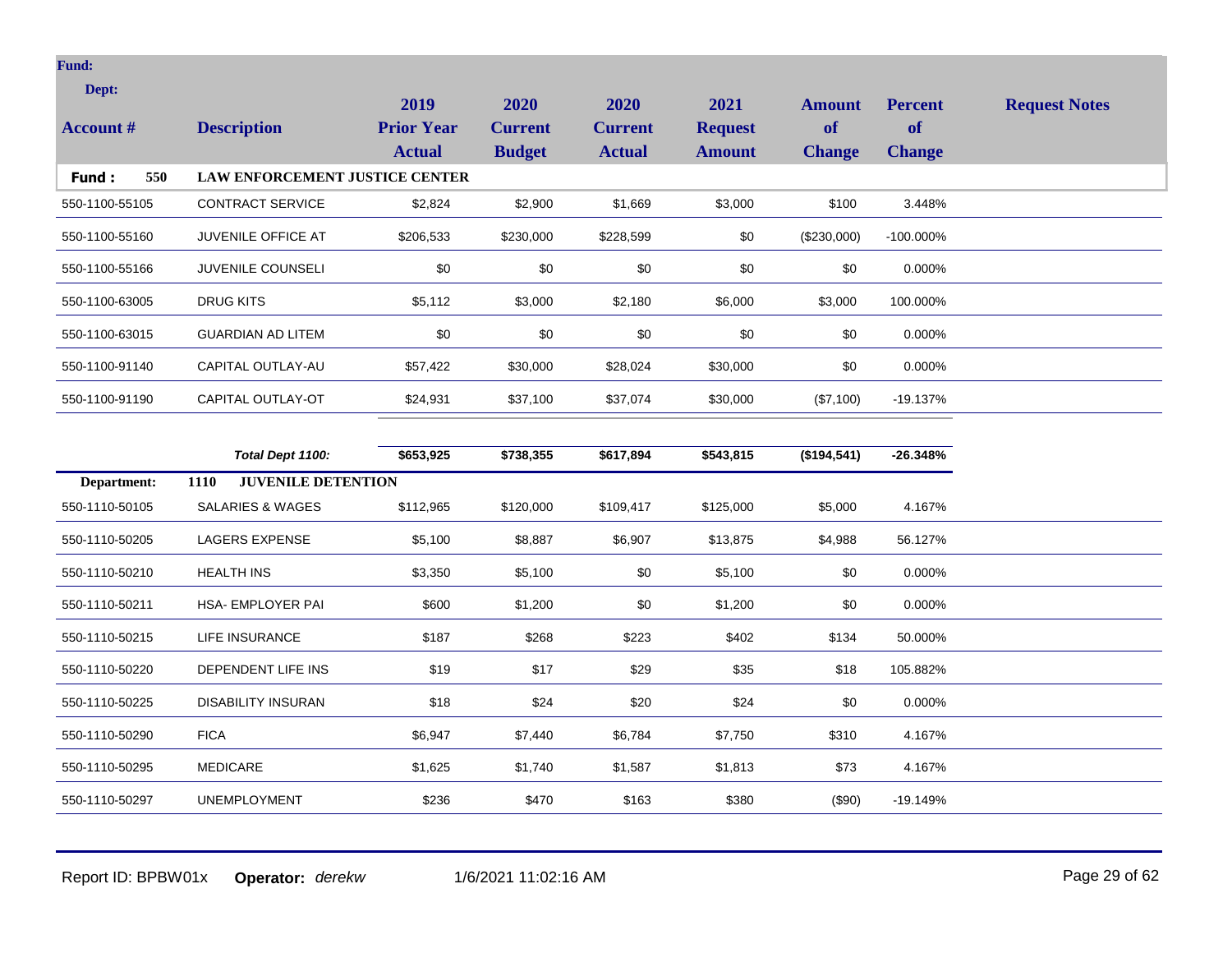| Dept:            |                                       | 2019                               | 2020                            | 2020                            | 2021                            | <b>Amount</b>       | <b>Percent</b>             | <b>Request Notes</b> |
|------------------|---------------------------------------|------------------------------------|---------------------------------|---------------------------------|---------------------------------|---------------------|----------------------------|----------------------|
| <b>Account #</b> | <b>Description</b>                    | <b>Prior Year</b><br><b>Actual</b> | <b>Current</b><br><b>Budget</b> | <b>Current</b><br><b>Actual</b> | <b>Request</b><br><b>Amount</b> | of<br><b>Change</b> | <b>of</b><br><b>Change</b> |                      |
| 550<br>Fund:     | <b>LAW ENFORCEMENT JUSTICE CENTER</b> |                                    |                                 |                                 |                                 |                     |                            |                      |
| 550-1110-51105   | <b>SUPPLIES</b>                       | \$8,224                            | \$10,000                        | \$9,927                         | \$10,000                        | \$0                 | 0.000%                     |                      |
| 550-1110-51145   | <b>ADVERTISING</b>                    | \$2,545                            | \$3,000                         | \$132                           | \$1,000                         | (\$2,000)           | -66.667%                   |                      |
| 550-1110-52125   | <b>TRAINING</b>                       | \$210                              | \$2,000                         | \$570                           | \$2,000                         | \$0                 | 0.000%                     |                      |
| 550-1110-55105   | <b>CONTRACT SERVICE</b>               | \$5,976                            | \$8,000                         | \$5,203                         | \$6,000                         | (\$2,000)           | $-25.000\%$                |                      |
| 550-1110-55145   | PROFESSIONAL SER                      | \$480                              | \$4,500                         | \$3,010                         | \$5,000                         | \$500               | 11.111%                    |                      |
| 550-1110-62015   | <b>JUVENILE MEALS</b>                 | \$9,020                            | \$9,500                         | \$8,539                         | \$12,000                        | \$2,500             | 26.316%                    |                      |
| 550-1110-62030   | <b>JUVENILE MEDICAL S</b>             | \$0                                | \$345                           | \$0                             | \$20,000                        | \$19,655            | 5697.101%                  |                      |
| 550-1110-63010   | <b>JUVENILE SPECIAL P</b>             | \$0                                | \$0                             | \$0                             | \$0                             | \$0                 | 0.000%                     |                      |
| 550-1110-63012   | <b>JUVENILE PERFORM</b>               | \$0                                | \$0                             | \$0                             | \$0                             | \$0                 | 0.000%                     |                      |
| 550-1110-63020   | UNIFORM/LEATHER                       | \$2,711                            | \$5,000                         | \$5,000                         | \$5,000                         | \$0                 | 0.000%                     |                      |
| 550-1110-91190   | CAPITAL OUTLAY-OT                     | \$4,201                            | \$14,655                        | \$14,463                        | \$5,000                         | (\$9,655)           | $-65.882%$                 |                      |
|                  | Total Dept 1110:                      | \$164,412                          | \$202,146                       | \$171,974                       | \$221,579                       | \$19,433            | 9.613%                     |                      |
| Department:      | <b>AT RISK GRANT</b><br>1120          |                                    |                                 |                                 |                                 |                     |                            |                      |

| Department:    | 1120<br>AT RISK GRANT |     |     |     |     |     |        |  |
|----------------|-----------------------|-----|-----|-----|-----|-----|--------|--|
| 550-1120-50105 | SALARIES & WAGES      | \$0 | \$0 | \$0 | \$0 | \$0 | 0.000% |  |
| 550-1120-50215 | LIFE INSURANCE        | \$0 | \$0 | \$0 | \$0 | \$0 | 0.000% |  |
| 550-1120-50220 | DEPENDENT LIFE INS    | \$0 | \$0 | \$0 | \$0 | \$0 | 0.000% |  |
| 550-1120-50225 | DISABILITY INSURAN    | \$0 | \$0 | \$0 | \$0 | \$0 | 0.000% |  |
| 550-1120-50290 | <b>FICA</b>           | \$0 | \$0 | \$0 | \$0 | \$0 | 0.000% |  |
| 550-1120-50295 | MEDICARE              | \$0 | \$0 | \$0 | \$0 | \$0 | 0.000% |  |

Report ID: BPBW01x **Operator:** *derekw* 1/6/2021 11:02:16 AM Page 30 of 62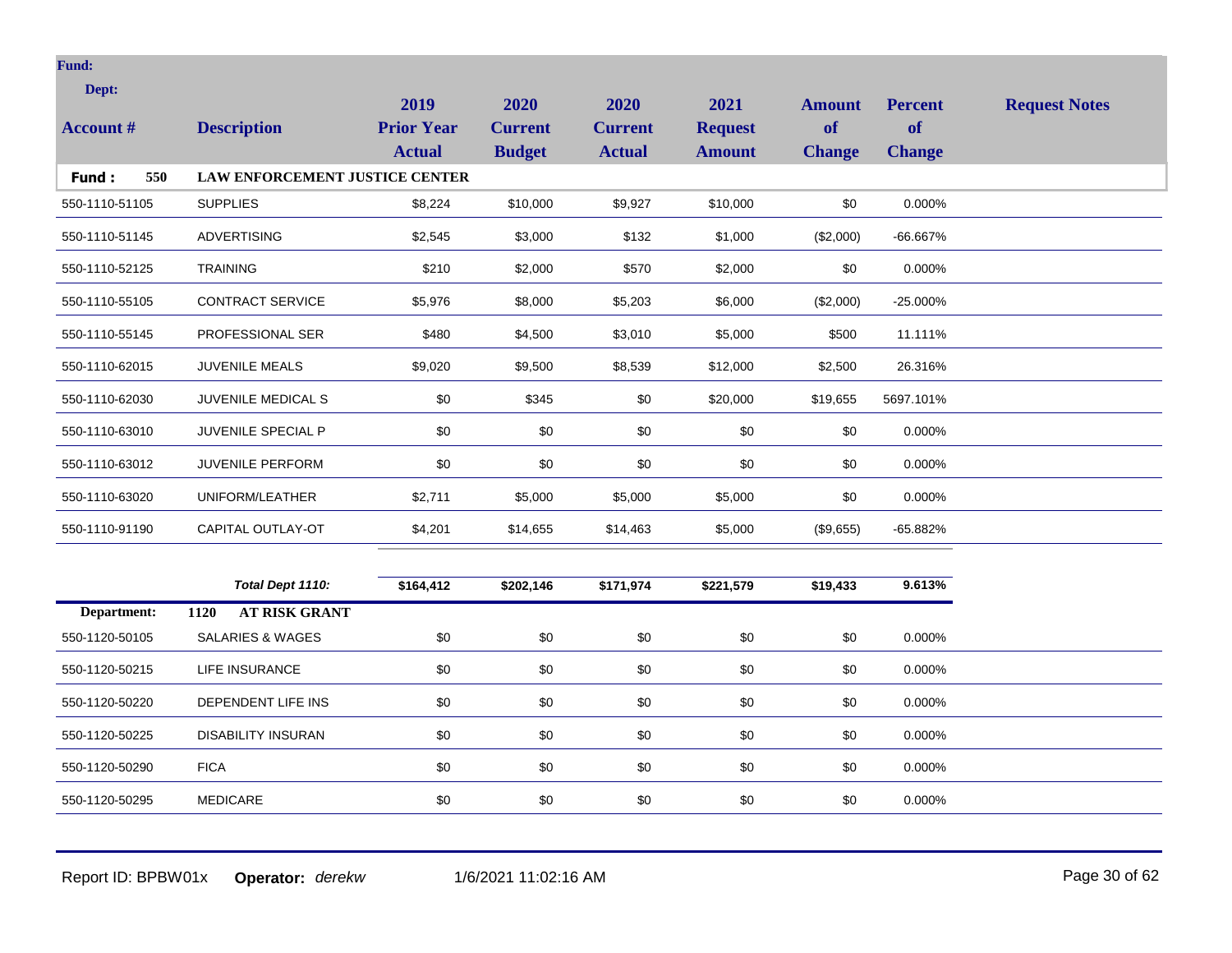| Dept:            |                                       |                                            |                                         |                                         |                                         |                                      |                                              |                      |
|------------------|---------------------------------------|--------------------------------------------|-----------------------------------------|-----------------------------------------|-----------------------------------------|--------------------------------------|----------------------------------------------|----------------------|
| <b>Account #</b> | <b>Description</b>                    | 2019<br><b>Prior Year</b><br><b>Actual</b> | 2020<br><b>Current</b><br><b>Budget</b> | 2020<br><b>Current</b><br><b>Actual</b> | 2021<br><b>Request</b><br><b>Amount</b> | <b>Amount</b><br>of<br><b>Change</b> | <b>Percent</b><br><b>of</b><br><b>Change</b> | <b>Request Notes</b> |
| 550<br>Fund:     | LAW ENFORCEMENT JUSTICE CENTER        |                                            |                                         |                                         |                                         |                                      |                                              |                      |
| 550-1120-50297   | <b>UNEMPLOYMENT</b>                   | \$0                                        | \$0                                     | \$0                                     | \$0                                     | \$0                                  | 0.000%                                       |                      |
| 550-1120-51105   | <b>SUPPLIES</b>                       | \$0                                        | \$0                                     | \$0                                     | \$0                                     | \$0                                  | 0.000%                                       |                      |
| 550-1120-64005   | <b>GRANT EXPENSE</b>                  | \$38,932                                   | \$64,304                                | \$31,040                                | \$64,304                                | \$0                                  | 0.000%                                       |                      |
|                  | Total Dept 1120:                      | \$38,932                                   | \$64,304                                | \$31,040                                | \$64,304                                | \$0                                  | $0.000\%$                                    |                      |
| Department:      | 1150                                  | <b>OSCA DETENTION ALTERNATIVE</b>          |                                         |                                         |                                         |                                      |                                              |                      |
| 550-1150-55105   | <b>CONTRACT SERVICE</b>               | \$3,515                                    | \$14,235                                | \$430                                   | \$17,000                                | \$2,765                              | 19.424%                                      |                      |
|                  |                                       |                                            |                                         |                                         |                                         |                                      |                                              |                      |
|                  | Total Dept 1150:                      | \$3,515                                    | \$14,235                                | \$430                                   | \$17,000                                | \$2,765                              | 19.424%                                      |                      |
| Department:      | <b>SHERIFF ADMINISTRATION</b><br>1200 |                                            |                                         |                                         |                                         |                                      |                                              |                      |
| 550-1200-50105   | <b>SALARIES &amp; WAGES</b>           | \$866,726                                  | \$937,158                               | \$907,514                               | \$1,055,468                             | \$118,310                            | 12.624%                                      |                      |
| 550-1200-50205   | LAGERS                                | \$74,094                                   | \$85,281                                | \$82,889                                | \$94,992                                | \$9,711                              | 11.387%                                      |                      |
| 550-1200-50210   | <b>HEALTH INS</b>                     | \$34,825                                   | \$35,700                                | \$34,213                                | \$35,700                                | \$0                                  | 0.000%                                       |                      |
| 550-1200-50211   | HSA- EMPLOYER PAI                     | \$7,800                                    | \$7,200                                 | \$8,050                                 | \$7,200                                 | \$0                                  | 0.000%                                       |                      |
| 550-1200-50215   | LIFE INSURANCE                        | \$1,607                                    | \$1,741                                 | \$1,613                                 | \$1,741                                 | \$0                                  | 0.000%                                       |                      |
| 550-1200-50220   | DEPENDENT LIFE INS                    | \$217                                      | \$225                                   | \$208                                   | \$225                                   | \$0                                  | 0.000%                                       |                      |
| 550-1200-50225   | <b>DISABILITY INSURAN</b>             | \$158                                      | \$156                                   | \$145                                   | \$156                                   | \$0                                  | 0.000%                                       |                      |
| 550-1200-50235   | <b>EMPLOYEE PHYSICA</b>               | \$0                                        | \$240                                   | \$0                                     | \$240                                   | \$0                                  | 0.000%                                       |                      |
| 550-1200-50240   | <b>DRUG TESTING</b>                   | \$125                                      | \$5,000                                 | \$0                                     | \$5,000                                 | \$0                                  | 0.000%                                       |                      |
| 550-1200-50245   | PRE EMP DRUG TEST                     | \$1,756                                    | \$2,000                                 | \$625                                   | \$2,000                                 | \$0                                  | 0.000%                                       |                      |

550-1200-50255 PSYCHOLOGICAL SE \$10,668 \$20,000 \$17,025 \$20,000 \$0 0.000%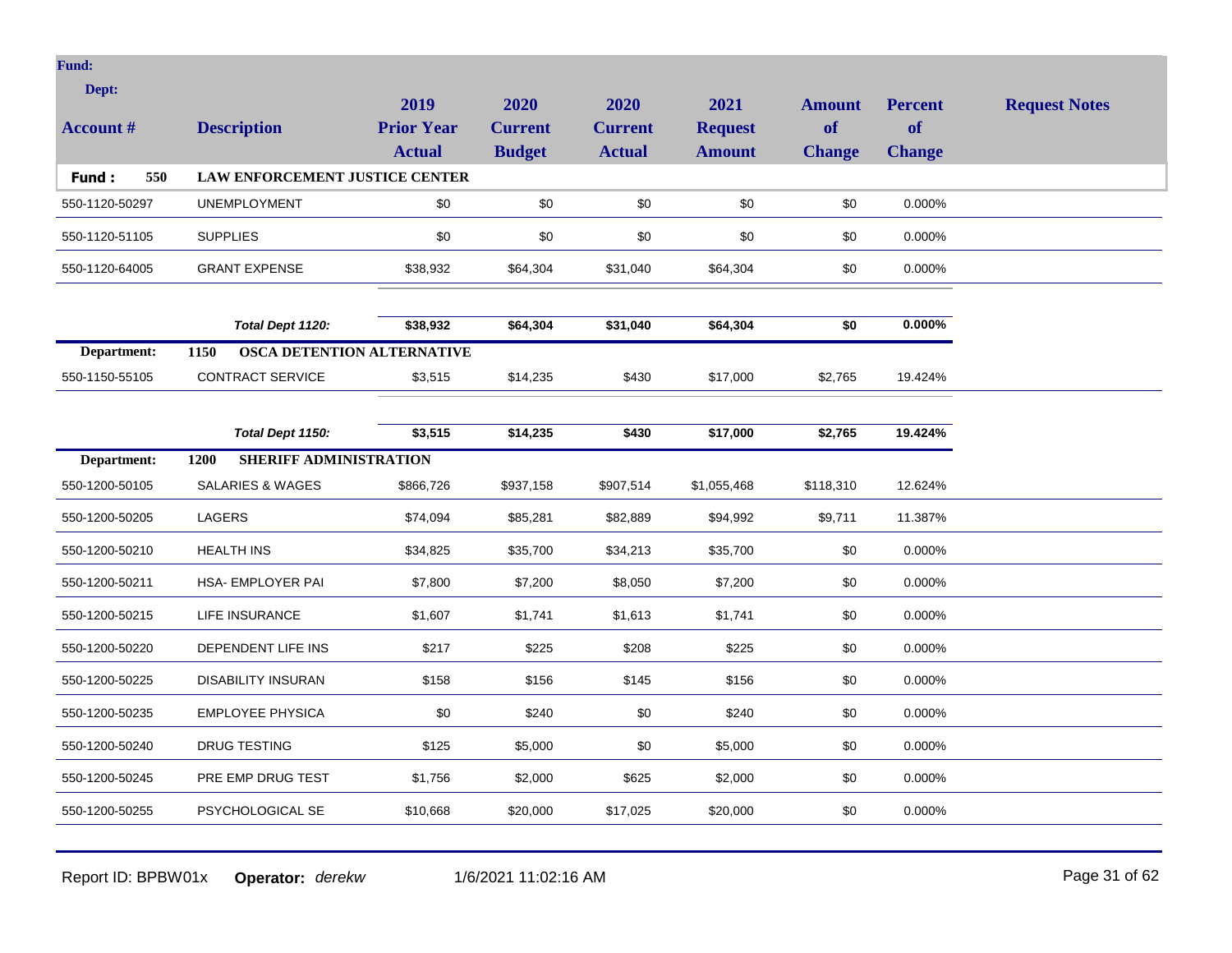| Dept:<br><b>Account #</b> | <b>Description</b>                    | 2019<br><b>Prior Year</b><br><b>Actual</b> | 2020<br><b>Current</b><br><b>Budget</b> | 2020<br><b>Current</b><br><b>Actual</b> | 2021<br><b>Request</b><br><b>Amount</b> | <b>Amount</b><br>of<br><b>Change</b> | <b>Percent</b><br><b>of</b><br><b>Change</b> | <b>Request Notes</b> |
|---------------------------|---------------------------------------|--------------------------------------------|-----------------------------------------|-----------------------------------------|-----------------------------------------|--------------------------------------|----------------------------------------------|----------------------|
| 550<br>Fund:              | <b>LAW ENFORCEMENT JUSTICE CENTER</b> |                                            |                                         |                                         |                                         |                                      |                                              |                      |
| 550-1200-50290            | <b>FICA</b>                           | \$51,752                                   | \$58,104                                | \$54,610                                | \$65,439                                | \$7,335                              | 12.624%                                      |                      |
| 550-1200-50295            | <b>MEDICARE</b>                       | \$12,103                                   | \$13,589                                | \$12,772                                | \$15,304                                | \$1,715                              | 12.621%                                      |                      |
| 550-1200-50297            | <b>UNEMPLOYMENT</b>                   | \$540                                      | \$588                                   | \$541                                   | \$588                                   | \$0                                  | 0.000%                                       |                      |
| 550-1200-51105            | <b>SUPPLIES</b>                       | \$10,459                                   | \$12,581                                | \$13,428                                | \$10,000                                | (\$2,581)                            | $-20.512%$                                   |                      |
| 550-1200-51130            | <b>POSTAGE</b>                        | \$2,952                                    | \$3,000                                 | \$2,754                                 | \$3,000                                 | \$0                                  | 0.000%                                       |                      |
| 550-1200-51145            | <b>ADVERTISING</b>                    | \$1,063                                    | \$1,000                                 | \$1,212                                 | \$1,000                                 | \$0                                  | 0.000%                                       |                      |
| 550-1200-52125            | <b>TRAINING</b>                       | \$54,871                                   | \$45,000                                | \$43,039                                | \$35,000                                | (\$10,000)                           | $-22.222%$                                   |                      |
| 550-1200-53125            | MAINTENANCE - COPI                    | \$5,000                                    | \$10,000                                | \$11,004                                | \$12,000                                | \$2,000                              | 20.000%                                      |                      |
| 550-1200-53150            | <b>CELL PHONES/PAGE</b>               | \$28,355                                   | \$55,000                                | \$54,575                                | \$60,000                                | \$5,000                              | 9.091%                                       |                      |
| 550-1200-54116            | <b>COMPUTER MAINTEN</b>               | \$20,000                                   | \$46,000                                | \$46,000                                | \$46,000                                | \$0                                  | 0.000%                                       |                      |
| 550-1200-54204            | <b>AUTO MAINTENANCE</b>               | \$40,555                                   | \$46,000                                | \$48,143                                | \$38,000                                | (\$8,000)                            | $-17.391%$                                   |                      |
| 550-1200-54302            | <b>FUEL</b>                           | \$150,419                                  | \$146,600                               | \$120,953                               | \$160,000                               | \$13,400                             | 9.141%                                       |                      |
| 550-1200-55140            | INS. DEDUCTIBLE                       | \$7,200                                    | \$6,700                                 | \$6,653                                 | \$10,000                                | \$3,300                              | 49.254%                                      |                      |
| 550-1200-55145            | PROFESSIONAL SER                      | \$0                                        | \$9,500                                 | \$0                                     | \$20,000                                | \$10,500                             | 110.526%                                     |                      |
| 550-1200-55196            | <b>CANINE UNIT CARE</b>               | \$0                                        | \$5,500                                 | \$4,969                                 | \$5,000                                 | (\$500)                              | $-9.091%$                                    |                      |
| 550-1200-59565            | <b>TRANSFER-PA CONT</b>               | \$20,000                                   | \$20,000                                | \$20,000                                | \$20,000                                | \$0                                  | 0.000%                                       |                      |
| 550-1200-61005            | <b>RANGE FUND</b>                     | \$22,089                                   | \$26,400                                | \$25,245                                | \$24,000                                | (\$2,400)                            | $-9.091%$                                    |                      |
| 550-1200-61010            | <b>DEPUTY SHERIFF SA</b>              | \$21,040                                   | \$35,000                                | \$15,670                                | \$35,000                                | \$0                                  | 0.000%                                       |                      |
| 550-1200-61050            | <b>DARE EXPENSES</b>                  | \$10,000                                   | \$10,000                                | \$3,252                                 | \$10,000                                | \$0                                  | 0.000%                                       |                      |
| 550-1200-63020            | UNIFORM/LEATHER                       | \$593                                      | \$500                                   | \$500                                   | \$500                                   | \$0                                  | 0.000%                                       |                      |
|                           |                                       |                                            |                                         |                                         |                                         |                                      |                                              |                      |

Report ID: BPBW01x **Operator:** *derekw* 1/6/2021 11:02:16 AM Page 32 of 62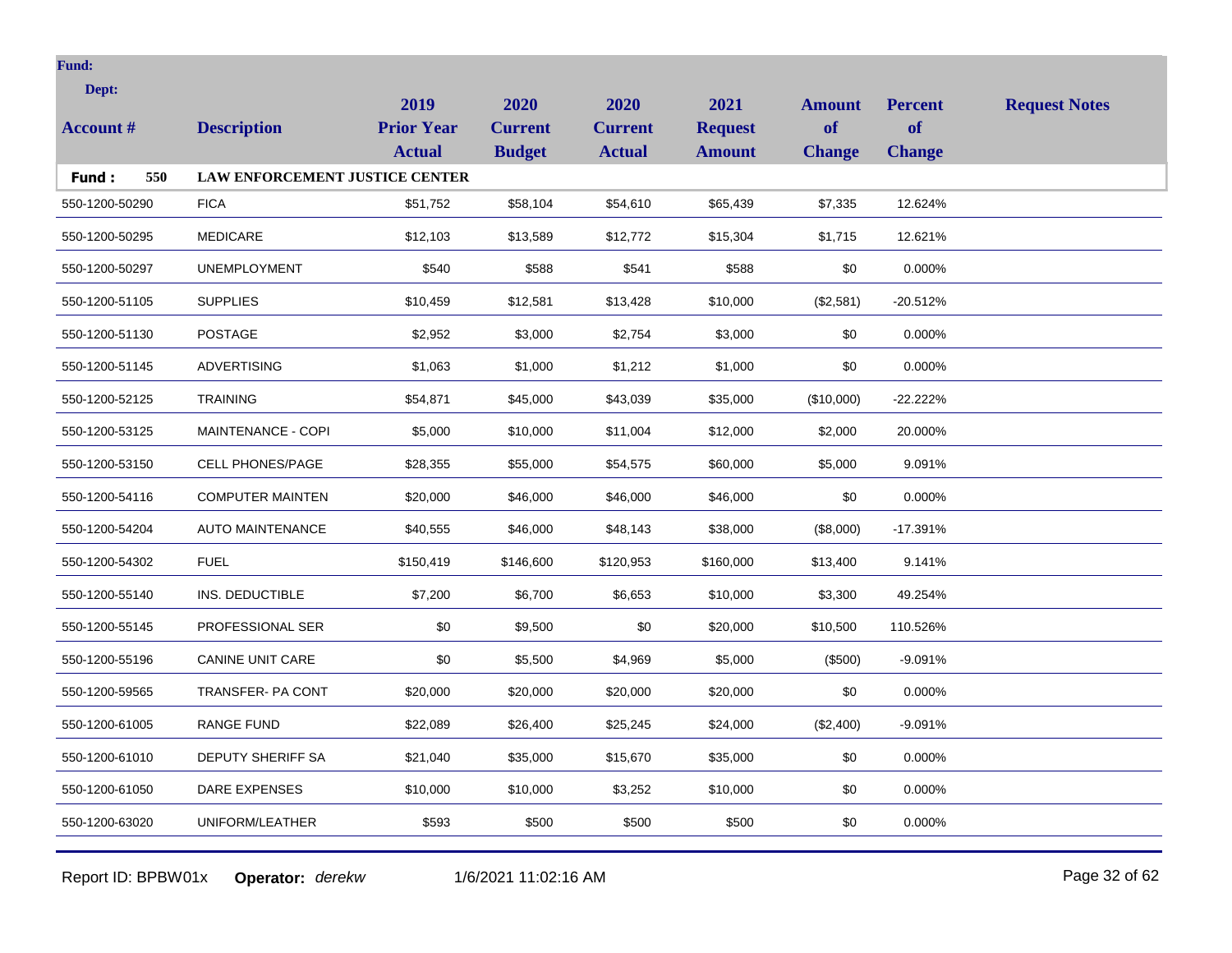| Dept:<br><b>Account</b> # | <b>Description</b>                    | 2019<br><b>Prior Year</b><br><b>Actual</b> | 2020<br><b>Current</b><br><b>Budget</b> | 2020<br><b>Current</b><br><b>Actual</b> | 2021<br><b>Request</b><br><b>Amount</b> | Amount<br><b>of</b><br><b>Change</b> | <b>Percent</b><br><b>of</b><br><b>Change</b> | <b>Request Notes</b> |
|---------------------------|---------------------------------------|--------------------------------------------|-----------------------------------------|-----------------------------------------|-----------------------------------------|--------------------------------------|----------------------------------------------|----------------------|
| 550<br>Fund:              | <b>LAW ENFORCEMENT JUSTICE CENTER</b> |                                            |                                         |                                         |                                         |                                      |                                              |                      |
| 550-1200-91130            | Capital Outlay-Ins Repl               | \$0                                        | \$20,000                                | (\$10,659)                              | \$20,000                                | \$0                                  | $0.000\%$                                    |                      |
| 550-1200-91140            | CAPITAL OUTLAY-AU                     | \$450,773                                  | \$401,500                               | \$401,500                               | \$401,500                               | \$0                                  | $0.000\%$                                    |                      |
| 550-1200-91190            | CAPITAL OUTLAY-OT                     | \$60,500                                   | \$60.121                                | \$60,121                                | \$60,000                                | (\$121)                              | $-0.202%$                                    |                      |

|                | Total Dept 1200:                         | \$1,968,238 | \$2,127,384 | \$1,988,562 | \$2,275,053 | \$147,669 | 6.941%    |
|----------------|------------------------------------------|-------------|-------------|-------------|-------------|-----------|-----------|
| Department:    | <b>REGIONAL TRAINING ACADEMY</b><br>1201 |             |             |             |             |           |           |
| 550-1201-50105 | <b>SALARIES &amp; WAGES</b>              | \$68,795    | \$91,756    | \$76,630    | \$93,779    | \$2,023   | 2.205%    |
| 550-1201-50205 | LAGERS                                   | \$5,322     | \$8,350     | \$5,879     | \$8,440     | \$90      | 1.080%    |
| 550-1201-50210 | <b>HEALTH INS</b>                        | \$3,775     | \$5,100     | \$4,888     | \$5,100     | \$0       | 0.000%    |
| 550-1201-50215 | LIFE INSURANCE                           | \$119       | \$134       | \$128       | \$134       | \$0       | 0.000%    |
| 550-1201-50220 | DEPENDENT LIFE INS                       | \$17        | \$18        | \$17        | \$18        | \$0       | 0.000%    |
| 550-1201-50225 | <b>DISABILITY INSURAN</b>                | \$12        | \$12        | \$12        | \$12        | \$0       | 0.000%    |
| 550-1201-50290 | <b>FICA</b>                              | \$3,360     | \$5,689     | \$3,575     | \$5,814     | \$125     | 2.202%    |
| 550-1201-50295 | <b>MEDICARE</b>                          | \$786       | \$1,330     | \$836       | \$1,360     | \$30      | 2.241%    |
| 550-1201-50297 | <b>UNEMPLOYMENT</b>                      | \$65        | \$42        | \$83        | \$42        | \$0       | 0.000%    |
| 550-1201-51105 | <b>SUPPLIES</b>                          | \$4,000     | \$3,500     | \$3,423     | \$4,000     | \$500     | 14.286%   |
| 550-1201-51145 | <b>ADVERTISING</b>                       | \$0         | \$0         | \$0         | \$500       | \$500     | 0.000%    |
| 550-1201-63020 | UNIFORM/LEATHER                          | \$5,000     | \$5,000     | \$5,000     | \$5,000     | \$0       | 0.000%    |
| 550-1201-91190 | CAPITAL OUTLAY-OT                        | \$10,425    | \$19,300    | \$19,293    | \$18,000    | (\$1,300) | $-6.736%$ |
|                |                                          |             |             |             |             |           |           |
|                | Total Dept 1201:                         | \$101,676   | \$140,231   | \$119,763   | \$142,200   | \$1,969   | 1.404%    |

Report ID: BPBW01x **Operator:** *derekw* 1/6/2021 11:02:16 AM Page 33 of 62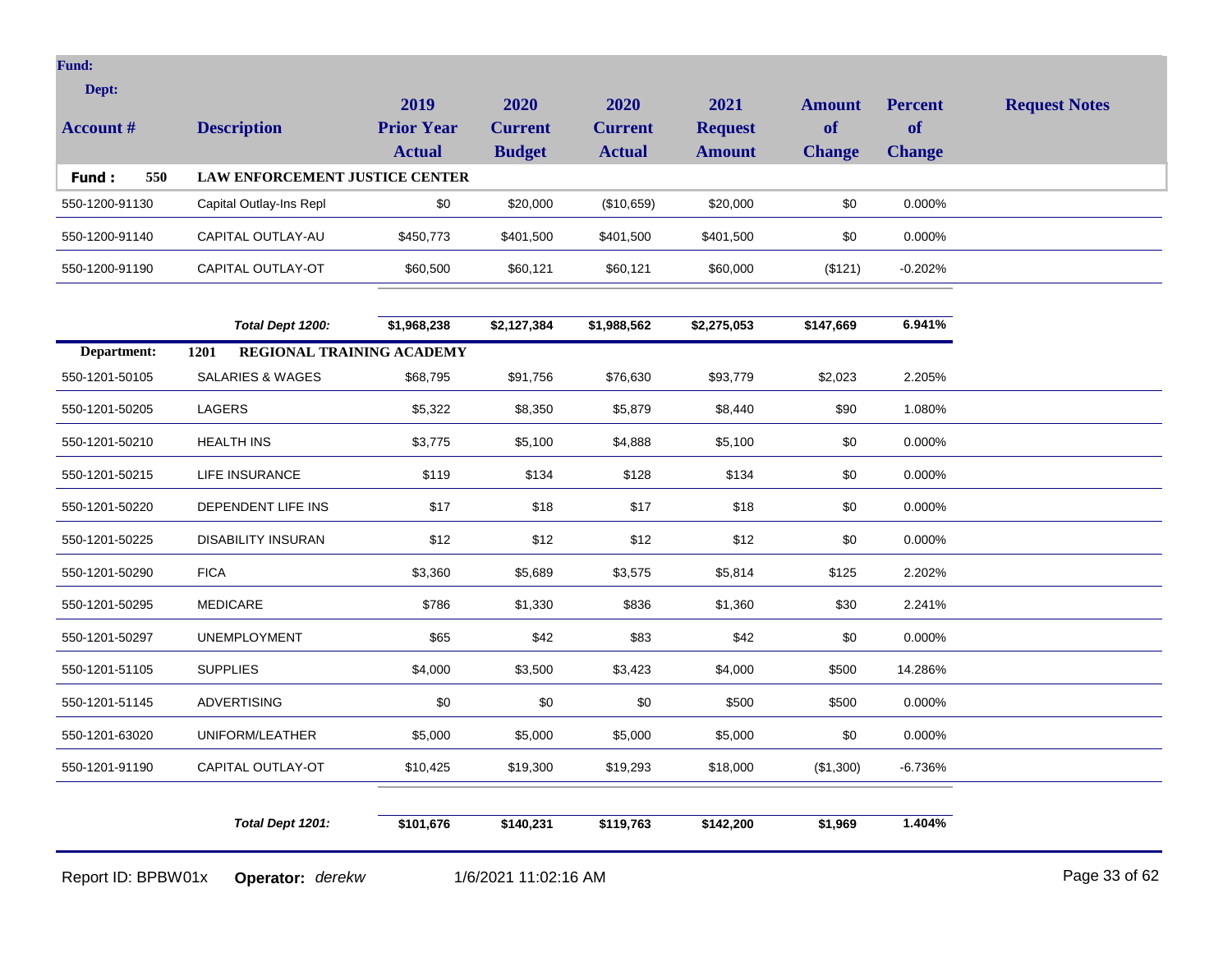| Dept:<br><b>Account #</b><br>550<br>Fund: | <b>Description</b><br>LAW ENFORCEMENT JUSTICE CENTER | 2019<br><b>Prior Year</b><br><b>Actual</b> | 2020<br><b>Current</b><br><b>Budget</b> | 2020<br><b>Current</b><br><b>Actual</b> | 2021<br><b>Request</b><br><b>Amount</b> | <b>Amount</b><br><b>of</b><br><b>Change</b> | <b>Percent</b><br>of<br><b>Change</b> | <b>Request Notes</b> |
|-------------------------------------------|------------------------------------------------------|--------------------------------------------|-----------------------------------------|-----------------------------------------|-----------------------------------------|---------------------------------------------|---------------------------------------|----------------------|
|                                           | <b>EXTRA DUTY</b>                                    |                                            |                                         |                                         |                                         |                                             |                                       |                      |
| Department:<br>550-1202-50105             | 1202<br>SALARIES & WAGES                             | \$54,136                                   | \$41,200                                | \$10,386                                | \$40,000                                | (\$1,200)                                   | $-2.913%$                             |                      |
| 550-1202-50205                            | <b>LAGERS</b>                                        | \$4,567                                    | \$3,749                                 | \$934                                   | \$3,600                                 | (\$149)                                     | $-3.974%$                             |                      |
| 550-1202-50210                            | <b>HEALTH INS</b>                                    | \$0                                        | \$0                                     | \$0                                     | \$0                                     | \$0                                         | 0.000%                                |                      |
| 550-1202-50211                            | HSA- EMPLOYER PAI                                    | \$0                                        | \$0                                     | \$0                                     | \$0                                     | \$0                                         | 0.000%                                |                      |
| 550-1202-50215                            | <b>LIFE INSURANCE</b>                                | $$0$$                                      | \$0                                     | \$0                                     | \$0                                     | \$0                                         | 0.000%                                |                      |
| 550-1202-50220                            | DEPENDENT LIFE INS                                   | \$0                                        | \$0                                     | \$0                                     | \$0                                     | \$0                                         | 0.000%                                |                      |
| 550-1202-50225                            | <b>DISABILITY INSURAN</b>                            | \$0                                        | \$0                                     | \$0                                     | \$0                                     | \$0                                         | 0.000%                                |                      |
| 550-1202-50290                            | <b>FICA</b>                                          | \$3,356                                    | \$2,554                                 | \$644                                   | \$2,480                                 | (\$74)                                      | $-2.897%$                             |                      |
| 550-1202-50295                            | <b>MEDICARE</b>                                      | \$785                                      | \$597                                   | \$151                                   | \$580                                   | (\$17)                                      | $-2.848%$                             |                      |
| 550-1202-50297                            | <b>UNEMPLOYMENT</b>                                  | \$37                                       | \$125                                   | \$11                                    | \$42                                    | (\$83)                                      | $-66.400%$                            |                      |
|                                           |                                                      |                                            |                                         |                                         |                                         |                                             |                                       |                      |
|                                           | Total Dept 1202:                                     | \$62,882                                   | \$48,225                                | \$12,126                                | \$46,702                                | (\$1,523)                                   | $-3.158%$                             |                      |
| Department:                               | <b>SRO/MUNICIPAL</b><br>1204                         |                                            |                                         |                                         |                                         |                                             |                                       |                      |
| 550-1204-50105                            | <b>SALARIES &amp; WAGES</b>                          | $$0$$                                      | \$167,384                               | \$100,964                               | \$204,882                               | \$37,498                                    | 22.403%                               |                      |
| 550-1204-50205                            | <b>LAGERS EXPENSE</b>                                | $$0$$                                      | \$15,232                                | \$6,811                                 | \$18,439                                | \$3,207                                     | 21.054%                               |                      |
| 550-1204-50210                            | <b>HEALTH INS</b>                                    | $$0$$                                      | \$15,300                                | \$5,950                                 | \$15,300                                | \$0                                         | 0.000%                                |                      |
| 550-1204-50211                            | HSA- EMPLOYER PAI                                    | \$0                                        | \$3,600                                 | \$1,600                                 | \$3,600                                 | \$0                                         | 0.000%                                |                      |
| 550-1204-50215                            | LIFE INSURANCE                                       | $$0$$                                      | \$536                                   | \$240                                   | \$536                                   | \$0                                         | 0.000%                                |                      |
| 550-1204-50220                            | DEPENDENT LIFE INS                                   | $$0$$                                      | \$70                                    | \$19                                    | \$70                                    | \$0                                         | 0.000%                                |                      |
| 550-1204-50225                            | <b>DISABILITY INSURAN</b>                            | \$0                                        | \$48                                    | \$22                                    | \$48                                    | \$0                                         | 0.000%                                |                      |

Report ID: BPBW01x **Operator:** *derekw* 1/6/2021 11:02:17 AM Page 34 of 62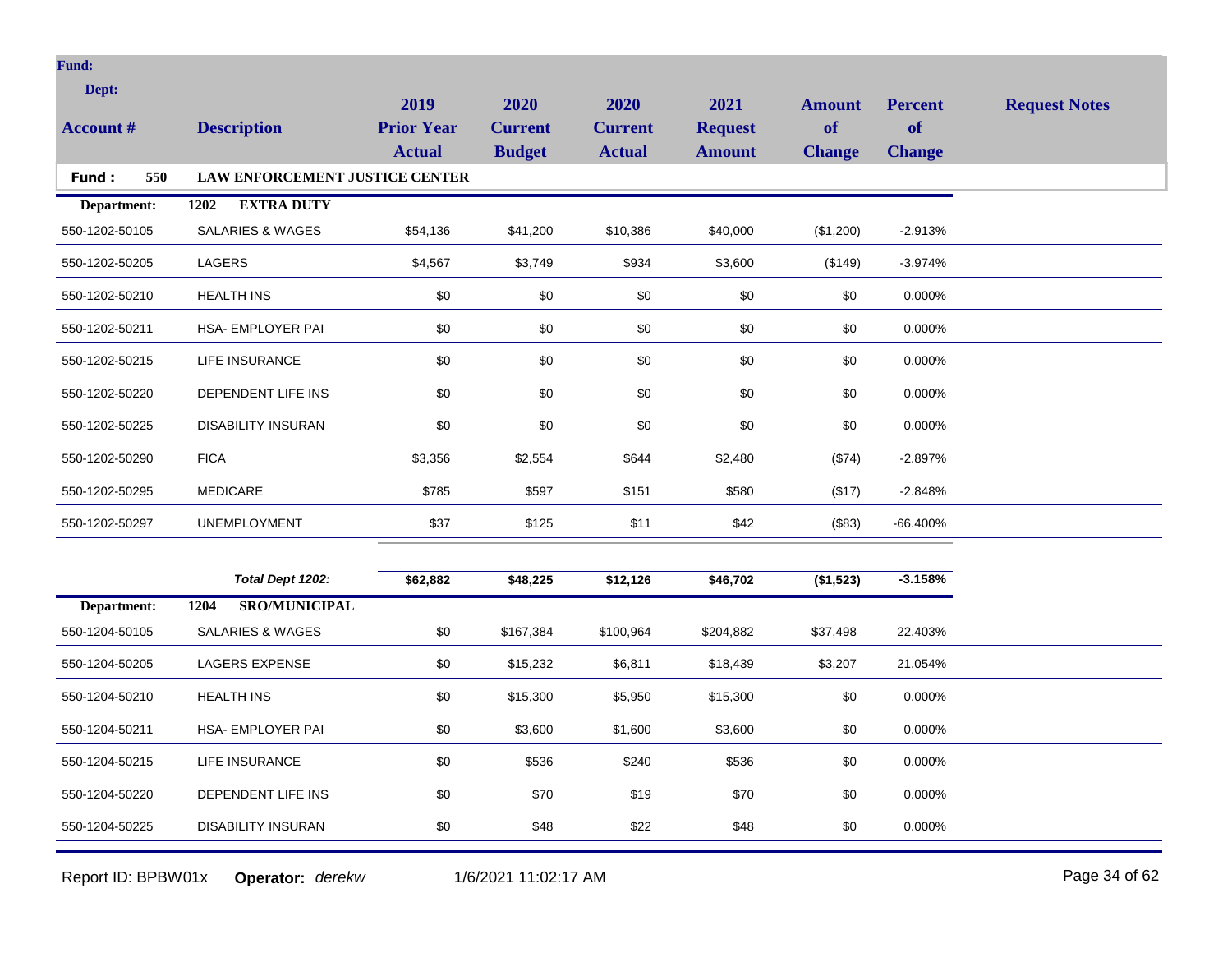| Dept:<br><b>Account</b> # | <b>Description</b>                    | 2019<br><b>Prior Year</b><br><b>Actual</b> | <b>2020</b><br><b>Current</b><br><b>Budget</b> | 2020<br><b>Current</b><br><b>Actual</b> | 2021<br><b>Request</b><br><b>Amount</b> | <b>Amount</b><br>of<br><b>Change</b> | <b>Percent</b><br><b>of</b><br><b>Change</b> | <b>Request Notes</b> |
|---------------------------|---------------------------------------|--------------------------------------------|------------------------------------------------|-----------------------------------------|-----------------------------------------|--------------------------------------|----------------------------------------------|----------------------|
| Fund:<br>550              | <b>LAW ENFORCEMENT JUSTICE CENTER</b> |                                            |                                                |                                         |                                         |                                      |                                              |                      |
| 550-1204-50290            | <b>FICA</b>                           | \$0                                        | \$10,378                                       | \$5,999                                 | \$12,703                                | \$2,325                              | 22.400%                                      |                      |
| 550-1204-50295            | <b>MEDICARE</b>                       | \$0                                        | \$2,428                                        | \$1,403                                 | \$2,971                                 | \$543                                | 22.356%                                      |                      |
| 550-1204-50297            | <b>UNEMPLOYMENT</b>                   | \$0                                        | \$168                                          | \$91                                    | \$168                                   | \$0                                  | $0.000\%$                                    |                      |

|                | Total Dept 1204:                    | \$0         | \$215,144   | \$123,099   | \$258,717   | \$43,573  | 20.253%   |
|----------------|-------------------------------------|-------------|-------------|-------------|-------------|-----------|-----------|
| Department:    | <b>JAIL SERVICES</b><br><b>1210</b> |             |             |             |             |           |           |
| 550-1210-50105 | SALARIES & WAGES                    | \$1,222,736 | \$1,203,971 | \$1,324,735 | \$1,268,192 | \$64,221  | 5.334%    |
| 550-1210-50205 | LAGERS                              | \$101,979   | \$109,561   | \$116,582   | \$114,137   | \$4,576   | 4.177%    |
| 550-1210-50210 | <b>HEALTH INS</b>                   | \$80,725    | \$71,400    | \$87,338    | \$86,700    | \$15,300  | 21.429%   |
| 550-1210-50211 | <b>HSA- EMPLOYER PAI</b>            | \$17,000    | \$1,440     | \$16,600    | \$18,000    | \$16,560  | 1150.000% |
| 550-1210-50215 | LIFE INSURANCE                      | \$3,240     | \$3,081     | \$3,248     | \$3,081     | \$0       | 0.000%    |
| 550-1210-50220 | DEPENDENT LIFE INS                  | \$336       | \$398       | \$233       | \$398       | \$0       | 0.000%    |
| 550-1210-50225 | <b>DISABILITY INSURAN</b>           | \$317       | \$276       | \$291       | \$276       | \$0       | 0.000%    |
| 550-1210-50290 | <b>FICA</b>                         | \$72,829    | \$74,646    | \$78,934    | \$78,628    | \$3,982   | 5.334%    |
| 550-1210-50295 | <b>MEDICARE</b>                     | \$17,033    | \$16,855    | \$18,460    | \$18,389    | \$1,534   | 9.100%    |
| 550-1210-50297 | <b>UNEMPLOYMENT</b>                 | \$1,074     | \$966       | \$1,232     | \$966       | \$0       | 0.000%    |
| 550-1210-58160 | <b>CRIMINAL COSTS</b>               | \$38,184    | \$48,000    | \$44,561    | \$45,000    | (\$3,000) | $-6.250%$ |
| 550-1210-62005 | <b>JAIL SUPPLIES</b>                | \$5,238     | \$38,000    | \$37,506    | \$35,000    | (\$3,000) | $-7.895%$ |
| 550-1210-62010 | <b>JAIL MEALS</b>                   | \$220,769   | \$238,000   | \$186,254   | \$252,000   | \$14,000  | 5.882%    |
| 550-1210-62020 | <b>BOARDING</b>                     | \$3,495     | \$5,000     | \$135       | \$5,000     | \$0       | 0.000%    |

Report ID: BPBW01x **Operator:** *derekw* 1/6/2021 11:02:17 AM Page 35 of 62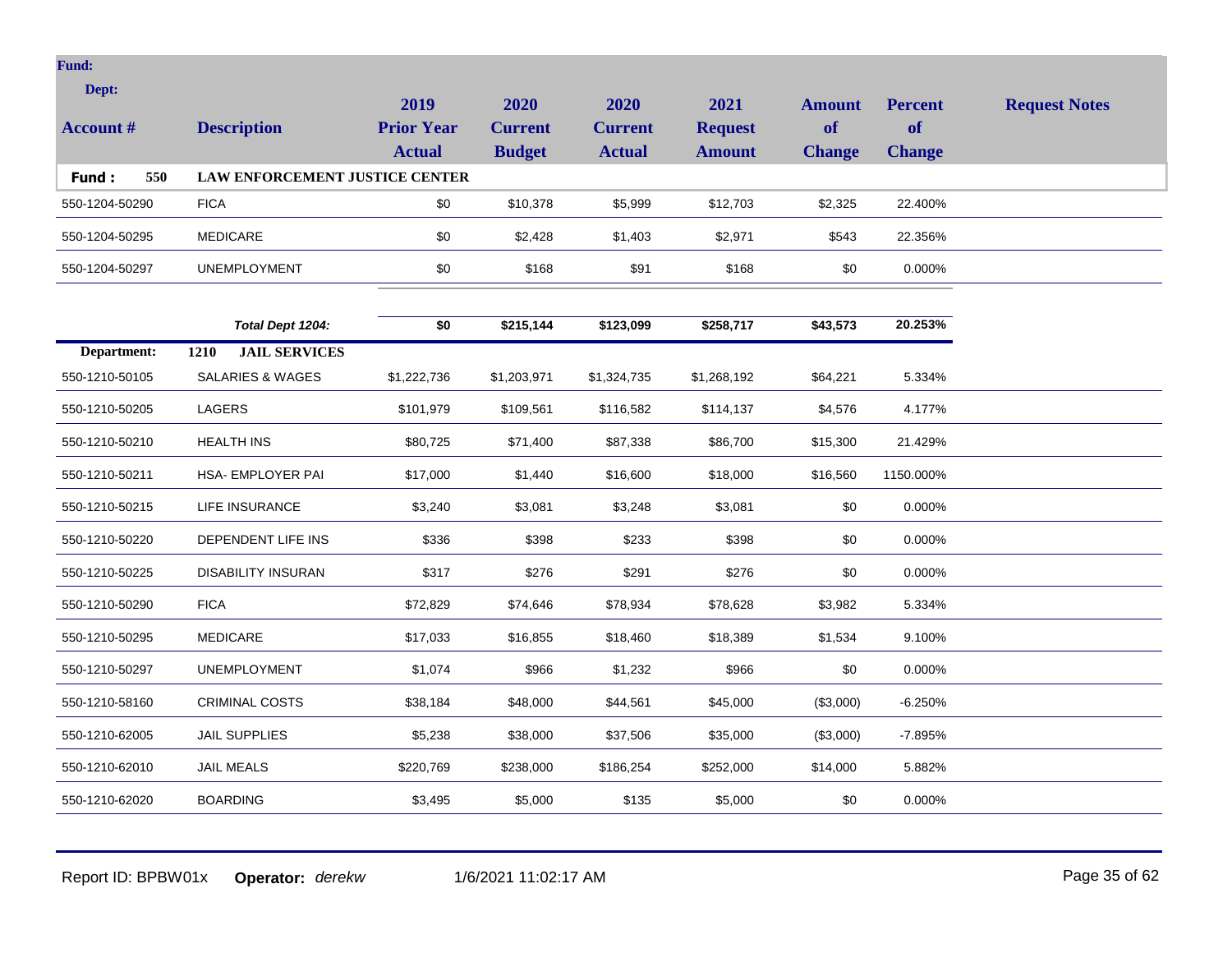| Dept:            |                                       | 2019              | 2020           | 2020           | 2021           | <b>Amount</b> | <b>Percent</b> | <b>Request Notes</b> |
|------------------|---------------------------------------|-------------------|----------------|----------------|----------------|---------------|----------------|----------------------|
| <b>Account #</b> | <b>Description</b>                    | <b>Prior Year</b> | <b>Current</b> | <b>Current</b> | <b>Request</b> | of            | <b>of</b>      |                      |
|                  |                                       | <b>Actual</b>     | <b>Budget</b>  | <b>Actual</b>  | <b>Amount</b>  | <b>Change</b> | <b>Change</b>  |                      |
| Fund:<br>550     | <b>LAW ENFORCEMENT JUSTICE CENTER</b> |                   |                |                |                |               |                |                      |
| 550-1210-62025   | JAIL MEDICAL SERVI                    | \$193,819         | \$212,000      | \$210,765      | \$204,000      | (\$8,000)     | $-3.774%$      |                      |
| 550-1210-62045   | LIVE SCAN MAINT CO                    | \$0               | \$11,000       | \$0            | \$11,000       | \$0           | 0.000%         |                      |
| 550-1210-62046   | MSHP LIVE SCAN CO                     | \$0               | \$1,000        | \$0            | \$1,000        | \$0           | 0.000%         |                      |
| 550-1210-91190   | CAPITAL OUTLAY-OT                     | \$500             | \$500          | \$42           | \$500          | \$0           | $0.000\%$      |                      |
|                  |                                       |                   |                |                |                |               |                |                      |
|                  | Total Dept 1210:                      | \$1,979,275       | \$2,036,094    | \$2,126,914    | \$2,142,266    | \$106,172     | 5.215%         |                      |
| Department:      | <b>SHERIFF EXTRADITIONS</b><br>1220   |                   |                |                |                |               |                |                      |
| 550-1220-50105   | <b>SALARIES &amp; WAGES</b>           | \$56,836          | \$56,719       | \$59,059       | \$66,062       | \$9,343       | 16.473%        |                      |
| 550-1220-50128   | <b>COVID SALARIES-EXT</b>             | \$0               | \$0            | (\$30)         | \$0            | \$0           | 0.000%         |                      |
| 550-1220-50205   | LAGERS                                | \$4,186           | \$5,161        | \$4,924        | \$5,946        | \$785         | 15.202%        |                      |
| 550-1220-50215   | LIFE INSURANCE                        | \$137             | \$134          | \$128          | \$134          | \$0           | 0.000%         |                      |
| 550-1220-50220   | DEPENDENT LIFE INS                    | \$11              | \$18           | \$0            | \$18           | \$0           | 0.000%         |                      |
| 550-1220-50225   | <b>DISABILITY INSURAN</b>             | \$13              | \$12           | \$12           | \$12           | \$0           | 0.000%         |                      |
| 550-1220-50290   | <b>FICA</b>                           | \$3,386           | \$3,516        | \$3,482        | \$4,096        | \$580         | 16.492%        |                      |
| 550-1220-50295   | <b>MEDICARE</b>                       | \$792             | \$822          | \$814          | \$958          | \$136         | 16.533%        |                      |
| 550-1220-50297   | <b>UNEMPLOYMENT</b>                   | \$65              | \$42           | \$58           | \$42           | \$0           | 0.000%         |                      |
|                  |                                       |                   |                |                |                |               |                |                      |
|                  | Total Dept 1220:                      | \$65,426          | \$66,424       | \$68,447       | \$77,267       | \$10,843      | 16.325%        |                      |
| Department:      | <b>SHERIFF PATROL</b><br>1230         |                   |                |                |                |               |                |                      |
| 550-1230-50105   | <b>SALARIES &amp; WAGES</b>           | \$1,243,716       | \$1,296,979    | \$1,280,523    | \$1,341,004    | \$44,025      | 3.394%         |                      |
| 550-1230-50205   | LAGERS                                | \$105,867         | \$118,025      | \$115,749      | \$120,690      | \$2,665       | 2.258%         |                      |
|                  |                                       |                   |                |                |                |               |                |                      |

Report ID: BPBW01x **Operator:** *derekw* 1/6/2021 11:02:17 AM **Page 36 of 62** Page 36 of 62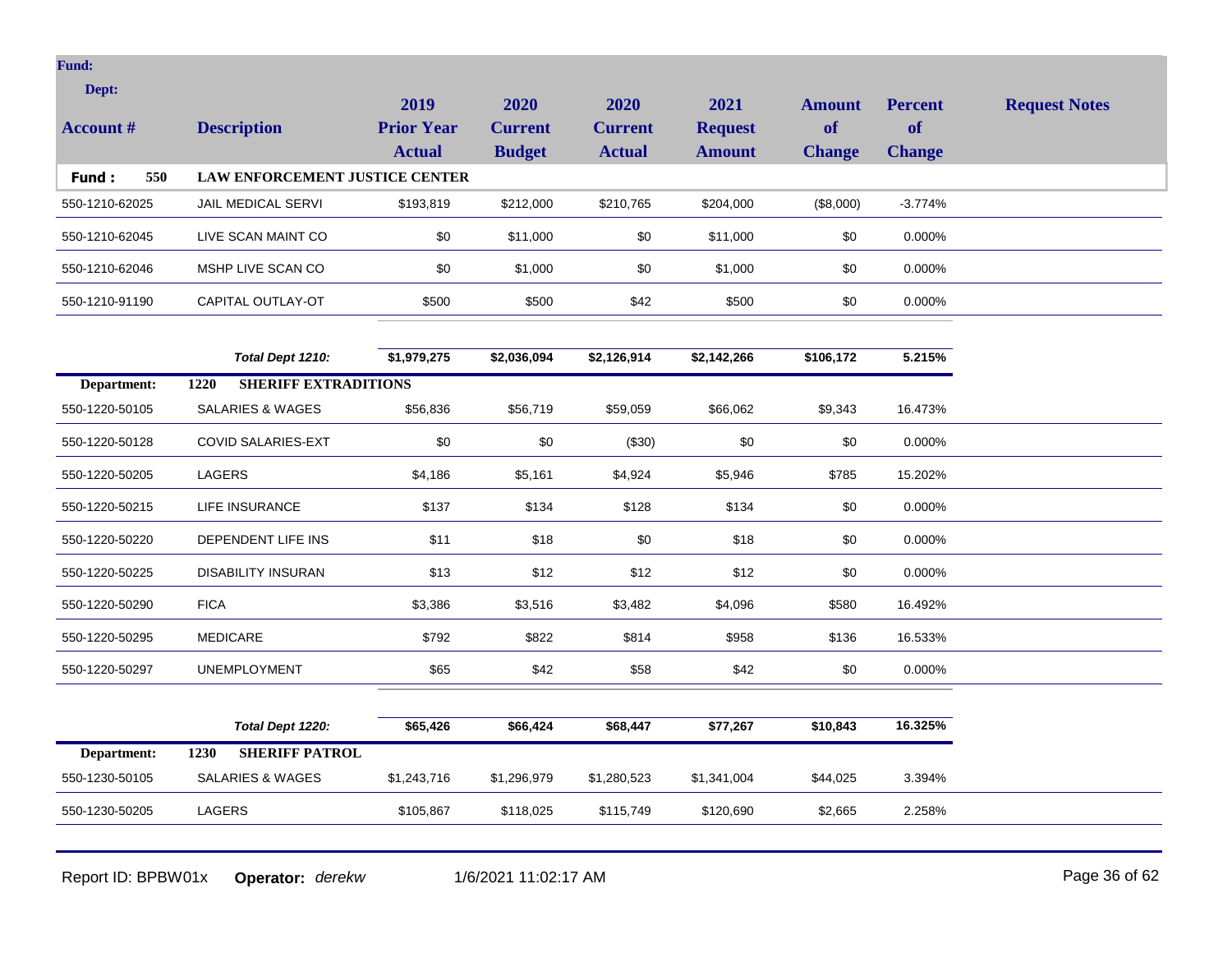| Dept:            |                                       | 2019              | 2020           | 2020           | 2021           | <b>Amount</b> | <b>Percent</b> | <b>Request Notes</b> |
|------------------|---------------------------------------|-------------------|----------------|----------------|----------------|---------------|----------------|----------------------|
| <b>Account</b> # | <b>Description</b>                    | <b>Prior Year</b> | <b>Current</b> | <b>Current</b> | <b>Request</b> | <b>of</b>     | <b>of</b>      |                      |
|                  |                                       | <b>Actual</b>     | <b>Budget</b>  | <b>Actual</b>  | <b>Amount</b>  | <b>Change</b> | <b>Change</b>  |                      |
| 550<br>Fund:     | <b>LAW ENFORCEMENT JUSTICE CENTER</b> |                   |                |                |                |               |                |                      |
| 550-1230-50210   | <b>HEALTH INS</b>                     | \$62,975          | \$71,400       | \$59,713       | \$66,300       | (\$5,100)     | $-7.143%$      |                      |
| 550-1230-50211   | HSA- EMPLOYER PAI                     | \$14,950          | \$16,800       | \$15,100       | \$15,600       | (\$1,200)     | $-7.143%$      |                      |
| 550-1230-50215   | <b>LIFE INSURANCE</b>                 | \$3,004           | \$3,081        | \$2,790        | \$3,081        | \$0           | 0.000%         |                      |
| 550-1230-50220   | DEPENDENT LIFE INS                    | \$361             | \$398          | \$296          | \$398          | \$0           | 0.000%         |                      |
| 550-1230-50225   | <b>DISABILITY INSURAN</b>             | \$295             | \$276          | \$250          | \$276          | \$0           | 0.000%         |                      |
| 550-1230-50290   | <b>FICA</b>                           | \$75,075          | \$80,412       | \$76,983       | \$83,142       | \$2,730       | 3.395%         |                      |
| 550-1230-50295   | <b>MEDICARE</b>                       | \$17,558          | \$18,806       | \$18,004       | \$19,445       | \$639         | 3.396%         |                      |
| 550-1230-50297   | <b>UNEMPLOYMENT</b>                   | \$1,016           | \$966          | \$1,011        | \$966          | \$0           | 0.000%         |                      |
| 550-1230-51105   | <b>SUPPLIES</b>                       | \$5,000           | \$6,500        | \$6,500        | \$6,500        | \$0           | 0.000%         |                      |
| 550-1230-54204   | <b>AUTO MAINTENANCE</b>               | \$500             | \$4,500        | \$108          | \$500          | (\$4,000)     | -88.889%       |                      |
| 550-1230-54208   | <b>TRAFFIC SAFETY</b>                 | \$24,430          | \$26,000       | \$20,146       | \$26,000       | \$0           | 0.000%         |                      |
| 550-1230-63020   | UNIFORM/LEATHER                       | \$5,000           | \$5,000        | \$5,000        | \$5,000        | \$0           | 0.000%         |                      |
| 550-1230-91140   | CAPITAL OUTLAY-AU                     | \$1,945           | \$20,245       | \$20,245       | \$18,400       | (\$1,845)     | $-9.114%$      |                      |
| 550-1230-91190   | CAPITAL OUTLAY-OT                     | \$15,000          | \$15,000       | \$15,000       | \$15,000       | \$0           | 0.000%         |                      |
|                  |                                       |                   |                |                |                |               |                |                      |
|                  | Total Dept 1230:                      | \$1,576,692       | \$1,684,388    | \$1,637,417    | \$1,722,303    | \$37,914      | 2.251%         |                      |
| Department:      | <b>EVIDENCE UNIT</b><br>1240          |                   |                |                |                |               |                |                      |
| 550-1240-50105   | <b>SALARIES &amp; WAGES</b>           | \$43,833          | \$46,503       | \$43,438       | \$47,896       | \$1,393       | 2.996%         |                      |
| 550-1240-50205   | <b>LAGERS</b>                         | \$4,909           | \$5,208        | \$4,865        | \$5,316        | \$108         | 2.074%         |                      |

 $550-1240-50210$  HEALTH INS \$4,975 \$5,100 \$4,888 \$5,100 \$0 0.000%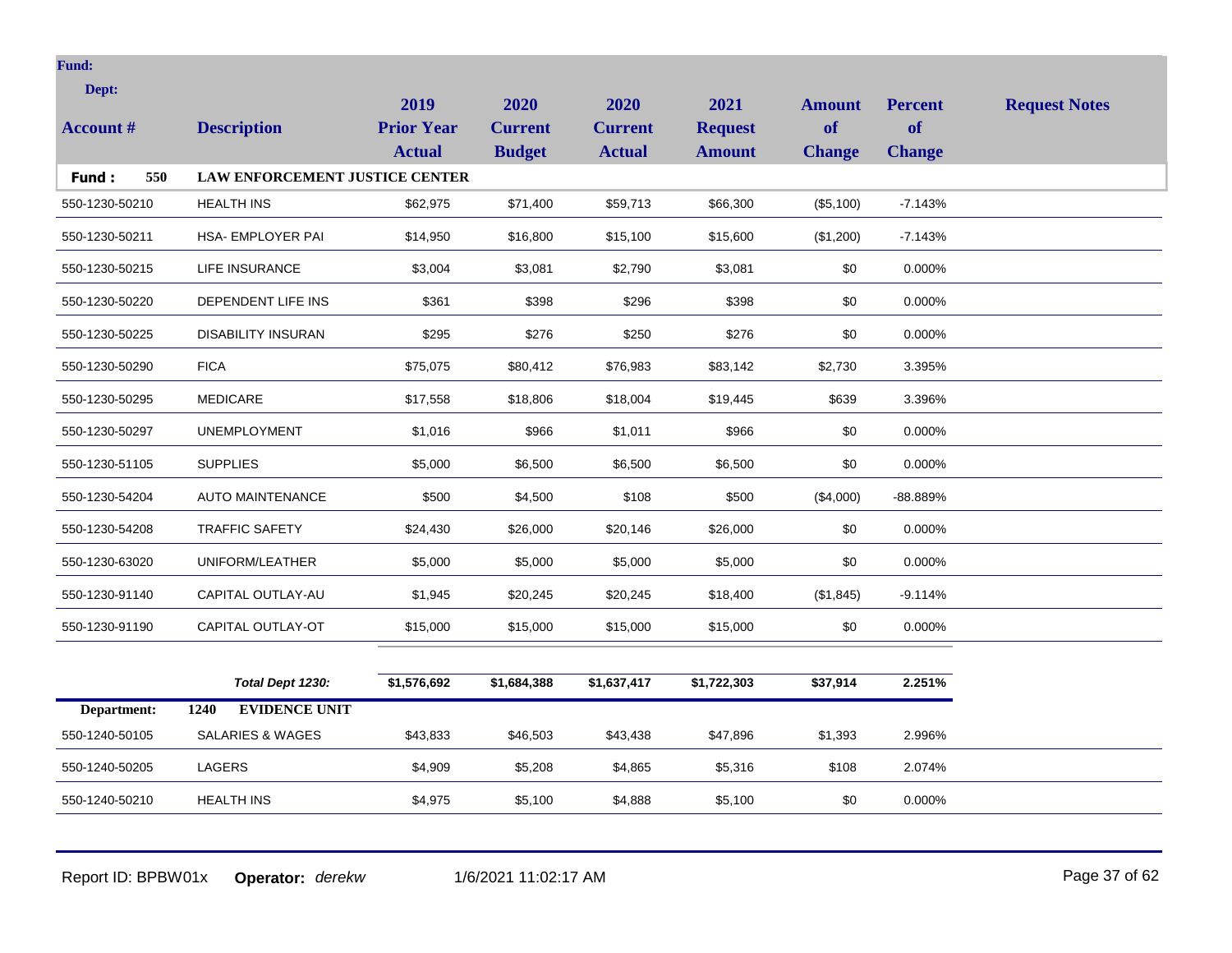| Dept:            |                                       | 2019                               | 2020                            | 2020                            | 2021                            | <b>Amount</b>              | <b>Percent</b>             | <b>Request Notes</b> |
|------------------|---------------------------------------|------------------------------------|---------------------------------|---------------------------------|---------------------------------|----------------------------|----------------------------|----------------------|
| <b>Account #</b> | <b>Description</b>                    | <b>Prior Year</b><br><b>Actual</b> | <b>Current</b><br><b>Budget</b> | <b>Current</b><br><b>Actual</b> | <b>Request</b><br><b>Amount</b> | <b>of</b><br><b>Change</b> | <b>of</b><br><b>Change</b> |                      |
| 550<br>Fund:     | <b>LAW ENFORCEMENT JUSTICE CENTER</b> |                                    |                                 |                                 |                                 |                            |                            |                      |
| 550-1240-50211   | HSA- EMPLOYER PAI                     | \$1,200                            | \$1,200                         | \$1,150                         | \$1,200                         | \$0                        | 0.000%                     |                      |
| 550-1240-50215   | LIFE INSURANCE                        | \$137                              | \$134                           | \$128                           | \$134                           | \$0                        | 0.000%                     |                      |
| 550-1240-50220   | DEPENDENT LIFE INS                    | \$19                               | \$18                            | \$17                            | \$18                            | \$0                        | 0.000%                     |                      |
| 550-1240-50225   | <b>DISABILITY INSURAN</b>             | \$13                               | \$12                            | \$12                            | \$12                            | \$0                        | 0.000%                     |                      |
| 550-1240-50290   | <b>FICA</b>                           | \$2,480                            | \$2,883                         | \$2,373                         | \$2,970                         | \$87                       | 3.002%                     |                      |
| 550-1240-50295   | <b>MEDICARE</b>                       | \$580                              | \$674                           | \$555                           | \$694                           | \$20                       | 3.040%                     |                      |
| 550-1240-50297   | <b>UNEMPLOYMENT</b>                   | \$42                               | \$42                            | \$41                            | \$42                            | \$0                        | 0.000%                     |                      |
| 550-1240-51105   | <b>SUPPLIES</b>                       | \$2,300                            | \$2,300                         | \$2,300                         | \$2,300                         | \$0                        | 0.000%                     |                      |
| 550-1240-55105   | <b>CONTRACT SERVICE</b>               | \$1,644                            | \$5,000                         | \$5,264                         | \$5,000                         | \$0                        | 0.000%                     |                      |
|                  |                                       |                                    |                                 |                                 |                                 |                            |                            |                      |
|                  | Total Dept 1240:                      | \$62,133                           | \$69,074                        | \$65,029                        | \$70,682                        | \$1,608                    | 2.328%                     |                      |
| Department:      | <b>INVESTIGATIONS UNIT</b><br>1250    |                                    |                                 |                                 |                                 |                            |                            |                      |
| 550-1250-50105   | SALARIES & WAGES                      | \$456,181                          | \$466,165                       | \$429,312                       | \$499,610                       | \$33,445                   | 7.174%                     |                      |
| 550-1250-50205   | <b>LAGERS</b>                         | \$40,023                           | \$42,421                        | \$39,706                        | \$44,965                        | \$2,544                    | 5.997%                     |                      |
| 550-1250-50210   | <b>HEALTH INS</b>                     | \$21,100                           | \$25,500                        | \$19,550                        | \$20,400                        | (\$5,100)                  | -20.000%                   |                      |
| 550-1250-50211   | <b>HSA- EMPLOYER PAI</b>              | \$5,100                            | \$6,600                         | \$4,600                         | \$5,400                         | (\$1,200)                  | $-18.182%$                 |                      |
| 550-1250-50215   | LIFE INSURANCE                        | \$1,094                            | \$1,072                         | \$988                           | \$1,072                         | \$0                        | 0.000%                     |                      |
| 550-1250-50220   | DEPENDENT LIFE INS                    | \$145                              | \$139                           | \$127                           | \$139                           | \$0                        | 0.000%                     |                      |
| 550-1250-50225   | <b>DISABILITY INSURAN</b>             | \$108                              | \$96                            | \$89                            | \$96                            | \$0                        | 0.000%                     |                      |

550-1250-50290 FICA \$27,342 \$28,903 \$25,888 \$30,976 \$2,073 7.172%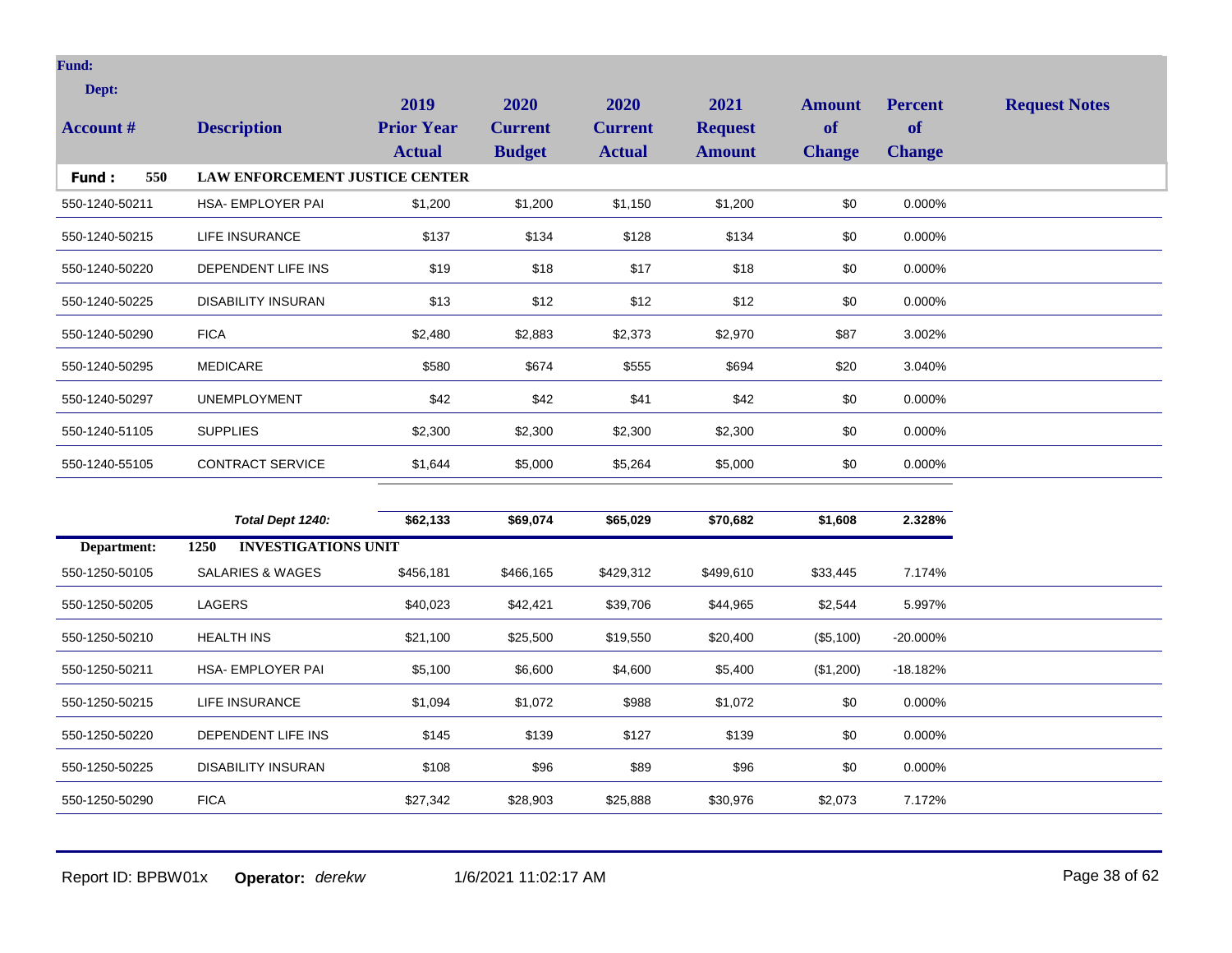| Dept:            |                                       | 2019              | 2020           | 2020           | 2021           | <b>Amount</b> | <b>Percent</b> | <b>Request Notes</b> |
|------------------|---------------------------------------|-------------------|----------------|----------------|----------------|---------------|----------------|----------------------|
| <b>Account #</b> | <b>Description</b>                    | <b>Prior Year</b> | <b>Current</b> | <b>Current</b> | <b>Request</b> | of            | of             |                      |
|                  |                                       | <b>Actual</b>     | <b>Budget</b>  | <b>Actual</b>  | <b>Amount</b>  | <b>Change</b> | <b>Change</b>  |                      |
| 550<br>Fund:     | <b>LAW ENFORCEMENT JUSTICE CENTER</b> |                   |                |                |                |               |                |                      |
| 550-1250-50295   | <b>MEDICARE</b>                       | \$6,394           | \$6,760        | \$6,054        | \$7,244        | \$484         | 7.165%         |                      |
| 550-1250-50297   | <b>UNEMPLOYMENT</b>                   | \$336             | \$336          | \$325          | \$336          | \$0           | 0.000%         |                      |
| 550-1250-51105   | <b>SUPPLIES</b>                       | \$1,500           | \$1,500        | \$1,500        | \$1,500        | \$0           | 0.000%         |                      |
| 550-1250-55105   | <b>CONTRACT SERVICE</b>               | \$3,514           | \$3,400        | \$3,400        | \$3,400        | \$0           | 0.000%         |                      |
| 550-1250-91190   | CAPITAL OUTLAY-OT                     | \$1,886           | \$2,000        | \$2,000        | \$2,000        | \$0           | 0.000%         |                      |
|                  |                                       |                   |                |                |                |               |                |                      |
|                  | Total Dept 1250:                      | \$564,723         | \$584,892      | \$533,540      | \$617,138      | \$32,246      | 5.513%         |                      |
| Department:      | <b>DISPATCH SERVICES</b><br>1260      |                   |                |                |                |               |                |                      |
| 550-1260-50105   | <b>SALARIES &amp; WAGES</b>           | \$537,916         | \$539,780      | \$526,183      | \$569,331      | \$29,551      | 5.475%         |                      |
| 550-1260-50205   | LAGERS                                | \$48,026          | \$60,455       | \$57,994       | \$63,196       | \$2,741       | 4.534%         |                      |
| 550-1260-50210   | <b>HEALTH INS</b>                     | \$49,125          | \$45,900       | \$49,088       | \$51,000       | \$5,100       | 11.111%        |                      |
| 550-1260-50211   | HSA- EMPLOYER PAI                     | \$11,100          | \$10,800       | \$11,300       | \$12,000       | \$1,200       | 11.111%        |                      |
| 550-1260-50215   | LIFE INSURANCE                        | \$1,566           | \$1,608        | \$1,540        | \$1,608        | \$0           | 0.000%         |                      |
| 550-1260-50220   | DEPENDENT LIFE INS                    | \$125             | \$208          | \$99           | \$208          | \$0           | 0.000%         |                      |
| 550-1260-50225   | <b>DISABILITY INSURAN</b>             | \$153             | \$144          | \$138          | \$144          | \$0           | 0.000%         |                      |
| 550-1260-50290   | <b>FICA</b>                           | \$32,205          | \$33,466       | \$31,373       | \$35,299       | \$1,833       | 5.476%         |                      |
| 550-1260-50295   | <b>MEDICARE</b>                       | \$7,532           | \$7,826        | \$7,337        | \$8,255        | \$429         | 5.482%         |                      |
| 550-1260-50297   | <b>UNEMPLOYMENT</b>                   | \$653             | \$504          | \$531          | \$504          | \$0           | 0.000%         |                      |
| 550-1260-51105   | <b>SUPPLIES</b>                       | \$1,400           | \$2,400        | \$2,400        | \$2,400        | \$0           | 0.000%         |                      |
| 550-1260-54120   | ALERT/MULES COMP                      | \$9,251           | \$12,000       | \$12,981       | \$12,000       | \$0           | 0.000%         |                      |

Report ID: BPBW01x **Operator:** *derekw* 1/6/2021 11:02:17 AM Page 39 of 62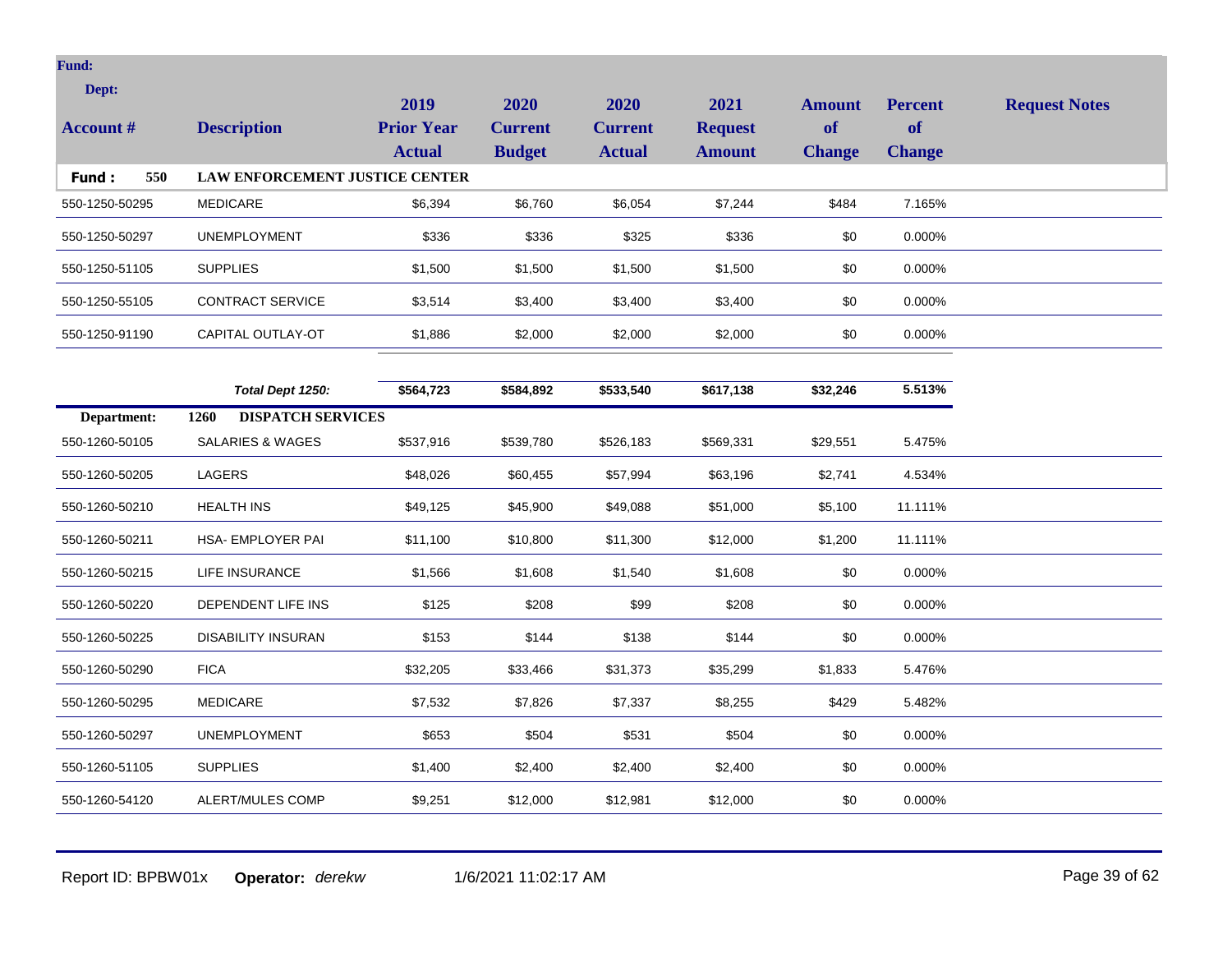| Dept:<br><b>Account</b> # | <b>Description</b>                    | 2019<br><b>Prior Year</b><br><b>Actual</b> | <b>2020</b><br><b>Current</b><br><b>Budget</b> | 2020<br><b>Current</b><br><b>Actual</b> | 2021<br><b>Request</b><br><b>Amount</b> | <b>Amount</b><br><b>of</b><br><b>Change</b> | <b>Percent</b><br><b>of</b><br>Change | <b>Request Notes</b> |
|---------------------------|---------------------------------------|--------------------------------------------|------------------------------------------------|-----------------------------------------|-----------------------------------------|---------------------------------------------|---------------------------------------|----------------------|
| 550<br>Fund:              | <b>LAW ENFORCEMENT JUSTICE CENTER</b> |                                            |                                                |                                         |                                         |                                             |                                       |                      |
| 550-1260-54206            | RADIO MAINTENANC                      | \$1.157                                    | \$5.000                                        | \$4,048                                 | \$5,000                                 | \$0                                         | $0.000\%$                             |                      |
| 550-1260-91190            | CAPITAL OUTLAY-OT                     | \$615                                      | \$1,000                                        | \$1,000                                 | \$1,000                                 | \$0                                         | $0.000\%$                             |                      |

|                | Total Dept 1260:              | \$700,824 | \$721,091 | \$706,011 | \$761,945 | \$40,854 | 5.666% |
|----------------|-------------------------------|-----------|-----------|-----------|-----------|----------|--------|
| Department:    | <b>COURT SECURITY</b><br>1270 |           |           |           |           |          |        |
| 550-1270-50105 | <b>SALARIES &amp; WAGES</b>   | \$283,292 | \$335,987 | \$278,248 | \$352,034 | \$16,047 | 4.776% |
| 550-1270-50129 | COVID SALARIES-CO             | \$0       | \$0       | (\$2,848) | \$0       | \$0      | 0.000% |
| 550-1270-50205 | LAGERS                        | \$23,793  | \$30,574  | \$24,595  | \$31,683  | \$1,109  | 3.628% |
| 550-1270-50210 | <b>HEALTH INS</b>             | \$9,950   | \$15,300  | \$9,775   | \$15,300  | \$0      | 0.000% |
| 550-1270-50211 | HSA- EMPLOYER PAI             | \$2,400   | \$3,600   | \$2,300   | \$3,600   | \$0      | 0.000% |
| 550-1270-50215 | LIFE INSURANCE                | \$701     | \$804     | \$642     | \$804     | \$0      | 0.000% |
| 550-1270-50220 | DEPENDENT LIFE INS            | \$86      | \$104     | \$66      | \$104     | \$0      | 0.000% |
| 550-1270-50225 | <b>DISABILITY INSURAN</b>     | \$69      | \$72      | \$58      | \$72      | \$0      | 0.000% |
| 550-1270-50290 | <b>FICA</b>                   | \$17,133  | \$20,831  | \$16,802  | \$21,826  | \$995    | 4.777% |
| 550-1270-50295 | <b>MEDICARE</b>               | \$4,007   | \$4,871   | \$3,930   | \$5,104   | \$233    | 4.793% |
| 550-1270-50297 | <b>UNEMPLOYMENT</b>           | \$241     | \$252     | \$230     | \$252     | \$0      | 0.000% |
| 550-1270-51105 | <b>SUPPLIES</b>               | \$432     | \$500     | \$500     | \$500     | \$0      | 0.000% |
| 550-1270-63020 | UNIFORM/LEATHER               | \$750     | \$750     | \$750     | \$750     | $\$0$    | 0.000% |
|                |                               |           |           |           |           |          |        |
|                | Total Dept 1270:              | \$342,854 | \$413,645 | \$335,047 | \$432,030 | \$18,385 | 4.445% |
| Department:    | <b>CLERICAL</b><br>1280       |           |           |           |           |          |        |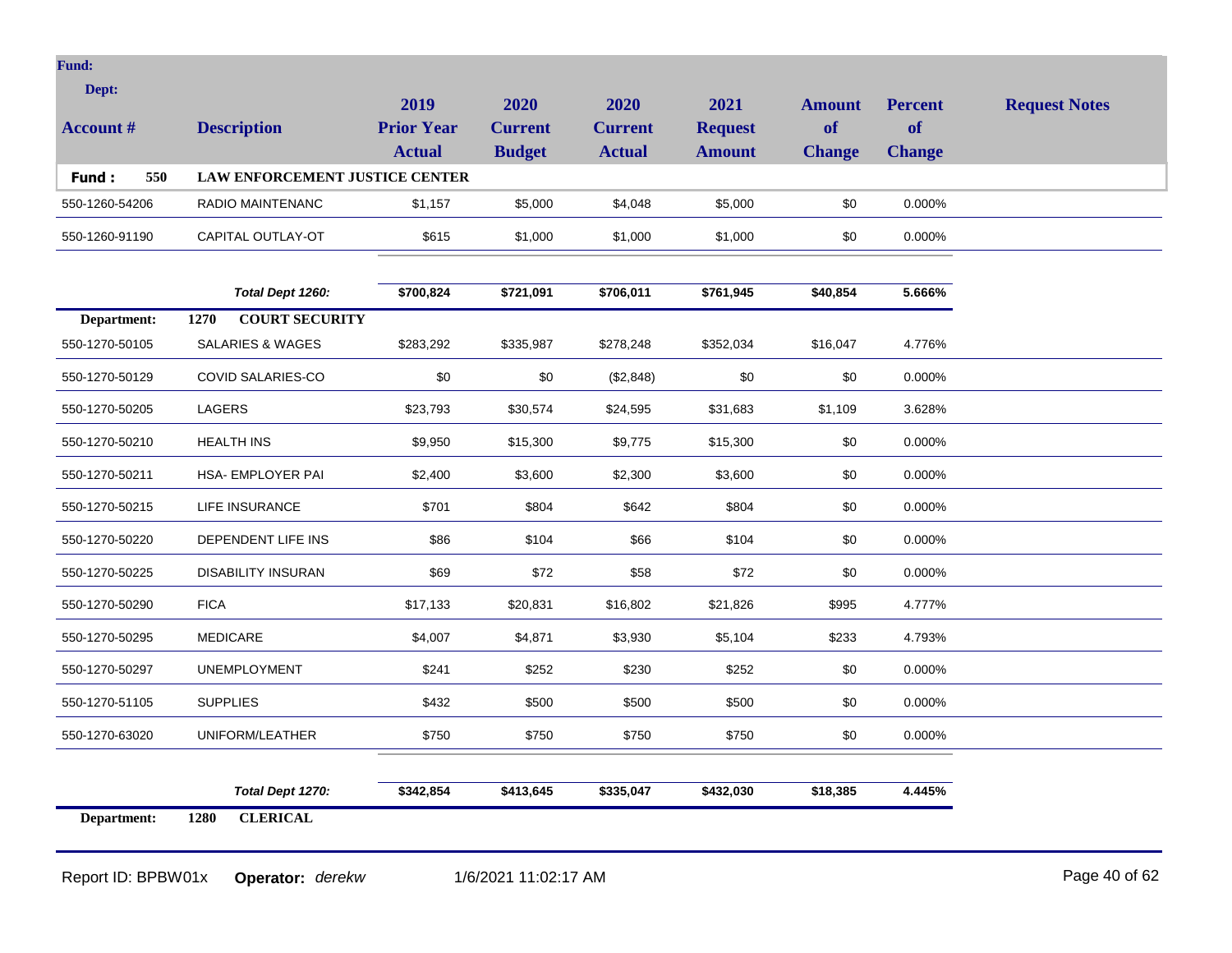| Dept:<br><b>Account #</b> | <b>Description</b>             | 2019<br><b>Prior Year</b><br><b>Actual</b> | 2020<br><b>Current</b><br><b>Budget</b> | 2020<br><b>Current</b><br><b>Actual</b> | 2021<br><b>Request</b><br><b>Amount</b> | <b>Amount</b><br>of<br><b>Change</b> | <b>Percent</b><br><b>of</b><br><b>Change</b> | <b>Request Notes</b> |
|---------------------------|--------------------------------|--------------------------------------------|-----------------------------------------|-----------------------------------------|-----------------------------------------|--------------------------------------|----------------------------------------------|----------------------|
| 550<br>Fund :             | LAW ENFORCEMENT JUSTICE CENTER |                                            |                                         |                                         |                                         |                                      |                                              |                      |
| 550-1280-50105            | <b>SALARIES &amp; WAGES</b>    | \$171,402                                  | \$191,080                               | \$174,507                               | \$204,684                               | \$13,603                             | 7.119%                                       |                      |
| 550-1280-50205            | <b>LAGERS</b>                  | \$15,498                                   | \$21,401                                | \$19,545                                | \$22,720                                | \$1,319                              | 6.163%                                       |                      |
| 550-1280-50210            | <b>HEALTH INS</b>              | \$13,050                                   | \$10,200                                | \$14,663                                | \$15,300                                | \$5,100                              | 50.000%                                      |                      |
| 550-1280-50211            | HSA- EMPLOYER PAI              | \$2,500                                    | \$2,400                                 | \$2,300                                 | \$2,400                                 | \$0                                  | 0.000%                                       |                      |
| 550-1280-50215            | <b>LIFE INSURANCE</b>          | \$610                                      | \$670                                   | \$642                                   | \$670                                   | \$0                                  | 0.000%                                       |                      |
| 550-1280-50220            | DEPENDENT LIFE INS             | \$78                                       | \$87                                    | \$83                                    | \$87                                    | \$0                                  | 0.000%                                       |                      |
| 550-1280-50225            | <b>DISABILITY INSURAN</b>      | \$60                                       | \$60                                    | \$58                                    | \$60                                    | \$0                                  | 0.000%                                       |                      |
| 550-1280-50290            | <b>FICA</b>                    | \$10,146                                   | \$11,846                                | \$10,261                                | \$12,690                                | \$844                                | 7.128%                                       |                      |
| 550-1280-50295            | <b>MEDICARE</b>                | \$2,373                                    | \$2,770                                 | \$2,400                                 | \$2,968                                 | \$198                                | 7.144%                                       |                      |
| 550-1280-50297            | <b>UNEMPLOYMENT</b>            | \$289                                      | \$520                                   | \$202                                   | \$210                                   | (\$310)                              | $-59.615%$                                   |                      |
| 550-1280-51105            | <b>SUPPLIES</b>                | \$1,000                                    | \$1,000                                 | \$155                                   | \$1,000                                 | \$0                                  | 0.000%                                       |                      |
|                           |                                |                                            |                                         |                                         |                                         |                                      |                                              |                      |

|                | Total Dept 1280:                      | \$217,004 | \$242,034 | \$224,816 | \$262,789 | \$20,754 | 8.575%    |
|----------------|---------------------------------------|-----------|-----------|-----------|-----------|----------|-----------|
| Department:    | <b>CIVIL PROCESS DIVISION</b><br>1290 |           |           |           |           |          |           |
| 550-1290-50105 | SALARIES & WAGES                      | \$112,419 | \$120,527 | \$112,223 | \$123,944 | \$3,417  | 2.835%    |
| 550-1290-50205 | LAGERS                                | \$9,668   | \$10,968  | \$10,212  | \$11,155  | \$187    | 1.705%    |
| 550-1290-50210 | <b>HEALTH INS</b>                     | \$9,950   | \$10,200  | \$9,775   | \$10,200  | \$0      | $0.000\%$ |
| 550-1290-50211 | <b>HSA- EMPLOYER PAI</b>              | \$2,400   | \$2,400   | \$2,300   | \$2,400   | \$0      | 0.000%    |
| 550-1290-50215 | LIFE INSURANCE                        | \$274     | \$268     | \$257     | \$268     | \$0      | 0.000%    |
| 550-1290-50220 | DEPENDENT LIFE INS                    | \$39      | \$35      | \$33      | \$35      | \$0      | 0.000%    |

Report ID: BPBW01x **Operator:** *derekw* 1/6/2021 11:02:17 AM Page 41 of 62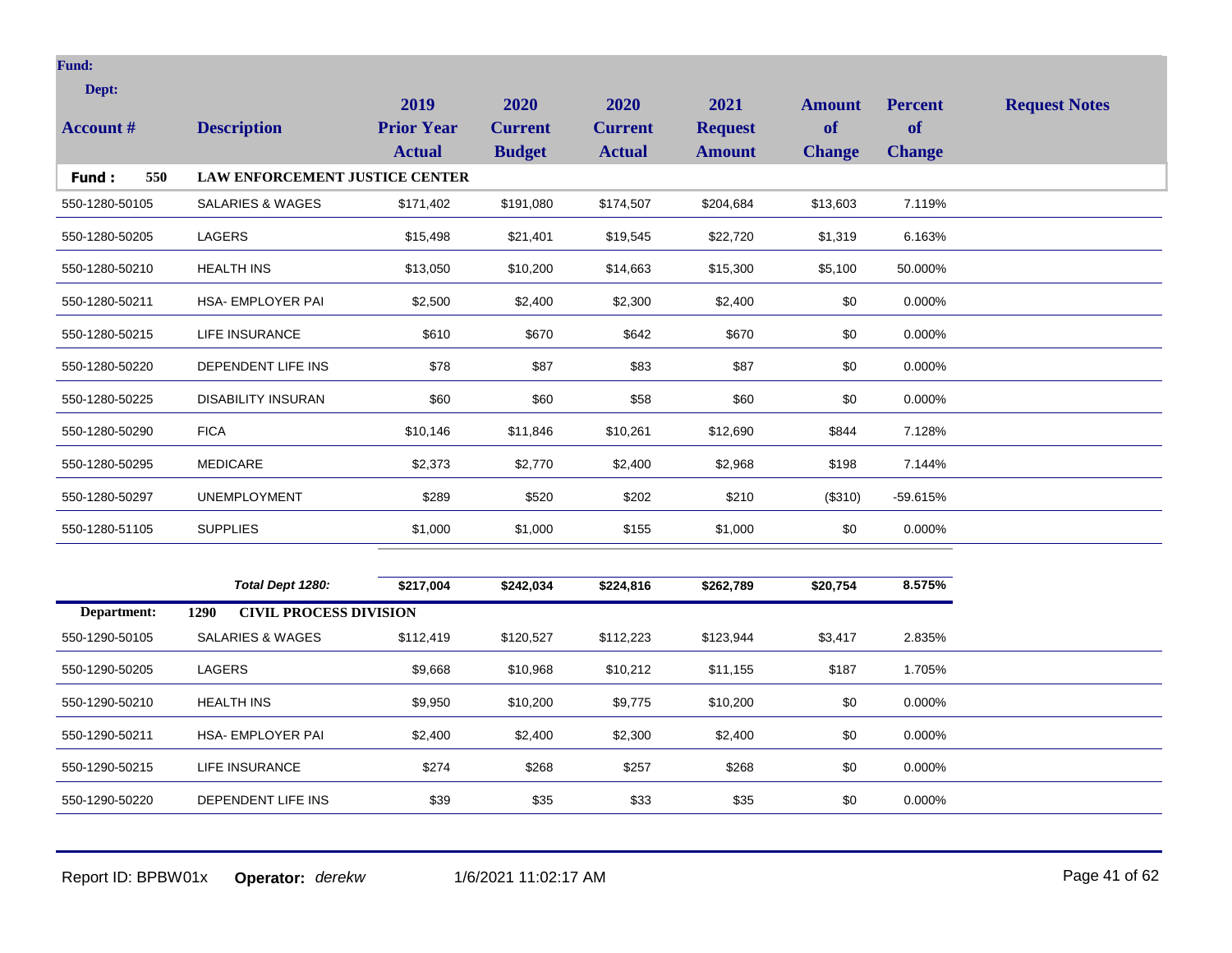| Dept:<br><b>Account #</b> | <b>Description</b>                        | 2019<br><b>Prior Year</b> | 2020<br><b>Current</b> | 2020<br><b>Current</b> | 2021<br><b>Request</b> | <b>Amount</b><br>of | <b>Percent</b><br><b>of</b> | <b>Request Notes</b> |
|---------------------------|-------------------------------------------|---------------------------|------------------------|------------------------|------------------------|---------------------|-----------------------------|----------------------|
|                           |                                           | <b>Actual</b>             | <b>Budget</b>          | <b>Actual</b>          | <b>Amount</b>          | <b>Change</b>       | <b>Change</b>               |                      |
| Fund:<br>550              | LAW ENFORCEMENT JUSTICE CENTER            |                           |                        |                        |                        |                     |                             |                      |
| 550-1290-50225            | <b>DISABILITY INSURAN</b>                 | \$27                      | \$24                   | \$23                   | \$24                   | \$0                 | 0.000%                      |                      |
| 550-1290-50290            | <b>FICA</b>                               | \$6,714                   | \$7,472                | \$6,689                | \$7,685                | \$213               | 2.844%                      |                      |
| 550-1290-50295            | <b>MEDICARE</b>                           | \$1,570                   | \$1,747                | \$1,564                | \$1,798                | \$51                | 2.919%                      |                      |
| 550-1290-50297            | <b>UNEMPLOYMENT</b>                       | \$78                      | \$84                   | \$81                   | \$84                   | \$0                 | 0.000%                      |                      |
| 550-1290-51105            | <b>SUPPLIES</b>                           | \$500                     | \$500                  | \$20                   | \$500                  | \$0                 | 0.000%                      |                      |
| 550-1290-51145            | <b>ADVERTISING</b>                        | \$97                      | \$400                  | \$0                    | \$400                  | \$0                 | 0.000%                      |                      |
| 550-1290-63020            | UNIFORM/LEATHER                           | \$500                     | \$500                  | \$500                  | \$500                  | \$0                 | 0.000%                      |                      |
|                           |                                           |                           |                        |                        |                        |                     |                             |                      |
|                           | Total Dept 1290:                          | \$144,235                 | \$155,125              | \$143,678              | \$158,993              | \$3,868             | 2.493%                      |                      |
| Department:               | <b>CRIMINAL APPREHENSION UNIT</b><br>1295 |                           |                        |                        |                        |                     |                             |                      |
| 550-1295-50105            | <b>SALARIES &amp; WAGES</b>               | \$716,855                 | \$1,012,636            | \$686,317              | \$1,101,897            | \$89,261            | 8.815%                      |                      |
| 550-1295-50108            | <b>OVERTIME REIMBUR</b>                   | \$0                       | \$0                    | \$0                    | \$0                    | \$0                 | 0.000%                      |                      |
| 550-1295-50205            | LAGERS                                    | \$55,990                  | \$92,149               | \$61,028               | \$99,171               | \$7,022             | 7.620%                      |                      |
| 550-1295-50210            | <b>HEALTH INS</b>                         | \$52,688                  | \$66,300               | \$49,725               | \$86,700               | \$20,400            | 30.769%                     |                      |
| 550-1295-50211            | HSA- EMPLOYER PAI                         | \$12,750                  | \$15,600               | \$12,800               | \$20,400               | \$4,800             | 30.769%                     |                      |
| 550-1295-50215            | LIFE INSURANCE                            | \$1,962                   | \$2,679                | \$1,613                | \$2,813                | \$134               | 5.002%                      |                      |
| 550-1295-50220            | DEPENDENT LIFE INS                        | \$181                     | \$346                  | \$174                  | \$363                  | \$17                | 4.913%                      |                      |
| 550-1295-50225            | <b>DISABILITY INSURAN</b>                 | \$193                     | \$240                  | \$145                  | \$252                  | \$12                | 5.000%                      |                      |
|                           |                                           |                           |                        |                        |                        |                     |                             |                      |
| 550-1295-50290            | <b>FICA</b>                               | \$42,555                  | \$62,783               | \$40,793               | \$68,318               | \$5,535             | 8.815%                      |                      |

Report ID: BPBW01x **Operator:** *derekw* 1/6/2021 11:02:17 AM Page 42 of 62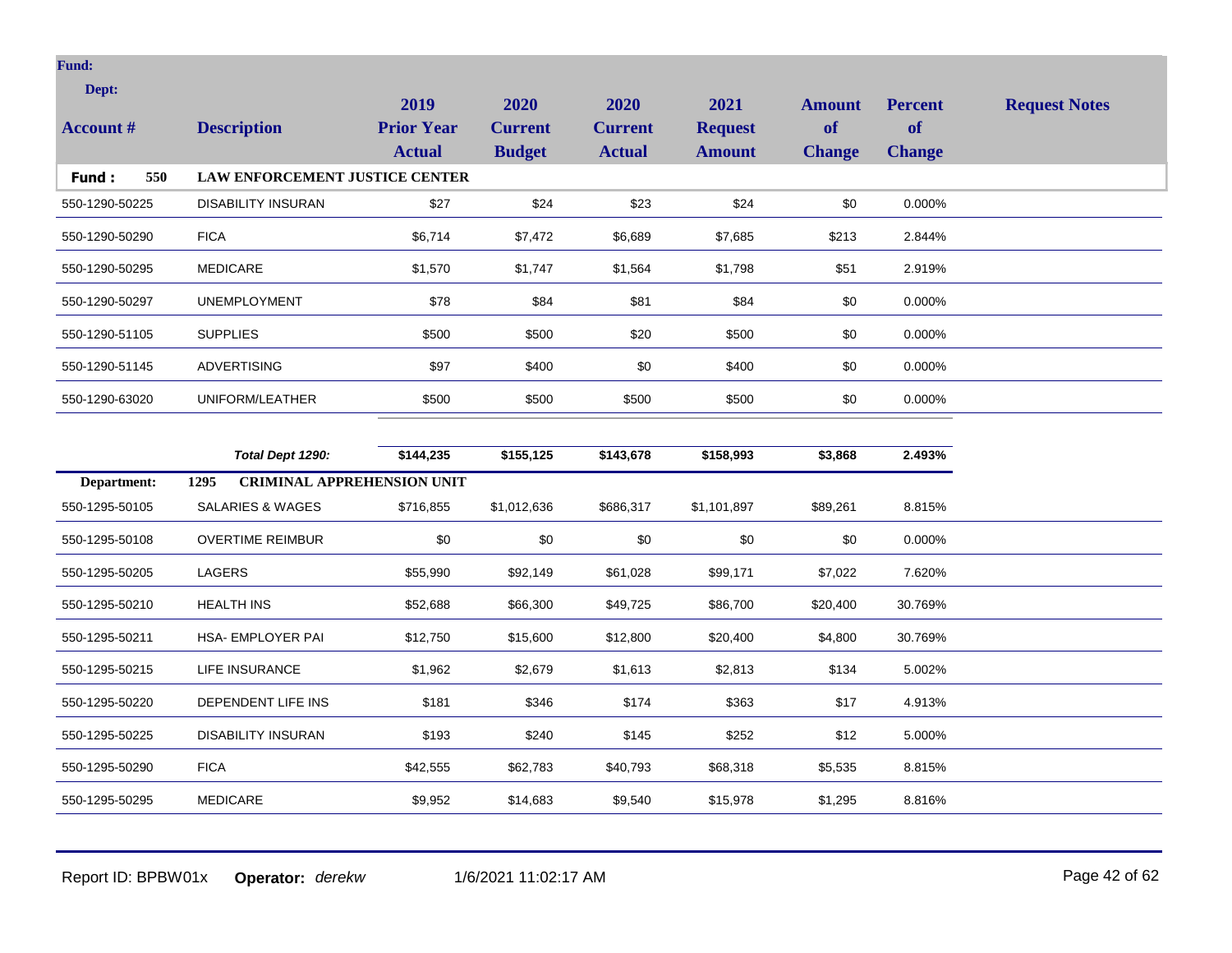| Dept:<br><b>Account</b> # | <b>Description</b>                    | 2019<br><b>Prior Year</b><br><b>Actual</b> | 2020<br><b>Current</b><br><b>Budget</b> | <b>2020</b><br><b>Current</b><br><b>Actual</b> | 2021<br><b>Request</b><br><b>Amount</b> | <b>Amount</b><br><b>of</b><br><b>Change</b> | <b>Percent</b><br>of<br><b>Change</b> | <b>Request Notes</b> |
|---------------------------|---------------------------------------|--------------------------------------------|-----------------------------------------|------------------------------------------------|-----------------------------------------|---------------------------------------------|---------------------------------------|----------------------|
| 550<br><b>Fund:</b>       | <b>LAW ENFORCEMENT JUSTICE CENTER</b> |                                            |                                         |                                                |                                         |                                             |                                       |                      |
| 550-1295-50297            | <b>UNEMPLOYMENT</b>                   | \$859                                      | \$840                                   | \$507                                          | \$882                                   | \$42                                        | 5.000%                                |                      |
| 550-1295-51105            | <b>SUPPLIES</b>                       | \$9,896                                    | \$10,000                                | \$10,021                                       | \$10,000                                | \$0                                         | 0.000%                                |                      |
| 550-1295-52125            | <b>TRAINING</b>                       | \$0                                        | \$0                                     | \$0                                            | \$5,000                                 | \$5,000                                     | 0.000%                                |                      |
| 550-1295-54116            | <b>COMPUTER MAINTEN</b>               | \$137,274                                  | \$140,000                               | \$141,542                                      | \$140,000                               | \$0                                         | 0.000%                                |                      |
| 550-1295-54302            | <b>FUEL</b>                           | \$0                                        | \$14,453                                | \$0                                            | \$45,000                                | \$30,547                                    | 211.356%                              |                      |
| 550-1295-63020            | UNIFORM/LEATHER                       | \$35,578                                   | \$31,000                                | \$30,818                                       | \$30,000                                | (\$1,000)                                   | $-3.226%$                             |                      |
| 550-1295-91140            | CAPITAL OUTLAY-AU                     | \$239,876                                  | \$26,100                                | \$37,765                                       | \$285,000                               | \$258,900                                   | 991.954%                              |                      |
| 550-1295-91190            | CAPITAL OUTLAY-OT                     | \$697,650                                  | \$419,000                               | \$416,832                                      | \$458,869                               | \$39,869                                    | 9.515%                                |                      |

|                | Total Dept 1295:                                  | \$2,014,259 | \$1,908,809 | \$1,499,621 | \$2,370,642 | \$461,833 | 24.195%  |
|----------------|---------------------------------------------------|-------------|-------------|-------------|-------------|-----------|----------|
| Department:    | <b>CIRCUIT CLERK/CIRCUIT COURT</b><br><b>1300</b> |             |             |             |             |           |          |
| 550-1300-50105 | <b>SALARIES &amp; WAGES</b>                       | \$12,200    | \$25,636    | \$11,830    | \$26,405    | \$769     | 3.000%   |
| 550-1300-50290 | <b>FICA</b>                                       | \$756       | \$1,589     | \$733       | \$1,589     | \$0       | 0.000%   |
| 550-1300-50295 | MEDICARE                                          | \$177       | \$1,154     | \$172       | \$372       | (\$782)   | -67.764% |
| 550-1300-50297 | <b>UNEMPLOYMENT</b>                               | \$42        | \$300       | \$40        | \$300       | \$0       | 0.000%   |
| 550-1300-51105 | <b>SUPPLIES</b>                                   | \$18,916    | \$22,000    | \$21,678    | \$22,000    | \$0       | 0.000%   |
| 550-1300-51130 | <b>POSTAGE</b>                                    | \$12,155    | \$30,000    | \$28,469    | \$30,000    | \$0       | 0.000%   |
| 550-1300-51145 | ADVERTISING                                       | \$459       | \$1,500     | \$1,022     | \$1,500     | \$0       | 0.000%   |
| 550-1300-51150 | <b>MICRO FILM SERVICE</b>                         | \$8,600     | \$6,500     | \$4,491     | \$6,500     | \$0       | 0.000%   |
| 550-1300-52105 | TRAVEL/TRAINING/MI                                | \$12,916    | \$15,000    | \$405       | \$15,000    | \$0       | 0.000%   |
|                |                                                   |             |             |             |             |           |          |

Report ID: BPBW01x **Operator:** *derekw* 1/6/2021 11:02:17 AM Page 43 of 62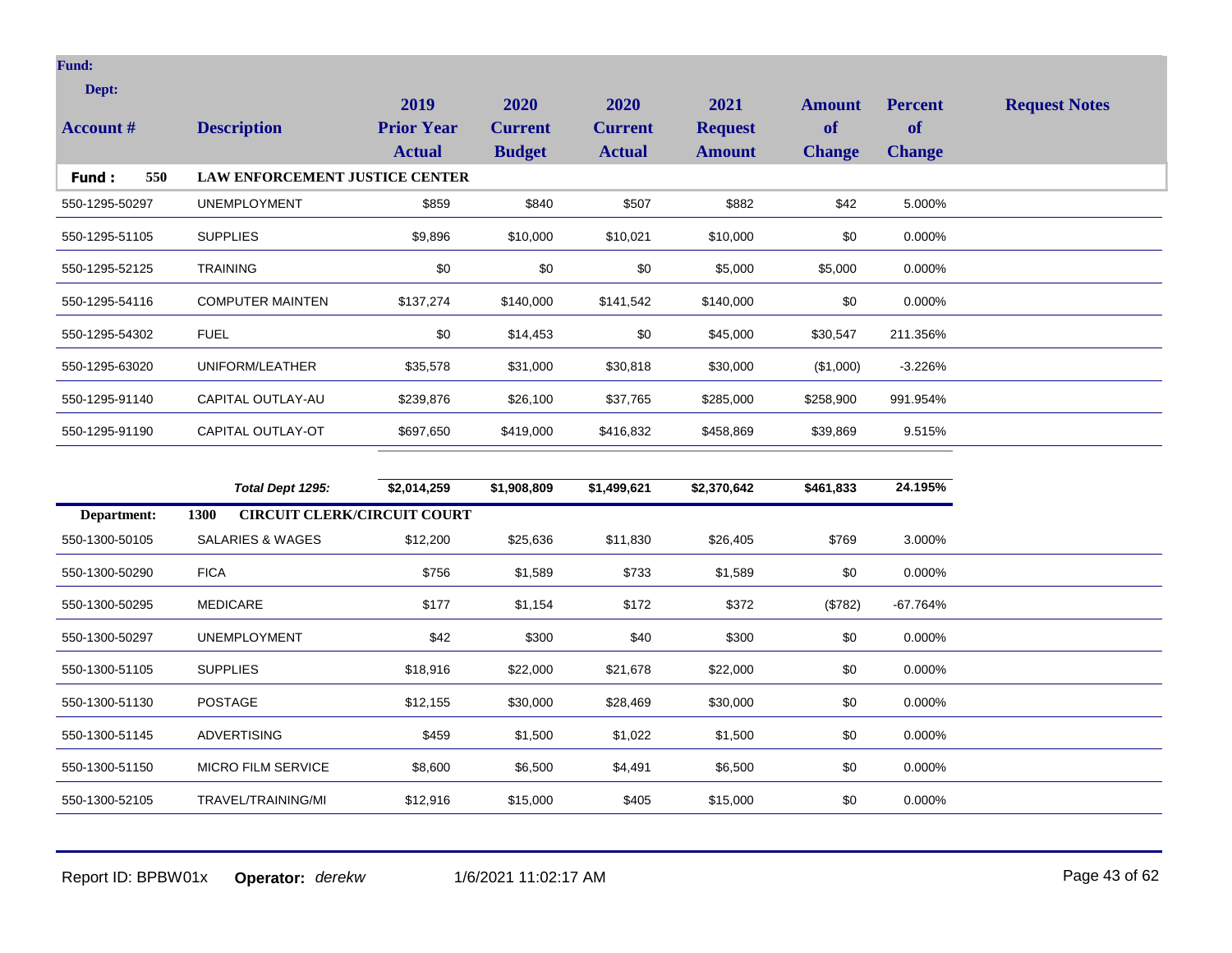| Dept:            |                                       | 2019              | 2020           | 2020           | 2021           | <b>Amount</b> | <b>Percent</b> | <b>Request Notes</b> |
|------------------|---------------------------------------|-------------------|----------------|----------------|----------------|---------------|----------------|----------------------|
| <b>Account #</b> | <b>Description</b>                    | <b>Prior Year</b> | <b>Current</b> | <b>Current</b> | <b>Request</b> | of            | <b>of</b>      |                      |
|                  |                                       | <b>Actual</b>     | <b>Budget</b>  | <b>Actual</b>  | <b>Amount</b>  | <b>Change</b> | <b>Change</b>  |                      |
| 550<br>Fund:     | <b>LAW ENFORCEMENT JUSTICE CENTER</b> |                   |                |                |                |               |                |                      |
| 550-1300-53120   | <b>MAINTENANCE</b>                    | \$0               | \$0            | \$0            | \$0            | \$0           | 0.000%         |                      |
| 550-1300-53125   | MAINTENANCE - COPI                    | \$10,523          | \$14,000       | \$7,543        | \$14,000       | \$0           | 0.000%         |                      |
| 550-1300-55145   | PROFESSIONAL SER                      | \$8,275           | \$8,500        | \$8,493        | \$6,500        | (\$2,000)     | $-23.529%$     |                      |
| 550-1300-55160   | JUVENILE OFFICE AT                    | \$0               | \$0            | \$0            | \$221,000      | \$221,000     | 0.000%         |                      |
| 550-1300-57120   | INSURANCE/BONDS                       | \$11,958          | \$9,000        | \$8,737        | \$9,000        | \$0           | 0.000%         |                      |
| 550-1300-63015   | <b>GUARDIAN AD LITEM</b>              | \$5,304           | \$25,000       | \$2,024        | \$25,000       | \$0           | 0.000%         |                      |
| 550-1300-64005   | <b>GRANT EXPENSE 640</b>              | \$1,944           | \$12,000       | \$2,247        | \$12,000       | \$0           | 0.000%         |                      |
| 550-1300-65010   | <b>JURY</b>                           | \$54,104          | \$85,000       | \$25,698       | \$87,000       | \$2,000       | 2.353%         |                      |
| 550-1300-91190   | CAPITAL OUTLAY-OT                     | \$12,568          | \$15,000       | \$11,663       | \$15,000       | \$0           | 0.000%         |                      |
|                  |                                       |                   |                |                |                |               |                |                      |
|                  | Total Dept 1300:                      | \$170,896         | \$272,179      | \$135,244      | \$493,166      | \$220,987     | 81.192%        |                      |
| Department:      | <b>CIRCUIT COURT I</b><br>1310        |                   |                |                |                |               |                |                      |
| 550-1310-50105   | <b>SALARIES &amp; WAGES</b>           | \$20,285          | \$48,000       | \$31,539       | \$98,000       | \$50,000      | 104.167%       |                      |
| 550-1310-50290   | <b>FICA</b>                           | \$1,258           | \$5,900        | \$1,955        | \$6,076        | \$176         | 2.983%         |                      |
| 550-1310-50295   | <b>MEDICARE</b>                       | \$294             | \$3,000        | \$457          | \$1,421        | (\$1,579)     | $-52.633%$     |                      |

 $\texttt{550-1310-50297} \qquad \texttt{UNEMPLOYMENT} \qquad \qquad \texttt{\$42} \qquad \qquad \texttt{\$600} \qquad \qquad \texttt{\$600} \qquad \qquad \texttt{\$600} \qquad \qquad \texttt{\$0} \qquad \qquad 0.000\%$ 

550-1310-51105 SUPPLIES \$717 \$2,500 \$2,500 \$0 0.000%

550-1310-51130 POSTAGE \$0 \$300 \$ \$300 \$0 0.000%

550-1310-51145 ADVERTISING \$0 \$200 \$0 \$200 \$0 0.000% 550-1310-52105 TRAVEL/TRAINING/MI \$931 \$2,000 \$40 \$2,000 \$0 0.000%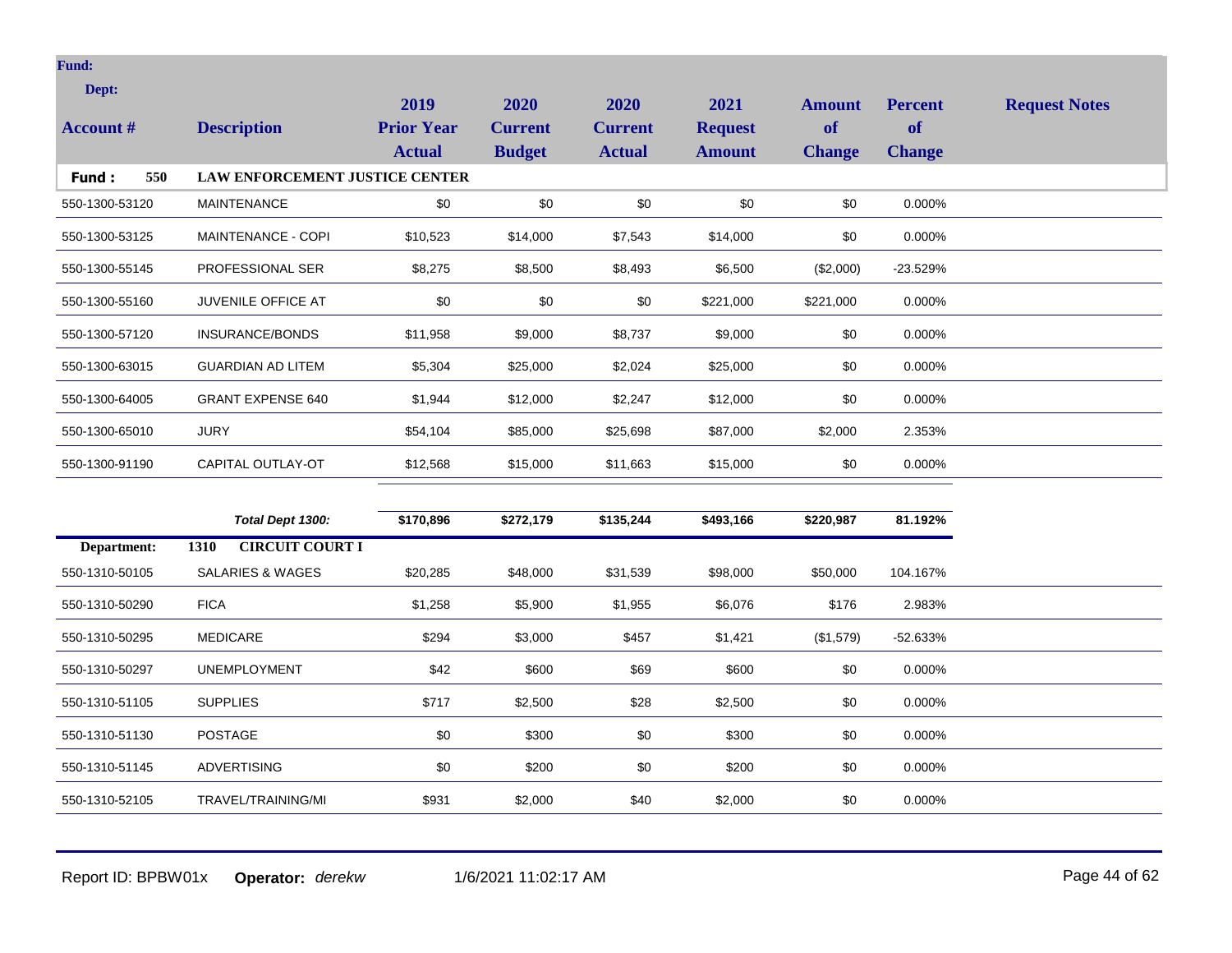| Dept:            |                                       | 2019              | 2020           | 2020           | 2021           | <b>Amount</b> | <b>Percent</b> | <b>Request Notes</b> |
|------------------|---------------------------------------|-------------------|----------------|----------------|----------------|---------------|----------------|----------------------|
| <b>Account #</b> | <b>Description</b>                    | <b>Prior Year</b> | <b>Current</b> | <b>Current</b> | <b>Request</b> | of            | <b>of</b>      |                      |
|                  |                                       | <b>Actual</b>     | <b>Budget</b>  | <b>Actual</b>  | <b>Amount</b>  | <b>Change</b> | <b>Change</b>  |                      |
| Fund:<br>550     | LAW ENFORCEMENT JUSTICE CENTER        |                   |                |                |                |               |                |                      |
| 550-1310-52125   | <b>TRAINING</b>                       | \$0               | \$1,000        | \$0            | \$1,000        | \$0           | 0.000%         |                      |
| 550-1310-53125   | MAINTENANCE - COPI                    | \$0               | \$1,300        | \$0            | \$1,300        | \$0           | 0.000%         |                      |
| 550-1310-55145   | PROFESSIONAL SER                      | \$796             | \$30,000       | \$4,883        | \$30,000       | \$0           | 0.000%         |                      |
| 550-1310-57120   | INSURANCE/BONDS                       | \$3,986           | \$2,100        | \$1,993        | \$2,100        | \$0           | 0.000%         |                      |
| 550-1310-65005   | <b>COURT REPORTER VI</b>              | \$23              | \$2,000        | \$0            | \$2,000        | \$0           | 0.000%         |                      |
| 550-1310-91190   | CAPITAL OUTLAY-OT                     | \$0               | \$2,000        | \$0            | \$2,000        | \$0           | 0.000%         |                      |
|                  |                                       |                   |                |                |                |               |                |                      |
|                  | Total Dept 1310:                      | \$28,332          | \$100,900      | \$40,965       | \$149,497      | \$48,597      | 48.164%        |                      |
| Department:      | <b>CIRCUIT COURT II</b><br>1320       |                   |                |                |                |               |                |                      |
| 550-1320-50105   | <b>SALARIES &amp; WAGES</b>           | $$0$$             | \$0            | \$0            | \$0            | \$0           | 0.000%         |                      |
| 550-1320-50290   | <b>FICA</b>                           | \$0               | \$0            | \$0            | \$0            | \$0           | 0.000%         |                      |
| 550-1320-50295   | <b>MEDICARE</b>                       | \$0               | \$0            | \$0            | \$0            | \$0           | 0.000%         |                      |
| 550-1320-50297   | <b>UNEMPLOYMENT</b>                   | \$0               | \$0            | \$0            | \$0            | \$0           | 0.000%         |                      |
| 550-1320-51105   | <b>SUPPLIES</b>                       | \$60              | \$1,000        | \$197          | \$1,000        | \$0           | 0.000%         |                      |
| 550-1320-51130   | <b>POSTAGE</b>                        | \$0               | \$300          | \$0            | \$300          | \$0           | 0.000%         |                      |
| 550-1320-52105   | TRAVEL/TRAINING/MI                    | \$354             | \$2,500        | \$0            | \$2,500        | \$0           | 0.000%         |                      |
| 550-1320-55145   | PROFESSIONAL SER                      | \$0               | \$2,000        | \$0            | \$2,000        | \$0           | 0.000%         |                      |
|                  |                                       |                   |                |                |                |               |                |                      |
|                  | Total Dept 1320:                      | \$414             | \$5,800        | \$197          | \$5,800        | \$0           | $0.000\%$      |                      |
| Department:      | <b>CIRCUIT COURT SERVICES</b><br>1335 |                   |                |                |                |               |                |                      |
| 550-1335-50105   | <b>SALARIES &amp; WAGES</b>           | \$0               | \$0            | \$0            | \$0            | \$0           | 0.000%         |                      |
|                  |                                       |                   |                |                |                |               |                |                      |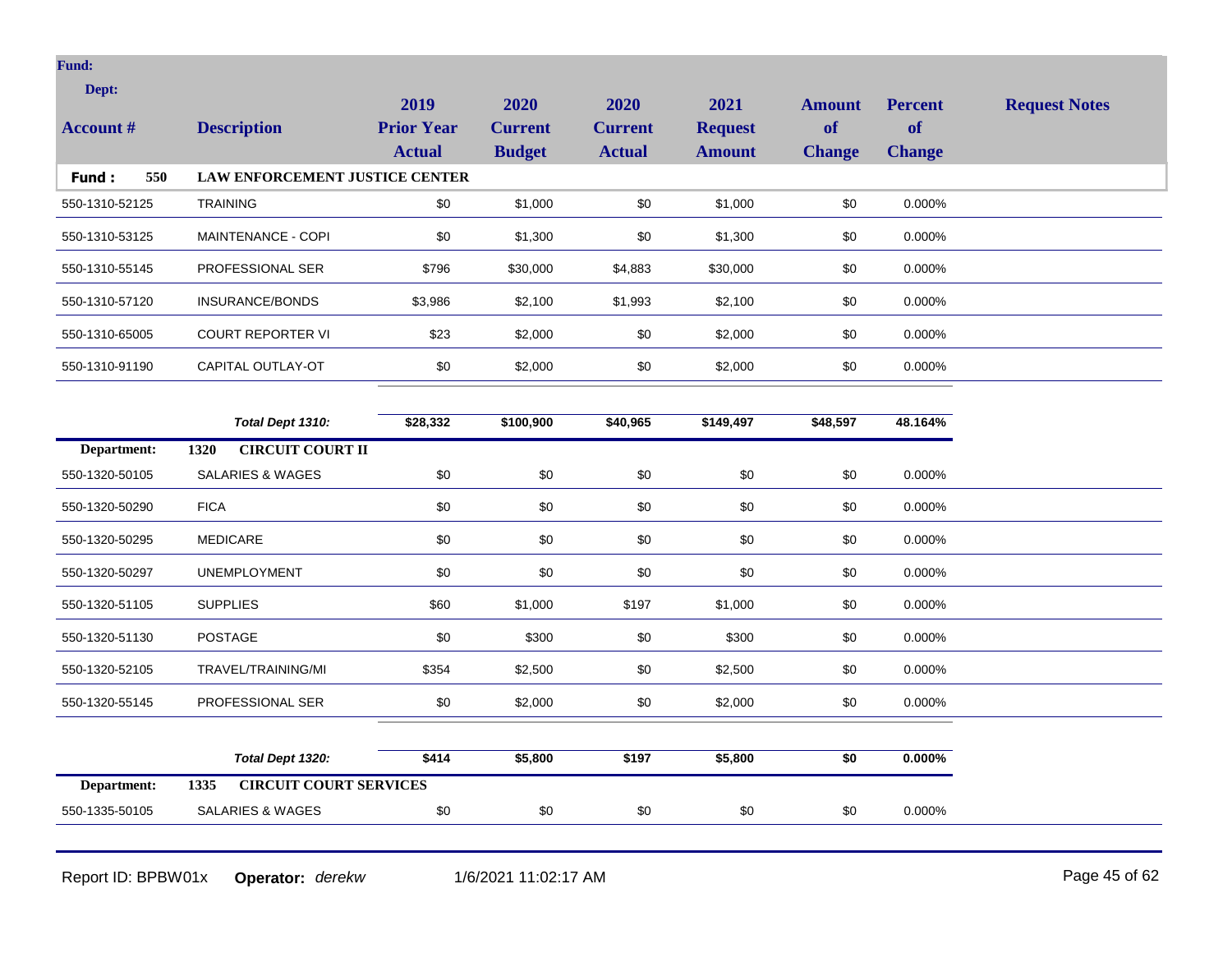| Dept:            |                                    | 2019              | 2020           | 2020           | 2021           | <b>Amount</b> | <b>Percent</b> | <b>Request Notes</b> |
|------------------|------------------------------------|-------------------|----------------|----------------|----------------|---------------|----------------|----------------------|
| <b>Account #</b> | <b>Description</b>                 | <b>Prior Year</b> | <b>Current</b> | <b>Current</b> | <b>Request</b> | of            | <b>of</b>      |                      |
|                  |                                    | <b>Actual</b>     | <b>Budget</b>  | <b>Actual</b>  | <b>Amount</b>  | <b>Change</b> | <b>Change</b>  |                      |
| 550<br>Fund:     | LAW ENFORCEMENT JUSTICE CENTER     |                   |                |                |                |               |                |                      |
| 550-1335-50205   | LAGERS                             | \$0               | \$0            | \$0            | \$0            | \$0           | 0.000%         |                      |
| 550-1335-50290   | <b>FICA</b>                        | \$0               | \$0            | \$0            | \$0            | \$0           | 0.000%         |                      |
| 550-1335-50295   | <b>MEDICARE</b>                    | \$0               | \$0            | \$0            | \$0            | \$0           | 0.000%         |                      |
| 550-1335-50297   | <b>UNEMPLOYMENT</b>                | \$0               | \$0            | \$0            | \$0            | \$0           | 0.000%         |                      |
| 550-1335-51105   | <b>SUPPLIES</b>                    | \$0               | \$0            | \$0            | \$0            | \$0           | 0.000%         |                      |
| 550-1335-51130   | <b>POSTAGE</b>                     | \$0               | \$0            | \$0            | \$0            | \$0           | 0.000%         |                      |
| 550-1335-52105   | TRAVEL/TRAINING/MI                 | \$0               | \$0            | \$0            | \$0            | \$0           | 0.000%         |                      |
| 550-1335-53150   | <b>CELL PHONES/PAGE</b>            | \$0               | \$0            | \$0            | \$0            | \$0           | 0.000%         |                      |
| 550-1335-55145   | PROFESSIONAL SER                   | \$0               | \$100,000      | \$18,019       | \$100,000      | \$0           | 0.000%         |                      |
| 550-1335-91190   | CAPITAL OUTLAY-OT                  | \$0               | \$0            | \$0            | \$0            | \$0           | 0.000%         |                      |
|                  |                                    |                   |                |                |                |               |                |                      |
|                  | Total Dept 1335:                   | \$0               | \$100,000      | \$18,019       | \$100,000      | \$0           | $0.000\%$      |                      |
| Department:      | <b>JUSTICE CENTER FUND</b><br>1340 |                   |                |                |                |               |                |                      |
| 550-1340-50105   | <b>SALARIES &amp; WAGES</b>        | \$228,609         | \$250,000      | \$229,998      | \$233,430      | (\$16,570)    | $-6.628%$      |                      |
| 550-1340-50110   | PAYROLL ROUNDING                   | \$0               | \$0            | \$0            | \$0            | \$0           | 0.000%         |                      |
| 550-1340-50205   | <b>LAGERS</b>                      | \$22,325          | \$27,000       | \$24,301       | \$25,911       | (\$1,089)     | $-4.033%$      |                      |
| 550-1340-50210   | <b>HEALTH INS</b>                  | \$1,475           | \$5,100        | \$2,763        | \$5,100        | \$0           | 0.000%         |                      |
| 550-1340-50211   | HSA- EMPLOYER PAI                  | \$250             | \$1,200        | \$550          | \$1,200        | \$0           | 0.000%         |                      |
| 550-1340-50215   | LIFE INSURANCE                     | \$773             | \$820          | \$770          | \$820          | \$0           | 0.000%         |                      |
| 550-1340-50220   | DEPENDENT LIFE INS                 | \$91              | \$69           | \$66           | \$69           | \$0           | 0.000%         |                      |

Report ID: BPBW01x **Operator:** *derekw* 1/6/2021 11:02:17 AM Page 46 of 62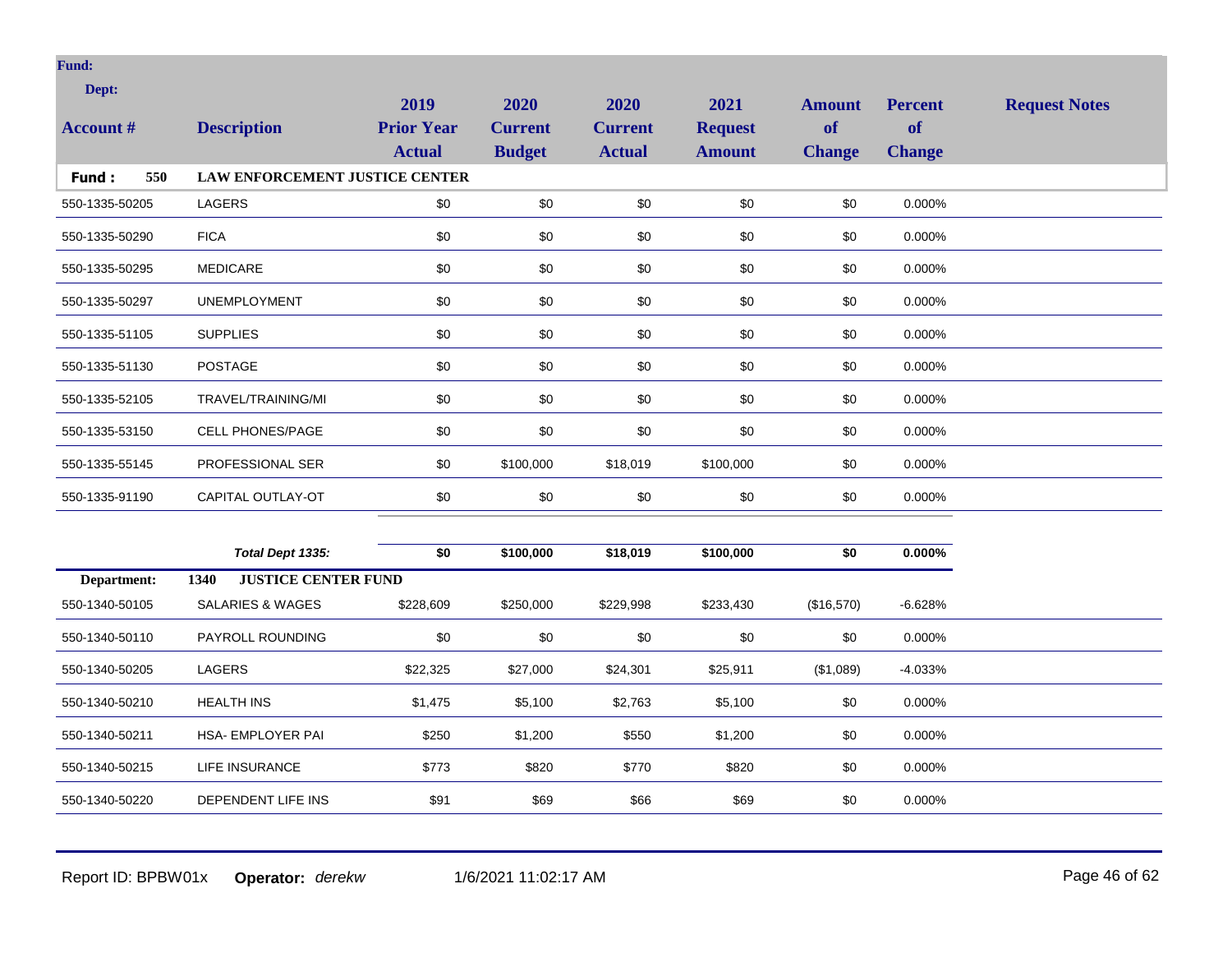| Dept:            |                                       | 2019              | 2020           | 2020           | 2021           | <b>Amount</b> | <b>Percent</b> | <b>Request Notes</b> |
|------------------|---------------------------------------|-------------------|----------------|----------------|----------------|---------------|----------------|----------------------|
| <b>Account #</b> | <b>Description</b>                    | <b>Prior Year</b> | <b>Current</b> | <b>Current</b> | <b>Request</b> | <b>of</b>     | of             |                      |
|                  |                                       | <b>Actual</b>     | <b>Budget</b>  | <b>Actual</b>  | <b>Amount</b>  | <b>Change</b> | <b>Change</b>  |                      |
| 550<br>Fund:     | <b>LAW ENFORCEMENT JUSTICE CENTER</b> |                   |                |                |                |               |                |                      |
| 550-1340-50225   | <b>DISABILITY INSURAN</b>             | \$83              | \$72           | \$69           | \$72           | \$0           | 0.000%         |                      |
| 550-1340-50240   | <b>DRUG TESTING</b>                   | \$0               | \$400          | \$0            | \$400          | \$0           | 0.000%         |                      |
| 550-1340-50250   | <b>WORKER'S COMP</b>                  | \$126,000         | \$263,334      | \$263,344      | \$350,000      | \$86,666      | 32.911%        |                      |
| 550-1340-50290   | <b>FICA</b>                           | \$14,111          | \$15,500       | \$14,161       | \$14,473       | (\$1,027)     | $-6.628%$      |                      |
| 550-1340-50295   | <b>MEDICARE</b>                       | \$3,300           | \$3,625        | \$3,312        | \$3,385        | $(\$240)$     | $-6.628%$      |                      |
| 550-1340-50297   | <b>UNEMPLOYMENT</b>                   | \$320             | \$296          | \$283          | \$296          | \$0           | 0.000%         |                      |
| 550-1340-51105   | <b>SUPPLIES</b>                       | \$13,698          | \$45,139       | \$45,139       | \$49,056       | \$3,917       | 8.677%         |                      |
| 550-1340-53120   | <b>MAINTENANCE</b>                    | \$496,586         | \$552,805      | \$552,598      | \$500,000      | (\$52,805)    | $-9.552%$      |                      |
| 550-1340-53135   | <b>RENT</b>                           | \$28,186          | \$31,000       | \$30,748       | \$32,135       | \$1,135       | 3.661%         |                      |
| 550-1340-53140   | <b>UTILITIES</b>                      | \$495,129         | \$492,858      | \$457,019      | \$525,000      | \$32,142      | 6.522%         |                      |
| 550-1340-53145   | <b>TELEPHONE</b>                      | \$78,585          | \$45,000       | \$40,648       | \$50,000       | \$5,000       | 11.111%        |                      |
| 550-1340-53150   | <b>CELL PHONES/PAGE</b>               | \$876             | \$1,861        | \$880          | \$2,000        | \$139         | 7.483%         |                      |
| 550-1340-54202   | <b>EQUIPMENT MAINTE</b>               | \$0               | \$0            | \$0            | \$0            | \$0           | 0.000%         |                      |
| 550-1340-57115   | <b>GENERAL INSURANC</b>               | \$235,598         | \$245,644      | \$218,129      | \$250,000      | \$4,356       | 1.773%         |                      |
| 550-1340-59200   | <b>JUSTICE CENTER DE</b>              | \$3,421,108       | \$3,366,168    | \$3,626,121    | \$3,366,168    | \$0           | 0.000%         |                      |
| 550-1340-59410   | TRANSFER-TRI GEN/                     | \$179,424         | \$184,406      | \$0            | \$0            | (\$184,406)   | $-100.000\%$   |                      |
| 550-1340-59612   | <b>LAW ENFORCEMENT</b>                | \$0               | \$433,900      | \$433,900      | \$0            | (\$433,900)   | $-100.000\%$   |                      |
| 550-1340-92005   | <b>ECONOMIC ACTIVITY</b>              | \$0               | \$0            | \$0            | \$350,000      | \$350,000     | 0.000%         |                      |
|                  |                                       |                   |                |                |                |               |                |                      |
|                  | Total Dept 1340:                      | \$5,346,527       | \$5,966,197    | \$5,944,798    | \$5,759,514    | (\$206,683)   | $-3.464%$      |                      |
|                  | Total Fund: 550:                      | \$18,349,926      | \$20,251,127   | \$18,741,744   | \$21,243,367   | \$992,240     | 4.900%         |                      |

Report ID: BPBW01x **Operator:** *derekw* 1/6/2021 11:02:17 AM Page 47 of 62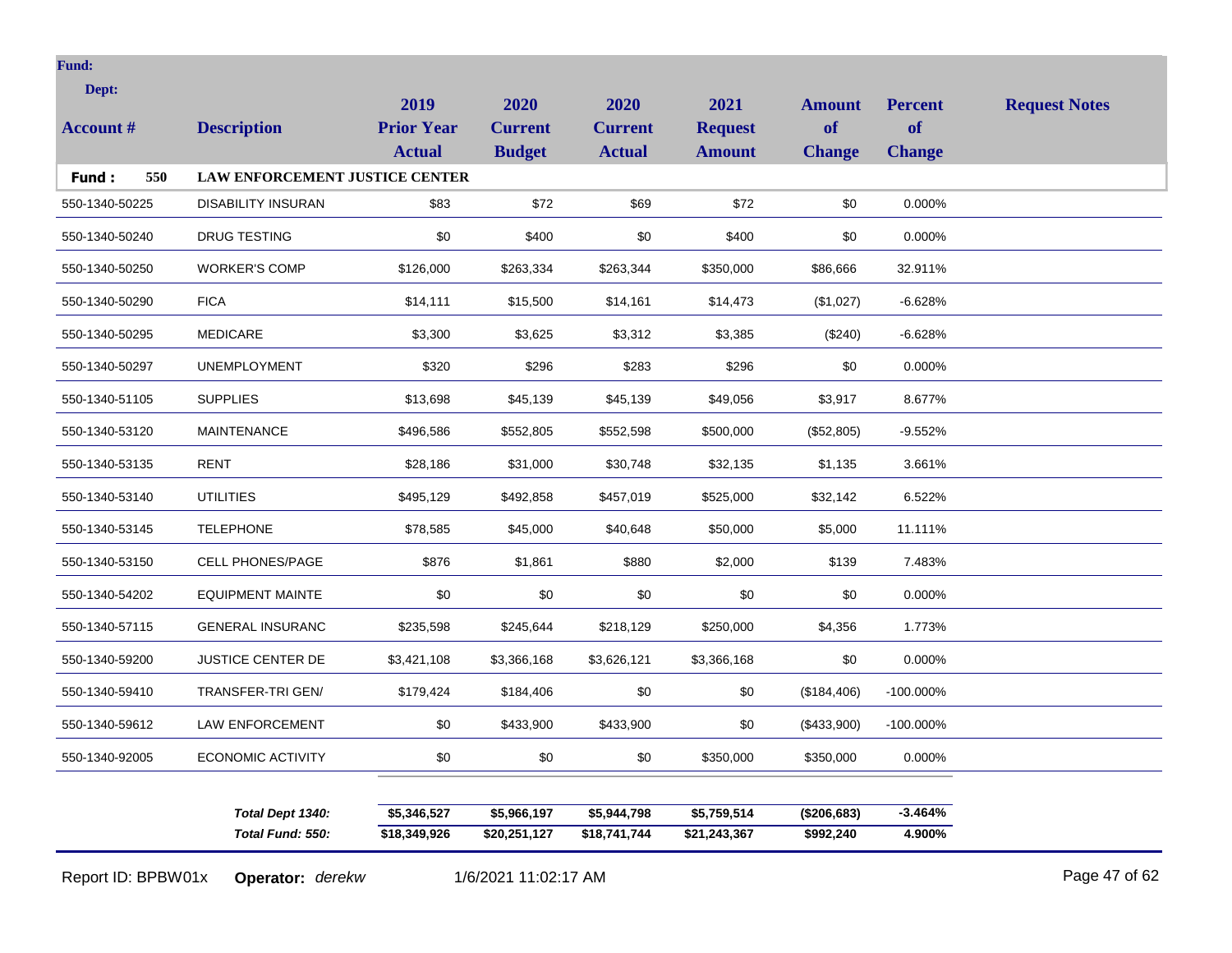| <b>Fund:</b>              |                                       |                                            |                                         |                                         |                                         |                                      |                                       |                      |
|---------------------------|---------------------------------------|--------------------------------------------|-----------------------------------------|-----------------------------------------|-----------------------------------------|--------------------------------------|---------------------------------------|----------------------|
| Dept:<br><b>Account #</b> | <b>Description</b>                    | 2019<br><b>Prior Year</b><br><b>Actual</b> | 2020<br><b>Current</b><br><b>Budget</b> | 2020<br><b>Current</b><br><b>Actual</b> | 2021<br><b>Request</b><br><b>Amount</b> | <b>Amount</b><br>of<br><b>Change</b> | <b>Percent</b><br>of<br><b>Change</b> | <b>Request Notes</b> |
| Fund:<br>551              | <b>LOCAL LAW ENFORCEMENT BLOCK GR</b> |                                            |                                         |                                         |                                         |                                      |                                       |                      |
| Department:               | Non-Departmental<br>0000              |                                            |                                         |                                         |                                         |                                      |                                       |                      |
| 551-0000-64005            | <b>GRANT EXPENSE</b>                  | $$0$$                                      | \$1,937                                 | \$0                                     | \$1,937                                 | \$0                                  | 0.000%                                |                      |
|                           |                                       |                                            |                                         |                                         |                                         |                                      |                                       |                      |
|                           | Total Dept 0000:                      | \$0                                        | \$1,937                                 | \$0                                     | \$1,937                                 | \$0                                  | $0.000\%$                             |                      |
|                           | Total Fund: 551:                      | $\overline{50}$                            | \$1,937                                 | $\overline{50}$                         | \$1,937                                 | $\overline{50}$                      | 0.000%                                |                      |
| Fund:<br>553              | <b>SHERIFF CIVIL PROCESS FUND</b>     |                                            |                                         |                                         |                                         |                                      |                                       |                      |
| Department:               | 0000<br>Non-Departmental              |                                            |                                         |                                         |                                         |                                      |                                       |                      |
| 553-0000-51105            | <b>SUPPLIES</b>                       | \$0                                        | \$5,000                                 | \$200                                   | \$5,000                                 | \$0                                  | 0.000%                                |                      |
| 553-0000-51142            | <b>LEGAL PUBLICATION</b>              | \$500                                      | \$5,000                                 | \$0                                     | \$5,000                                 | \$0                                  | 0.000%                                |                      |
| 553-0000-55105            | <b>CONTRACT SERVICE</b>               | \$0                                        | \$50,000                                | \$0                                     | \$50,000                                | \$0                                  | 0.000%                                |                      |
| 553-0000-91190            | CAPITAL OUTLAY-OT                     | \$30,068                                   | \$167,689                               | \$0                                     | \$167,689                               | \$0                                  | 0.000%                                |                      |
|                           |                                       |                                            |                                         |                                         |                                         |                                      |                                       |                      |
|                           | Total Dept 0000:                      | \$30,568                                   | \$227,689                               | \$200                                   | \$227,689                               | \$0                                  | $0.000\%$                             |                      |
|                           | Total Fund: 553:                      | \$30,568                                   | \$227,689                               | \$200                                   | \$227,689                               | \$0                                  | $0.000\%$                             |                      |
| Fund:<br>554              | <b>SHERIFF REVOLVING FUND</b>         |                                            |                                         |                                         |                                         |                                      |                                       |                      |
| Department:               | 0000<br>Non-Departmental              |                                            |                                         |                                         |                                         |                                      |                                       |                      |
| 554-0000-51105            | <b>SUPPLIES</b>                       | \$8,915                                    | \$20,000                                | \$5,192                                 | \$20,000                                | \$0                                  | 0.000%                                |                      |
| 554-0000-52135            | MEMBERSHIP/DUES                       | \$5,495                                    | \$7,500                                 | \$3,139                                 | \$7,500                                 | \$0                                  | 0.000%                                |                      |
| 554-0000-54120            | ALERT/MULES COMP                      | \$4,825                                    | \$36,000                                | \$6,756                                 | \$36,000                                | \$0                                  | 0.000%                                |                      |
| 554-0000-55196            | <b>CANINE UNIT CARE</b>               | \$4,258                                    | \$10,000                                | \$6,623                                 | \$5,000                                 | (\$5,000)                            | -50.000%                              |                      |
| 554-0000-61015            | <b>METRO SQUAD</b>                    | \$0                                        | \$2,500                                 | \$0                                     | \$2,500                                 | \$0                                  | 0.000%                                |                      |
| 554-0000-91190            | CAPITAL OUTLAY-OT                     | \$2,289                                    | \$228,259                               | \$13,923                                | \$228,259                               | \$0                                  | 0.000%                                |                      |
|                           |                                       |                                            |                                         |                                         |                                         |                                      |                                       |                      |

Report ID: BPBW01x **Operator:** *derekw* 1/6/2021 11:02:17 AM Page 48 of 62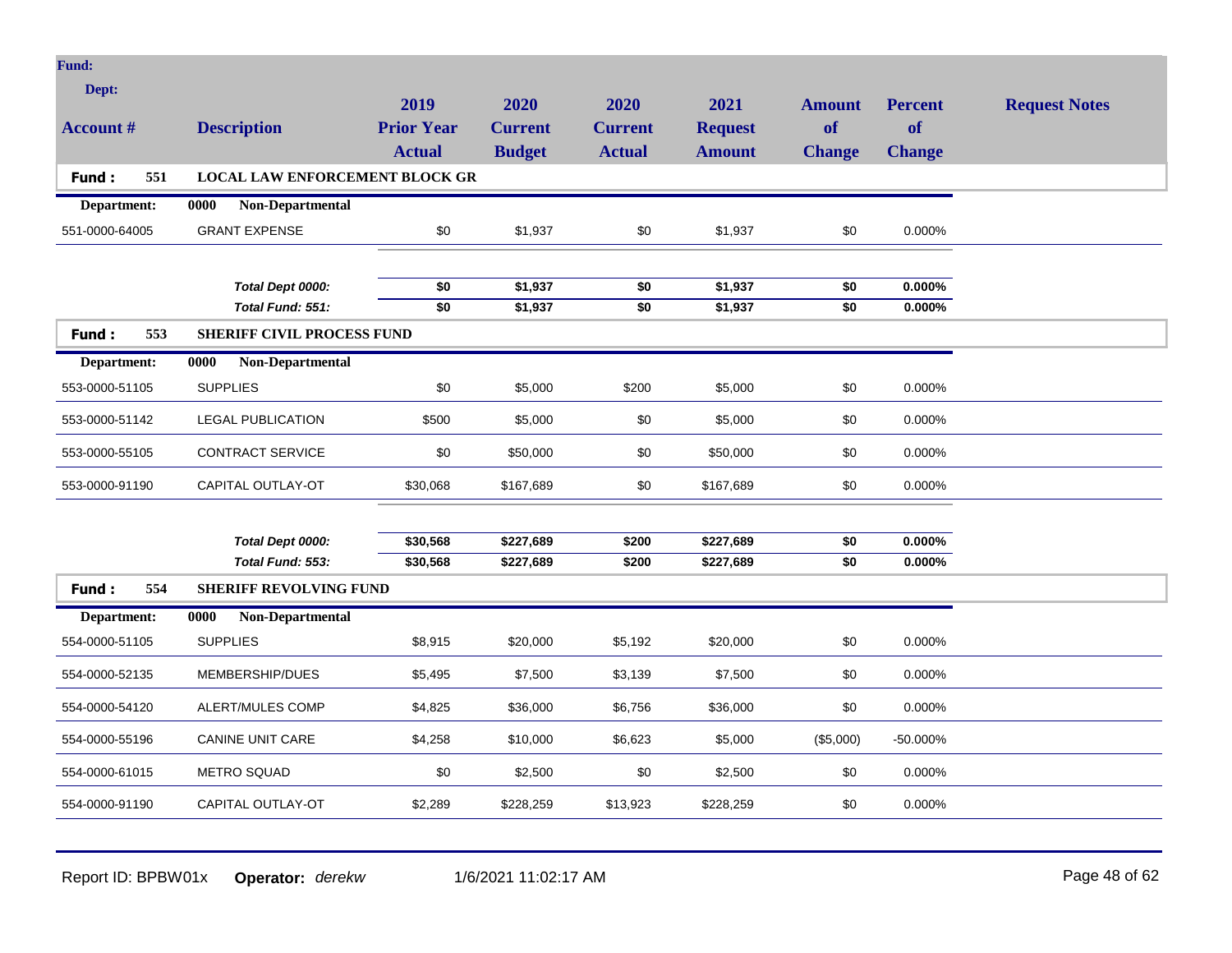| <b>Fund:</b>     |                                      |                      |                        |                      |                        |                            |                             |                      |
|------------------|--------------------------------------|----------------------|------------------------|----------------------|------------------------|----------------------------|-----------------------------|----------------------|
| Dept:            |                                      | 2019                 | 2020                   | 2020                 | 2021                   |                            |                             |                      |
| <b>Account #</b> | <b>Description</b>                   | <b>Prior Year</b>    | <b>Current</b>         | <b>Current</b>       | <b>Request</b>         | <b>Amount</b><br><b>of</b> | <b>Percent</b><br><b>of</b> | <b>Request Notes</b> |
|                  |                                      | <b>Actual</b>        | <b>Budget</b>          | <b>Actual</b>        | <b>Amount</b>          | <b>Change</b>              | <b>Change</b>               |                      |
| Fund:<br>554     | <b>SHERIFF REVOLVING FUND</b>        |                      |                        |                      |                        |                            |                             |                      |
|                  |                                      |                      |                        |                      |                        |                            |                             |                      |
|                  |                                      |                      |                        |                      |                        |                            | $-1.643%$                   |                      |
|                  | Total Dept 0000:<br>Total Fund: 554: | \$25,783<br>\$25,783 | \$304,259<br>\$304,259 | \$35,632<br>\$35,632 | \$299,259<br>\$299,259 | (\$5,000)<br>(\$5,000)     | $-1.643%$                   |                      |
| Fund:<br>555     |                                      |                      |                        |                      |                        |                            |                             |                      |
|                  | <b>SHERIFF TRAINING FUND</b>         |                      |                        |                      |                        |                            |                             |                      |
| Department:      | 0000<br>Non-Departmental             |                      |                        |                      |                        |                            |                             |                      |
| 555-0000-52125   | <b>TRAINING</b>                      | \$3,360              | \$7,000                | \$0                  | \$7,000                | \$0                        | 0.000%                      |                      |
| 555-0000-52135   | MEMBERSHIP/DUES                      | \$0                  | \$1,025                | \$0                  | \$1,025                | \$0                        | 0.000%                      |                      |
|                  |                                      |                      |                        |                      |                        |                            |                             |                      |
|                  | Total Dept 0000:                     | \$3,360              | \$8,025                | \$0                  | \$8,025                | \$0                        | $0.000\%$                   |                      |
|                  | Total Fund: 555:                     | \$3,360              | \$8,025                | $\overline{50}$      | \$8,025                | \$0                        | 0.000%                      |                      |
| Fund:<br>556     | <b>SHERIFF TRAINING POST FUND</b>    |                      |                        |                      |                        |                            |                             |                      |
| Department:      | 0000<br>Non-Departmental             |                      |                        |                      |                        |                            |                             |                      |
| 556-0000-52125   | <b>TRAINING</b>                      | \$0                  | \$3,700                | \$0                  | \$3,600                | (\$100)                    | $-2.703%$                   |                      |
|                  |                                      |                      |                        |                      |                        |                            |                             |                      |
|                  | Total Dept 0000:                     | \$0                  | \$3,700                | \$0                  | \$3,600                | (\$100)                    | $-2.703%$                   |                      |
|                  | Total Fund: 556:                     | \$0                  | \$3,700                | $\overline{50}$      | \$3,600                | (\$100)                    | $-2.703%$                   |                      |
| Fund:<br>557     | PA- ADMIN HANDLING COST FUND         |                      |                        |                      |                        |                            |                             |                      |
| Department:      | 0000<br>Non-Departmental             |                      |                        |                      |                        |                            |                             |                      |
| 557-0000-50105   | <b>SALARIES &amp; WAGES</b>          | \$0                  | \$8,500                | \$0                  | \$8,500                | \$0                        | 0.000%                      |                      |
| 557-0000-50205   | LAGERS                               | \$0                  | \$930                  | \$0                  | \$930                  | \$0                        | 0.000%                      |                      |
| 557-0000-50215   | <b>LIFE INSURANCE</b>                | \$0                  | \$0                    | \$0                  | \$0                    | \$0                        | 0.000%                      |                      |
| 557-0000-50220   | DEPENDENT LIFE INS                   | \$0                  | \$0                    | \$0                  | \$0                    | \$0                        | 0.000%                      |                      |
| 557-0000-50225   | <b>DISABILITY INSURAN</b>            | \$0                  | \$0                    | \$0                  | \$0                    | \$0                        | 0.000%                      |                      |
|                  |                                      |                      |                        |                      |                        |                            |                             |                      |

Report ID: BPBW01x **Operator:** *derekw* 1/6/2021 11:02:17 AM Page 49 of 62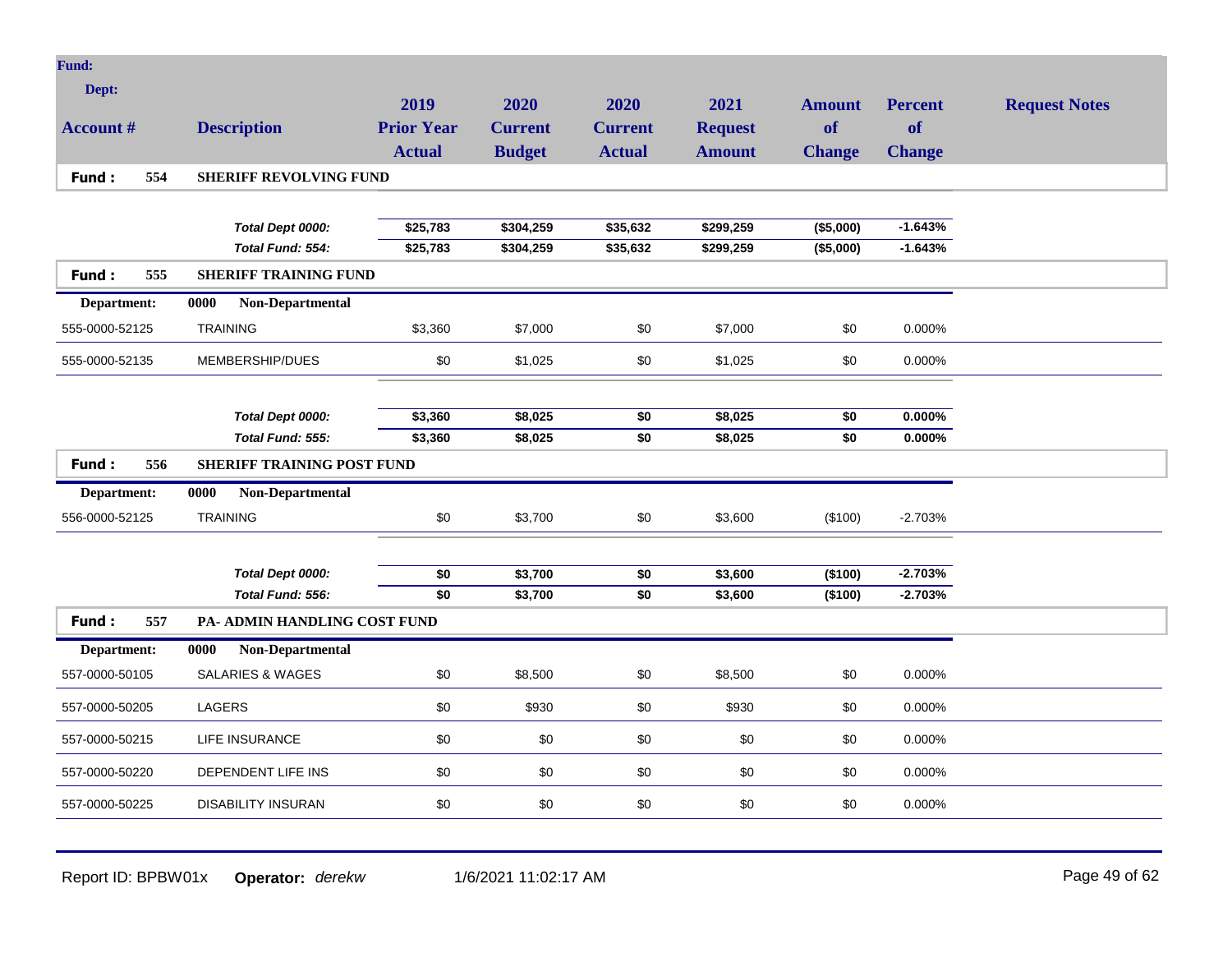| Dept:<br><b>Account #</b> | <b>Description</b>           | 2019<br><b>Prior Year</b><br><b>Actual</b> | 2020<br><b>Current</b><br><b>Budget</b> | 2020<br><b>Current</b><br><b>Actual</b> | 2021<br><b>Request</b><br><b>Amount</b> | <b>Amount</b><br>of<br><b>Change</b> | <b>Percent</b><br>of<br><b>Change</b> | <b>Request Notes</b> |
|---------------------------|------------------------------|--------------------------------------------|-----------------------------------------|-----------------------------------------|-----------------------------------------|--------------------------------------|---------------------------------------|----------------------|
| 557<br>Fund:              | PA- ADMIN HANDLING COST FUND |                                            |                                         |                                         |                                         |                                      |                                       |                      |
| 557-0000-50290            | <b>FICA</b>                  | \$0                                        | \$500                                   | \$0                                     | \$500                                   | \$0                                  | 0.000%                                |                      |
| 557-0000-50295            | <b>MEDICARE</b>              | \$0                                        | \$120                                   | \$0                                     | \$120                                   | \$0                                  | 0.000%                                |                      |
| 557-0000-50297            | <b>UNEMPLOYMENT</b>          | \$0                                        | \$50                                    | \$0                                     | \$50                                    | \$0                                  | 0.000%                                |                      |
| 557-0000-51130            | <b>POSTAGE</b>               | \$77                                       | \$0                                     | \$0                                     | \$0                                     | \$0                                  | 0.000%                                |                      |
| 557-0000-52105            | TRAVEL/TRAINING/MI           | \$0                                        | \$0                                     | \$0                                     | \$0                                     | \$0                                  | 0.000%                                |                      |
| 557-0000-57115            | <b>GENERAL INSURANC</b>      | \$0                                        | \$0                                     | \$0                                     | \$0                                     | \$0                                  | 0.000%                                |                      |
| 557-0000-58155            | <b>SERVICES FEES</b>         | \$220                                      | \$0                                     | \$0                                     | \$0                                     | \$0                                  | 0.000%                                |                      |
| 557-0000-58160            | <b>CRIMINAL COSTS</b>        | \$2,445                                    | \$0                                     | \$0                                     | \$0                                     | \$0                                  | 0.000%                                |                      |
|                           |                              |                                            |                                         |                                         |                                         |                                      |                                       |                      |
|                           | Total Dept 0000:             | \$2,742                                    | \$10,100                                | \$0                                     | \$10,100                                | \$0                                  | 0.000%                                |                      |
|                           | Total Fund: 557:             | \$2,742                                    | \$10,100                                | \$0                                     | \$10,100                                | \$0                                  | $0.000\%$                             |                      |
| 558<br>Fund:              | DELINQUENT TAX FUND - PA     |                                            |                                         |                                         |                                         |                                      |                                       |                      |
| Department:               | 0000<br>Non-Departmental     |                                            |                                         |                                         |                                         |                                      |                                       |                      |
| 558-0000-50105            | <b>SALARIES &amp; WAGES</b>  | \$30,000                                   | \$41,200                                | \$38,625                                | \$25,000                                | (\$16,200)                           | -39.320%                              |                      |
| 558-0000-50205            | LAGERS                       | \$0                                        | \$4,614                                 | \$7,210                                 | \$2,775                                 | (\$1,839)                            | -39.862%                              |                      |
| 558-0000-50210            | <b>HEALTH INS</b>            | \$0                                        | \$0                                     | \$4,187                                 | \$0                                     | \$0                                  | 0.000%                                |                      |
| 558-0000-50211            | HSA- EMPLOYER PAI            | \$0                                        | \$0                                     | \$0                                     | \$0                                     | \$0                                  | 0.000%                                |                      |
| 558-0000-50215            | LIFE INSURANCE               | \$0                                        | \$89                                    | \$173                                   | \$89                                    | \$0                                  | 0.000%                                |                      |
| 558-0000-50220            | DEPENDENT LIFE INS           | \$0                                        | \$0                                     | \$0                                     | \$0                                     | \$0                                  | 0.000%                                |                      |
| 558-0000-50225            | <b>DISABILITY INSURAN</b>    | \$0                                        | \$8                                     | \$16                                    | \$8                                     | \$0                                  | 0.000%                                |                      |
| 558-0000-50290            | <b>FICA</b>                  | \$0                                        | \$2,554                                 | \$2,299                                 | \$1,550                                 | (\$1,004)                            | -39.320%                              |                      |
|                           |                              |                                            |                                         |                                         |                                         |                                      |                                       |                      |

Report ID: BPBW01x **Operator:** *derekw* 1/6/2021 11:02:17 AM Page 50 of 62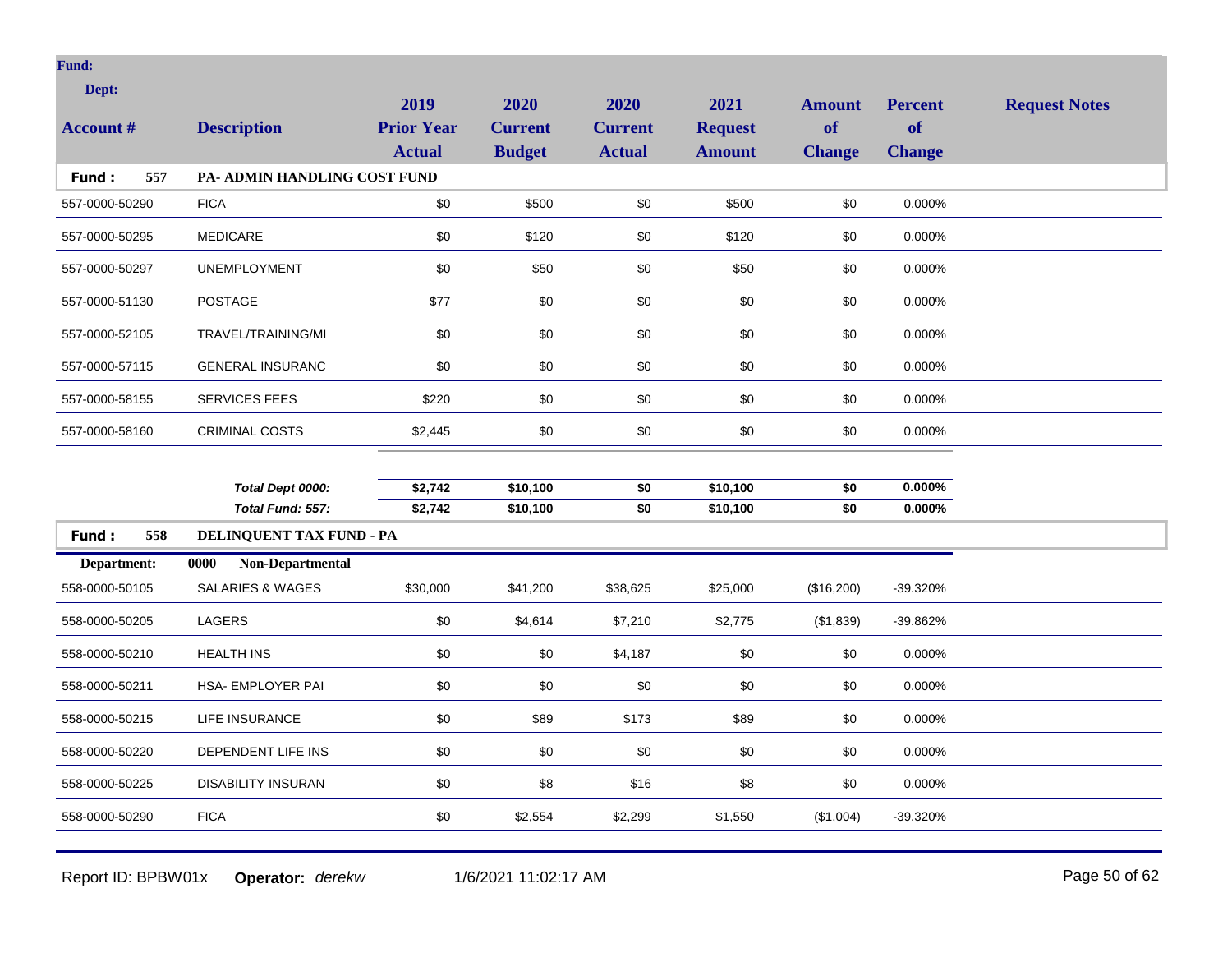| Dept:            |                          | 2019              | 2020           | 2020            | 2021           | <b>Amount</b>   | <b>Percent</b> | <b>Request Notes</b> |
|------------------|--------------------------|-------------------|----------------|-----------------|----------------|-----------------|----------------|----------------------|
| <b>Account #</b> | <b>Description</b>       | <b>Prior Year</b> | <b>Current</b> | <b>Current</b>  | <b>Request</b> | <b>of</b>       | <b>of</b>      |                      |
|                  |                          | <b>Actual</b>     | <b>Budget</b>  | <b>Actual</b>   | <b>Amount</b>  | <b>Change</b>   | <b>Change</b>  |                      |
| Fund:<br>558     | DELINQUENT TAX FUND - PA |                   |                |                 |                |                 |                |                      |
| 558-0000-50295   | <b>MEDICARE</b>          | $$0$$             | \$597          | \$538           | \$363          | (\$234)         | $-39.237%$     |                      |
| 558-0000-50297   | <b>UNEMPLOYMENT</b>      | \$0               | \$350          | \$0             | \$350          | \$0             | 0.000%         |                      |
| 558-0000-51105   | <b>SUPPLIES</b>          | $$0$$             | \$0            | \$0             | \$0            | \$0             | 0.000%         |                      |
| 558-0000-51130   | <b>POSTAGE</b>           | \$0               | \$100          | \$1             | \$100          | \$0             | 0.000%         |                      |
| 558-0000-52105   | TRAVEL/TRAINING/MI       | $$0$$             | \$0            | \$0             | \$0            | \$0             | 0.000%         |                      |
| 558-0000-58160   | <b>CRIMINAL COSTS</b>    | \$0               | \$3,096        | \$0             | \$6,175        | \$3,079         | 99.434%        |                      |
|                  |                          |                   |                |                 |                |                 |                |                      |
|                  | Total Dept 0000:         | \$30,000          | \$52,610       | \$53,048        | \$36,410       | (\$16, 199)     | $-30.792%$     |                      |
|                  | Total Fund: 558:         | \$30,000          | \$52,610       | \$53,048        | \$36,410       | (\$16,199)      | $-30.792%$     |                      |
|                  |                          |                   |                |                 |                |                 |                |                      |
| Fund:<br>559     | PROS ATTY TRAINING FUND  |                   |                |                 |                |                 |                |                      |
| Department:      | Non-Departmental<br>0000 |                   |                |                 |                |                 |                |                      |
| 559-0000-52125   | TRAINING                 | \$1,143           | \$2,000        | \$0             | \$8,000        | \$6,000         | 300.000%       |                      |
|                  |                          |                   |                |                 |                |                 |                |                      |
|                  | Total Dept 0000:         | \$1,143           | \$2,000        | \$0             | \$8,000        | \$6,000         | 300.000%       |                      |
|                  | Total Fund: 559:         | \$1,143           | \$2,000        | \$0             | \$8,000        | \$6,000         | 300.000%       |                      |
| Fund:<br>560     | <b>LERF FUND</b>         |                   |                |                 |                |                 |                |                      |
| Department:      | Non-Departmental<br>0000 |                   |                |                 |                |                 |                |                      |
| 560-0000-91190   | CAPITAL OUTLAY-OT        | $\$0$             | \$23,200       | \$0             | \$23,200       | \$0             | $0.000\%$      |                      |
|                  |                          |                   |                |                 |                |                 |                |                      |
|                  | Total Dept 0000:         | \$0               | \$23,200       | \$0             | \$23,200       | \$0             | $0.000\%$      |                      |
|                  | Total Fund: 560:         | $\overline{50}$   | \$23,200       | $\overline{50}$ | \$23,200       | $\overline{50}$ | 0.000%         |                      |
| Fund:<br>561     | <b>DRUG/DWI COURT</b>    |                   |                |                 |                |                 |                |                      |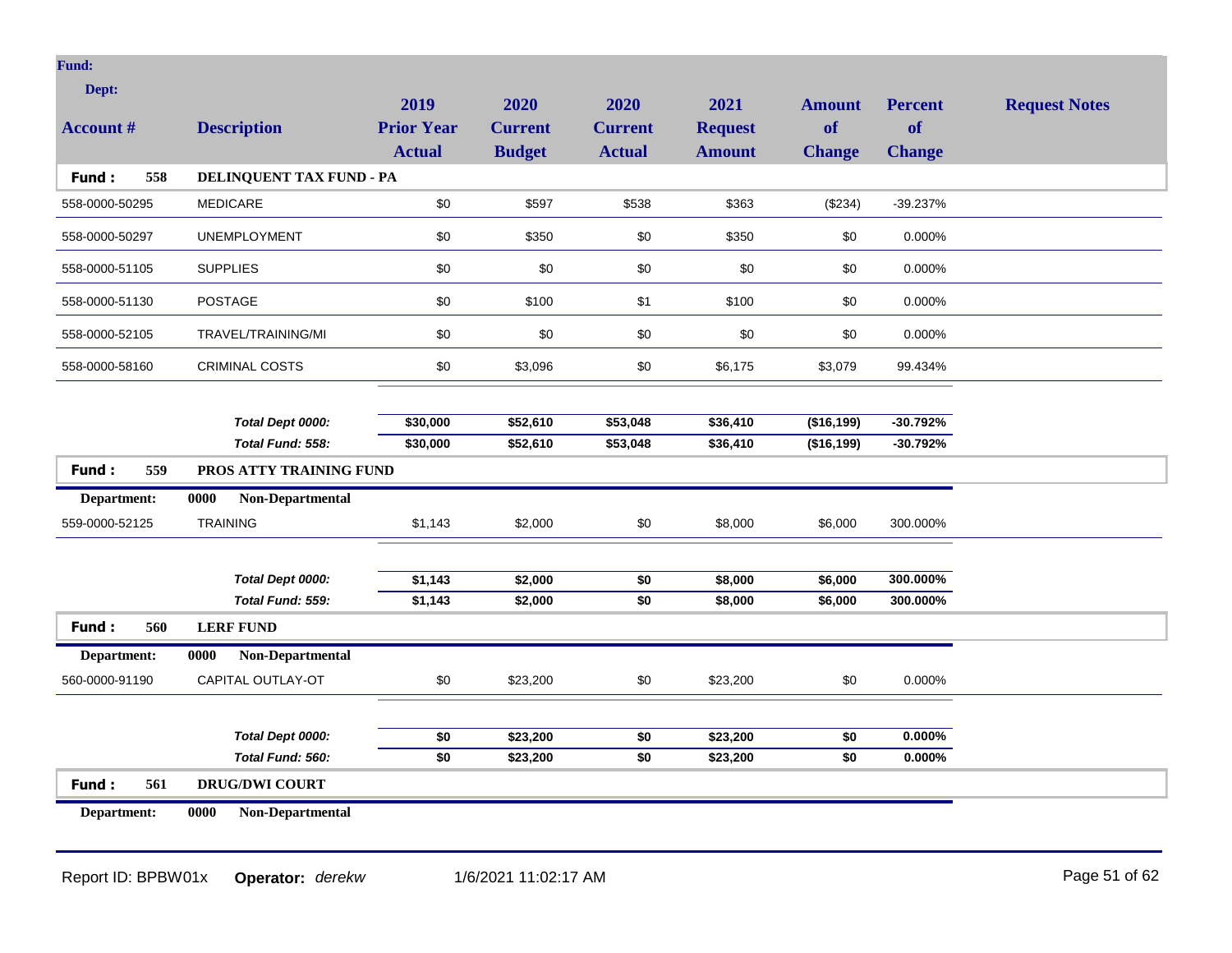| Dept:            |                          | 2019              | 2020           | 2020           | 2021           | <b>Amount</b>   | <b>Percent</b> | <b>Request Notes</b> |
|------------------|--------------------------|-------------------|----------------|----------------|----------------|-----------------|----------------|----------------------|
| <b>Account #</b> | <b>Description</b>       | <b>Prior Year</b> | <b>Current</b> | <b>Current</b> | <b>Request</b> | <b>of</b>       | of             |                      |
|                  |                          | <b>Actual</b>     | <b>Budget</b>  | <b>Actual</b>  | <b>Amount</b>  | <b>Change</b>   | <b>Change</b>  |                      |
| Fund:<br>561     | <b>DRUG/DWI COURT</b>    |                   |                |                |                |                 |                |                      |
| 561-0000-51105   | <b>SUPPLIES</b>          | \$2,502           | \$8,000        | \$499          | \$8,000        | \$0             | 0.000%         |                      |
| 561-0000-52105   | TRAVEL/TRAINING/MI       | \$2,488           | \$8,000        | \$1,100        | \$8,000        | \$0             | 0.000%         |                      |
| 561-0000-55105   | CONTRACT SERVICE         | \$32,986          | \$147,000      | \$98,253       | \$147,000      | \$0             | 0.000%         |                      |
| 561-0000-55150   | <b>CONSULTANTS</b>       | \$0               | \$4,000        | \$0            | \$4,000        | \$0             | 0.000%         |                      |
| 561-0000-63025   | DETENTION ALTERN         | \$150             | \$4,000        | \$0            | \$4,000        | \$0             | 0.000%         |                      |
| 561-0000-63026   | <b>CONTRACT SERVICE-</b> | \$4,637           | \$45,000       | \$1,274        | \$45,000       | \$0             | 0.000%         |                      |
|                  |                          |                   |                |                |                |                 |                |                      |
|                  | Total Dept 0000:         | \$42,763          | \$216,000      | \$101,126      | \$216,000      | \$0             | $0.000\%$      |                      |
|                  | Total Fund: 561:         | \$42,763          | \$216,000      | \$101,126      | \$216,000      | $\overline{50}$ | 0.000%         |                      |
| Fund:<br>562     | DOMESTIC VIOLENCE FUND   |                   |                |                |                |                 |                |                      |
| Department:      | Non-Departmental<br>0000 |                   |                |                |                |                 |                |                      |
| 562-0000-55198   | <b>HOPE HAVEN- PUBLI</b> | \$21,638          | \$30,050       | \$10,540       | \$30,050       | \$0             | 0.000%         |                      |
|                  |                          |                   |                |                |                |                 |                |                      |
|                  | Total Dept 0000:         | \$21,638          | \$30,050       | \$10,540       | \$30,050       | \$0             | $0.000\%$      |                      |
|                  | Total Fund: 562:         | \$21,638          | \$30,050       | \$10,540       | \$30,050       | $\overline{50}$ | 0.000%         |                      |
| Fund:<br>565     | PA- CONTINGENCY FUND     |                   |                |                |                |                 |                |                      |
| Department:      | Non-Departmental<br>0000 |                   |                |                |                |                 |                |                      |
| 565-0000-58160   | <b>CRIMINAL COSTS</b>    | \$19,383          | \$20,267       | \$20,310       | \$20,000       | (\$267)         | $-1.315%$      |                      |
| 565-0000-59101   | TRANSFER-GENERAL         | \$859             | \$0            | \$0            | \$0            | \$0             | $0.000\%$      |                      |
|                  |                          |                   |                |                |                |                 |                |                      |
|                  |                          |                   |                |                |                |                 |                |                      |
|                  | Total Dept 0000:         | \$20,242          | \$20,267       | \$20,310       | \$20,000       | (\$267)         | $-1.315%$      |                      |
|                  | Total Fund: 565:         | \$20,242          | \$20,267       | \$20,310       | \$20,000       | (\$267)         | $-1.315%$      |                      |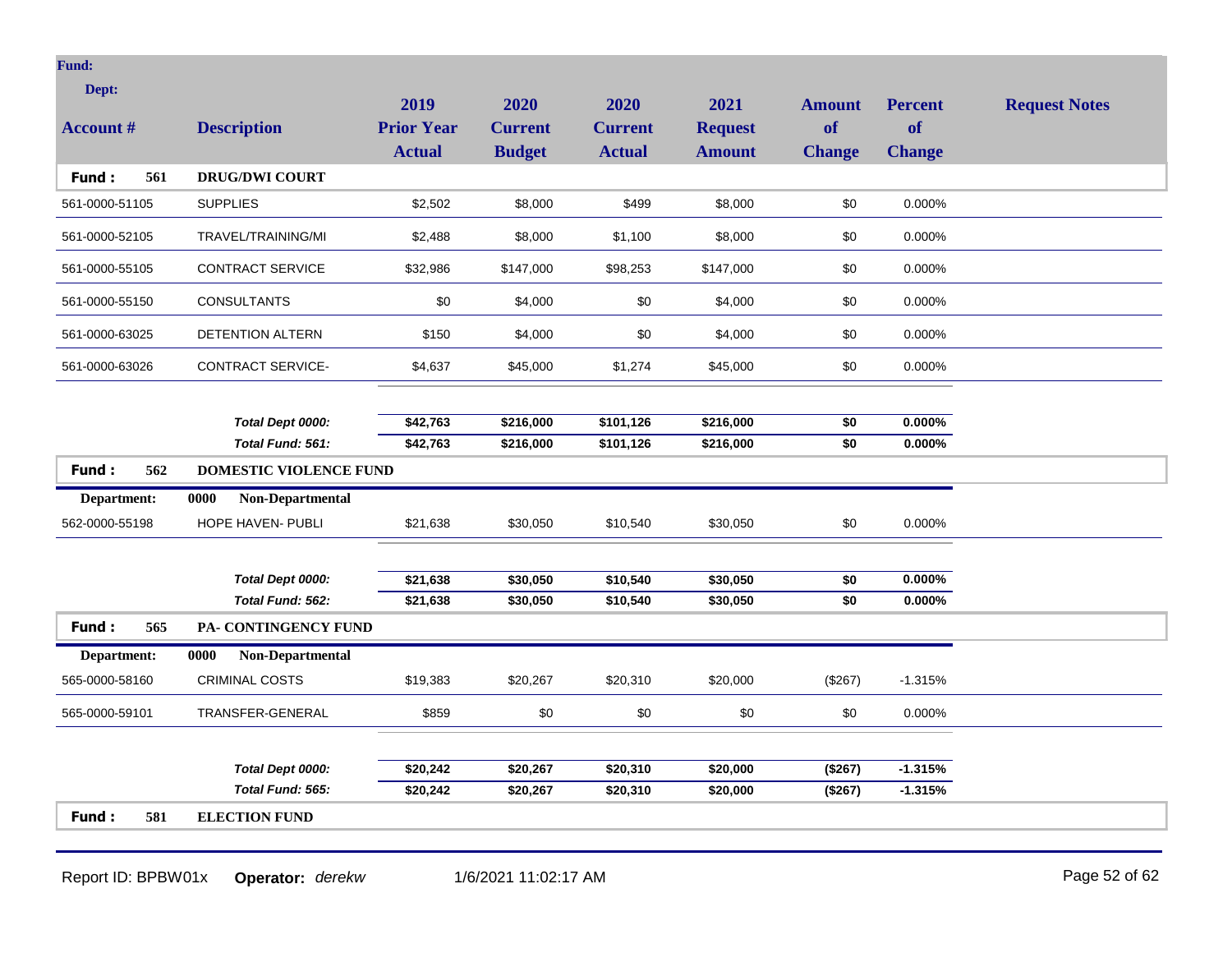| <b>Fund:</b>     |                             |                   |                |                |                |               |                |                      |
|------------------|-----------------------------|-------------------|----------------|----------------|----------------|---------------|----------------|----------------------|
| Dept:            |                             | 2019              | 2020           | 2020           | 2021           | <b>Amount</b> | <b>Percent</b> | <b>Request Notes</b> |
| <b>Account #</b> | <b>Description</b>          | <b>Prior Year</b> | <b>Current</b> | <b>Current</b> | <b>Request</b> | of            | <b>of</b>      |                      |
|                  |                             | <b>Actual</b>     | <b>Budget</b>  | <b>Actual</b>  | <b>Amount</b>  | <b>Change</b> | <b>Change</b>  |                      |
| 581<br>Fund:     | <b>ELECTION FUND</b>        |                   |                |                |                |               |                |                      |
| Department:      | 0000<br>Non-Departmental    |                   |                |                |                |               |                |                      |
| 581-0000-50105   | <b>SALARIES &amp; WAGES</b> | \$1,092           | \$10,000       | \$21,975       | \$0            | (\$10,000)    | -100.000%      |                      |
| 581-0000-50115   | <b>POLL WORKERS</b>         | \$29,076          | \$140,000      | \$113,770      | \$25,000       | (\$115,000)   | $-82.143%$     |                      |
| 581-0000-50120   | ELECTION NIGHT WO           | \$0               | \$5,000        | \$0            | \$2,000        | (\$3,000)     | $-60.000\%$    |                      |
| 581-0000-50205   | LAGERS                      | \$109             | \$1,120        | \$0            | \$0            | (\$1,120)     | -100.000%      |                      |
| 581-0000-50210   | <b>HEALTH INS</b>           | \$0               | \$0            | \$0            | \$0            | \$0           | 0.000%         |                      |
| 581-0000-50211   | HSA- EMPLOYER PAI           | \$0               | \$0            | \$0            | \$0            | \$0           | 0.000%         |                      |
| 581-0000-50215   | LIFE INSURANCE              | \$0               | \$0            | \$0            | \$0            | \$0           | 0.000%         |                      |
| 581-0000-50220   | DEPENDENT LIFE INS          | \$0               | \$0            | \$0            | \$0            | \$0           | 0.000%         |                      |
| 581-0000-50225   | <b>DISABILITY INSURAN</b>   | \$0               | \$0            | \$0            | \$0            | \$0           | 0.000%         |                      |
| 581-0000-50290   | <b>FICA</b>                 | \$68              | \$620          | \$0            | \$0            | (\$620)       | -100.000%      |                      |
| 581-0000-50295   | <b>MEDICARE</b>             | \$16              | \$145          | \$0            | \$0            | (\$145)       | -100.000%      |                      |
| 581-0000-50297   | <b>UNEMPLOYMENT</b>         | \$3               | \$0            | \$0            | \$0            | \$0           | 0.000%         |                      |
| 581-0000-51105   | <b>SUPPLIES</b>             | \$635             | \$20,000       | \$45,584       | \$15,000       | (\$5,000)     | $-25.000\%$    |                      |
| 581-0000-51113   | ABSENTEE SUPPLIES           | \$7,558           | \$10,000       | \$0            | \$10,000       | \$0           | 0.000%         |                      |
| 581-0000-51114   | PRECINCT SUPPLIES           | \$51,417          | \$185,000      | \$174,943      | \$75,000       | (\$110,000)   | -59.459%       |                      |
| 581-0000-51130   | <b>POSTAGE</b>              | \$2,779           | \$30,000       | \$18,672       | \$36,000       | \$6,000       | 20.000%        |                      |
| 581-0000-51140   | PUBLICATIONS/SUBS           | \$15,007          | \$50,000       | \$19,712       | \$15,000       | (\$35,000)    | -70.000%       |                      |
| 581-0000-52105   | TRAVEL/TRAINING/MI          | \$668             | \$1,000        | \$456          | \$1,000        | \$0           | 0.000%         |                      |
| 581-0000-52106   | PICKUP & DELIVERY           | \$1,643           | \$6,000        | \$5,678        | \$2,000        | (\$4,000)     | -66.667%       |                      |
|                  |                             |                   |                |                |                |               |                |                      |

Report ID: BPBW01x **Operator:** *derekw* 1/6/2021 11:02:17 AM Page 53 of 62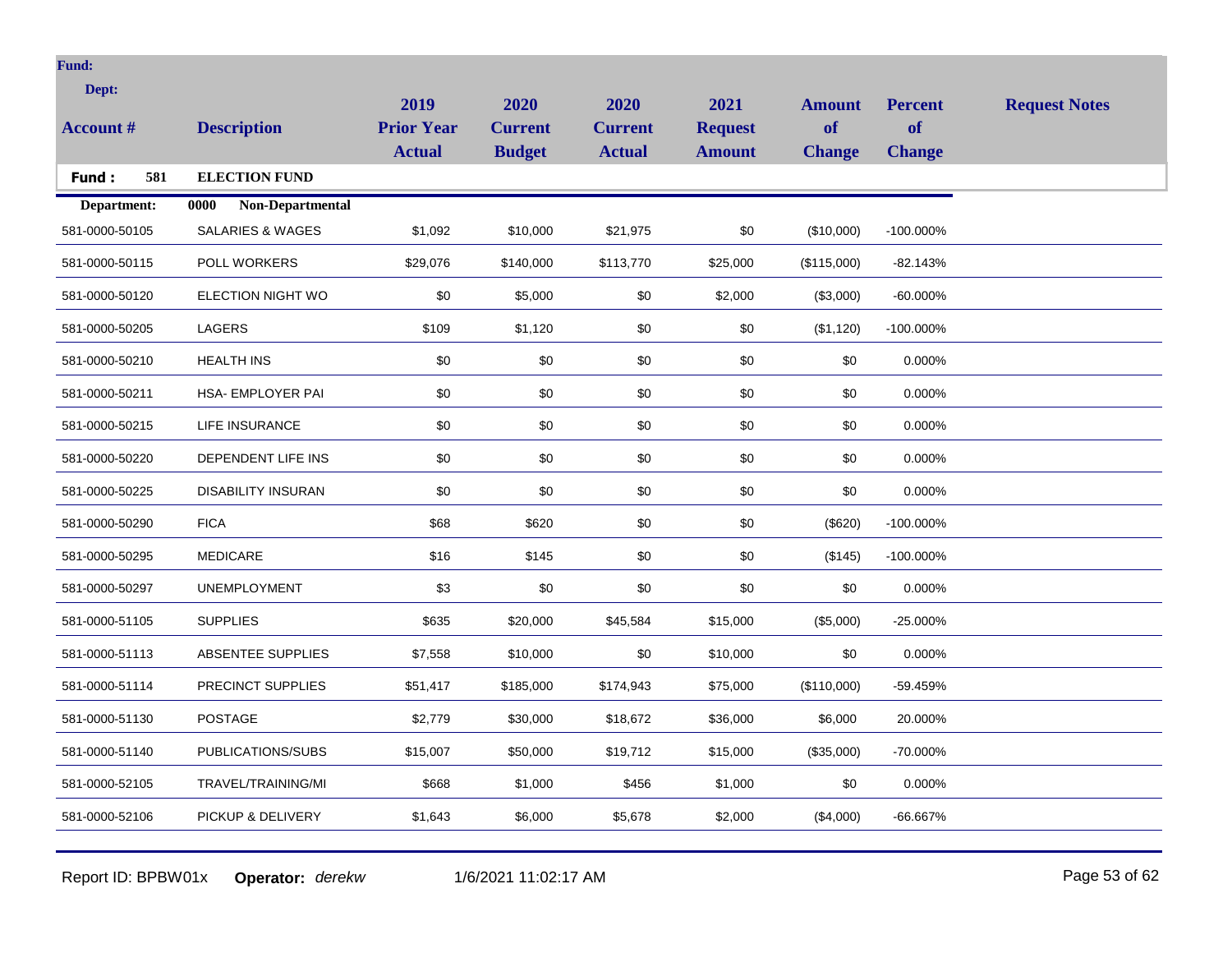| Dept:            |                                       | 2019              | 2020           | 2020            | 2021           | <b>Amount</b>   | <b>Percent</b> | <b>Request Notes</b> |
|------------------|---------------------------------------|-------------------|----------------|-----------------|----------------|-----------------|----------------|----------------------|
| <b>Account #</b> | <b>Description</b>                    | <b>Prior Year</b> | <b>Current</b> | <b>Current</b>  | <b>Request</b> | of              | of             |                      |
|                  |                                       | <b>Actual</b>     | <b>Budget</b>  | <b>Actual</b>   | <b>Amount</b>  | <b>Change</b>   | <b>Change</b>  |                      |
| Fund:<br>581     | <b>ELECTION FUND</b>                  |                   |                |                 |                |                 |                |                      |
| 581-0000-53135   | <b>RENT</b>                           | \$2,560           | \$11,000       | \$8,720         | \$4,000        | (\$7,000)       | -63.636%       |                      |
| 581-0000-58100   | DIRECT ELECTION E                     | \$3,300           | \$0            | \$0             | \$0            | \$0             | 0.000%         |                      |
| 581-0000-59101   | TRANSFER-GENERAL                      | \$52,272          | \$0            | \$0             | \$0            | \$0             | 0.000%         |                      |
| 581-0000-59586   | <b>TRANSFER- ELECTIO</b>              | \$0               | \$0            | \$0             | \$10,000       | \$10,000        | 0.000%         |                      |
| 581-0000-91190   | CAPITAL OUTLAY-OT                     | \$55,000          | \$64,965       | \$61,380        | \$55,000       | (\$9,965)       | $-15.339%$     |                      |
|                  |                                       |                   |                |                 |                |                 |                |                      |
|                  | Total Dept 0000:                      | \$223,203         | \$534,850      | \$470,889       | \$250,000      | (\$284, 850)    | $-53.258%$     |                      |
|                  | Total Fund: 581:                      | \$223,203         | \$534,850      | \$470,889       | \$250,000      | (\$284, 850)    | $-53.258%$     |                      |
| Fund:<br>584     | <b>STATE ELECTION IMPROVEMENT GRT</b> |                   |                |                 |                |                 |                |                      |
| Department:      | Non-Departmental<br>0000              |                   |                |                 |                |                 |                |                      |
| 584-0000-64005   | <b>GRANT EXPENSE</b>                  | \$0               | \$25,000       | \$0             | \$25,000       | \$0             | 0.000%         |                      |
|                  |                                       |                   |                |                 |                |                 |                |                      |
|                  | Total Dept 0000:                      | \$0               | \$25,000       | \$0             | \$25,000       | \$0             | $0.000\%$      |                      |
|                  | Total Fund: 584:                      | $\overline{50}$   | \$25,000       | $\overline{50}$ | \$25,000       | $\overline{50}$ | 0.000%         |                      |
| Fund:<br>585     | <b>CLERK TRAINING FUND</b>            |                   |                |                 |                |                 |                |                      |
| Department:      | Non-Departmental<br>0000              |                   |                |                 |                |                 |                |                      |
| 585-0000-52105   | TRAVEL/TRAINING/MI                    | \$1,857           | \$1,500        | \$1,623         | \$2,000        | \$500           | 33.333%        |                      |
| 585-0000-91190   | CAPITAL OUTLAY-OT                     | $$0$$             | \$10,550       | \$0             | \$10,050       | (\$500)         | $-4.739%$      |                      |
|                  |                                       |                   |                |                 |                |                 |                |                      |
|                  | Total Dept 0000:                      | \$1,857           | \$12,050       | \$1,623         | \$12,050       | \$0             | $0.000\%$      |                      |
|                  | Total Fund: 585:                      | \$1,857           | \$12,050       | \$1,623         | \$12,050       | $\overline{50}$ | 0.000%         |                      |
| 586<br>Fund:     | <b>ELECTION SERVICES FUND</b>         |                   |                |                 |                |                 |                |                      |
| Department:      | Non-Departmental<br>0000              |                   |                |                 |                |                 |                |                      |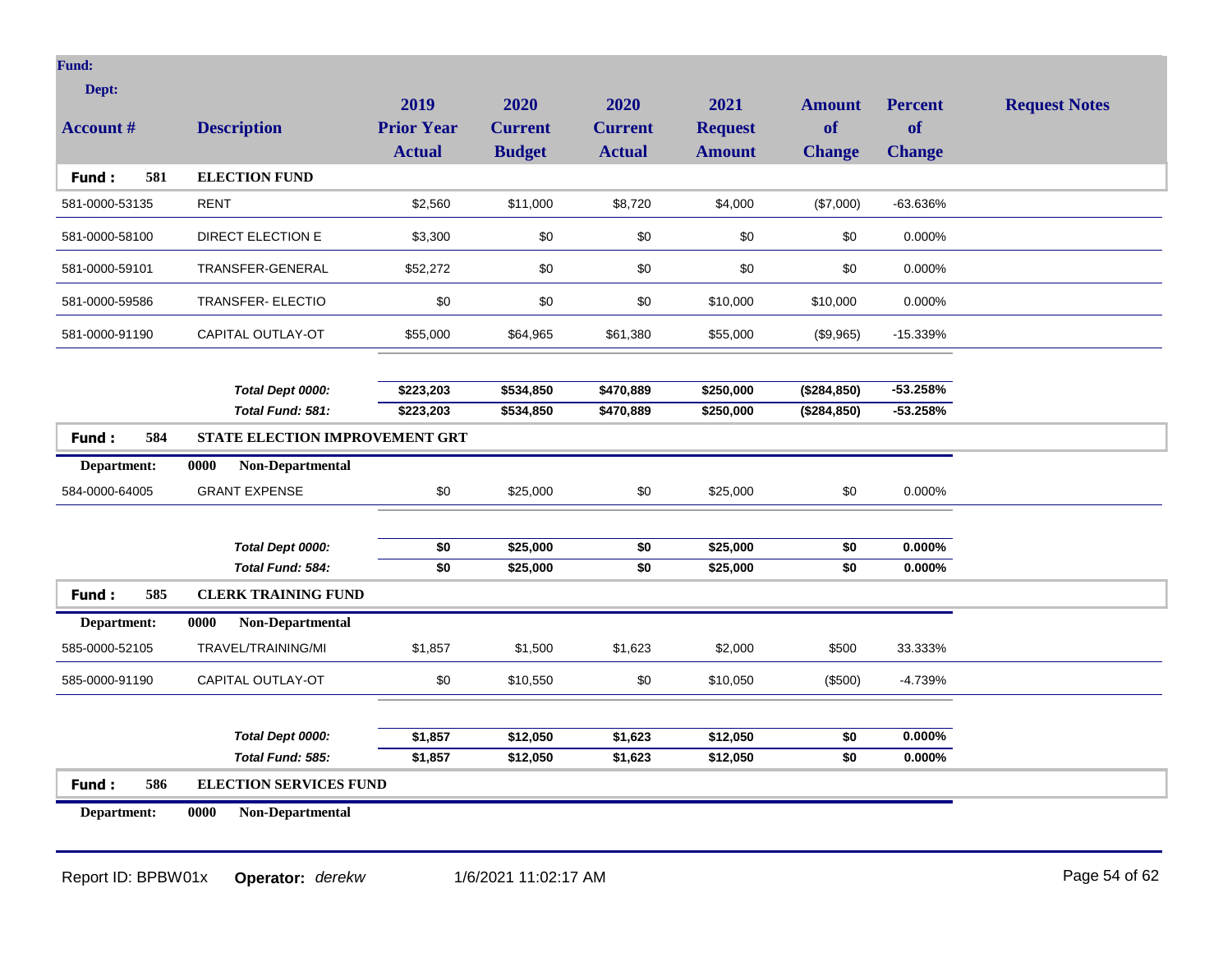| <b>Fund:</b>        |                                                           |                   |                 |                 |                |                            |                |                      |
|---------------------|-----------------------------------------------------------|-------------------|-----------------|-----------------|----------------|----------------------------|----------------|----------------------|
| Dept:               |                                                           | 2019              | 2020            | 2020            | 2021           |                            | <b>Percent</b> |                      |
| <b>Account #</b>    | <b>Description</b>                                        | <b>Prior Year</b> | <b>Current</b>  | <b>Current</b>  | <b>Request</b> | <b>Amount</b><br><b>of</b> | <b>of</b>      | <b>Request Notes</b> |
|                     |                                                           | <b>Actual</b>     | <b>Budget</b>   | <b>Actual</b>   | <b>Amount</b>  | <b>Change</b>              | <b>Change</b>  |                      |
| 586<br>Fund:        | <b>ELECTION SERVICES FUND</b>                             |                   |                 |                 |                |                            |                |                      |
| 586-0000-91190      | CAPITAL OUTLAY-OT                                         | \$0               | \$0             | \$0             | \$10,100       | \$10,100                   | 0.000%         |                      |
|                     |                                                           |                   |                 |                 |                |                            |                |                      |
|                     | Total Dept 0000:                                          | \$0               | \$0             | \$0             | \$10,100       | \$10,100                   | 0.000%         |                      |
|                     | Total Fund: 586:                                          | $\overline{50}$   | $\overline{50}$ | $\overline{50}$ | \$10,100       | \$10,100                   | $0.000\%$      |                      |
| 590<br><b>Fund:</b> | <b>COLLECTOR MAINTENANCE FUND</b>                         |                   |                 |                 |                |                            |                |                      |
| Department:         | 0000<br>Non-Departmental                                  |                   |                 |                 |                |                            |                |                      |
| 590-0000-51105      | <b>SUPPLIES</b>                                           | \$5,597           | \$7,218         | \$6,526         | \$10,000       | \$2,782                    | 38.543%        |                      |
| 590-0000-52105      | TRAVEL/TRAINING/MI                                        | \$1,382           | \$3,530         | \$286           | \$300          | (\$3,230)                  | $-91.501%$     |                      |
| 590-0000-53125      | MAINTENANCE - COPI                                        | \$248             | \$2,800         | \$2,763         | \$0            | (\$2,800)                  | $-100.000\%$   |                      |
| 590-0000-54116      | <b>COMPUTER MAINTEN</b>                                   | \$6,227           | \$20,000        | \$19,052        | \$15,000       | (\$5,000)                  | -25.000%       |                      |
| 590-0000-55105      | <b>CONTRACT SERVICE</b>                                   | \$19,149          | \$11,250        | \$9,829         | \$15,000       | \$3,750                    | 33.333%        |                      |
| 590-0000-55125      | <b>LEASE/PURCHASE P</b>                                   | \$0               | \$0             | \$0             | \$7,000        | \$7,000                    | 0.000%         |                      |
| 590-0000-58155      | <b>SERVICES FEES</b>                                      | \$71              | \$10,000        | \$4,212         | \$2,000        | (\$8,000)                  | $-80.000\%$    |                      |
| 590-0000-59101      | TRANSFER-GENERAL                                          | \$27,593          | \$25,000        | \$25,000        | \$25,000       | \$0                        | 0.000%         |                      |
|                     |                                                           |                   |                 |                 |                |                            |                |                      |
|                     | Total Dept 0000:                                          | \$60,267          | \$79,798        | \$67,667        | \$74,300       | (\$5,498)                  | $-6.890%$      |                      |
| 591                 | Total Fund: 590:<br><b>COLLECTOR TAX MAINTENANCE FUND</b> | \$60,267          | \$79,798        | \$67,667        | \$74,300       | (\$5,498)                  | $-6.890%$      |                      |
| Fund:               |                                                           |                   |                 |                 |                |                            |                |                      |
| Department:         | 0000<br>Non-Departmental                                  |                   |                 |                 |                |                            |                |                      |
| 591-0000-51105      | <b>SUPPLIES</b>                                           | \$6,935           | \$9,222         | \$8,562         | \$3,000        | (\$6,222)                  | $-67.469%$     |                      |
| 591-0000-51115      | TAX SALE LIEN SEAR                                        | \$22,600          | \$30,170        | \$30,170        | \$30,170       | \$0                        | 0.000%         |                      |
| 591-0000-52125      | <b>TRAINING</b>                                           | \$1,875           | \$1,650         | \$1,650         | \$2,000        | \$350                      | 21.212%        |                      |
|                     |                                                           |                   |                 |                 |                |                            |                |                      |

Report ID: BPBW01x **Operator:** *derekw* 1/6/2021 11:02:17 AM Page 55 of 62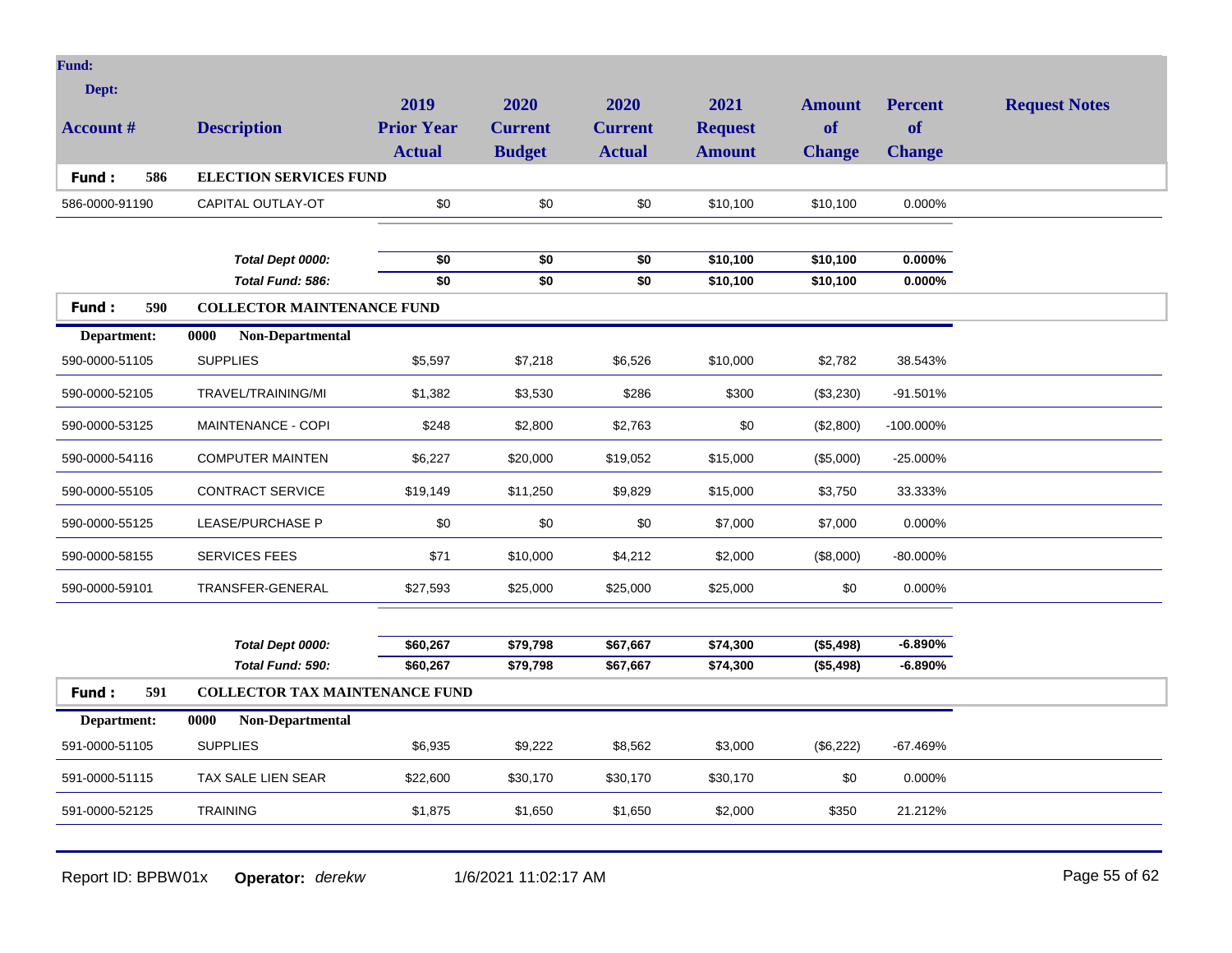| Dept:            |                                       | 2019                               | 2020                            | 2020                            | 2021                            | <b>Amount</b>       | <b>Percent</b>       | <b>Request Notes</b> |
|------------------|---------------------------------------|------------------------------------|---------------------------------|---------------------------------|---------------------------------|---------------------|----------------------|----------------------|
| <b>Account #</b> | <b>Description</b>                    | <b>Prior Year</b><br><b>Actual</b> | <b>Current</b><br><b>Budget</b> | <b>Current</b><br><b>Actual</b> | <b>Request</b><br><b>Amount</b> | of<br><b>Change</b> | of<br><b>Change</b>  |                      |
| Fund:<br>591     | <b>COLLECTOR TAX MAINTENANCE FUND</b> |                                    |                                 |                                 |                                 |                     |                      |                      |
| 591-0000-53135   | <b>RENT</b>                           | \$39,060                           | \$39,060                        | \$39,060                        | \$40,000                        | \$940               | 2.407%               |                      |
| 591-0000-54112   | PROGRAMMING WEB                       | \$13,940                           | \$18,680                        | \$17,073                        | \$15,000                        | (\$3,680)           | -19.700%             |                      |
| 591-0000-54114   | WEB SITE EMG MGM                      | \$17,500                           | \$0                             | \$0                             | \$2,500                         | \$2,500             | 0.000%               |                      |
| 591-0000-59101   | TRANSFER-GENERAL                      | \$250,000                          | \$150,000                       | \$0                             | \$150,000                       | \$0                 | 0.000%               |                      |
| 591-0000-91190   | CAPITAL OUTLAY-OT                     | \$22,144                           | \$0                             | \$0                             | \$0                             | \$0                 | $0.000\%$            |                      |
|                  |                                       |                                    |                                 |                                 |                                 |                     |                      |                      |
|                  | Total Dept 0000:                      | \$374,054                          | \$248,782                       | \$96,515                        | \$242,670                       | (\$6,112)           | $-2.457%$            |                      |
|                  | Total Fund: 591:                      | \$374,054                          | \$248,782                       | \$96,515                        | \$242,670                       | (\$6,112)           | $-2.457%$            |                      |
| 610<br>Fund:     | <b>COUNTY RESERVE FUND</b>            |                                    |                                 |                                 |                                 |                     |                      |                      |
| Department:      | 0000<br>Non-Departmental              |                                    |                                 |                                 |                                 |                     |                      |                      |
| 610-0000-58190   | <b>COUNTY RESERVE E</b>               | \$30,358                           | \$2,076,640                     | \$12,290                        | \$2,499,389                     | \$422,749           | 20.357%              |                      |
| 610-0000-59101   | TRANSFER-GENERAL                      | \$0                                | \$0                             | \$0                             | \$0                             | \$0                 | 0.000%               |                      |
| 610-0000-59520   | TRANSFER TO ROAD                      | \$0                                | \$0                             | \$0                             | \$0                             | \$0                 | 0.000%               |                      |
| 610-0000-59550   | <b>LAW ENFORCEMENT</b>                | \$0                                | \$0                             | \$0                             | \$0                             | \$0                 | 0.000%               |                      |
| 610-0000-59611   | DEBT PAYMENT SET                      | \$0                                | \$0                             | \$0                             | \$0                             | \$0                 | 0.000%               |                      |
| 610-0000-59648   | TRANSFER- HEALTH                      | \$0                                | \$43,360                        | \$43,360                        | \$0                             | (\$43,360)          | $-100.000\%$         |                      |
|                  |                                       |                                    |                                 |                                 |                                 |                     |                      |                      |
|                  | Total Dept 0000:                      | \$30,358                           | \$2,120,000                     | \$55,650                        | \$2,499,389                     | \$379,389           | 17.896%              |                      |
| Department:      | 0400<br><b>MU EXTENSION</b>           |                                    |                                 |                                 |                                 |                     |                      |                      |
| 610-0400-59101   | TRANSFER-GENERAL                      | $\$0$                              | \$0                             | \$0                             | \$0                             | \$0                 | 0.000%               |                      |
|                  |                                       |                                    |                                 |                                 |                                 |                     |                      |                      |
|                  | Total Dept 0400:<br>Total Fund: 610:  | \$0<br>\$30,358                    | \$0<br>\$2,120,000              | \$0<br>\$55,650                 | \$0<br>\$2,499,389              | \$0<br>\$379,389    | $0.000\%$<br>17.896% |                      |
|                  |                                       |                                    |                                 |                                 |                                 |                     |                      |                      |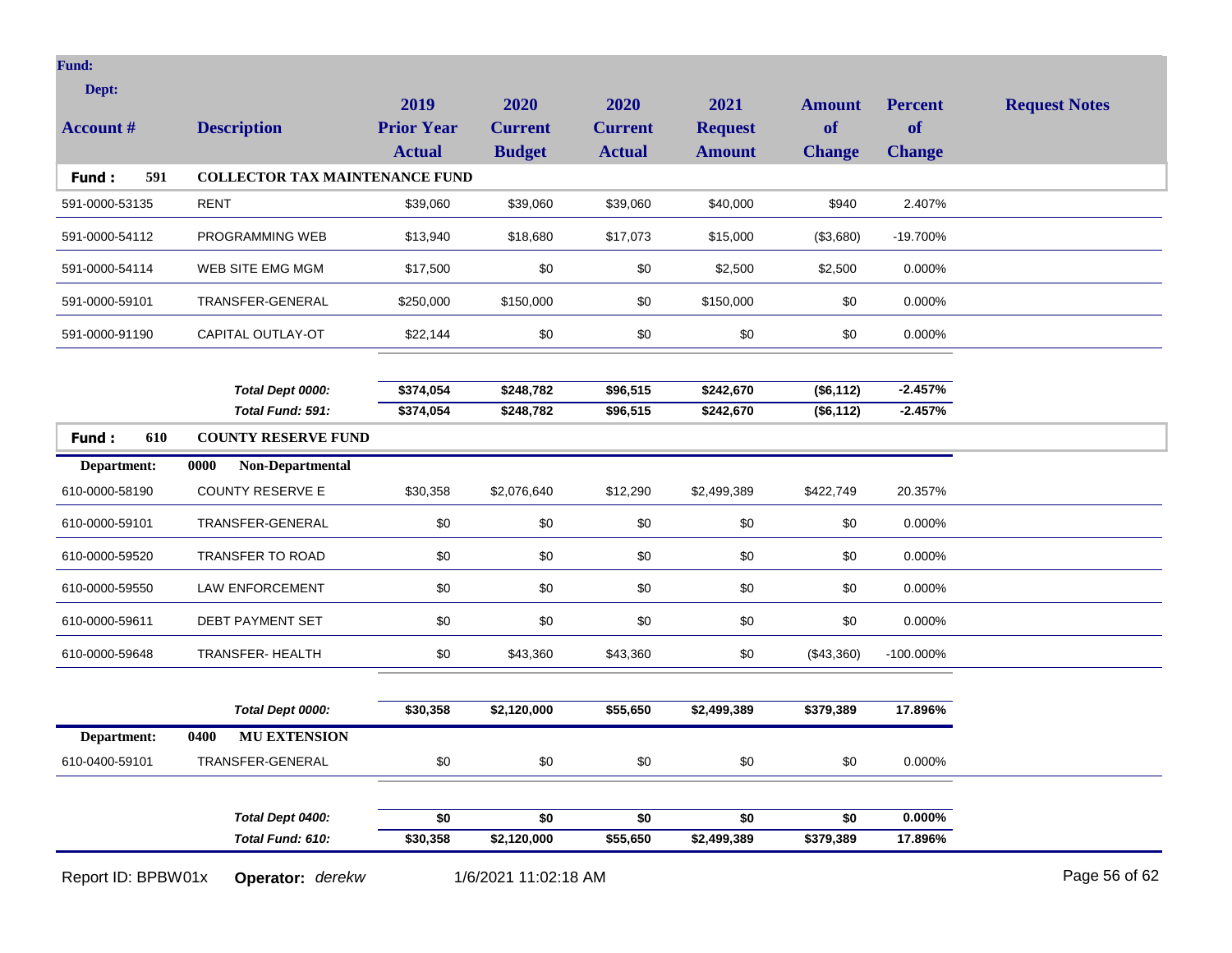| Dept:<br>2019<br>2020<br>2020<br>2021<br><b>Request Notes</b><br><b>Amount</b><br><b>Percent</b><br><b>Prior Year</b><br>of<br><b>Account #</b><br><b>Description</b><br><b>Current</b><br><b>Request</b><br>of<br><b>Current</b><br><b>Budget</b><br><b>Actual</b><br><b>Actual</b><br><b>Amount</b><br><b>Change</b><br><b>Change</b><br>Fund:<br>611<br>DEBT PAYMENT SET ASIDE FUND<br>Non-Departmental<br>Department:<br>0000<br>JUSTICE CENTER DE<br>\$0<br>\$0<br>\$0<br>\$0<br>\$0<br>611-0000-59200<br>0.000%<br><b>BROADBAND STARTU</b><br>\$513,000<br>\$1,002,000<br>\$985,635<br>\$0<br>(\$1,002,000)<br>$-100.000\%$<br>611-0000-59402<br>Total Dept 0000:<br>\$513,000<br>\$1,002,000<br>\$985,635<br>(\$1,002,000)<br>$-100.000\%$<br>\$0<br>$-100.000\%$<br>Total Fund: 611:<br>\$513,000<br>\$1,002,000<br>\$985,635<br>\$0<br>(\$1,002,000)<br>LAW ENFORCEMENT RESERVE FUND<br>Fund:<br>612<br>Non-Departmental<br>Department:<br>0000<br>LAW ENFORCEMENT<br>612-0000-58191<br>\$16,552<br>\$227,693<br>\$96,381<br>\$652,000<br>\$424,307<br>186.350%<br>Total Dept 0000:<br>\$16,552<br>\$227,693<br>\$96,381<br>\$652,000<br>\$424,307<br>186.350%<br>\$424,307<br>186.350%<br>Total Fund: 612:<br>\$16,552<br>\$227,693<br>\$96,381<br>\$652,000<br>Fund:<br>620<br><b>RECORDERS FUND</b><br>Non-Departmental<br>Department:<br>0000<br>620-0000-51105<br><b>SUPPLIES</b><br>\$9,035<br>\$15,000<br>\$15,000<br>\$0<br>\$6,316<br>0.000%<br><b>MICRO FILM SERVICE</b><br>\$1,063<br>\$10,000<br>\$10,000<br>\$0<br>0.000%<br>620-0000-51150<br>\$5,645 |
|------------------------------------------------------------------------------------------------------------------------------------------------------------------------------------------------------------------------------------------------------------------------------------------------------------------------------------------------------------------------------------------------------------------------------------------------------------------------------------------------------------------------------------------------------------------------------------------------------------------------------------------------------------------------------------------------------------------------------------------------------------------------------------------------------------------------------------------------------------------------------------------------------------------------------------------------------------------------------------------------------------------------------------------------------------------------------------------------------------------------------------------------------------------------------------------------------------------------------------------------------------------------------------------------------------------------------------------------------------------------------------------------------------------------------------------------------------------------------------------------------------------------------------------------------------------------------|
|                                                                                                                                                                                                                                                                                                                                                                                                                                                                                                                                                                                                                                                                                                                                                                                                                                                                                                                                                                                                                                                                                                                                                                                                                                                                                                                                                                                                                                                                                                                                                                              |
|                                                                                                                                                                                                                                                                                                                                                                                                                                                                                                                                                                                                                                                                                                                                                                                                                                                                                                                                                                                                                                                                                                                                                                                                                                                                                                                                                                                                                                                                                                                                                                              |
|                                                                                                                                                                                                                                                                                                                                                                                                                                                                                                                                                                                                                                                                                                                                                                                                                                                                                                                                                                                                                                                                                                                                                                                                                                                                                                                                                                                                                                                                                                                                                                              |
|                                                                                                                                                                                                                                                                                                                                                                                                                                                                                                                                                                                                                                                                                                                                                                                                                                                                                                                                                                                                                                                                                                                                                                                                                                                                                                                                                                                                                                                                                                                                                                              |
|                                                                                                                                                                                                                                                                                                                                                                                                                                                                                                                                                                                                                                                                                                                                                                                                                                                                                                                                                                                                                                                                                                                                                                                                                                                                                                                                                                                                                                                                                                                                                                              |
|                                                                                                                                                                                                                                                                                                                                                                                                                                                                                                                                                                                                                                                                                                                                                                                                                                                                                                                                                                                                                                                                                                                                                                                                                                                                                                                                                                                                                                                                                                                                                                              |
|                                                                                                                                                                                                                                                                                                                                                                                                                                                                                                                                                                                                                                                                                                                                                                                                                                                                                                                                                                                                                                                                                                                                                                                                                                                                                                                                                                                                                                                                                                                                                                              |
|                                                                                                                                                                                                                                                                                                                                                                                                                                                                                                                                                                                                                                                                                                                                                                                                                                                                                                                                                                                                                                                                                                                                                                                                                                                                                                                                                                                                                                                                                                                                                                              |
|                                                                                                                                                                                                                                                                                                                                                                                                                                                                                                                                                                                                                                                                                                                                                                                                                                                                                                                                                                                                                                                                                                                                                                                                                                                                                                                                                                                                                                                                                                                                                                              |
|                                                                                                                                                                                                                                                                                                                                                                                                                                                                                                                                                                                                                                                                                                                                                                                                                                                                                                                                                                                                                                                                                                                                                                                                                                                                                                                                                                                                                                                                                                                                                                              |
|                                                                                                                                                                                                                                                                                                                                                                                                                                                                                                                                                                                                                                                                                                                                                                                                                                                                                                                                                                                                                                                                                                                                                                                                                                                                                                                                                                                                                                                                                                                                                                              |
|                                                                                                                                                                                                                                                                                                                                                                                                                                                                                                                                                                                                                                                                                                                                                                                                                                                                                                                                                                                                                                                                                                                                                                                                                                                                                                                                                                                                                                                                                                                                                                              |
|                                                                                                                                                                                                                                                                                                                                                                                                                                                                                                                                                                                                                                                                                                                                                                                                                                                                                                                                                                                                                                                                                                                                                                                                                                                                                                                                                                                                                                                                                                                                                                              |
|                                                                                                                                                                                                                                                                                                                                                                                                                                                                                                                                                                                                                                                                                                                                                                                                                                                                                                                                                                                                                                                                                                                                                                                                                                                                                                                                                                                                                                                                                                                                                                              |
|                                                                                                                                                                                                                                                                                                                                                                                                                                                                                                                                                                                                                                                                                                                                                                                                                                                                                                                                                                                                                                                                                                                                                                                                                                                                                                                                                                                                                                                                                                                                                                              |
|                                                                                                                                                                                                                                                                                                                                                                                                                                                                                                                                                                                                                                                                                                                                                                                                                                                                                                                                                                                                                                                                                                                                                                                                                                                                                                                                                                                                                                                                                                                                                                              |
|                                                                                                                                                                                                                                                                                                                                                                                                                                                                                                                                                                                                                                                                                                                                                                                                                                                                                                                                                                                                                                                                                                                                                                                                                                                                                                                                                                                                                                                                                                                                                                              |
|                                                                                                                                                                                                                                                                                                                                                                                                                                                                                                                                                                                                                                                                                                                                                                                                                                                                                                                                                                                                                                                                                                                                                                                                                                                                                                                                                                                                                                                                                                                                                                              |
|                                                                                                                                                                                                                                                                                                                                                                                                                                                                                                                                                                                                                                                                                                                                                                                                                                                                                                                                                                                                                                                                                                                                                                                                                                                                                                                                                                                                                                                                                                                                                                              |
|                                                                                                                                                                                                                                                                                                                                                                                                                                                                                                                                                                                                                                                                                                                                                                                                                                                                                                                                                                                                                                                                                                                                                                                                                                                                                                                                                                                                                                                                                                                                                                              |
|                                                                                                                                                                                                                                                                                                                                                                                                                                                                                                                                                                                                                                                                                                                                                                                                                                                                                                                                                                                                                                                                                                                                                                                                                                                                                                                                                                                                                                                                                                                                                                              |
| 620-0000-52105<br>TRAVEL/TRAINING/MI<br>\$0<br>\$2,000<br>\$0<br>\$2,000<br>\$0<br>0.000%                                                                                                                                                                                                                                                                                                                                                                                                                                                                                                                                                                                                                                                                                                                                                                                                                                                                                                                                                                                                                                                                                                                                                                                                                                                                                                                                                                                                                                                                                    |
| \$40,000<br>620-0000-53120<br><b>MAINTENANCE</b><br>\$25,100<br>\$28,680<br>\$40,000<br>\$0<br>0.000%                                                                                                                                                                                                                                                                                                                                                                                                                                                                                                                                                                                                                                                                                                                                                                                                                                                                                                                                                                                                                                                                                                                                                                                                                                                                                                                                                                                                                                                                        |
| \$0<br>\$0<br>\$0<br>620-0000-53125<br>MAINTENANCE - COPI<br>\$10,000<br>\$10,000<br>0.000%                                                                                                                                                                                                                                                                                                                                                                                                                                                                                                                                                                                                                                                                                                                                                                                                                                                                                                                                                                                                                                                                                                                                                                                                                                                                                                                                                                                                                                                                                  |
| <b>COMPUTER MAINTEN</b><br>\$1,091<br>\$2,000<br>\$1,753<br>\$2,000<br>\$0<br>0.000%<br>620-0000-54116                                                                                                                                                                                                                                                                                                                                                                                                                                                                                                                                                                                                                                                                                                                                                                                                                                                                                                                                                                                                                                                                                                                                                                                                                                                                                                                                                                                                                                                                       |
| PROFESSIONAL SER<br>\$322<br>\$20,000<br>\$0<br>\$20,000<br>\$0<br>0.000%<br>620-0000-55145                                                                                                                                                                                                                                                                                                                                                                                                                                                                                                                                                                                                                                                                                                                                                                                                                                                                                                                                                                                                                                                                                                                                                                                                                                                                                                                                                                                                                                                                                  |
| <b>BOOK BINDING</b><br>\$0<br>\$4,000<br>\$0<br>\$4,000<br>\$0<br>0.000%<br>620-0000-58130                                                                                                                                                                                                                                                                                                                                                                                                                                                                                                                                                                                                                                                                                                                                                                                                                                                                                                                                                                                                                                                                                                                                                                                                                                                                                                                                                                                                                                                                                   |

Report ID: BPBW01x **Operator:** *derekw* 1/6/2021 11:02:18 AM Page 57 of 62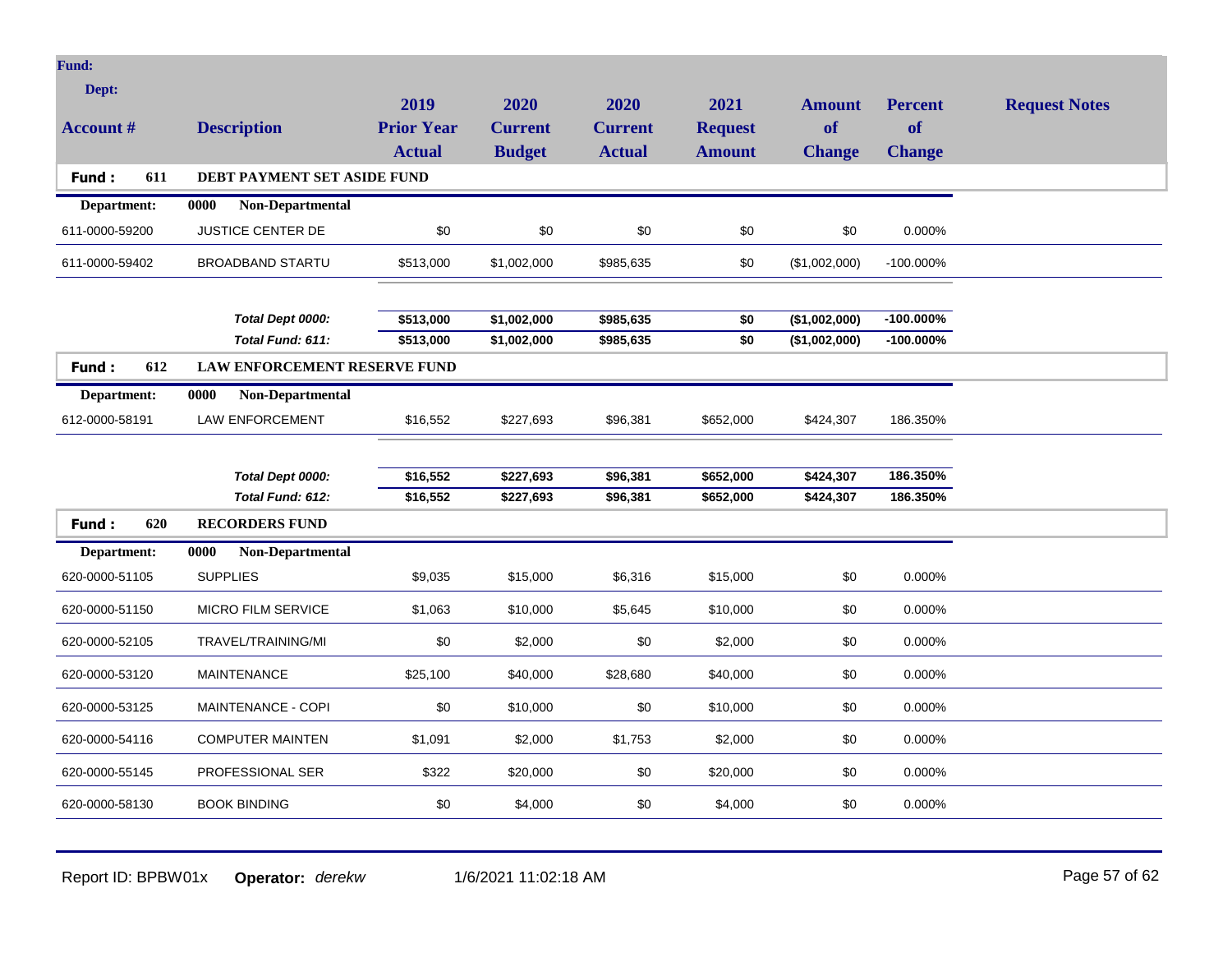| Dept:<br><b>Account #</b>     | <b>Description</b>                           | 2019<br><b>Prior Year</b><br><b>Actual</b> | 2020<br><b>Current</b><br><b>Budget</b> | 2020<br><b>Current</b><br><b>Actual</b> | 2021<br><b>Request</b><br><b>Amount</b> | <b>Amount</b><br>of<br><b>Change</b> | <b>Percent</b><br><b>of</b><br><b>Change</b> | <b>Request Notes</b> |
|-------------------------------|----------------------------------------------|--------------------------------------------|-----------------------------------------|-----------------------------------------|-----------------------------------------|--------------------------------------|----------------------------------------------|----------------------|
| Fund:<br>620                  | <b>RECORDERS FUND</b>                        |                                            |                                         |                                         |                                         |                                      |                                              |                      |
| 620-0000-59101                | TRANSFER-GENERAL                             | \$0                                        | \$0                                     | \$0                                     | \$0                                     | \$0                                  | 0.000%                                       |                      |
| 620-0000-91190                | CAPITAL OUTLAY-OT                            | \$12,262                                   | \$164,000                               | \$0                                     | \$164,000                               | \$0                                  | 0.000%                                       |                      |
|                               | Total Dept 0000:<br>Total Fund: 620:         | \$48,872<br>\$48,872                       | \$267,000<br>\$267,000                  | \$42,394<br>\$42,394                    | \$267,000<br>\$267,000                  | \$0<br>$\overline{50}$               | $0.000\%$<br>0.000%                          |                      |
| Fund:<br>648                  | <b>HEALTH</b>                                |                                            |                                         |                                         |                                         |                                      |                                              |                      |
| Department:<br>648-0000-50105 | 0000<br>Non-Departmental<br>SALARIES & WAGES | \$339,798                                  | \$397,758                               | \$603,002                               | \$485,300                               | \$87,542                             | 22.009%                                      |                      |
| 648-0000-50205                | LAGERS                                       | \$35,685                                   | \$43,138                                | \$39,880                                | \$53,868                                | \$10,730                             | 24.875%                                      |                      |
| 648-0000-50210                | <b>HEALTH INS</b>                            | \$25,388                                   | \$30,600                                | \$34,000                                | \$35,700                                | \$5,100                              | 16.667%                                      |                      |
| 648-0000-50211                | HSA- EMPLOYER PAI                            | \$6,050                                    | \$7,200                                 | \$7,350                                 | \$8,400                                 | \$1,200                              | 16.667%                                      |                      |
| 648-0000-50215                | <b>LIFE INSURANCE</b>                        | \$984                                      | \$1,071                                 | \$1,283                                 | \$1,205                                 | \$134                                | 12.512%                                      |                      |
| 648-0000-50220                | DEPENDENT LIFE INS                           | \$139                                      | \$138                                   | \$98                                    | \$104                                   | (\$34)                               | $-24.638%$                                   |                      |
| 648-0000-50225                | <b>DISABILITY INSURAN</b>                    | \$98                                       | \$96                                    | \$115                                   | \$108                                   | \$12                                 | 12.500%                                      |                      |
| 648-0000-50240                | DRUG TESTING                                 | \$0                                        | \$300                                   | \$0                                     | \$0                                     | (\$300)                              | -100.000%                                    |                      |
| 648-0000-50290                | <b>FICA</b>                                  | \$19,693                                   | \$24,680                                | \$36,437                                | \$30,089                                | \$5,409                              | 21.918%                                      |                      |
| 648-0000-50295                | <b>MEDICARE</b>                              | \$4,606                                    | \$5,795                                 | \$8,521                                 | \$7,037                                 | \$1,242                              | 21.437%                                      |                      |
| 648-0000-50297                | <b>UNEMPLOYMENT</b>                          | \$427                                      | \$338                                   | \$920                                   | \$1,056                                 | \$718                                | 212.426%                                     |                      |
| 648-0000-51105                | <b>SUPPLIES</b>                              | \$42,353                                   | \$32,307                                | \$19,495                                | \$32,307                                | \$0                                  | 0.000%                                       |                      |
| 648-0000-51106                | SUPPLIES- MATERNA                            | \$16,130                                   | \$16,005                                | \$13,420                                | \$16,005                                | \$0                                  | 0.000%                                       |                      |
| 648-0000-51107                | SUPPLIES- CCHC                               | \$1,798                                    | \$4,100                                 | \$3,881                                 | \$4,100                                 | \$0                                  | 0.000%                                       |                      |
|                               |                                              |                                            |                                         |                                         |                                         |                                      |                                              |                      |

Report ID: BPBW01x **Operator:** *derekw* 1/6/2021 11:02:18 AM Page 58 of 62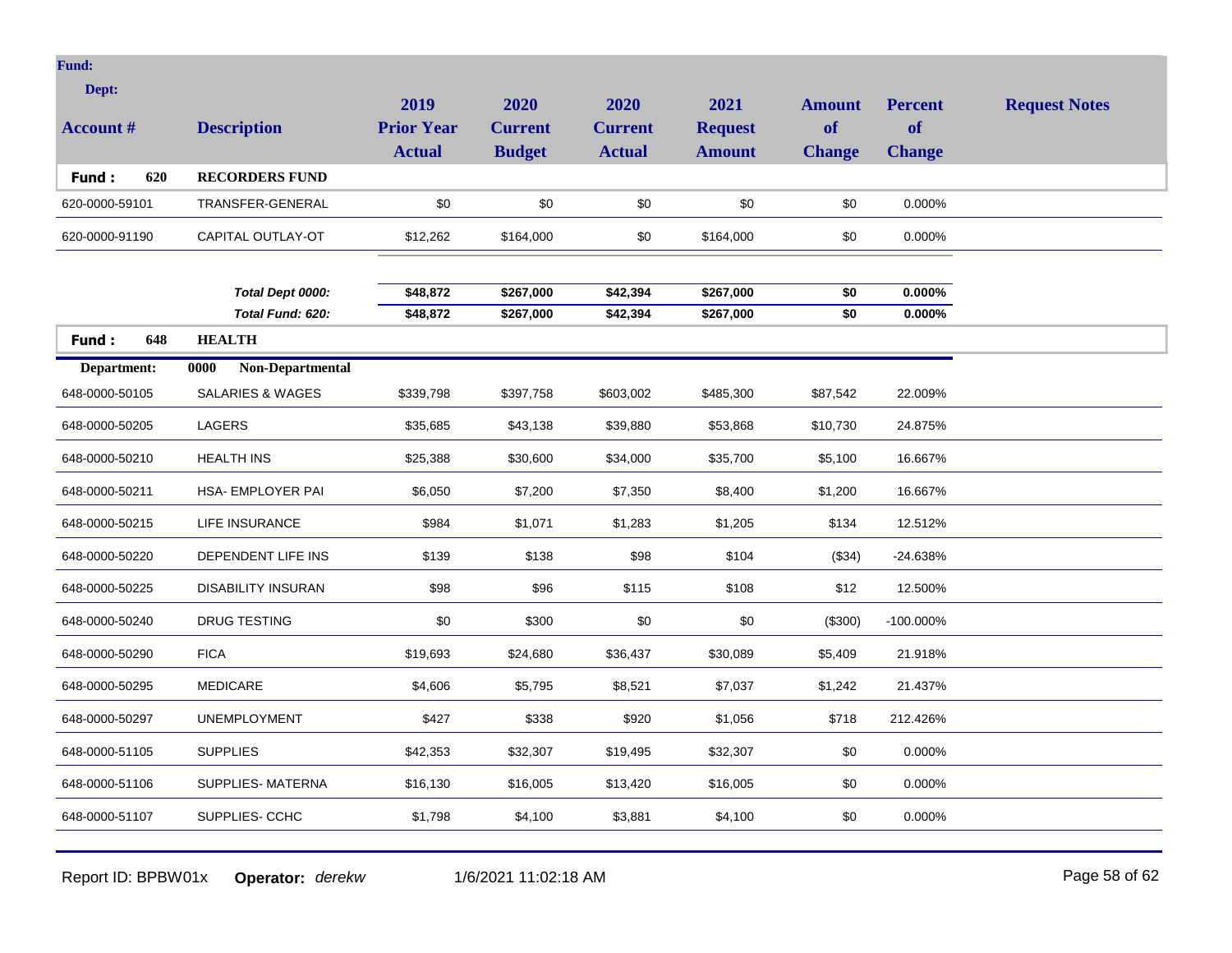| Dept:            |                               | 2019              | 2020           | 2020           | 2021           | <b>Amount</b> | <b>Percent</b> | <b>Request Notes</b> |
|------------------|-------------------------------|-------------------|----------------|----------------|----------------|---------------|----------------|----------------------|
| <b>Account #</b> | <b>Description</b>            | <b>Prior Year</b> | <b>Current</b> | <b>Current</b> | <b>Request</b> | <b>of</b>     | <b>of</b>      |                      |
|                  |                               | <b>Actual</b>     | <b>Budget</b>  | <b>Actual</b>  | <b>Amount</b>  | <b>Change</b> | <b>Change</b>  |                      |
| 648<br>Fund:     | <b>HEALTH</b>                 |                   |                |                |                |               |                |                      |
| 648-0000-51108   | SUPPLIES-SHSH                 | \$0               | \$0            | \$0            | \$0            | \$0           | 0.000%         |                      |
| 648-0000-51109   | SUPPLIES- COMMUNI             | \$0               | \$0            | \$0            | \$0            | \$0           | 0.000%         |                      |
| 648-0000-51110   | <b>MEDICAL SUPPLIES</b>       | \$1,423           | \$2,500        | \$0            | \$2,500        | \$0           | 0.000%         |                      |
| 648-0000-51112   | ALL VACCINE (FLU,H            | \$3,916           | \$8,500        | \$2,081        | \$0            | (\$8,500)     | $-100.000\%$   |                      |
| 648-0000-51114   | Supply-REACH                  | \$0               | \$41,578       | \$39,928       | \$0            | (\$41,578)    | $-100.000\%$   |                      |
| 648-0000-51130   | <b>POSTAGE</b>                | \$327             | \$950          | \$1,101        | \$950          | \$0           | 0.000%         |                      |
| 648-0000-51145   | <b>ADVERTISING</b>            | \$1,686           | \$2,000        | \$1,092        | \$2,000        | \$0           | 0.000%         |                      |
| 648-0000-52105   | TRAVEL/TRAINING/MI            | \$11,499          | \$5,000        | \$3,703        | \$5,000        | \$0           | 0.000%         |                      |
| 648-0000-52120   | <b>TRAVEL &amp; TRAINING-</b> | \$0               | \$0            | \$0            | \$0            | \$0           | 0.000%         |                      |
| 648-0000-52121   | <b>TRAVEL &amp; TRAINING-</b> | \$0               | \$0            | \$0            | \$0            | \$0           | 0.000%         |                      |
| 648-0000-52122   | TRAVEL & TRAINING-            | \$0               | \$0            | \$0            | \$0            | \$0           | 0.000%         |                      |
| 648-0000-53120   | MAINTENANCE                   | \$3,475           | \$0            | \$0            | \$0            | \$0           | 0.000%         |                      |
| 648-0000-53125   | MAINTENANCE - COPI            | \$3,805           | \$4,700        | \$4,329        | \$7,000        | \$2,300       | 48.936%        |                      |
| 648-0000-53150   | <b>CELL PHONES/PAGE</b>       | \$3,907           | \$3,900        | \$3,819        | \$4,200        | \$300         | 7.692%         |                      |
| 648-0000-54102   | MAINFRAME FEE                 | \$5,458           | \$7,800        | \$5,876        | \$7,800        | \$0           | 0.000%         |                      |
| 648-0000-54111   | <b>SYSTEM UPDATES</b>         | \$18,512          | \$10,000       | \$3,200        | \$10,000       | \$0           | 0.000%         |                      |
| 648-0000-54202   | <b>EQUIPMENT MAINTE</b>       | \$65              | \$6,300        | \$1,680        | \$6,300        | \$0           | 0.000%         |                      |
| 648-0000-54204   | <b>AUTO MAINTENANCE</b>       | \$608             | \$7,000        | \$2,730        | \$7,000        | \$0           | 0.000%         |                      |
| 648-0000-54302   | <b>FUEL</b>                   | \$2,180           | \$2,500        | \$2,418        | \$2,500        | \$0           | 0.000%         |                      |
| 648-0000-57120   | <b>INSURANCE/BONDS</b>        | \$136             | \$100          | \$0            | \$100          | \$0           | 0.000%         |                      |
|                  |                               |                   |                |                |                |               |                |                      |

Report ID: BPBW01x **Operator:** *derekw* 1/6/2021 11:02:18 AM Page 59 of 62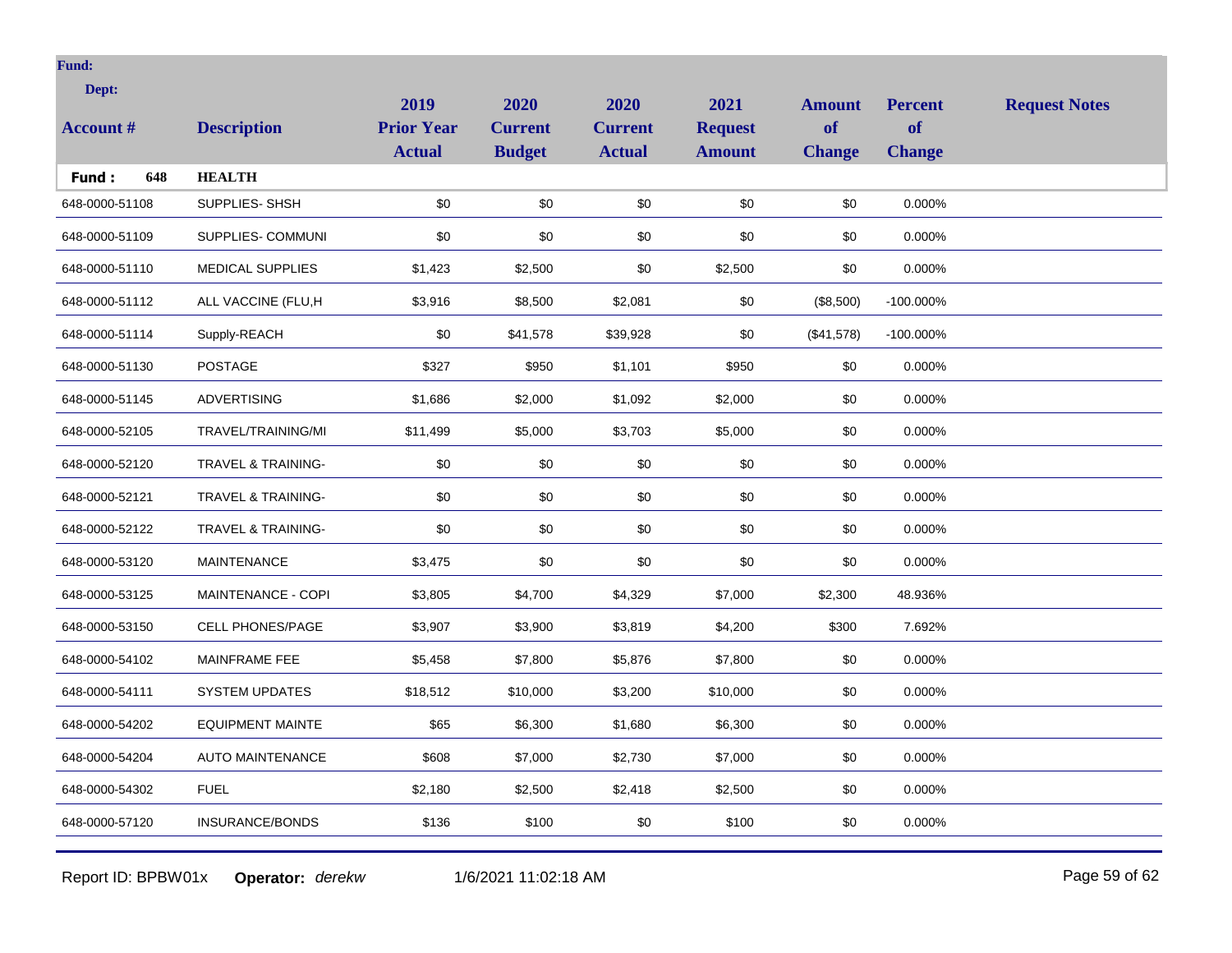| Dept:            |                             | 2019              | 2020           | 2020           | 2021           | <b>Amount</b> | <b>Percent</b> | <b>Request Notes</b> |
|------------------|-----------------------------|-------------------|----------------|----------------|----------------|---------------|----------------|----------------------|
| <b>Account #</b> | <b>Description</b>          | <b>Prior Year</b> | <b>Current</b> | <b>Current</b> | <b>Request</b> | <b>of</b>     | <b>of</b>      |                      |
|                  |                             | <b>Actual</b>     | <b>Budget</b>  | <b>Actual</b>  | <b>Amount</b>  | <b>Change</b> | <b>Change</b>  |                      |
| 648<br>Fund:     | <b>HEALTH</b>               |                   |                |                |                |               |                |                      |
| 648-0000-64010   | CORE                        | \$0               | \$0            | \$0            | \$0            | \$0           | 0.000%         |                      |
| 648-0000-91140   | CAPITAL OUTLAY-AU           | \$22,345          | \$0            | \$0            | \$22,000       | \$22,000      | 0.000%         |                      |
|                  |                             |                   |                |                |                |               |                |                      |
|                  | Total Dept 0000:            | \$572,489         | \$666,353      | \$840,362      | \$752,629      | \$86,276      | 12.947%        |                      |
|                  | Total Fund: 648:            | \$572,489         | \$666,353      | \$840,362      | \$752,629      | \$86,276      | 12.947%        |                      |
| 649<br>Fund:     | <b>WIC</b>                  |                   |                |                |                |               |                |                      |
| Department:      | Non-Departmental<br>0000    |                   |                |                |                |               |                |                      |
| 649-0000-50105   | <b>SALARIES &amp; WAGES</b> | \$152,109         | \$154,298      | \$149,450      | \$170,310      | \$16,012      | 10.377%        |                      |
| 649-0000-50205   | LAGERS                      | \$16,805          | \$18,065       | \$15,059       | \$18,904       | \$839         | 4.642%         |                      |
| 649-0000-50210   | <b>HEALTH INS</b>           | \$12,150          | \$10,200       | \$9,775        | \$10,200       | \$0           | 0.000%         |                      |
| 649-0000-50211   | <b>HSA- EMPLOYER PAI</b>    | \$2,400           | \$2,400        | \$2,300        | \$2,400        | \$0           | 0.000%         |                      |
| 649-0000-50215   | <b>LIFE INSURANCE</b>       | \$474             | \$402          | \$385          | \$402          | \$0           | 0.000%         |                      |
| 649-0000-50220   | DEPENDENT LIFE INS          | \$57              | \$52           | \$50           | \$52           | \$0           | 0.000%         |                      |
| 649-0000-50225   | <b>DISABILITY INSURAN</b>   | \$47              | \$36           | \$35           | \$36           | \$0           | 0.000%         |                      |
| 649-0000-50290   | <b>FICA</b>                 | \$9,098           | \$10,000       | \$9,069        | \$10,559       | \$559         | 5.585%         |                      |
| 649-0000-50295   | <b>MEDICARE</b>             | \$2,128           | \$2,339        | \$2,121        | \$2,469        | \$130         | 5.566%         |                      |
| 649-0000-50297   | <b>UNEMPLOYMENT</b>         | \$176             | \$127          | \$162          | \$127          | \$0           | 0.000%         |                      |
| 649-0000-51105   | <b>SUPPLIES</b>             | \$1,642           | \$8,500        | \$8,382        | \$12,570       | \$4,070       | 47.882%        |                      |
| 649-0000-51110   | <b>MEDICAL SUPPLIES</b>     | \$968             | \$500          | \$0            | \$500          | \$0           | 0.000%         |                      |
| 649-0000-51130   | <b>POSTAGE</b>              | \$51              | \$134          | \$479          | \$200          | \$66          | 49.254%        |                      |
| 649-0000-52105   | TRAVEL/TRAINING/MI          | \$539             | \$426          | \$147          | \$500          | \$74          | 17.371%        |                      |
|                  |                             |                   |                |                |                |               |                |                      |

Report ID: BPBW01x **Operator:** *derekw* 1/6/2021 11:02:18 AM Page 60 of 62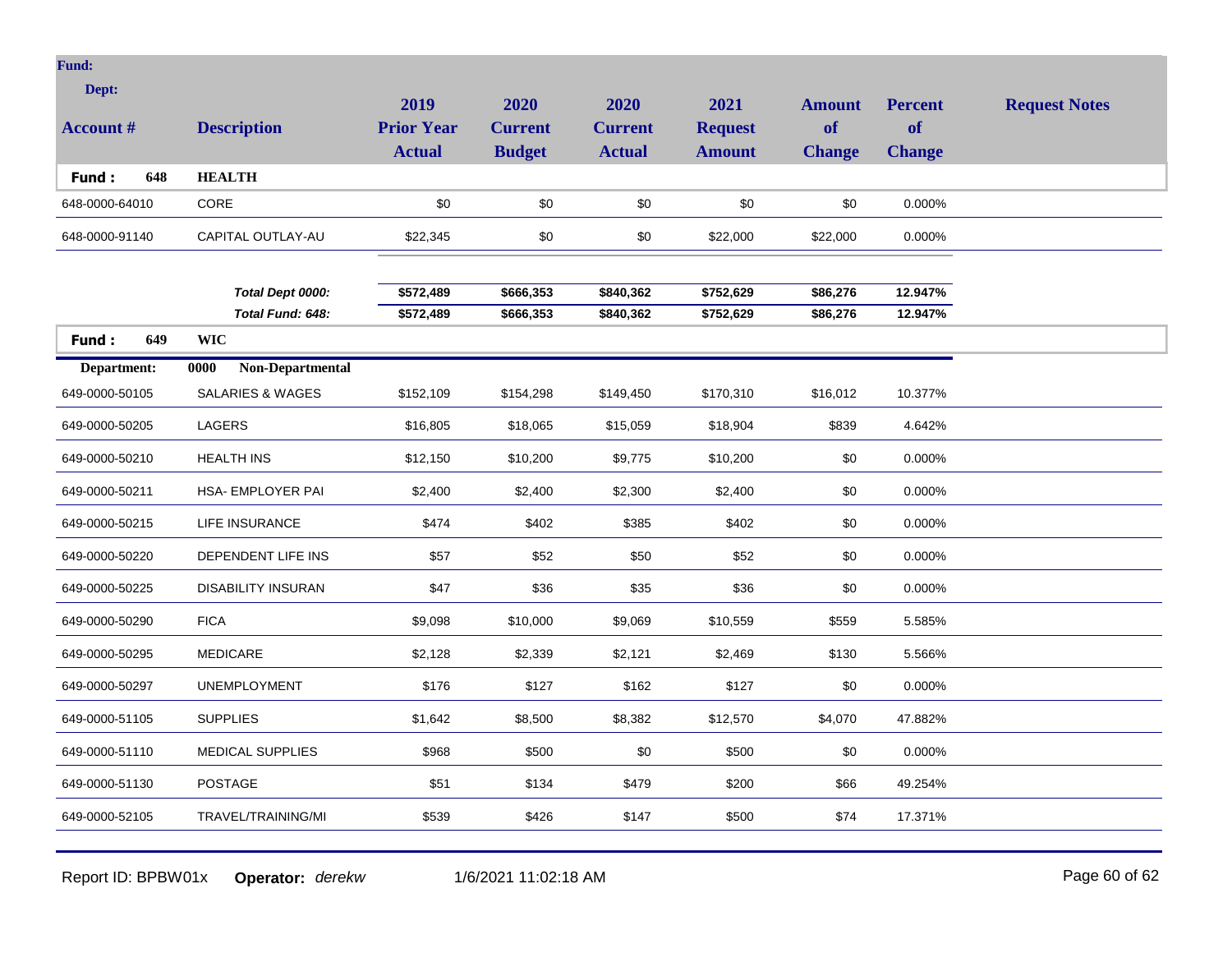| <b>Fund:</b>     |                             |                   |                |                |                |               |                |                      |
|------------------|-----------------------------|-------------------|----------------|----------------|----------------|---------------|----------------|----------------------|
| Dept:            |                             | 2019              | 2020           | 2020           | 2021           | <b>Amount</b> | <b>Percent</b> | <b>Request Notes</b> |
| <b>Account #</b> | <b>Description</b>          | <b>Prior Year</b> | <b>Current</b> | <b>Current</b> | <b>Request</b> | of            | of             |                      |
|                  |                             | <b>Actual</b>     | <b>Budget</b>  | <b>Actual</b>  | <b>Amount</b>  | <b>Change</b> | <b>Change</b>  |                      |
| 649<br>Fund:     | <b>WIC</b>                  |                   |                |                |                |               |                |                      |
|                  |                             |                   |                |                |                |               |                |                      |
|                  | Total Dept 0000:            | \$198,644         | \$207,480      | \$197,414      | \$229,229      | \$21,749      | 10.483%        |                      |
|                  | Total Fund: 649:            | \$198,644         | \$207,480      | \$197,414      | \$229,229      | \$21,749      | 10.483%        |                      |
| Fund:<br>650     | CERT (BIO TERRORISM)        |                   |                |                |                |               |                |                      |
| Department:      | Non-Departmental<br>0000    |                   |                |                |                |               |                |                      |
| 650-0000-50105   | <b>SALARIES &amp; WAGES</b> | \$75,732          | \$66,342       | \$63,959       | \$48,186       | (\$18, 156)   | $-27.367%$     |                      |
| 650-0000-50205   | <b>LAGERS</b>               | \$7,314           | \$7,430        | \$6,297        | \$5,349        | (\$2,081)     | $-28.011%$     |                      |
| 650-0000-50210   | <b>HEALTH INS</b>           | \$4,975           | \$10,200       | \$3,188        | \$5,100        | (\$5,100)     | $-50.000\%$    |                      |
| 650-0000-50211   | HSA- EMPLOYER PAI           | \$1,200           | \$2,400        | \$800          | \$2,100        | (\$300)       | $-12.500%$     |                      |
| 650-0000-50215   | LIFE INSURANCE              | \$223             | \$402          | \$89           | \$134          | (\$268)       | $-66.667%$     |                      |
| 650-0000-50220   | DEPENDENT LIFE INS          | \$13              | \$52           | \$0            | \$0            | (\$52)        | -100.000%      |                      |
| 650-0000-50225   | <b>DISABILITY INSURAN</b>   | \$22              | \$36           | \$8            | \$12           | (\$24)        | -66.667%       |                      |
| 650-0000-50290   | <b>FICA</b>                 | \$4,588           | \$4,113        | \$3,896        | \$2,988        | (\$1,125)     | $-27.356%$     |                      |
| 650-0000-50295   | <b>MEDICARE</b>             | \$1,073           | \$962          | \$911          | \$699          | (\$263)       | -27.336%       |                      |
| 650-0000-50297   | <b>UNEMPLOYMENT</b>         | \$84              | \$127          | \$69           | \$42           | (\$85)        | -66.929%       |                      |
| 650-0000-51105   | <b>SUPPLIES</b>             | \$8,209           | \$5,863        | \$3,952        | \$5,000        | (\$863)       | $-14.715%$     |                      |
| 650-0000-51130   | <b>POSTAGE</b>              | \$0               | \$0            | \$0            | \$0            | \$0           | 0.000%         |                      |
| 650-0000-52105   | TRAVEL/TRAINING/MI          | \$3,263           | \$841          | \$841          | \$5,000        | \$4,159       | 494.332%       |                      |
| 650-0000-53136   | <b>STORAGE</b>              | \$0               | \$3,000        | \$1,500        | \$3,000        | \$0           | 0.000%         |                      |
| 650-0000-53150   | <b>CELL PHONES/PAGE</b>     | \$1,737           | \$2,000        | \$1,475        | \$1,201        | (\$799)       | -39.950%       |                      |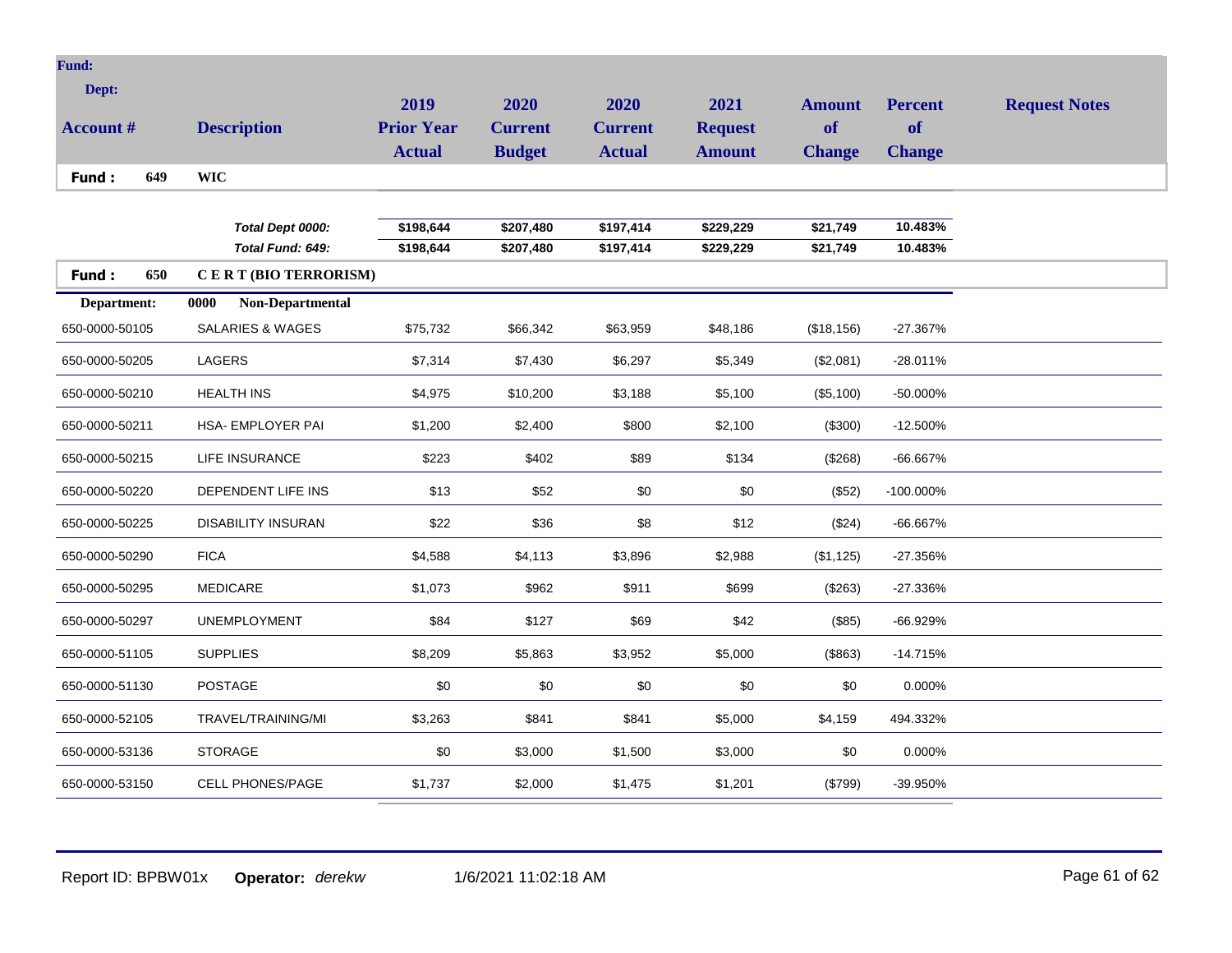| Fund:            |     |                                    |                   |                |                |                |                     |                     |                      |
|------------------|-----|------------------------------------|-------------------|----------------|----------------|----------------|---------------------|---------------------|----------------------|
| Dept:            |     |                                    | 2019              | 2020           | <b>2020</b>    | 2021           | <b>Amount</b><br>of | <b>Percent</b>      | <b>Request Notes</b> |
| <b>Account #</b> |     | <b>Description</b>                 | <b>Prior Year</b> | <b>Current</b> | <b>Current</b> | <b>Request</b> |                     | of<br><b>Change</b> |                      |
|                  |     |                                    | <b>Actual</b>     | <b>Budget</b>  | <b>Actual</b>  | <b>Amount</b>  | <b>Change</b>       |                     |                      |
| Fund:            | 650 | CERT (BIO TERRORISM)               |                   |                |                |                |                     |                     |                      |
|                  |     | Total Dept 0000:                   | \$108,435         | \$103,768      | \$86,987       | \$78,811       | (\$24,957)          | $-24.051%$          |                      |
|                  |     | Total Fund: 650:                   | \$108,435         | \$103,768      | \$86,987       | \$78,811       | (\$24,957)          | $-24.051%$          |                      |
| Fund:            | 653 | <b>COURTHOUSE RESTORATION FUND</b> |                   |                |                |                |                     |                     |                      |
| Department:      |     | <b>Non-Departmental</b><br>0000    |                   |                |                |                |                     |                     |                      |
| 653-0000-91190   |     | CAPITAL OUTLAY-OT                  | \$36,895          | \$40,000       | \$0            | \$40,000       | \$0                 | 0.000%              |                      |
|                  |     | Total Dept 0000:                   | \$36,895          | \$40,000       | \$0            | \$40,000       | \$0                 | $0.000\%$           |                      |
|                  |     | Total Fund: 653:                   | \$36,895          | \$40,000       | \$0            | \$40,000       | \$0                 | $0.000\%$           |                      |
|                  |     | <b>Report Total:</b>               | \$54,253,146      | \$85,765,136   | \$61,838,115   | \$80,913,393   | (\$4,851,743)       | $-5.657%$           |                      |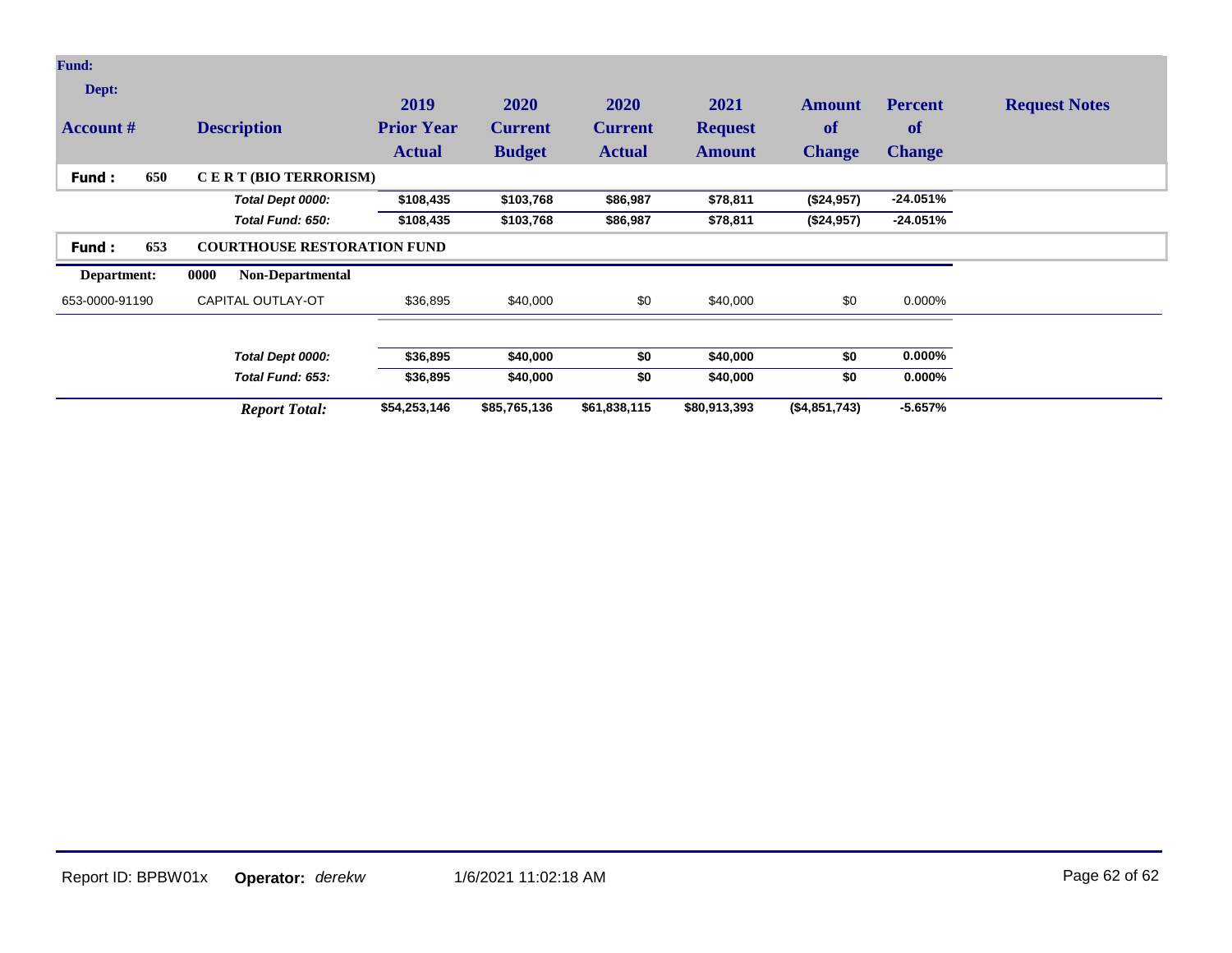# **2021 Revenue Budget Worksheet Cass County**

# *Selected Fund: ALL*

*BUDGET STEP: 3 - CBO Review*

| <b>Fund:</b>     |                                      |                   |                |                |                |               |                |                      |
|------------------|--------------------------------------|-------------------|----------------|----------------|----------------|---------------|----------------|----------------------|
| Dept:            |                                      | 2019              | 2020           | 2020           | 2021           | <b>Amount</b> | <b>Percent</b> | <b>Request Notes</b> |
| <b>Account #</b> | <b>Description</b>                   | <b>Prior Year</b> | <b>Current</b> | <b>Current</b> | <b>Request</b> | of            | <b>of</b>      |                      |
|                  |                                      | <b>Actual</b>     | <b>Budget</b>  | <b>Actual</b>  | <b>Amount</b>  | <b>Change</b> | <b>Change</b>  |                      |
| 101<br>Fund:     | <b>GENERAL REVENUE FUND</b>          |                   |                |                |                |               |                |                      |
| Department:      | <b>COUNTY ADMINISTRATION</b><br>0100 |                   |                |                |                |               |                |                      |
| 101-0100-41205   | 1/2% SALES TAX                       | \$6,842,439       | \$6,732,336    | \$7,255,941    | \$6,732,336    | \$0           | 0.000%         |                      |
| 101-0100-41240   | OUT OF STATE/LOCA                    | \$1,419,432       | \$1,100,000    | \$1,632,276    | \$1,200,000    | \$100,000     | 9.091%         |                      |
| 101-0100-42106   | <b>CAFETERIA/INS FEES</b>            | \$0               | \$0            | \$0            | \$0            | \$0           | 0.000%         |                      |
| 101-0100-42188   | <b>ADMINISTATIVE FEE</b>             | \$200,000         | \$0            | \$0            | \$0            | \$0           | 0.000%         |                      |
| 101-0100-42190   | <b>VIDEO PROVIDERS F</b>             | \$1,280           | \$1,000        | \$739          | \$1,000        | \$0           | 0.000%         |                      |
| 101-0100-42192   | PILOT DISTRIBUTION                   | \$447,480         | \$447,480      | \$447,480      | \$447,480      | \$0           | 0.000%         |                      |
| 101-0100-47130   | <b>MISC REVENUE</b>                  | \$13,291          | \$20,000       | \$18,370       | \$20,000       | \$0           | 0.000%         |                      |
| 101-0100-47999   | PRIOR YEAR CARRY                     | \$0               | \$1,500,000    | \$0            | \$1,500,000    | \$0           | 0.000%         |                      |
| 101-0100-49565   | TRANSFER- PA CONT                    | \$859             | \$0            | \$0            | \$0            | \$0           | 0.000%         |                      |
| 101-0100-49581   | TRANSFER-ELECTIO                     | \$52,272          | \$0            | \$0            | \$0            | \$0           | 0.000%         |                      |
|                  | Total Dept 0100:                     | \$8,977,053       | \$9,800,816    | \$9,354,806    | \$9,900,816    | \$100,000     | 1.020%         |                      |
| Department:      | <b>CODES / ZONING</b><br>0120        |                   |                |                |                |               |                |                      |
| 101-0120-42140   | FEES - CODES                         | \$494,555         | \$500,000      | \$591,004      | \$500,000      | \$0           | 0.000%         |                      |
| 101-0120-42142   | FEES - TOW                           | \$5,435           | \$5,000        | \$8,607        | \$5,000        | \$0           | 0.000%         |                      |
| 101-0120-42146   | FEES - REINSPECTIO                   | \$3,966           | \$4,000        | \$4,198        | \$4,000        | \$0           | 0.000%         |                      |

Report ID: BPBW01r **Operator:** *derekw* 1/6/2021 11:02:47 AM Page 1 of 56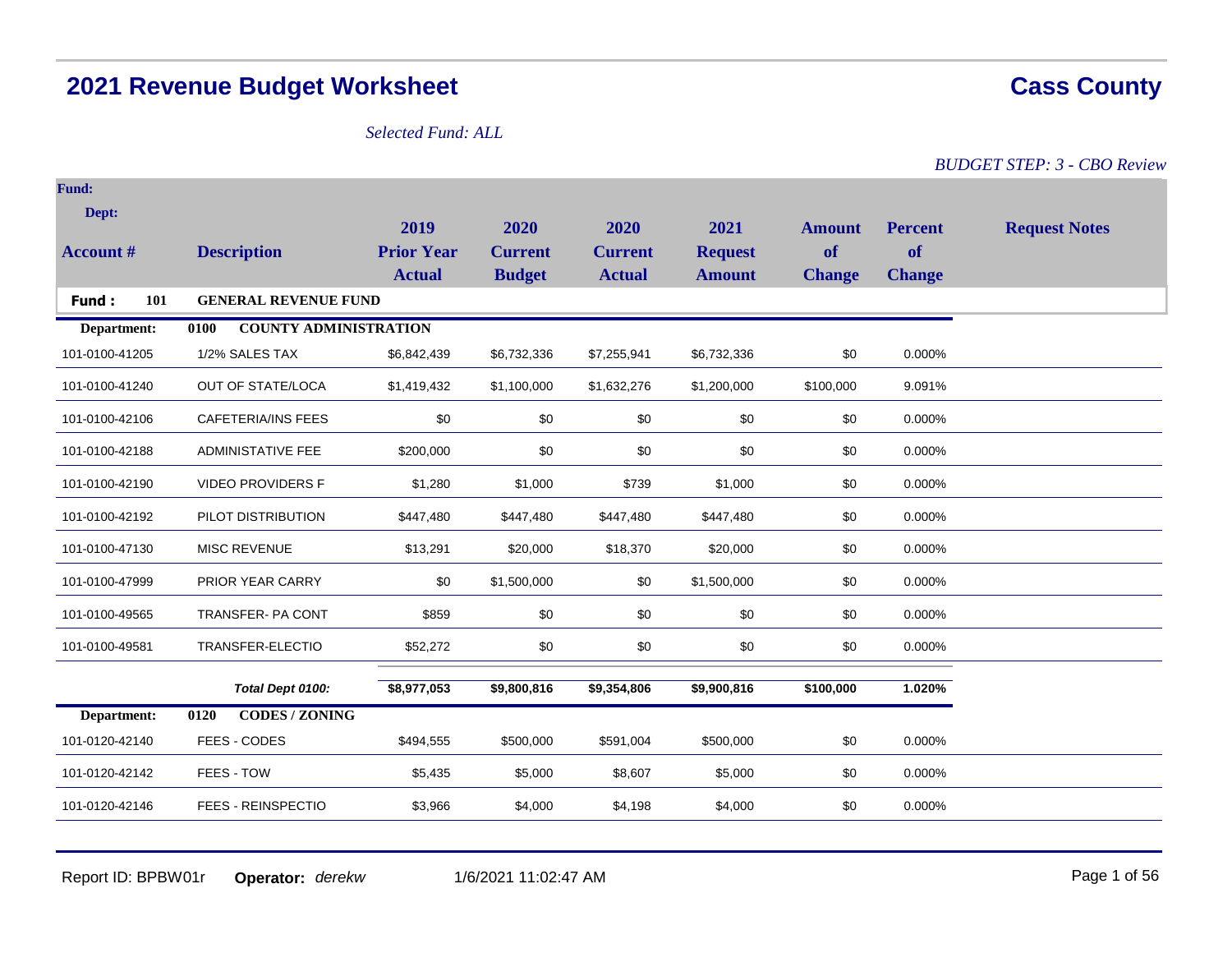| <b>Fund:</b>     |                                     |                   |                |                |                |               |                |                      |
|------------------|-------------------------------------|-------------------|----------------|----------------|----------------|---------------|----------------|----------------------|
| Dept:            |                                     |                   |                |                |                |               |                |                      |
|                  |                                     | 2019              | 2020           | 2020           | 2021           | <b>Amount</b> | <b>Percent</b> | <b>Request Notes</b> |
| <b>Account #</b> | <b>Description</b>                  | <b>Prior Year</b> | <b>Current</b> | <b>Current</b> | <b>Request</b> | of            | of             |                      |
|                  |                                     | <b>Actual</b>     | <b>Budget</b>  | <b>Actual</b>  | <b>Amount</b>  | <b>Change</b> | <b>Change</b>  |                      |
| 101<br>Fund:     | <b>GENERAL REVENUE FUND</b>         |                   |                |                |                |               |                |                      |
| 101-0120-42150   | <b>FEES - SEWERAGE</b>              | \$35,775          | \$40,000       | \$45,575       | \$40,000       | \$0           | $0.000\%$      |                      |
|                  | Total Dept 0120:                    | \$539,731         | \$549,000      | \$649,384      | \$549,000      | \$0           | $0.000\%$      |                      |
| Department:      | <b>EMERGENCY MANAGEMENT</b><br>0140 |                   |                |                |                |               |                |                      |
| 101-0140-44202   | <b>GRANT REVENUE - E</b>            | \$32,223          | \$30,000       | \$32,244       | \$30,000       | \$0           | 0.000%         |                      |
|                  | Total Dept 0140:                    | \$32,223          | \$30,000       | \$32,244       | \$30,000       | \$0           | $0.000\%$      |                      |
| Department:      | 0320<br><b>COLLECTORS OFFICE</b>    |                   |                |                |                |               |                |                      |
| 101-0320-41105   | REAL & PERSONAL P                   | \$69,059          | \$75,000       | \$148,682      | \$125,000      | \$50,000      | 66.667%        |                      |
| 101-0320-42210   | <b>COLLECTOR COMMIS</b>             | \$1,787,201       | \$1,800,000    | \$1,982,376    | \$1,850,000    | \$50,000      | 2.778%         |                      |
| 101-0320-45100   | <b>INTEREST INCOME</b>              | \$23,414          | \$15,000       | \$12,328       | \$15,000       | \$0           | 0.000%         |                      |
| 101-0320-47135   | <b>ADVERTISING REVEN</b>            | \$2,985           | \$3,000        | \$2,805        | \$3,000        | \$0           | 0.000%         |                      |
| 101-0320-49590   | <b>COLLECTOR MAINTE</b>             | \$27,593          | \$25,000       | \$25,000       | \$25,000       | \$0           | 0.000%         |                      |
| 101-0320-49591   | TRANSFER- COLLECT                   | \$250,000         | \$150,000      | \$150,000      | \$150,000      | \$0           | 0.000%         |                      |
|                  | Total Dept 0320:                    | \$2,160,251       | \$2,068,000    | \$2,321,191    | \$2,168,000    | \$100,000     | 4.836%         |                      |
| Department:      | <b>COUNTY CLERKS OFFICE</b><br>0330 |                   |                |                |                |               |                |                      |
| 101-0330-42112   | <b>FEES-LIQUOR</b>                  | \$55,102          | \$60,000       | \$50,479       | \$50,000       | (\$10,000)    | -16.667%       |                      |
| 101-0330-42114   | FEES-AUCTIONEER                     | \$365             | \$500          | \$209          | \$300          | $(\$200)$     | -40.000%       |                      |
| 101-0330-42142   | FEES - TOW                          | \$1,105           | \$1,000        | \$430          | \$500          | (\$500)       | -50.000%       |                      |
| 101-0330-42144   | <b>FEES - NOTARIES</b>              | \$813             | \$1,100        | \$918          | \$800          | (\$300)       | $-27.273%$     |                      |
| 101-0330-44200   | <b>GRANT REVENUE</b>                | \$0               | \$44,880       | \$44,880       | \$0            | (\$44,880)    | -100.000%      |                      |
| 101-0330-47130   | <b>MISC REVENUE</b>                 | \$92              | \$100          | \$407          | \$100          | \$0           | 0.000%         |                      |
|                  |                                     |                   |                |                |                |               |                |                      |

Report ID: BPBW01r **Operator:** *derekw* 1/6/2021 11:02:47 AM Page 2 of 56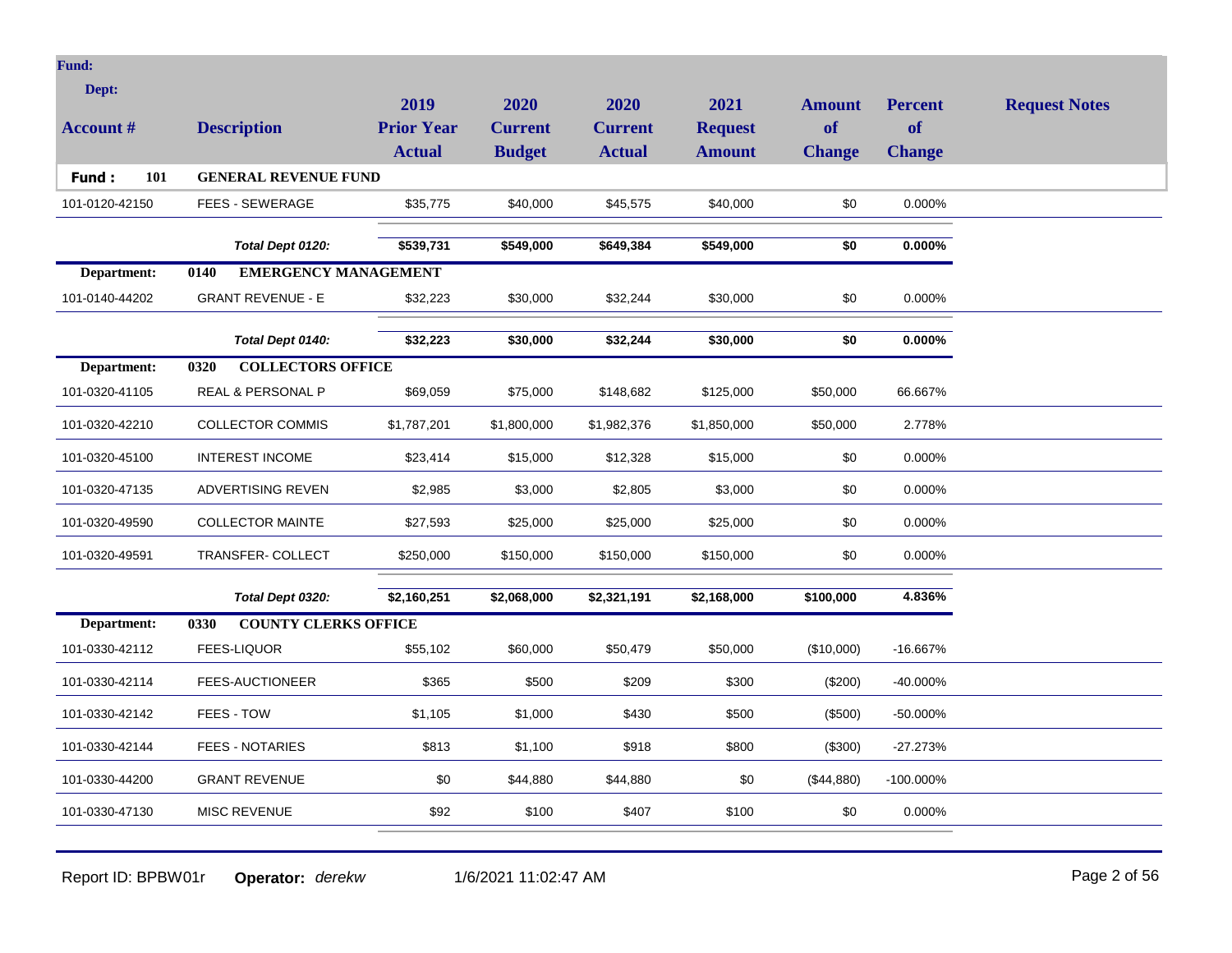| <b>Fund:</b>              |                                   |                           |                        |                        |                        |                     |                      |                      |
|---------------------------|-----------------------------------|---------------------------|------------------------|------------------------|------------------------|---------------------|----------------------|----------------------|
| Dept:<br><b>Account #</b> | <b>Description</b>                | 2019<br><b>Prior Year</b> | 2020<br><b>Current</b> | 2020<br><b>Current</b> | 2021<br><b>Request</b> | <b>Amount</b><br>of | <b>Percent</b><br>of | <b>Request Notes</b> |
|                           |                                   | <b>Actual</b>             | <b>Budget</b>          | <b>Actual</b>          | <b>Amount</b>          | <b>Change</b>       | <b>Change</b>        |                      |
| 101<br>Fund:              | <b>GENERAL REVENUE FUND</b>       |                           |                        |                        |                        |                     |                      |                      |
|                           | Total Dept 0330:                  | \$57,477                  | \$107,580              | \$97,323               | \$51,700               | (\$55,880)          | $-51.943%$           |                      |
| Department:               | <b>VOTER REGISTRATION</b><br>0331 |                           |                        |                        |                        |                     |                      |                      |
| 101-0331-42128            | <b>VOTER REGISTRATIO</b>          | \$0                       | \$0                    | \$5                    | \$0                    | \$0                 | 0.000%               |                      |
|                           | Total Dept 0331:                  | \$0                       | \$0                    | \$5                    | \$0                    | \$0                 | $0.000\%$            |                      |
| Department:               | 0340<br><b>RECORDERS OFFICE</b>   |                           |                        |                        |                        |                     |                      |                      |
| 101-0340-42120            | <b>FEES</b>                       | \$456,300                 | \$376,493              | \$600,034              | \$376,493              | \$0                 | 0.000%               |                      |
| 101-0340-49620            | TRANSFER-RECORD                   | \$0                       | \$0                    | \$0                    | \$0                    | \$0                 | 0.000%               |                      |
|                           | Total Dept 0340:                  | \$456,300                 | \$376,493              | \$600,034              | \$376,493              | \$0                 | 0.000%               |                      |
| Department:               | <b>TREASURERS OFFICE</b><br>0350  |                           |                        |                        |                        |                     |                      |                      |
| 101-0350-45100            | <b>INTEREST INCOME</b>            | \$42,318                  | \$25,000               | \$25,384               | \$30,000               | \$5,000             | 20.000%              |                      |
|                           | Total Dept 0350:                  | \$42,318                  | \$25,000               | \$25,384               | \$30,000               | \$5,000             | 20.000%              |                      |
|                           | Total Fund: 101:                  | \$12,265,353              | \$12,956,889           | \$13,080,371           | \$13,106,009           | \$149,120           | 1.151%               |                      |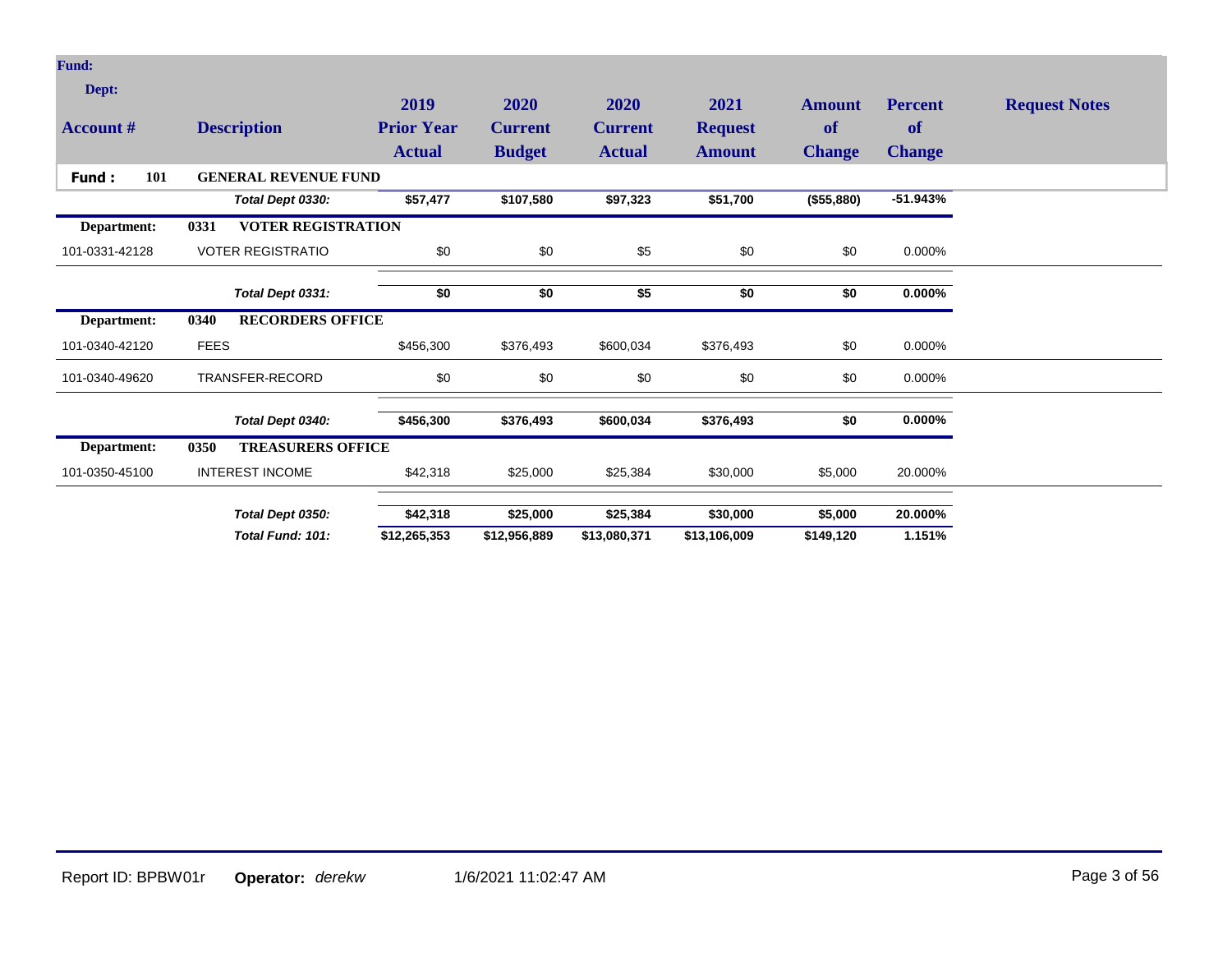| <b>Fund:</b>              |                                  |                                            |                                         |                                         |                                         |                                      |                                              |                      |
|---------------------------|----------------------------------|--------------------------------------------|-----------------------------------------|-----------------------------------------|-----------------------------------------|--------------------------------------|----------------------------------------------|----------------------|
| Dept:<br><b>Account</b> # | <b>Description</b>               | 2019<br><b>Prior Year</b><br><b>Actual</b> | 2020<br><b>Current</b><br><b>Budget</b> | 2020<br><b>Current</b><br><b>Actual</b> | 2021<br><b>Request</b><br><b>Amount</b> | Amount<br><b>of</b><br><b>Change</b> | <b>Percent</b><br><b>of</b><br><b>Change</b> | <b>Request Notes</b> |
| 102<br><b>Fund:</b>       | <b>COUNTY VISION/DENTAL FUND</b> |                                            |                                         |                                         |                                         |                                      |                                              |                      |
| Department:               | <b>Non-Departmental</b><br>0000  |                                            |                                         |                                         |                                         |                                      |                                              |                      |
| 102-0000-45100            | <b>INTEREST INCOME</b>           | \$206                                      | \$50                                    | \$79                                    | \$75                                    | \$25                                 | 50.000%                                      |                      |
| 102-0000-47999            | <b>PRIOR YEAR CARRY</b>          | \$0                                        | \$2,500                                 | \$0                                     | \$7,975                                 | \$5,475                              | 219.000%                                     |                      |
| 102-0000-49101            | TRANSFER-GENERAL                 | \$10,500                                   | \$10,500                                | \$10,500                                | \$8,000                                 | (\$2,500)                            | $-23.810%$                                   |                      |
|                           | Total Dept 0000:                 | \$10,706                                   | \$13,050                                | \$10,579                                | \$16,050                                | \$3,000                              | 22.989%                                      |                      |
|                           | Total Fund: 102:                 | \$10,706                                   | \$13,050                                | \$10,579                                | \$16,050                                | \$3,000                              | 22.989%                                      |                      |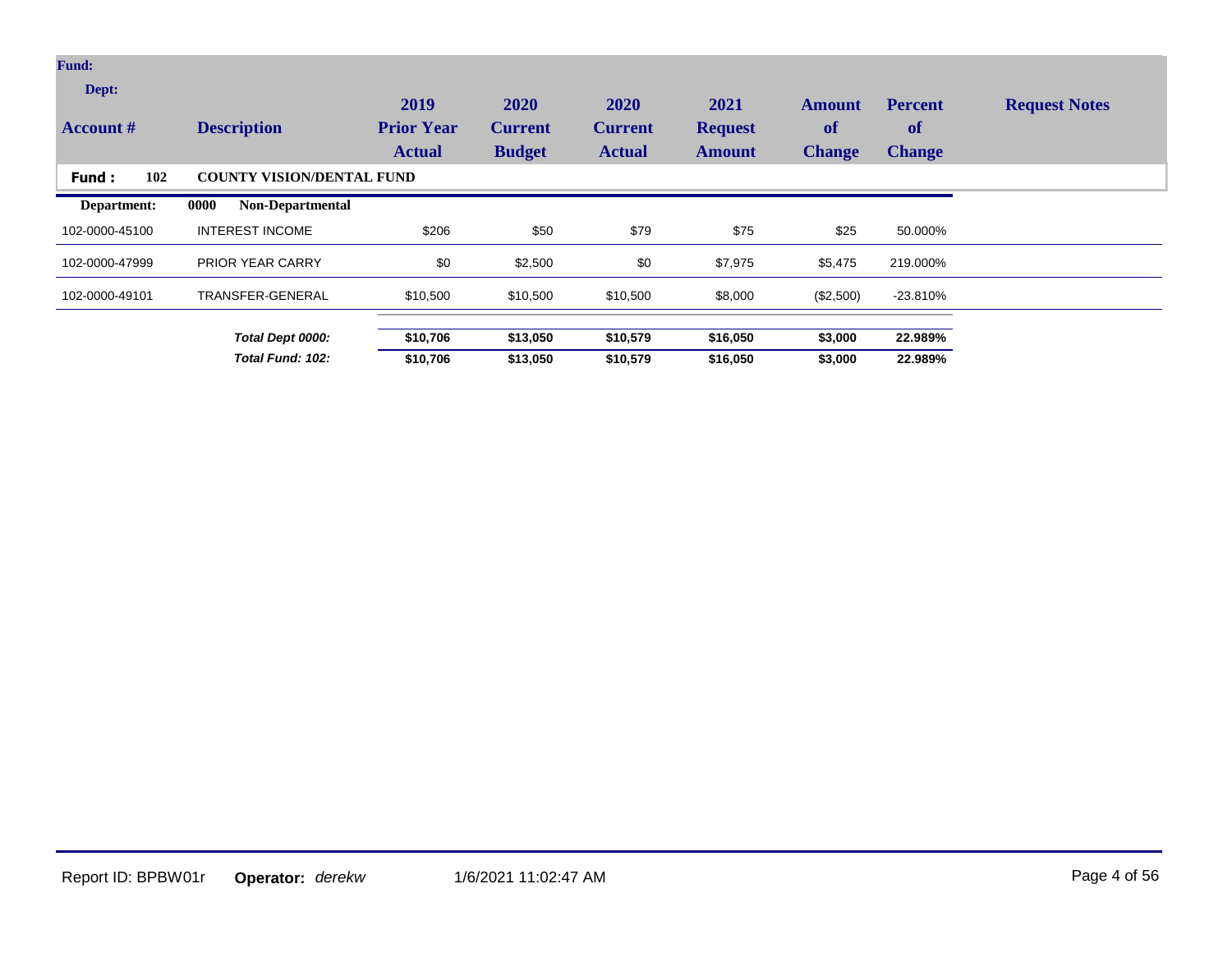| <b>Fund:</b>              |                                 |                                            |                                         |                                         |                                         |                                      |                                       |                      |
|---------------------------|---------------------------------|--------------------------------------------|-----------------------------------------|-----------------------------------------|-----------------------------------------|--------------------------------------|---------------------------------------|----------------------|
| Dept:<br><b>Account</b> # | <b>Description</b>              | 2019<br><b>Prior Year</b><br><b>Actual</b> | 2020<br><b>Current</b><br><b>Budget</b> | 2020<br><b>Current</b><br><b>Actual</b> | 2021<br><b>Request</b><br><b>Amount</b> | Amount<br><b>of</b><br><b>Change</b> | <b>Percent</b><br>of<br><b>Change</b> | <b>Request Notes</b> |
| 105<br><b>Fund:</b>       | <b>CASS CORONAVIRUS FUND</b>    |                                            |                                         |                                         |                                         |                                      |                                       |                      |
| Department:               | 0000<br><b>Non-Departmental</b> |                                            |                                         |                                         |                                         |                                      |                                       |                      |
| 105-0000-44444            | <b>CORONAVIRUS RELIE</b>        | \$0                                        | \$12,500,000                            | \$12,410,105                            | \$0                                     | (\$12,500,000)                       | $-100.000\%$                          |                      |
| 105-0000-45100            | <b>INTEREST INCOME</b>          | \$0                                        | \$0                                     | \$9,318                                 | \$0                                     | \$0                                  | 0.000%                                |                      |
| 105-0000-47999            | <b>PRIOR YEAR CARRY</b>         | \$0                                        | \$0                                     | \$0                                     | \$2,000,000                             | \$2,000,000                          | 0.000%                                |                      |
|                           | Total Dept 0000:                | \$0                                        | \$12,500,000                            | \$12,419,423                            | \$2,000,000                             | (\$10,500,000)                       | $-84.000\%$                           |                      |
|                           | Total Fund: 105:                | \$0                                        | \$12,500,000                            | \$12,419,423                            | \$2,000,000                             | (\$10,500,000)                       | $-84.000\%$                           |                      |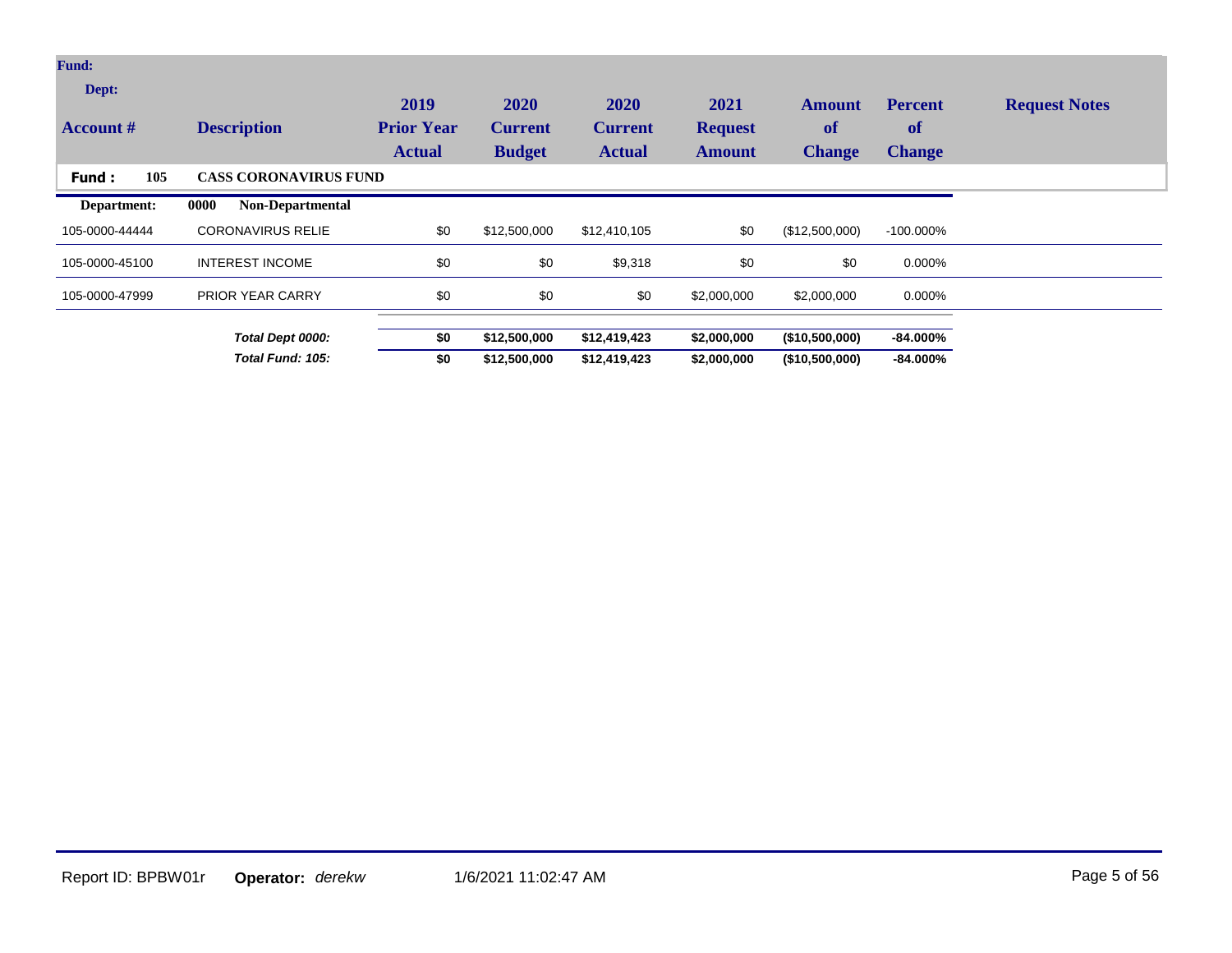| Fund:                     |                                  |                                            |                                         |                                         |                                         |                                             |                                              |                      |
|---------------------------|----------------------------------|--------------------------------------------|-----------------------------------------|-----------------------------------------|-----------------------------------------|---------------------------------------------|----------------------------------------------|----------------------|
| Dept:<br><b>Account</b> # | <b>Description</b>               | 2019<br><b>Prior Year</b><br><b>Actual</b> | 2020<br><b>Current</b><br><b>Budget</b> | 2020<br><b>Current</b><br><b>Actual</b> | 2021<br><b>Request</b><br><b>Amount</b> | <b>Amount</b><br><b>of</b><br><b>Change</b> | <b>Percent</b><br><b>of</b><br><b>Change</b> | <b>Request Notes</b> |
| 106<br>Fund:              | <b>CORONAVIRUS ELECTION FUND</b> |                                            |                                         |                                         |                                         |                                             |                                              |                      |
| Department:               | 0000<br><b>Non-Departmental</b>  |                                            |                                         |                                         |                                         |                                             |                                              |                      |
| 106-0000-45100            | <b>INTEREST INCOME</b>           | \$0                                        | \$0                                     | \$38                                    | \$0                                     | \$0                                         | 0.000%                                       |                      |
|                           |                                  |                                            |                                         |                                         |                                         |                                             |                                              |                      |
|                           | Total Dept 0000:                 | \$0                                        | \$0                                     | \$38                                    | \$0                                     | \$0                                         | $0.000\%$                                    |                      |
|                           | Total Fund: 106:                 | \$0                                        | \$0                                     | \$38                                    | \$0                                     | \$0                                         | $0.000\%$                                    |                      |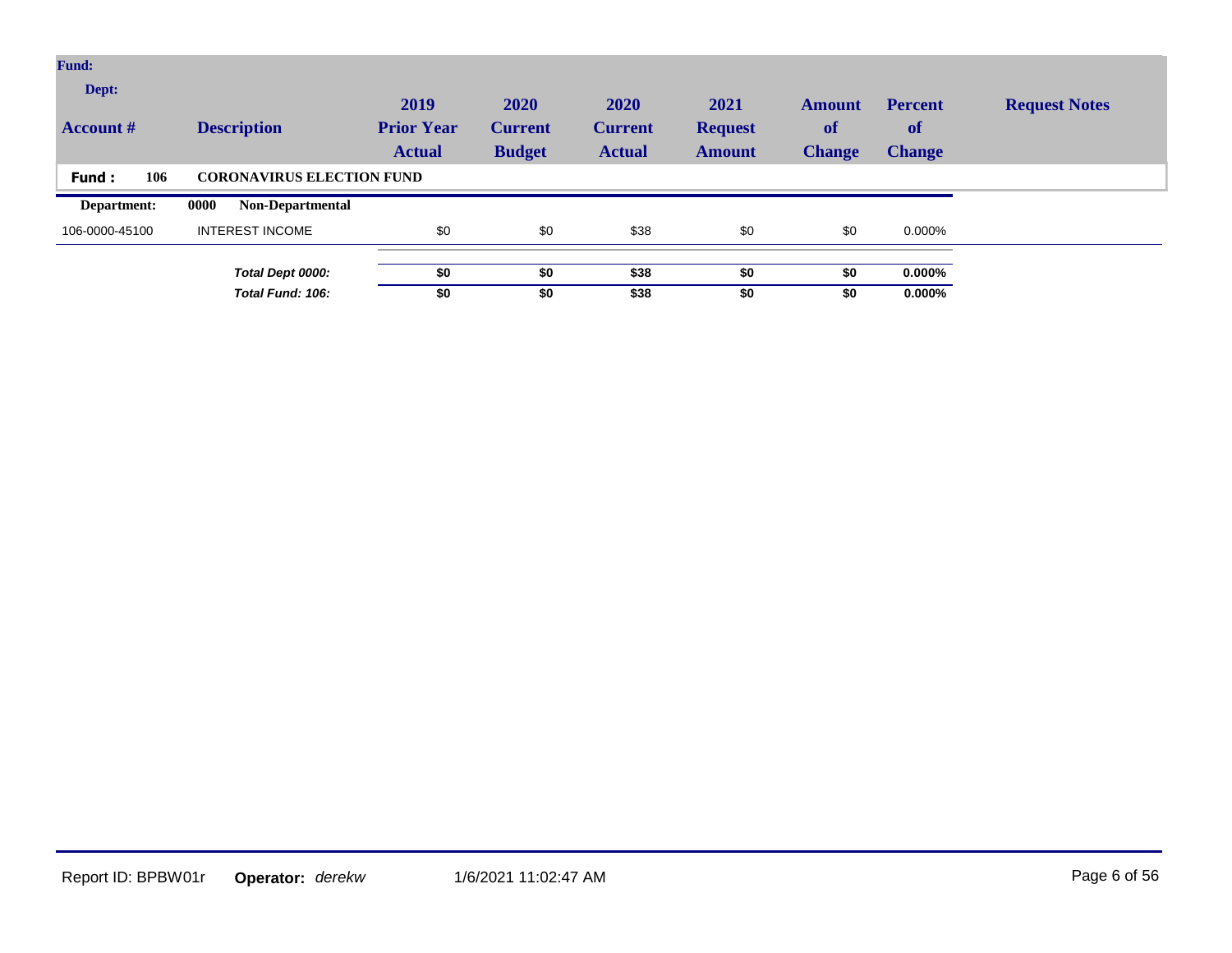| <b>Fund:</b>              |                                    |                                            |                                         |                                         |                                         |                                             |                                       |                      |
|---------------------------|------------------------------------|--------------------------------------------|-----------------------------------------|-----------------------------------------|-----------------------------------------|---------------------------------------------|---------------------------------------|----------------------|
| Dept:<br><b>Account</b> # | <b>Description</b>                 | 2019<br><b>Prior Year</b><br><b>Actual</b> | 2020<br><b>Current</b><br><b>Budget</b> | 2020<br><b>Current</b><br><b>Actual</b> | 2021<br><b>Request</b><br><b>Amount</b> | <b>Amount</b><br><b>of</b><br><b>Change</b> | <b>Percent</b><br>of<br><b>Change</b> | <b>Request Notes</b> |
| <b>200</b><br>Fund:       | <b>JUSTICE CENTER DEBT SERVICE</b> |                                            |                                         |                                         |                                         |                                             |                                       |                      |
| Department:               | 0000<br><b>Non-Departmental</b>    |                                            |                                         |                                         |                                         |                                             |                                       |                      |
| 200-0000-45100            | <b>INTEREST INCOME</b>             | \$26,399                                   | \$0                                     | \$8,210                                 | \$8,000                                 | \$8,000                                     | 0.000%                                |                      |
| 200-0000-47999            | <b>PRIOR YEAR CARRY</b>            | \$0                                        | \$1,488,000                             | \$0                                     | \$5,007,000                             | \$3,519,000                                 | 236.492%                              |                      |
| 200-0000-49550            | <b>LAW ENFORCEMENT</b>             | \$3,421,108                                | \$3,366,168                             | \$3,626,121                             | \$3,366,168                             | \$0                                         | 0.000%                                |                      |
| 200-0000-49611            | <b>DEBT PAYMENT SET</b>            | \$0                                        | \$0                                     | \$0                                     | \$0                                     | \$0                                         | 0.000%                                |                      |
|                           | Total Dept 0000:                   | \$3,447,507                                | \$4,854,168                             | \$3,634,331                             | \$8,381,168                             | \$3,527,000                                 | 72.659%                               |                      |
|                           | Total Fund: 200:                   | \$3,447,507                                | \$4,854,168                             | \$3,634,331                             | \$8,381,168                             | \$3,527,000                                 | 72.659%                               |                      |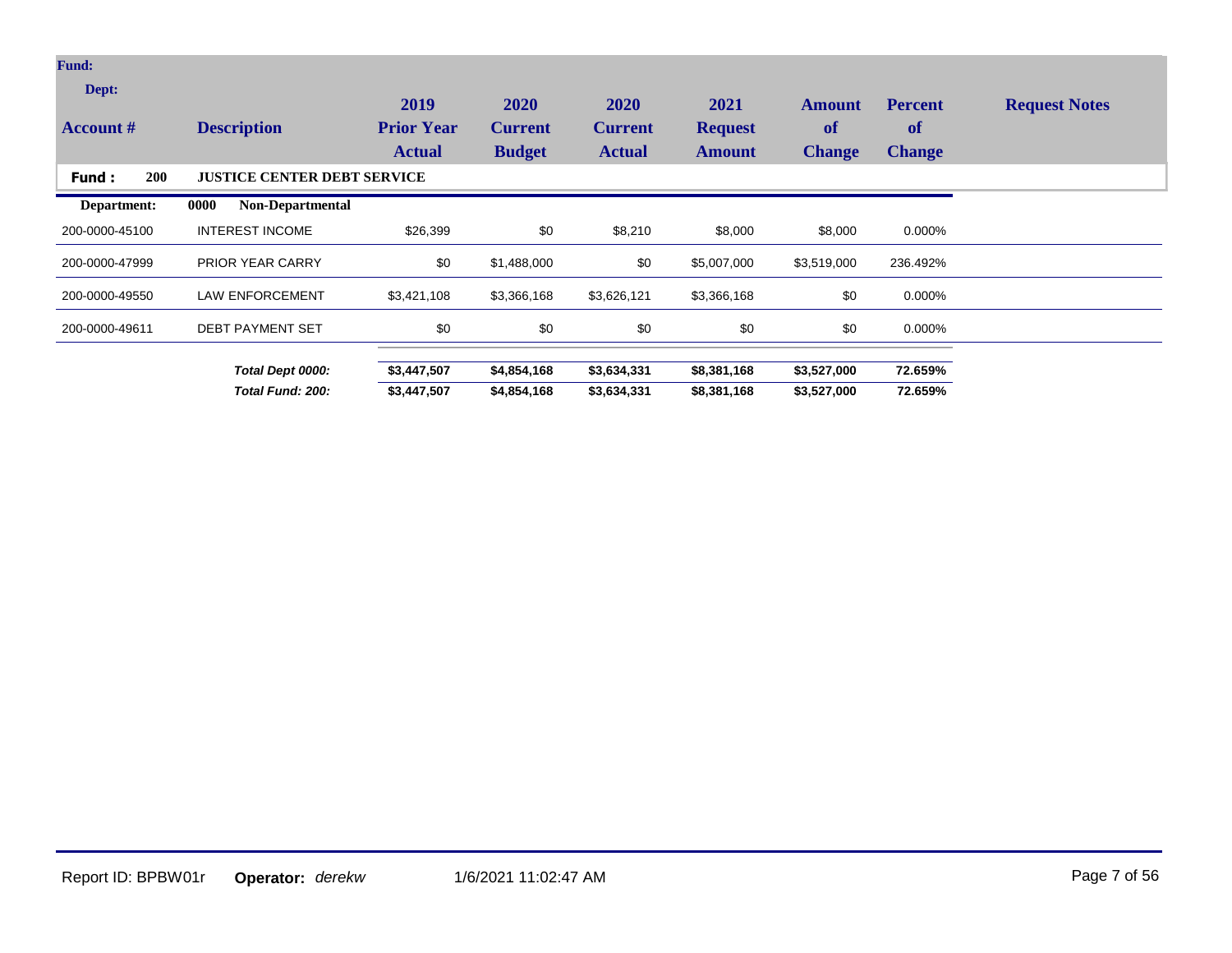| Fund:<br>Dept:<br><b>Account</b> # | <b>Description</b>                   | 2019<br><b>Prior Year</b><br><b>Actual</b> | 2020<br><b>Current</b><br><b>Budget</b> | 2020<br><b>Current</b><br><b>Actual</b> | 2021<br><b>Request</b><br><b>Amount</b> | <b>Amount</b><br>of<br><b>Change</b> | <b>Percent</b><br>of<br><b>Change</b> | <b>Request Notes</b> |
|------------------------------------|--------------------------------------|--------------------------------------------|-----------------------------------------|-----------------------------------------|-----------------------------------------|--------------------------------------|---------------------------------------|----------------------|
| 205<br>Fund:                       | <b>JUSTICE CENTER SINKING FUND</b>   |                                            |                                         |                                         |                                         |                                      |                                       |                      |
| Department:                        | 0000<br><b>Non-Departmental</b>      |                                            |                                         |                                         |                                         |                                      |                                       |                      |
| 205-0000-45100                     | <b>INTEREST INCOME</b>               | \$0                                        | \$0                                     | \$0                                     | \$10,000                                | \$10,000                             | 0.000%                                |                      |
| 205-0000-47999                     | PRIOR YEAR CARRY                     | \$0                                        | \$0                                     | \$0                                     | \$0                                     | \$0                                  | 0.000%                                |                      |
| 205-0000-49200                     | <b>JUSTICE CENTER DE</b>             | \$0                                        | \$0                                     | \$0                                     | \$5,000,000                             | \$5,000,000                          | 0.000%                                |                      |
|                                    |                                      |                                            |                                         |                                         |                                         |                                      | $0.000\%$                             |                      |
|                                    | Total Dept 0000:<br>Total Fund: 205: | \$0<br>\$0                                 | \$0<br>\$0                              | \$0<br>\$0                              | \$5,010,000<br>\$5,010,000              | \$5,010,000<br>\$5,010,000           | $0.000\%$                             |                      |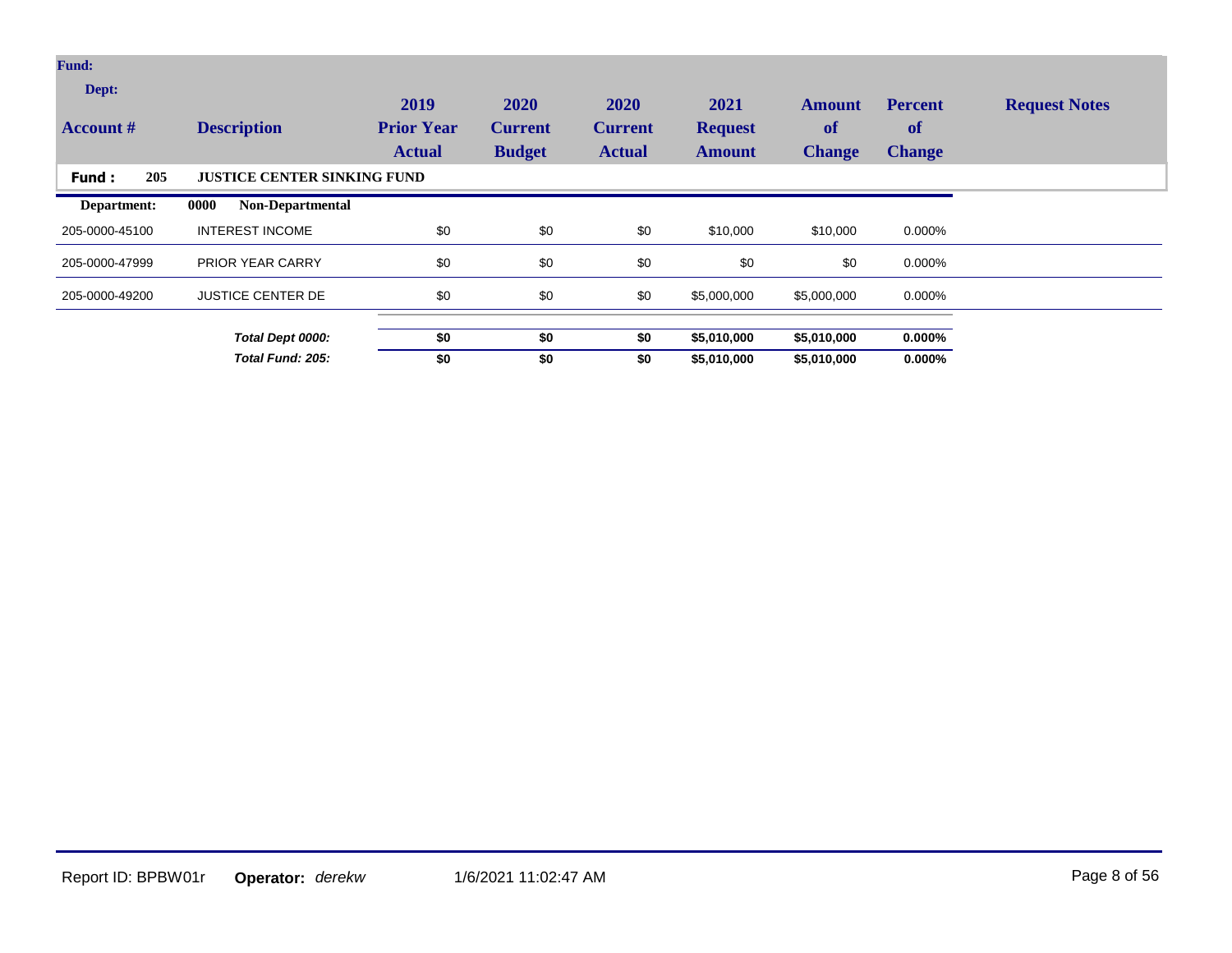| Fund:                     |                                   |                                            |                                         |                                         |                                         |                                             |                                       |                      |
|---------------------------|-----------------------------------|--------------------------------------------|-----------------------------------------|-----------------------------------------|-----------------------------------------|---------------------------------------------|---------------------------------------|----------------------|
| Dept:<br><b>Account</b> # | <b>Description</b>                | 2019<br><b>Prior Year</b><br><b>Actual</b> | 2020<br><b>Current</b><br><b>Budget</b> | 2020<br><b>Current</b><br><b>Actual</b> | 2021<br><b>Request</b><br><b>Amount</b> | <b>Amount</b><br><b>of</b><br><b>Change</b> | <b>Percent</b><br>of<br><b>Change</b> | <b>Request Notes</b> |
| 300<br>Fund:              | <b>JUSTICE CENTER CONTRUCTION</b> |                                            |                                         |                                         |                                         |                                             |                                       |                      |
| Department:               | <b>Non-Departmental</b><br>0000   |                                            |                                         |                                         |                                         |                                             |                                       |                      |
| 300-0000-45100            | <b>INTEREST INCOME</b>            | \$63,013                                   | \$0                                     | \$14,088                                | \$10,000                                | \$10,000                                    | 0.000%                                |                      |
| 300-0000-47999            | <b>PRIOR YEAR CARRY</b>           | \$0                                        | \$4,800,000                             | \$0                                     | \$2,000,000                             | (\$2,800,000)                               | -58.333%                              |                      |
| 300-0000-49200            | <b>JUSTICE CENTER DE</b>          | \$2,961,169                                | \$0                                     | \$0                                     | \$0                                     | \$0                                         | 0.000%                                |                      |
|                           | Total Dept 0000:                  | \$3,024,182                                | \$4,800,000                             | \$14,088                                | \$2,010,000                             | (\$2,790,000)                               | $-58.125%$                            |                      |
|                           | Total Fund: 300:                  | \$3,024,182                                | \$4,800,000                             | \$14,088                                | \$2,010,000                             | (\$2,790,000)                               | $-58.125%$                            |                      |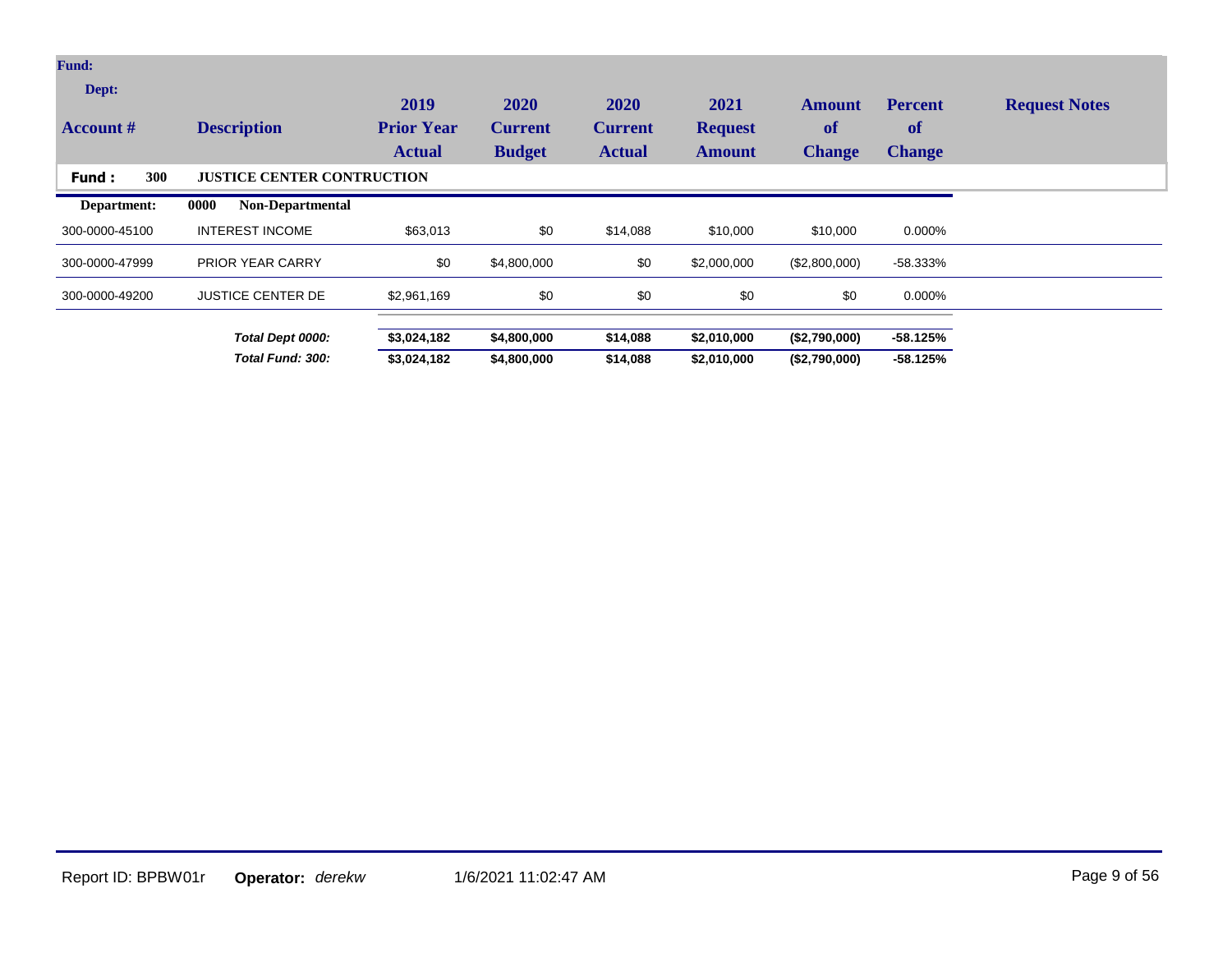| <b>Fund:</b>              |                                   |                                            |                                         |                                         |                                         |                                      |                                       |                      |
|---------------------------|-----------------------------------|--------------------------------------------|-----------------------------------------|-----------------------------------------|-----------------------------------------|--------------------------------------|---------------------------------------|----------------------|
| Dept:<br><b>Account</b> # | <b>Description</b>                | 2019<br><b>Prior Year</b><br><b>Actual</b> | 2020<br><b>Current</b><br><b>Budget</b> | 2020<br><b>Current</b><br><b>Actual</b> | 2021<br><b>Request</b><br><b>Amount</b> | <b>Amount</b><br>of<br><b>Change</b> | <b>Percent</b><br>of<br><b>Change</b> | <b>Request Notes</b> |
| 402<br>Fund:              | <b>BROADBAND STARTUP NON-USDA</b> |                                            |                                         |                                         |                                         |                                      |                                       |                      |
| Department:               | 0000<br><b>Non-Departmental</b>   |                                            |                                         |                                         |                                         |                                      |                                       |                      |
| 402-0000-45100            | <b>INTEREST INCOME</b>            | \$8,716                                    | \$0                                     | \$3,133                                 | \$0                                     | \$0                                  | 0.000%                                |                      |
| 402-0000-47999            | <b>PRIOR YEAR CARRY</b>           | \$0                                        | \$12,500                                | \$0                                     | \$0                                     | (\$12,500)                           | $-100.000\%$                          |                      |
| 402-0000-49611            | <b>DEBT PAYMENT SET</b>           | \$513,000                                  | \$1,002,000                             | \$985,635                               | \$0                                     | (\$1,002,000)                        | $-100.000\%$                          |                      |
|                           | Total Dept 0000:                  | \$521,716                                  | \$1,014,500                             | \$988,768                               | \$0                                     | (\$1,014,500)                        | $-100.000\%$                          |                      |
|                           | Total Fund: 402:                  | \$521,716                                  | \$1,014,500                             | \$988,768                               | \$0                                     | (\$1,014,500)                        | $-100.000\%$                          |                      |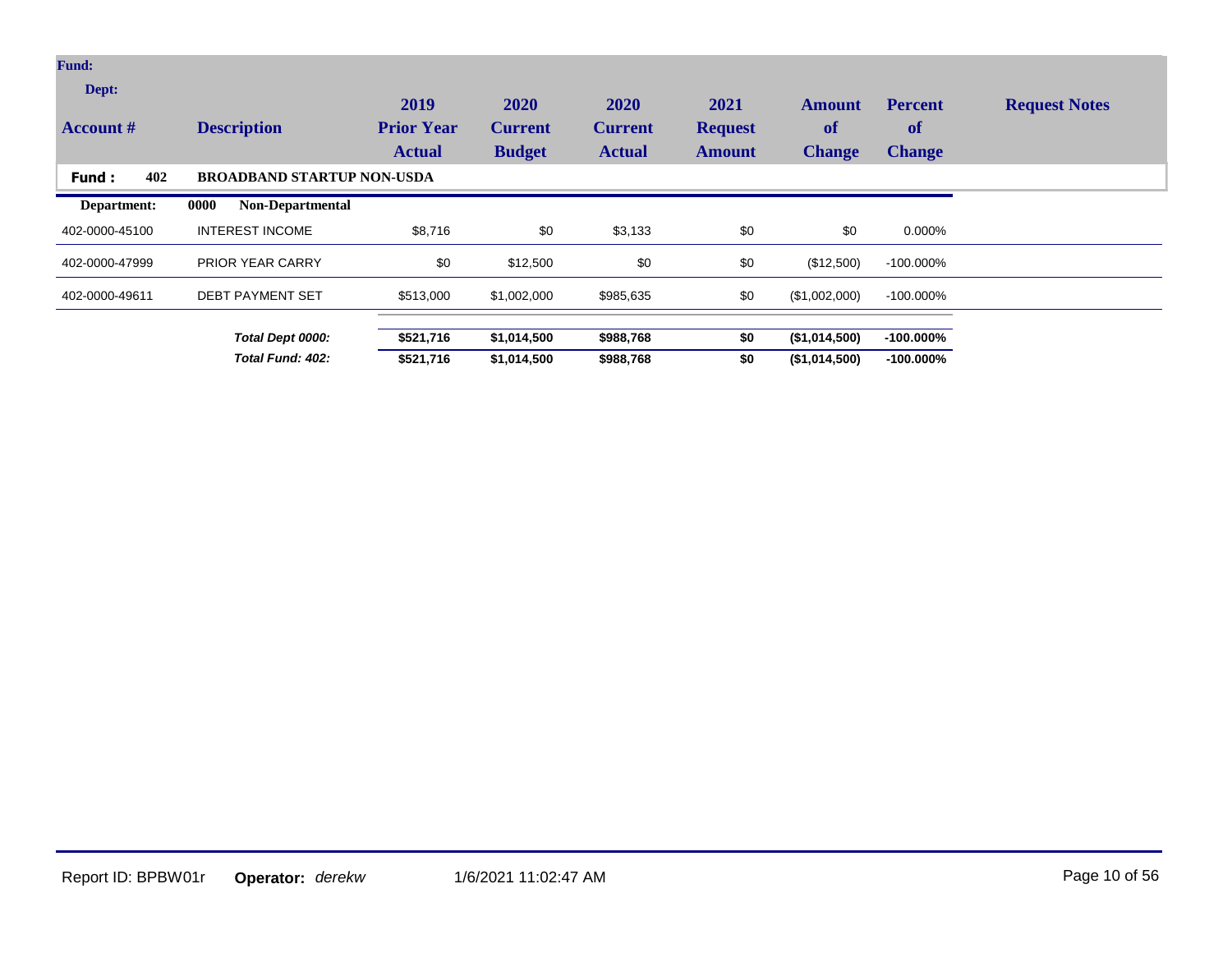| <b>Fund:</b>              |                                 |                                            |                                         |                                                |                                         |                                      |                                       |                      |
|---------------------------|---------------------------------|--------------------------------------------|-----------------------------------------|------------------------------------------------|-----------------------------------------|--------------------------------------|---------------------------------------|----------------------|
| Dept:<br><b>Account #</b> | <b>Description</b>              | 2019<br><b>Prior Year</b><br><b>Actual</b> | 2020<br><b>Current</b><br><b>Budget</b> | <b>2020</b><br><b>Current</b><br><b>Actual</b> | 2021<br><b>Request</b><br><b>Amount</b> | <b>Amount</b><br>of<br><b>Change</b> | <b>Percent</b><br>of<br><b>Change</b> | <b>Request Notes</b> |
| 410<br>Fund:              | TRI GEN/BIOGAS FUND             |                                            |                                         |                                                |                                         |                                      |                                       |                      |
| Department:               | 0000<br><b>Non-Departmental</b> |                                            |                                         |                                                |                                         |                                      |                                       |                      |
| 410-0000-45100            | <b>INTEREST INCOME</b>          | \$5,179                                    | \$0                                     | \$13,138                                       | \$0                                     | \$0                                  | 0.000%                                |                      |
| 410-0000-45101            | <b>INTEREST SUBSIDY</b>         | \$66,296                                   | \$60,000                                | \$33,254                                       | \$0                                     | $(\$60,000)$                         | $-100.000\%$                          |                      |
| 410-0000-49550            | <b>LAW ENFORCEMENT</b>          | \$179,424                                  | \$184,406                               | \$0                                            | \$0                                     | (\$184,406)                          | $-100.000\%$                          |                      |
|                           | Total Dept 0000:                | \$250,899                                  | \$244,406                               | \$46,392                                       | \$0                                     | (\$244,406)                          | $-100.000\%$                          |                      |
|                           | Total Fund: 410:                | \$250,899                                  | \$244,406                               | \$46,392                                       | \$0                                     | (\$244,406)                          | $-100.000\%$                          |                      |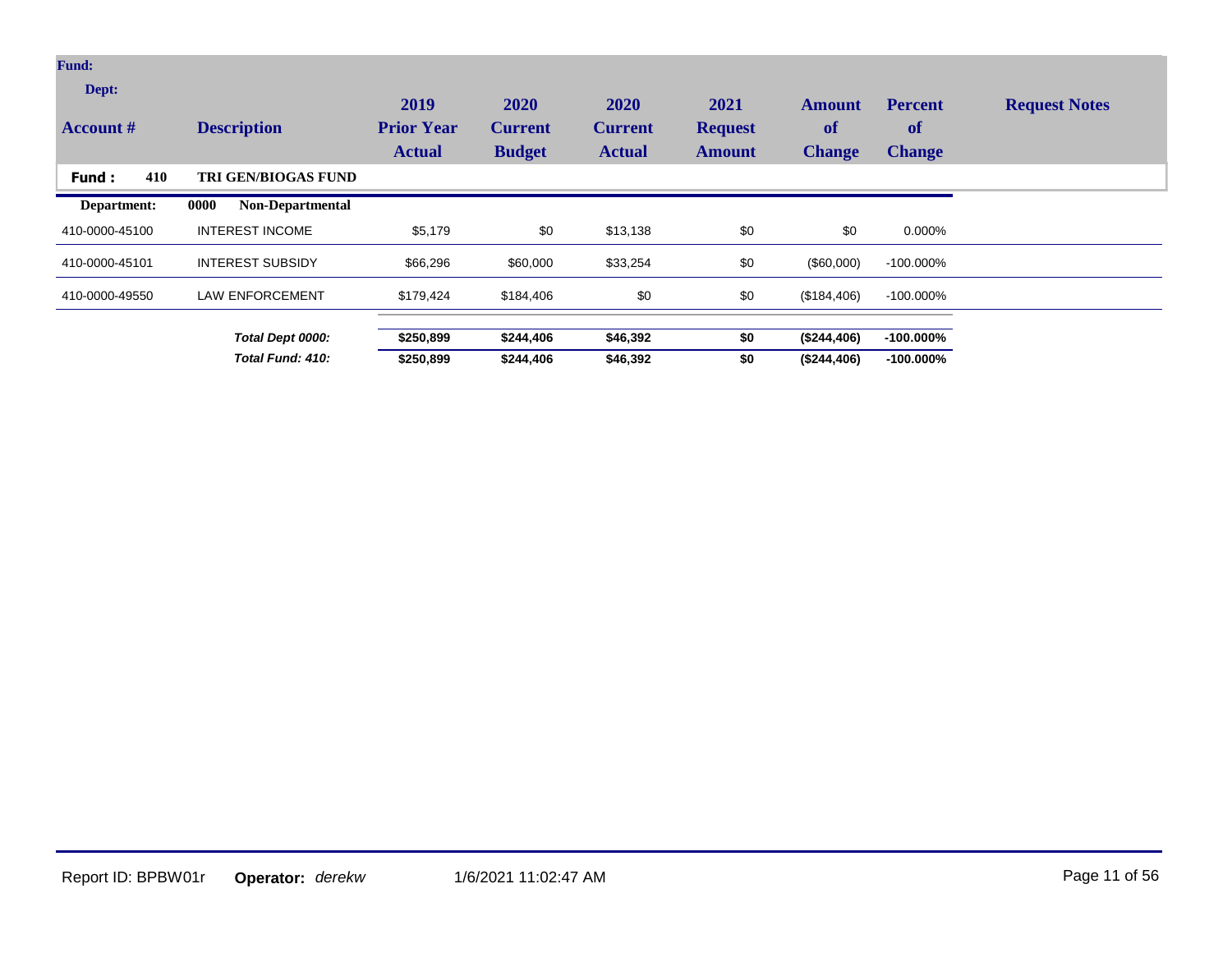| <b>Fund:</b>     |                              |                   |                |                |                |               |                |                      |
|------------------|------------------------------|-------------------|----------------|----------------|----------------|---------------|----------------|----------------------|
| Dept:            |                              | 2019              | 2020           | 2020           | 2021           | <b>Amount</b> | <b>Percent</b> | <b>Request Notes</b> |
| <b>Account #</b> | <b>Description</b>           | <b>Prior Year</b> | <b>Current</b> | <b>Current</b> | <b>Request</b> | <b>of</b>     | of             |                      |
|                  |                              | <b>Actual</b>     | <b>Budget</b>  | <b>Actual</b>  | <b>Amount</b>  | <b>Change</b> | <b>Change</b>  |                      |
| 510<br>Fund:     | <b>ASSESSOR FUND</b>         |                   |                |                |                |               |                |                      |
| Department:      | 0000<br>Non-Departmental     |                   |                |                |                |               |                |                      |
| 510-0000-41105   | <b>REAL &amp; PERSONAL P</b> | \$1,212,716       | \$1,050,000    | \$1,318,308    | \$1,050,000    | \$0           | 0.000%         |                      |
| 510-0000-42110   | <b>FEE-RE PARCEL INF</b>     | \$8,000           | \$8,000        | \$9,920        | \$8,000        | \$0           | 0.000%         |                      |
| 510-0000-42162   | <b>MAPPING</b>               | \$2,014           | \$2,500        | \$892          | \$2,500        | \$0           | 0.000%         |                      |
| 510-0000-44130   | <b>REIMBURSEMENT-ST</b>      | \$265,358         | \$145,164      | \$135,114      | \$145,164      | \$0           | 0.000%         |                      |
| 510-0000-45100   | <b>INTEREST INCOME</b>       | \$35,378          | \$25,000       | \$14,993       | \$25,000       | \$0           | 0.000%         |                      |
| 510-0000-47130   | <b>MISC REVENUE</b>          | \$0               | \$0            | \$0            | \$0            | \$0           | 0.000%         |                      |
| 510-0000-47999   | PRIOR YEAR CARRY             | \$0               | \$800,000      | \$0            | \$800,000      | \$0           | 0.000%         |                      |
|                  | Total Dept 0000:             | \$1,523,466       | \$2,030,664    | \$1,479,228    | \$2,030,664    | \$0           | $0.000\%$      |                      |
|                  | Total Fund: 510:             | \$1,523,466       | \$2,030,664    | \$1,479,228    | \$2,030,664    | \$0           | $0.000\%$      |                      |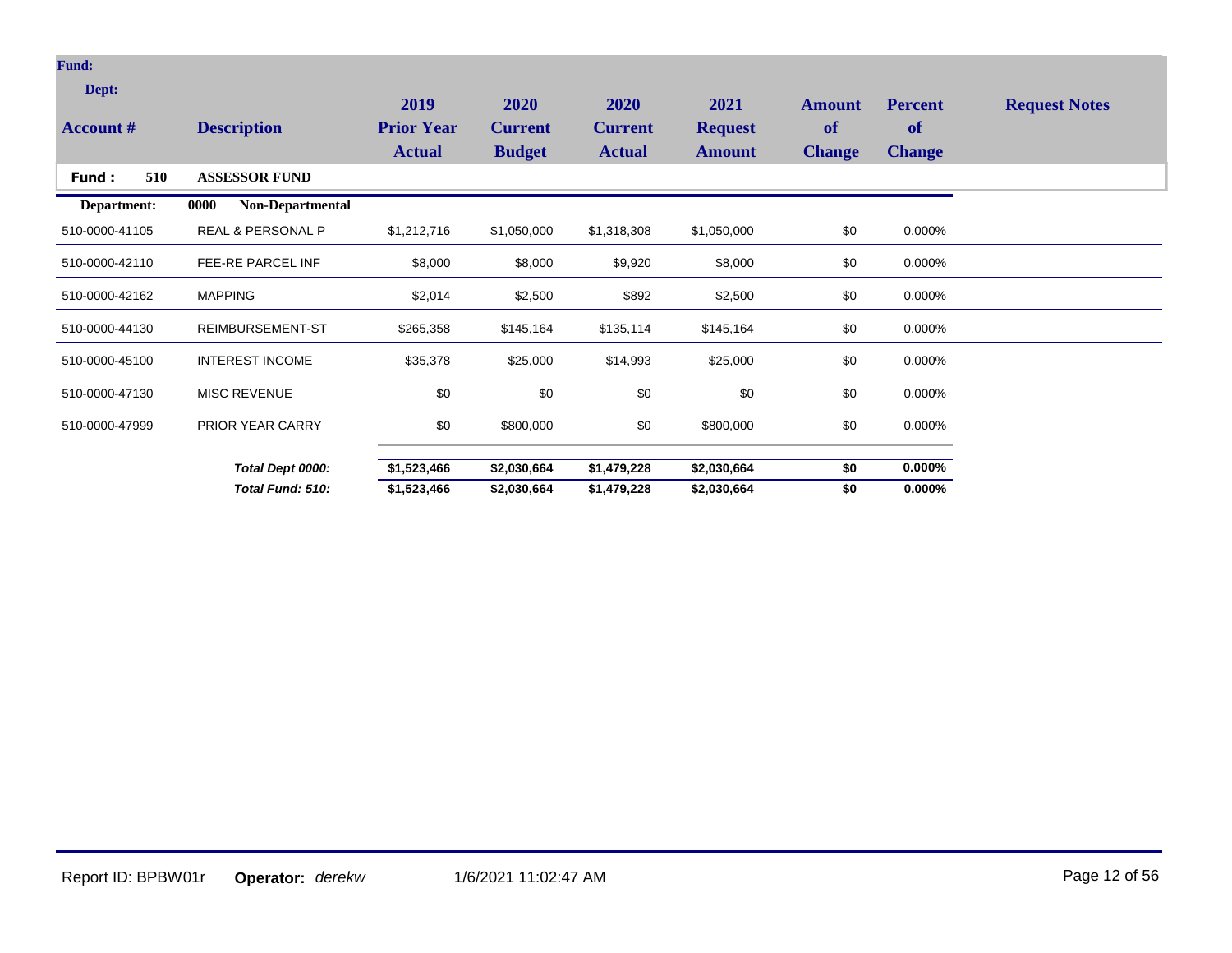| <b>Fund:</b>     |                               |                                    |                                 |                                 |                                 |                            |                     |                      |
|------------------|-------------------------------|------------------------------------|---------------------------------|---------------------------------|---------------------------------|----------------------------|---------------------|----------------------|
| Dept:            |                               | 2019                               | 2020                            | 2020                            | 2021                            | <b>Amount</b>              | <b>Percent</b>      | <b>Request Notes</b> |
| <b>Account #</b> | <b>Description</b>            | <b>Prior Year</b><br><b>Actual</b> | <b>Current</b><br><b>Budget</b> | <b>Current</b><br><b>Actual</b> | <b>Request</b><br><b>Amount</b> | <b>of</b><br><b>Change</b> | of<br><b>Change</b> |                      |
| 520<br>Fund:     | <b>ROAD &amp; BRIDGE FUND</b> |                                    |                                 |                                 |                                 |                            |                     |                      |
| Department:      | 0000<br>Non-Departmental      |                                    |                                 |                                 |                                 |                            |                     |                      |
| 520-0000-41105   | REAL & PERSONAL P             | \$3,078,382                        | \$3,200,000                     | \$3,183,160                     | \$3,200,000                     | \$0                        | 0.000%              |                      |
| 520-0000-41240   | OUT OF STATE/LOCA             | \$1,419,432                        | \$1,100,000                     | \$1,632,276                     | \$1,200,000                     | \$100,000                  | 9.091%              |                      |
| 520-0000-42108   | <b>INSURANCE PROCEE</b>       | \$888                              | \$0                             | \$0                             | \$0                             | \$0                        | 0.000%              |                      |
| 520-0000-42178   | <b>FEES - FINANCIAL IN</b>    | \$4,917                            | \$2,000                         | \$67                            | \$2,000                         | \$0                        | 0.000%              |                      |
| 520-0000-42184   | <b>CULVERT PERMITS</b>        | \$25,100                           | \$20,000                        | \$7,250                         | \$10,000                        | (\$10,000)                 | -50.000%            |                      |
| 520-0000-42192   | PILOT DISTRIBUTION            | \$6,120                            | \$22,000                        | \$27,611                        | \$25,000                        | \$3,000                    | 13.636%             |                      |
| 520-0000-44144   | <b>COUNTY AID ROADS</b>       | \$1,479,116                        | \$1,372,680                     | \$1,442,021                     | \$1,372,000                     | (\$680)                    | $-0.050%$           |                      |
| 520-0000-45100   | <b>INTEREST INCOME</b>        | \$54,276                           | \$30,000                        | \$25,924                        | \$30,000                        | \$0                        | 0.000%              |                      |
| 520-0000-47125   | DIESEL FUEL REIMB.            | \$13,104                           | \$10,000                        | \$13,770                        | \$10,000                        | \$0                        | 0.000%              |                      |
| 520-0000-47130   | MISC REVENUE                  | \$52,765                           | \$27,000                        | \$8,627                         | \$15,000                        | (\$12,000)                 | $-44.444%$          |                      |
| 520-0000-47999   | PRIOR YEAR CARRY              | \$0                                | \$951,472                       | \$0                             | \$1,006,739                     | \$55,267                   | 5.809%              |                      |
| 520-0000-49101   | TRANSFER-GENERAL              | \$0                                | \$0                             | \$0                             | \$500,000                       | \$500,000                  | 0.000%              |                      |
| 520-0000-49610   | <b>TRANSFER FROM CO</b>       | \$0                                | \$0                             | \$0                             | \$0                             | \$0                        | 0.000%              |                      |
|                  | Total Dept 0000:              | \$6,134,100                        | \$6,735,152                     | \$6,340,707                     | \$7,370,739                     | \$635,587                  | 9.437%              |                      |
|                  | Total Fund: 520:              | \$6,134,100                        | \$6,735,152                     | \$6,340,707                     | \$7,370,739                     | \$635,587                  | 9.437%              |                      |
|                  |                               |                                    |                                 |                                 |                                 |                            |                     |                      |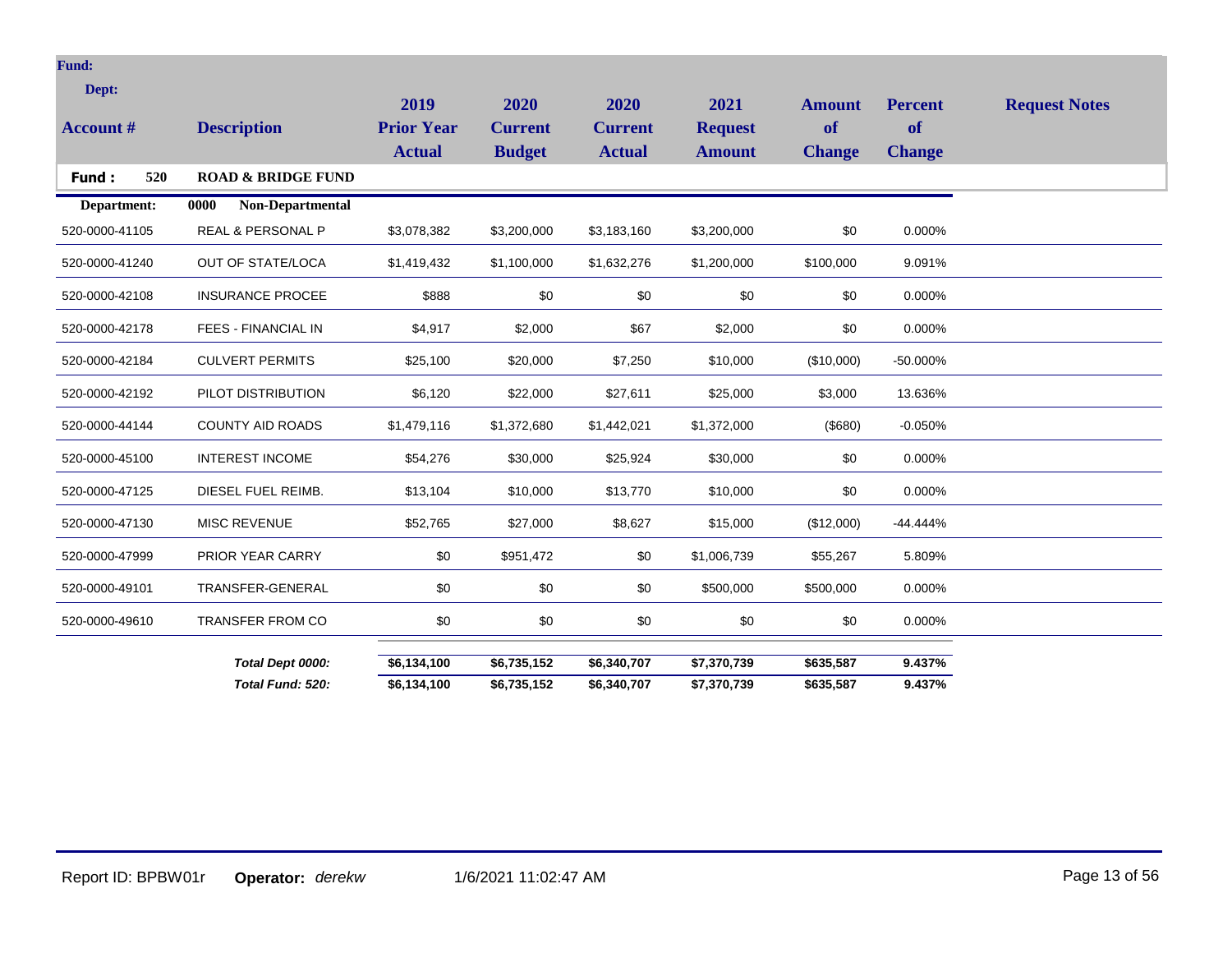| <b>Fund:</b>              |                                         |                                            |                                         |                                         |                                         |                                             |                                              |                      |
|---------------------------|-----------------------------------------|--------------------------------------------|-----------------------------------------|-----------------------------------------|-----------------------------------------|---------------------------------------------|----------------------------------------------|----------------------|
| Dept:<br><b>Account</b> # | <b>Description</b>                      | 2019<br><b>Prior Year</b><br><b>Actual</b> | 2020<br><b>Current</b><br><b>Budget</b> | 2020<br><b>Current</b><br><b>Actual</b> | 2021<br><b>Request</b><br><b>Amount</b> | <b>Amount</b><br><b>of</b><br><b>Change</b> | <b>Percent</b><br><b>of</b><br><b>Change</b> | <b>Request Notes</b> |
| 521<br>Fund:              | <b>ROAD &amp; BRIDGE SALES TAX FUND</b> |                                            |                                         |                                         |                                         |                                             |                                              |                      |
| Department:               | 0000<br><b>Non-Departmental</b>         |                                            |                                         |                                         |                                         |                                             |                                              |                      |
| 521-0000-41220            | 1/4% SALES TAX(66.7                     | \$2,280,941                                | \$2,244,111                             | \$2,418,640                             | \$2,244,111                             | \$0                                         | 0.000%                                       |                      |
| 521-0000-45100            | <b>INTEREST INCOME</b>                  | \$518                                      | \$2,500                                 | \$216                                   | \$2,500                                 | \$0                                         | 0.000%                                       |                      |
|                           | Total Dept 0000:                        | \$2,281,458                                | \$2,246,611                             | \$2,418,857                             | \$2,246,611                             | \$0                                         | $0.000\%$                                    |                      |
|                           | Total Fund: 521:                        | \$2,281,458                                | \$2,246,611                             | \$2,418,857                             | \$2,246,611                             | \$0                                         | $0.000\%$                                    |                      |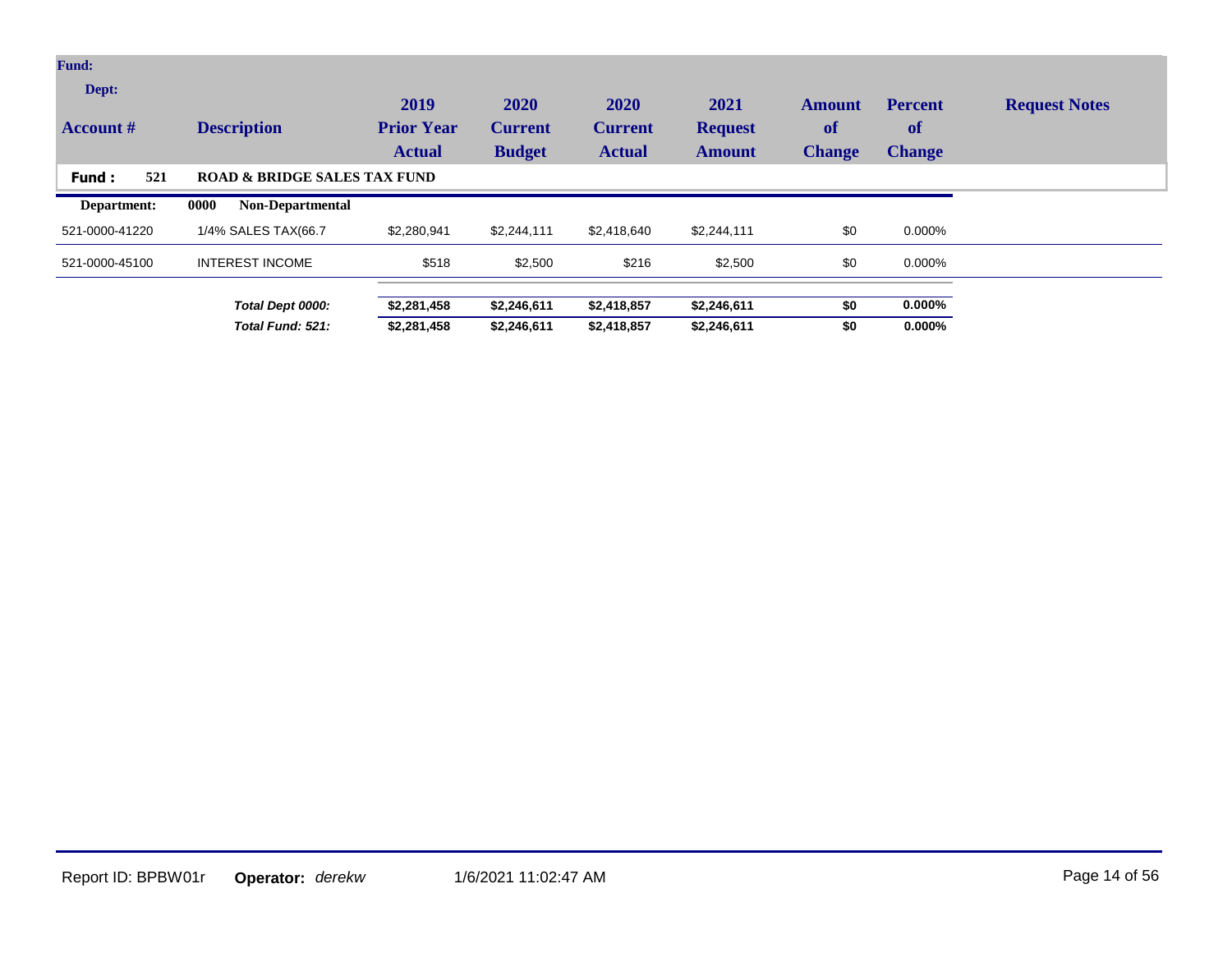| <b>Fund:</b>              |                                      |                                            |                                         |                                         |                                         |                                             |                                              |                      |
|---------------------------|--------------------------------------|--------------------------------------------|-----------------------------------------|-----------------------------------------|-----------------------------------------|---------------------------------------------|----------------------------------------------|----------------------|
| Dept:<br><b>Account</b> # | <b>Description</b>                   | 2019<br><b>Prior Year</b><br><b>Actual</b> | 2020<br><b>Current</b><br><b>Budget</b> | 2020<br><b>Current</b><br><b>Actual</b> | 2021<br><b>Request</b><br><b>Amount</b> | <b>Amount</b><br><b>of</b><br><b>Change</b> | <b>Percent</b><br><b>of</b><br><b>Change</b> | <b>Request Notes</b> |
| 522<br>Fund :             | <b>ROAD &amp; BRIDGE CITIES FUND</b> |                                            |                                         |                                         |                                         |                                             |                                              |                      |
| Department:               | <b>Non-Departmental</b><br>0000      |                                            |                                         |                                         |                                         |                                             |                                              |                      |
| 522-0000-41210            | 1/4% SALES TAX(33.3                  | \$1,140,470                                | \$1,122,056                             | \$1,209,320                             | \$1,122,056                             | \$0                                         | 0.000%                                       |                      |
| 522-0000-45100            | <b>INTEREST INCOME</b>               | \$14,717                                   | \$7,500                                 | \$5,061                                 | \$7,500                                 | \$0                                         | 0.000%                                       |                      |
| 522-0000-47999            | <b>PRIOR YEAR CARRY</b>              | \$0                                        | \$950,000                               | \$0                                     | \$1,000,000                             | \$50,000                                    | 5.263%                                       |                      |
|                           | Total Dept 0000:                     | \$1,155,188                                | \$2,079,556                             | \$1,214,381                             | \$2,129,556                             | \$50,000                                    | 2.404%                                       |                      |
|                           | Total Fund: 522:                     | \$1,155,188                                | \$2,079,556                             | \$1,214,381                             | \$2,129,556                             | \$50,000                                    | 2.404%                                       |                      |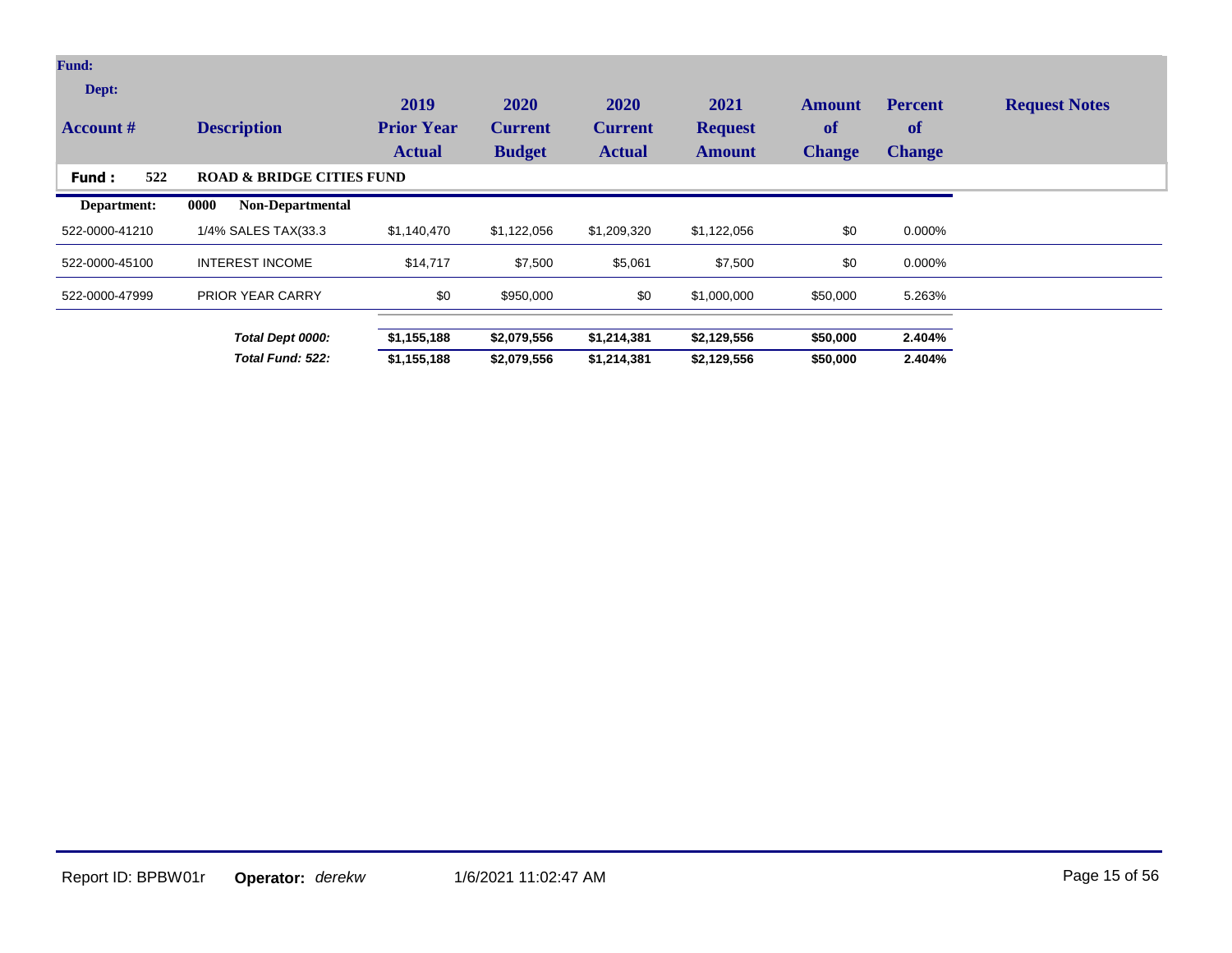| <b>Fund:</b>              |                                 |                                            |                                         |                                         |                                         |                                      |                                              |                      |
|---------------------------|---------------------------------|--------------------------------------------|-----------------------------------------|-----------------------------------------|-----------------------------------------|--------------------------------------|----------------------------------------------|----------------------|
| Dept:<br><b>Account</b> # | <b>Description</b>              | 2019<br><b>Prior Year</b><br><b>Actual</b> | 2020<br><b>Current</b><br><b>Budget</b> | 2020<br><b>Current</b><br><b>Actual</b> | 2021<br><b>Request</b><br><b>Amount</b> | <b>Amount</b><br>of<br><b>Change</b> | <b>Percent</b><br><b>of</b><br><b>Change</b> | <b>Request Notes</b> |
| 524<br>Fund:              | <b>NID BOND FUND</b>            |                                            |                                         |                                         |                                         |                                      |                                              |                      |
| Department:               | 0000<br><b>Non-Departmental</b> |                                            |                                         |                                         |                                         |                                      |                                              |                      |
| 524-0000-45100            | <b>INTEREST INCOME</b>          | \$0                                        | \$100                                   | \$0                                     | \$200                                   | \$100                                | 100.000%                                     |                      |
| 524-0000-46105            | NID TAX REVENUE                 | \$0                                        | \$30,000                                | \$101,018                               | \$59,000                                | \$29,000                             | 96.667%                                      |                      |
|                           | Total Dept 0000:                | \$0                                        | \$30,100                                | \$101,018                               | \$59,200                                | \$29,100                             | 96.678%                                      |                      |
|                           | Total Fund: 524:                | \$0                                        | \$30,100                                | \$101,018                               | \$59,200                                | \$29,100                             | 96.678%                                      |                      |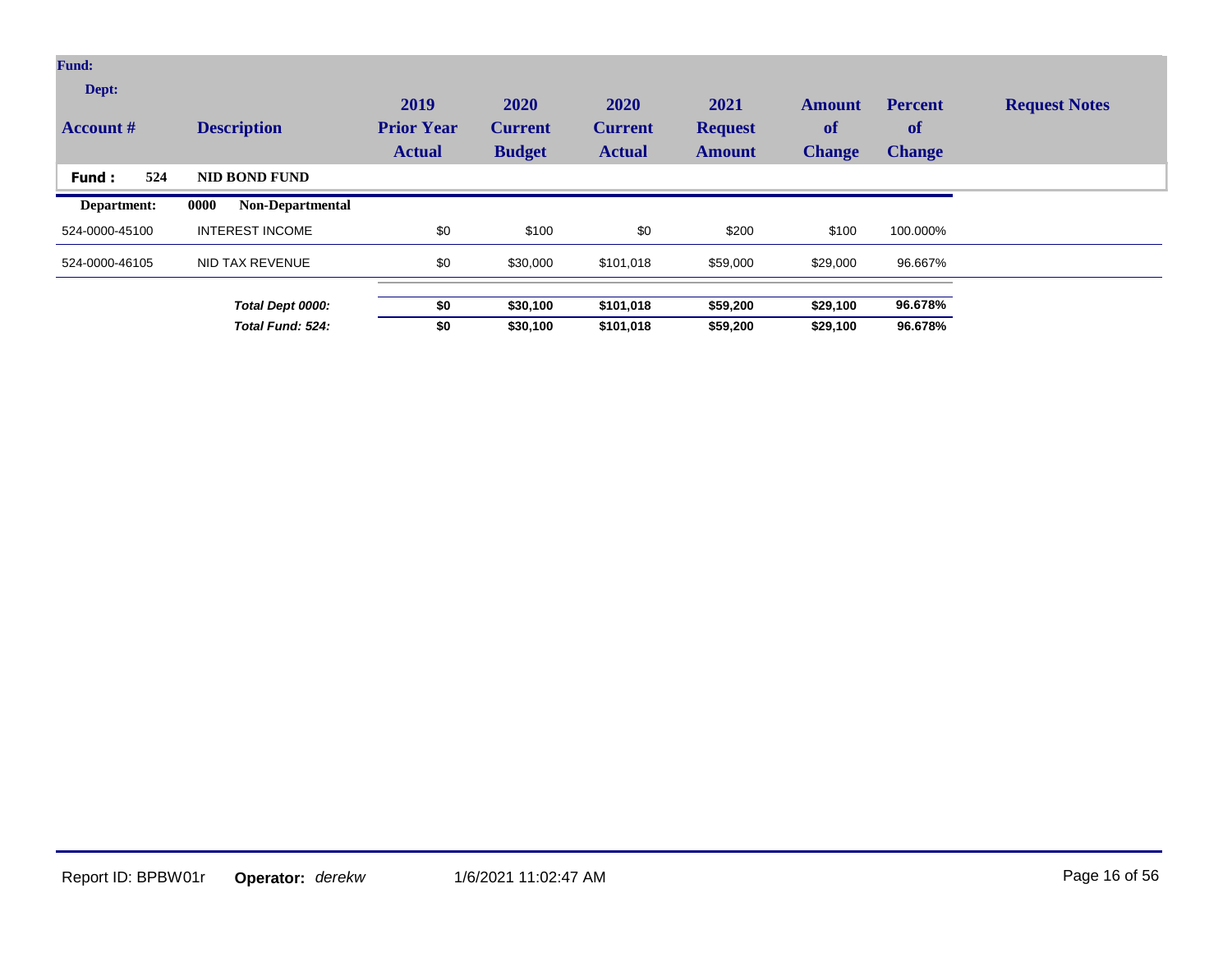| <b>Fund:</b>              |                                 |                                            |                                         |                                         |                                         |                                             |                                              |                      |
|---------------------------|---------------------------------|--------------------------------------------|-----------------------------------------|-----------------------------------------|-----------------------------------------|---------------------------------------------|----------------------------------------------|----------------------|
| Dept:<br><b>Account</b> # | <b>Description</b>              | 2019<br><b>Prior Year</b><br><b>Actual</b> | 2020<br><b>Current</b><br><b>Budget</b> | 2020<br><b>Current</b><br><b>Actual</b> | 2021<br><b>Request</b><br><b>Amount</b> | <b>Amount</b><br><b>of</b><br><b>Change</b> | <b>Percent</b><br><b>of</b><br><b>Change</b> | <b>Request Notes</b> |
| 525<br>Fund:              | FEDERAL BRIDGE FUND             |                                            |                                         |                                         |                                         |                                             |                                              |                      |
| Department:               | 0000<br><b>Non-Departmental</b> |                                            |                                         |                                         |                                         |                                             |                                              |                      |
| 525-0000-44150            | FEDERAL GOV'T BRID              | \$463,700                                  | \$505,564                               | \$33,239                                | \$507,000                               | \$1,436                                     | 0.284%                                       |                      |
| 525-0000-47999            | <b>PRIOR YEAR CARRY</b>         | \$0                                        | \$553,900                               | \$0                                     | \$495,000                               | (\$58,900)                                  | $-10.634%$                                   |                      |
|                           | Total Dept 0000:                | \$463,700                                  | \$1,059,464                             | \$33,239                                | \$1,002,000                             | (\$57,464)                                  | $-5.424%$                                    |                      |
|                           | Total Fund: 525:                | \$463,700                                  | \$1,059,464                             | \$33,239                                | \$1,002,000                             | (\$57,464)                                  | $-5.424%$                                    |                      |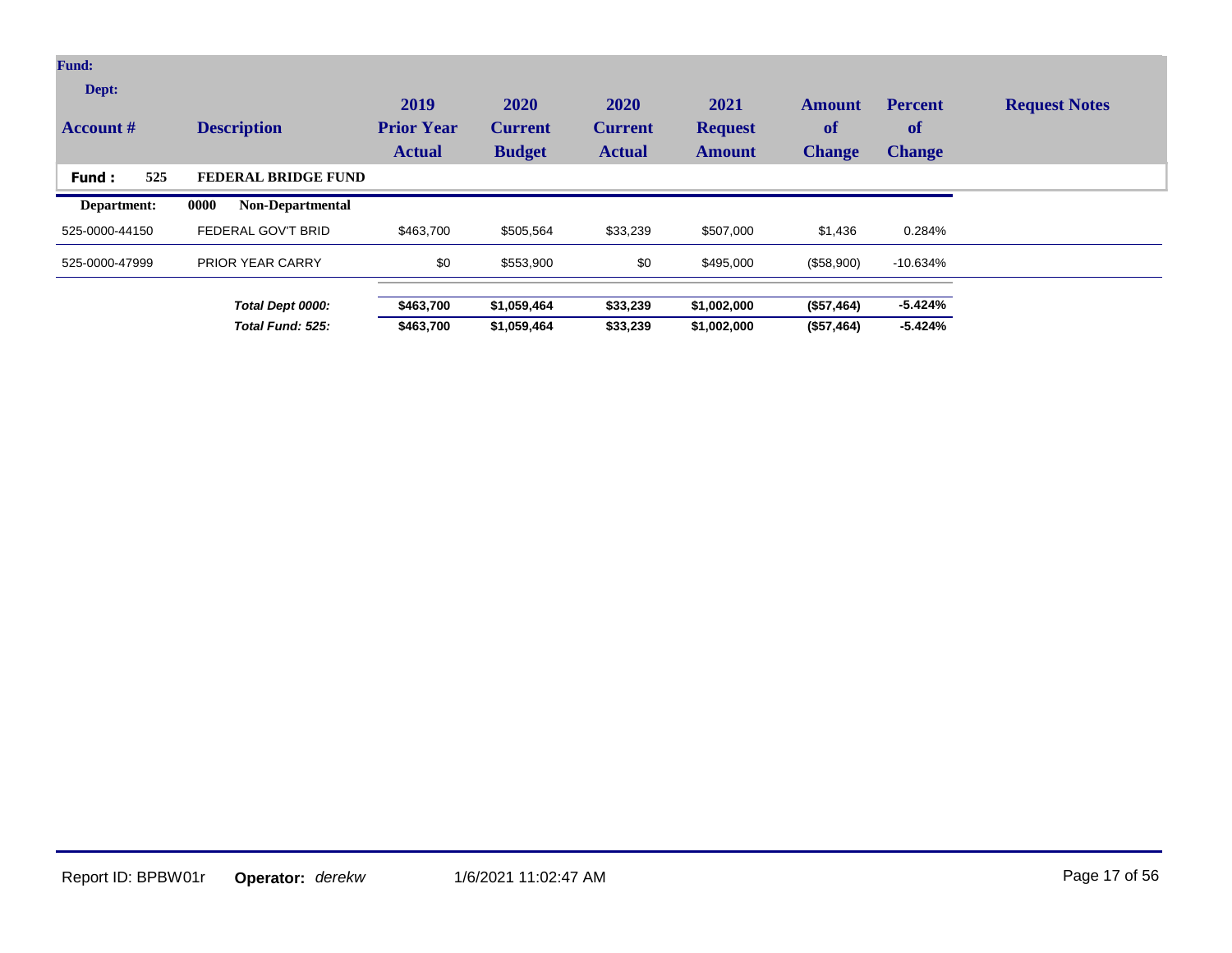| <b>Fund:</b>              |                                 |                                            |                                         |                                                |                                         |                                             |                                       |                      |
|---------------------------|---------------------------------|--------------------------------------------|-----------------------------------------|------------------------------------------------|-----------------------------------------|---------------------------------------------|---------------------------------------|----------------------|
| Dept:<br><b>Account #</b> | <b>Description</b>              | 2019<br><b>Prior Year</b><br><b>Actual</b> | 2020<br><b>Current</b><br><b>Budget</b> | <b>2020</b><br><b>Current</b><br><b>Actual</b> | 2021<br><b>Request</b><br><b>Amount</b> | <b>Amount</b><br><b>of</b><br><b>Change</b> | <b>Percent</b><br>of<br><b>Change</b> | <b>Request Notes</b> |
| 526<br><b>Fund:</b>       | <b>IMPACT FEE FUND</b>          |                                            |                                         |                                                |                                         |                                             |                                       |                      |
| Department:               | 0000<br><b>Non-Departmental</b> |                                            |                                         |                                                |                                         |                                             |                                       |                      |
| 526-0000-42126            | <b>IMPACT FEES</b>              | \$12,012                                   | \$12,012                                | \$0                                            | \$0                                     | (\$12,012)                                  | $-100.000\%$                          |                      |
| 526-0000-45100            | <b>INTEREST INCOME</b>          | \$4,983                                    | \$1,000                                 | \$0                                            | \$0                                     | (\$1,000)                                   | $-100.000\%$                          |                      |
| 526-0000-47999            | <b>PRIOR YEAR CARRY</b>         | \$0                                        | \$222,310                               | \$0                                            | \$0                                     | (\$222,310)                                 | $-100.000\%$                          |                      |
|                           | Total Dept 0000:                | \$16,995                                   | \$235,322                               | \$0                                            | \$0                                     | (\$235,322)                                 | $-100.000\%$                          |                      |
|                           | Total Fund: 526:                | \$16,995                                   | \$235,322                               | \$0                                            | \$0                                     | (\$235,322)                                 | $-100.000\%$                          |                      |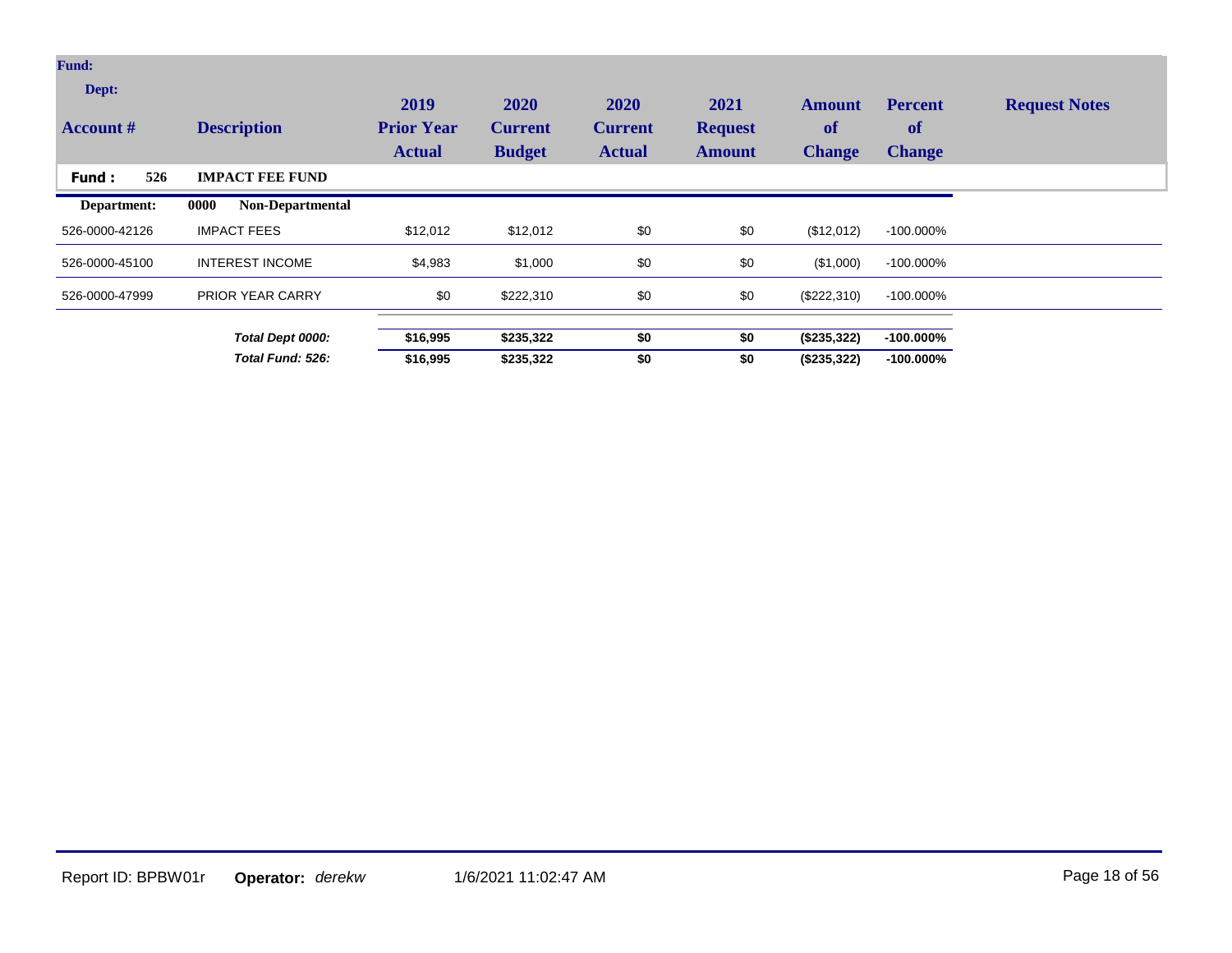| <b>Fund:</b>              |                                       |                                            |                                         |                                         |                                         |                                             |                                       |                      |
|---------------------------|---------------------------------------|--------------------------------------------|-----------------------------------------|-----------------------------------------|-----------------------------------------|---------------------------------------------|---------------------------------------|----------------------|
| Dept:<br><b>Account</b> # | <b>Description</b>                    | 2019<br><b>Prior Year</b><br><b>Actual</b> | 2020<br><b>Current</b><br><b>Budget</b> | 2020<br><b>Current</b><br><b>Actual</b> | 2021<br><b>Request</b><br><b>Amount</b> | <b>Amount</b><br><b>of</b><br><b>Change</b> | <b>Percent</b><br>of<br><b>Change</b> | <b>Request Notes</b> |
| 528<br><b>Fund:</b>       | <b>ROAD &amp; BRIDGE RESERVE FUND</b> |                                            |                                         |                                         |                                         |                                             |                                       |                      |
| Department:               | 0000<br><b>Non-Departmental</b>       |                                            |                                         |                                         |                                         |                                             |                                       |                      |
| 528-0000-45100            | <b>INTEREST INCOME</b>                | \$16,241                                   | \$12,000                                | \$10,078                                | \$10,000                                | (\$2,000)                                   | -16.667%                              |                      |
| 528-0000-47130            | <b>MISC REVENUE</b>                   | \$105,735                                  | \$0                                     | \$0                                     | \$0                                     | \$0                                         | 0.000%                                |                      |
| 528-0000-47999            | PRIOR YEAR CARRY                      | \$0                                        | \$1,045,000                             | \$0                                     | \$595,059                               | (\$449,941)                                 | $-43.057\%$                           |                      |
| 528-0000-49520            | TRANSFER-ROAD AN                      | \$200,000                                  | \$0                                     | \$0                                     | \$0                                     | \$0                                         | 0.000%                                |                      |
|                           | Total Dept 0000:                      | \$321,976                                  | \$1,057,000                             | \$10,078                                | \$605,059                               | (\$451,941)                                 | $-42.757%$                            |                      |
|                           | Total Fund: 528:                      | \$321,976                                  | \$1,057,000                             | \$10,078                                | \$605,059                               | (\$451,941)                                 | $-42.757%$                            |                      |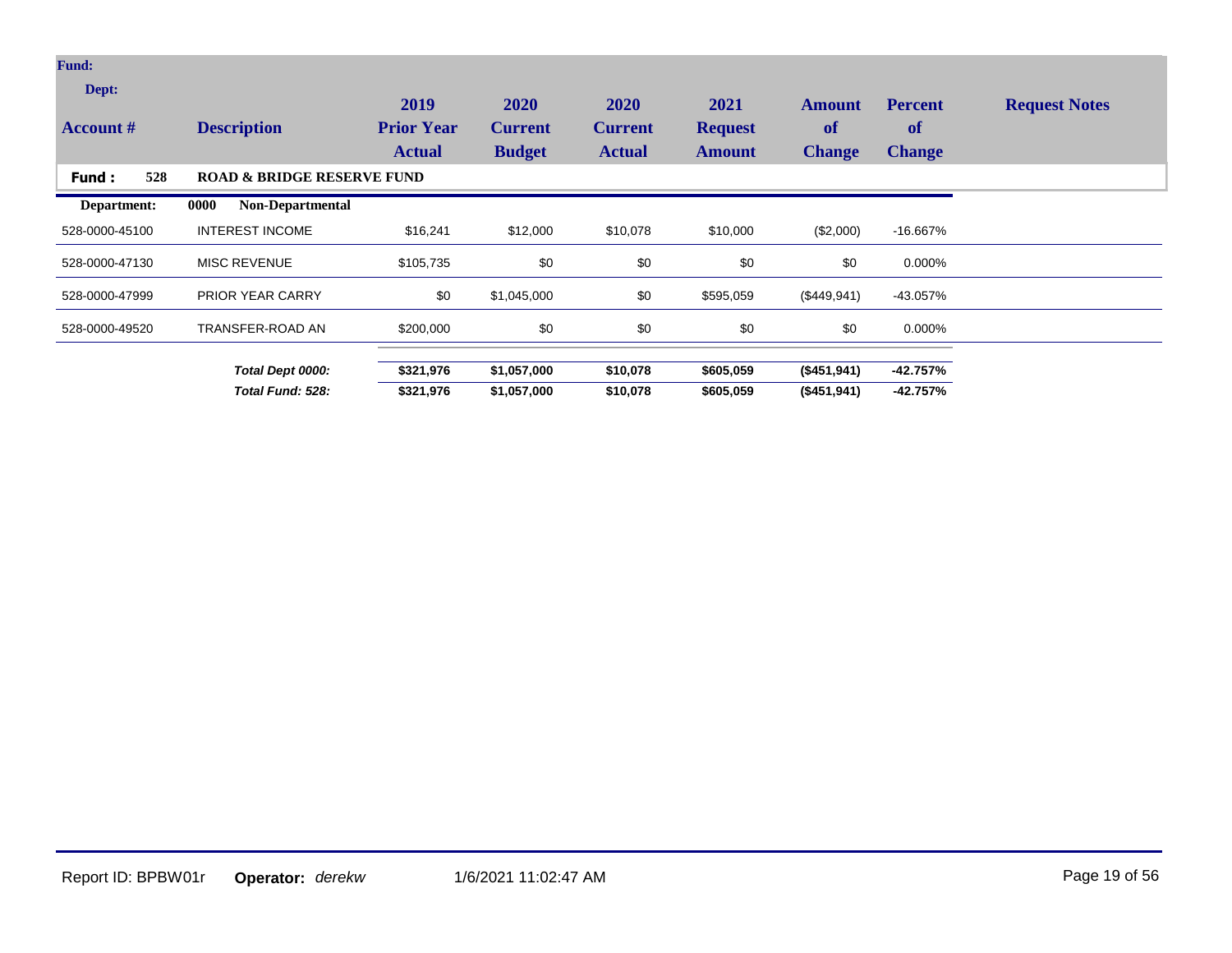| <b>Fund:</b>              |                                        |                                            |                                         |                                         |                                         |                                             |                                       |                      |
|---------------------------|----------------------------------------|--------------------------------------------|-----------------------------------------|-----------------------------------------|-----------------------------------------|---------------------------------------------|---------------------------------------|----------------------|
| Dept:<br><b>Account</b> # | <b>Description</b>                     | 2019<br><b>Prior Year</b><br><b>Actual</b> | 2020<br><b>Current</b><br><b>Budget</b> | 2020<br><b>Current</b><br><b>Actual</b> | 2021<br><b>Request</b><br><b>Amount</b> | <b>Amount</b><br><b>of</b><br><b>Change</b> | <b>Percent</b><br>of<br><b>Change</b> | <b>Request Notes</b> |
| 529<br>Fund:              | <b>CIA ROAD &amp; BRIDGE BOND DEBT</b> |                                            |                                         |                                         |                                         |                                             |                                       |                      |
| Department:               | 0000<br><b>Non-Departmental</b>        |                                            |                                         |                                         |                                         |                                             |                                       |                      |
| 529-0000-45100            | <b>INTEREST INCOME</b>                 | \$97,883                                   | \$30,000                                | \$70,128                                | \$40,000                                | \$10,000                                    | 33.333%                               |                      |
| 529-0000-45101            | <b>INTEREST SUBSIDY</b>                | \$236,376                                  | \$236,376                               | \$238,657                               | \$0                                     | (\$236,376)                                 | $-100.000\%$                          |                      |
| 529-0000-47999            | <b>PRIOR YEAR CARRY</b>                | \$0                                        | \$5,600,000                             | \$0                                     | \$5,700,000                             | \$100,000                                   | 1.786%                                |                      |
| 529-0000-49521            | <b>ROAD &amp; BRIDGE COU</b>           | \$1,844,000                                | \$1,237,226                             | \$2,045,000                             | \$1,996,611                             | \$759,385                                   | 61.378%                               |                      |
|                           | Total Dept 0000:                       | \$2,178,259                                | \$7,103,602                             | \$2,353,785                             | \$7,736,611                             | \$633,009                                   | 8.911%                                |                      |
|                           | Total Fund: 529:                       | \$2,178,259                                | \$7,103,602                             | \$2,353,785                             | \$7,736,611                             | \$633,009                                   | 8.911%                                |                      |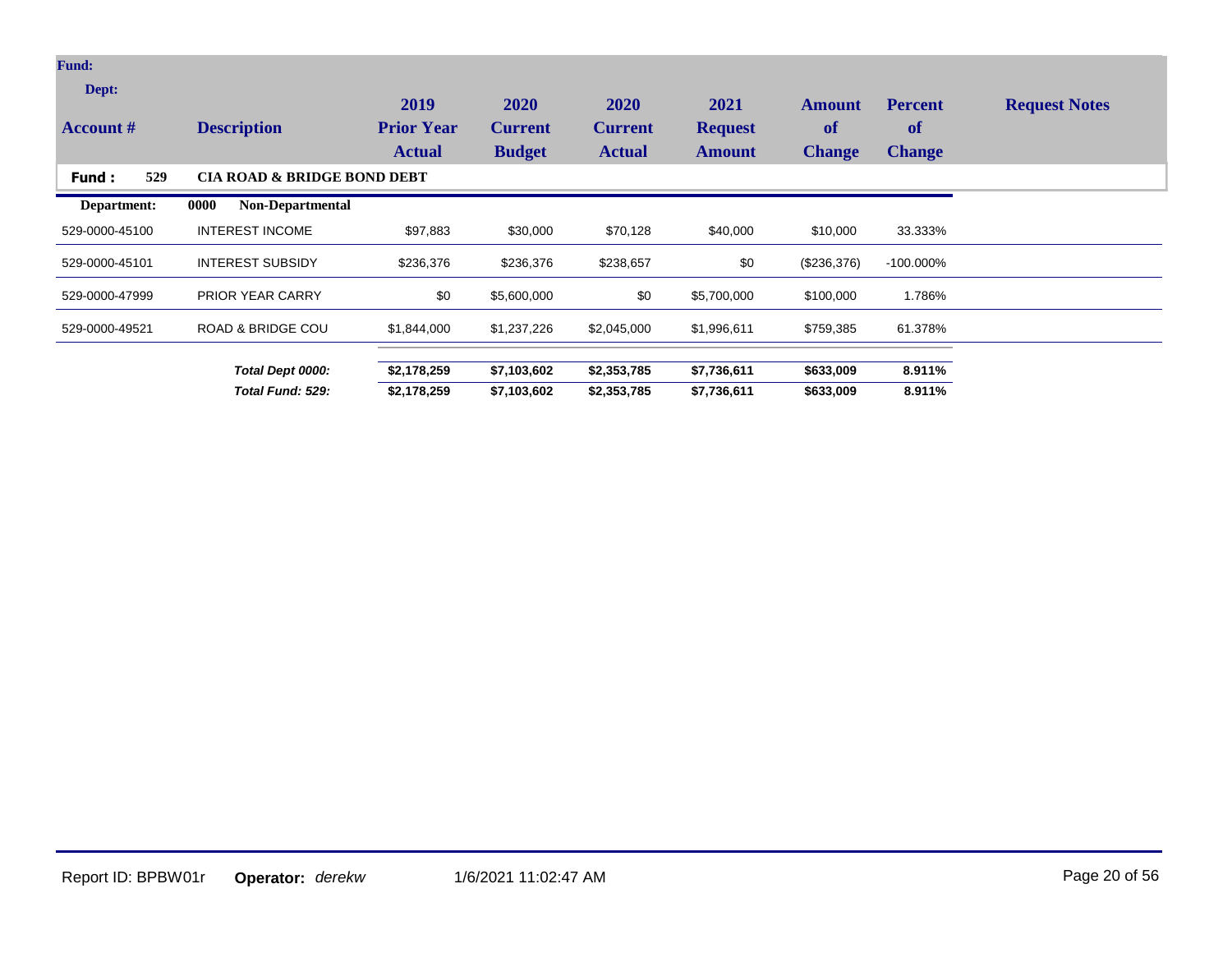| <b>Fund:</b>              |                                     |                                            |                                         |                                         |                                         |                                             |                                       |                      |
|---------------------------|-------------------------------------|--------------------------------------------|-----------------------------------------|-----------------------------------------|-----------------------------------------|---------------------------------------------|---------------------------------------|----------------------|
| Dept:<br><b>Account</b> # | <b>Description</b>                  | 2019<br><b>Prior Year</b><br><b>Actual</b> | 2020<br><b>Current</b><br><b>Budget</b> | 2020<br><b>Current</b><br><b>Actual</b> | 2021<br><b>Request</b><br><b>Amount</b> | <b>Amount</b><br><b>of</b><br><b>Change</b> | <b>Percent</b><br>of<br><b>Change</b> | <b>Request Notes</b> |
| 531<br>Fund:              | <b>CIA BOND REV/EXP SERIES 2014</b> |                                            |                                         |                                         |                                         |                                             |                                       |                      |
| Department:               | 0000<br>Non-Departmental            |                                            |                                         |                                         |                                         |                                             |                                       |                      |
| 531-0000-45100            | <b>INTEREST INCOME</b>              | (\$230)                                    | \$0                                     | \$0                                     | \$0                                     | \$0                                         | 0.000%                                |                      |
| 531-0000-47999            | <b>PRIOR YEAR CARRY</b>             | \$0                                        | \$0                                     | \$0                                     | \$0                                     | \$0                                         | 0.000%                                |                      |
|                           | Total Dept 0000:                    | (\$230)                                    | \$0                                     | \$0                                     | \$0                                     | \$0                                         | $0.000\%$                             |                      |
|                           | Total Fund: 531:                    | (\$230)                                    | \$0                                     | \$0                                     | \$0                                     | \$0                                         | $0.000\%$                             |                      |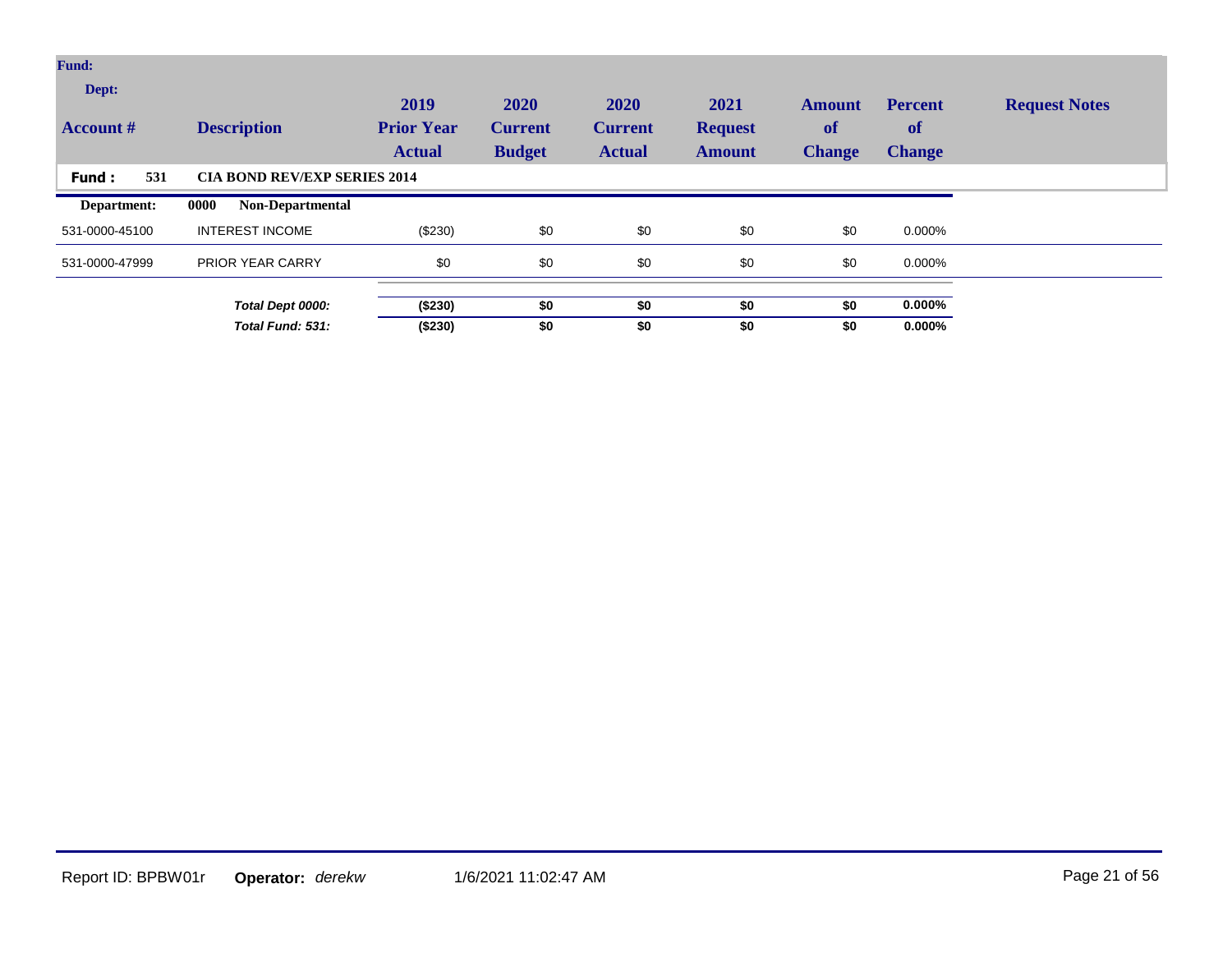| <b>Fund:</b>              |                                  |                                            |                                         |                                         |                                         |                                             |                                              |                      |
|---------------------------|----------------------------------|--------------------------------------------|-----------------------------------------|-----------------------------------------|-----------------------------------------|---------------------------------------------|----------------------------------------------|----------------------|
| Dept:<br><b>Account #</b> | <b>Description</b>               | 2019<br><b>Prior Year</b><br><b>Actual</b> | 2020<br><b>Current</b><br><b>Budget</b> | 2020<br><b>Current</b><br><b>Actual</b> | 2021<br><b>Request</b><br><b>Amount</b> | <b>Amount</b><br><b>of</b><br><b>Change</b> | <b>Percent</b><br><b>of</b><br><b>Change</b> | <b>Request Notes</b> |
| 532<br>Fund:              | <b>CIA BOND SERIES 2020 FUND</b> |                                            |                                         |                                         |                                         |                                             |                                              |                      |
| Department:               | Non-Departmental<br>0000         |                                            |                                         |                                         |                                         |                                             |                                              |                      |
| 532-0000-45100            | <b>INTEREST INCOME</b>           | \$0                                        | \$5,000                                 | \$520                                   | \$50,000                                | \$45,000                                    | 900.000%                                     |                      |
| 532-0000-47999            | <b>PRIOR YEAR CARRY</b>          | \$0                                        | \$0                                     | \$0                                     | \$7,500,000                             | \$7,500,000                                 | 0.000%                                       |                      |
| 532-0000-48010            | PROCEEDS FROM RE                 | \$0                                        | \$7,510,000                             | \$7,503,054                             | \$0                                     | (\$7,510,000)                               | $-100.000\%$                                 |                      |
| 532-0000-48012            | PROCEEDS FOR COS                 | \$0                                        | \$90,000                                | \$87,600                                | \$0                                     | $(\$90,000)$                                | $-100.000\%$                                 |                      |
|                           | Total Dept 0000:                 | \$0                                        | \$7,605,000                             | \$7,591,174                             | \$7,550,000                             | (\$55,000)                                  | $-0.723%$                                    |                      |
|                           | Total Fund: 532:                 | \$0                                        | \$7,605,000                             | \$7,591,174                             | \$7,550,000                             | (\$55,000)                                  | $-0.723%$                                    |                      |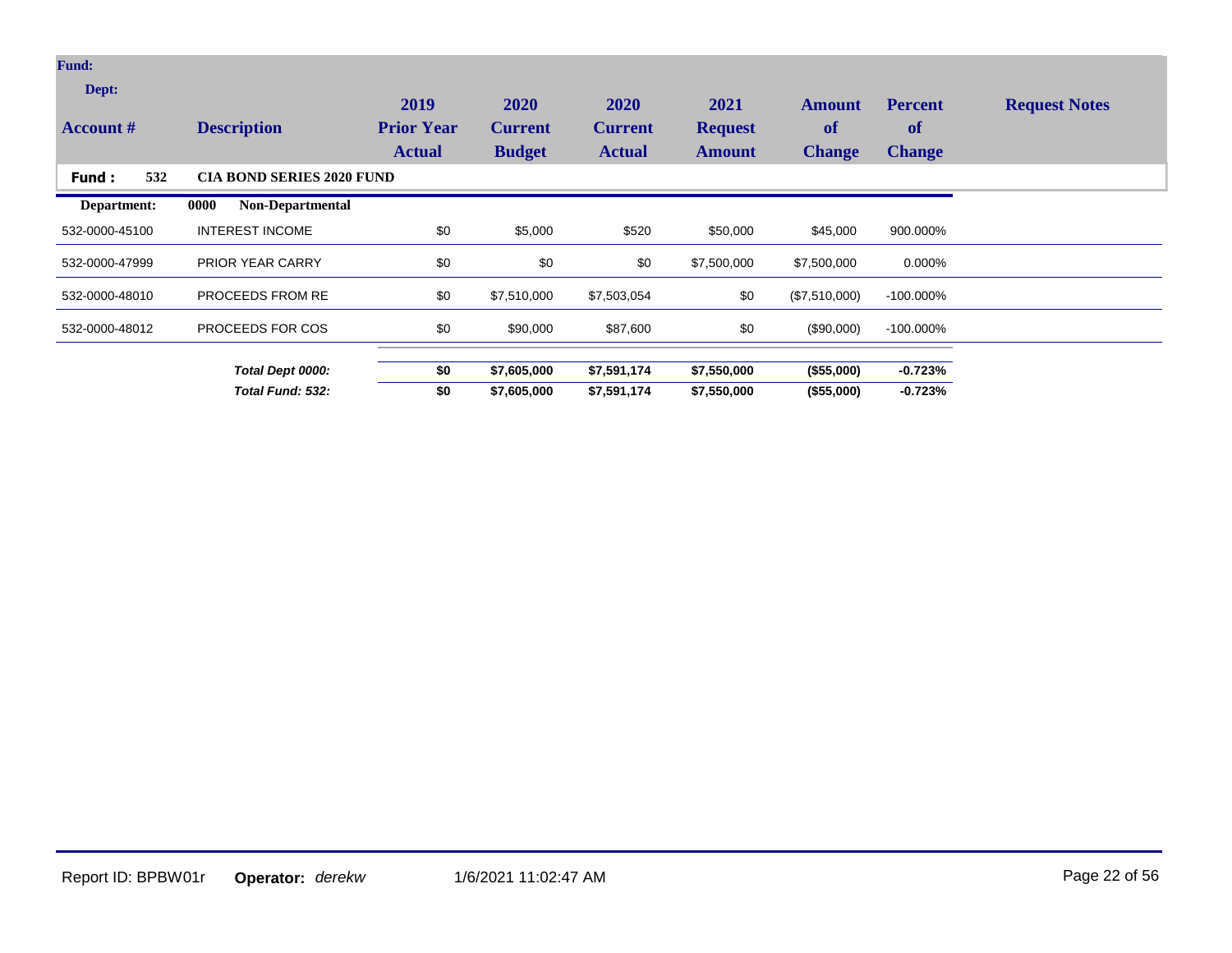| <b>Fund:</b>              |                             |                           |                        |                        |                        |                            |                             |                      |
|---------------------------|-----------------------------|---------------------------|------------------------|------------------------|------------------------|----------------------------|-----------------------------|----------------------|
| Dept:<br><b>Account #</b> | <b>Description</b>          | 2019<br><b>Prior Year</b> | 2020<br><b>Current</b> | 2020<br><b>Current</b> | 2021<br><b>Request</b> | <b>Amount</b><br><b>of</b> | <b>Percent</b><br><b>of</b> | <b>Request Notes</b> |
|                           |                             | <b>Actual</b>             | <b>Budget</b>          | <b>Actual</b>          | <b>Amount</b>          | <b>Change</b>              | <b>Change</b>               |                      |
| 549<br>Fund:              | <b>INMATE SECURITY FUND</b> |                           |                        |                        |                        |                            |                             |                      |
| Department:               | Non-Departmental<br>0000    |                           |                        |                        |                        |                            |                             |                      |
| 549-0000-42186            | <b>COURT FEES</b>           | \$19,166                  | \$20,000               | \$14,755               | \$20,000               | \$0                        | 0.000%                      |                      |
| 549-0000-45100            | <b>INTEREST INCOME</b>      | \$1,556                   | \$1,000                | \$500                  | \$1,000                | \$0                        | 0.000%                      |                      |
| 549-0000-47133            | <b>COMMISSARY NET P</b>     | \$32,653                  | \$35,000               | \$23,962               | \$35,000               | \$0                        | 0.000%                      |                      |
| 549-0000-47999            | <b>PRIOR YEAR CARRY</b>     | \$0                       | \$45,000               | \$0                    | \$45,000               | \$0                        | 0.000%                      |                      |
|                           |                             |                           |                        |                        |                        |                            |                             |                      |
|                           | Total Dept 0000:            | \$53,376                  | \$101,000              | \$39,217               | \$101,000              | \$0                        | $0.000\%$                   |                      |
|                           | Total Fund: 549:            | \$53,376                  | \$101,000              | \$39,217               | \$101,000              | \$0                        | $0.000\%$                   |                      |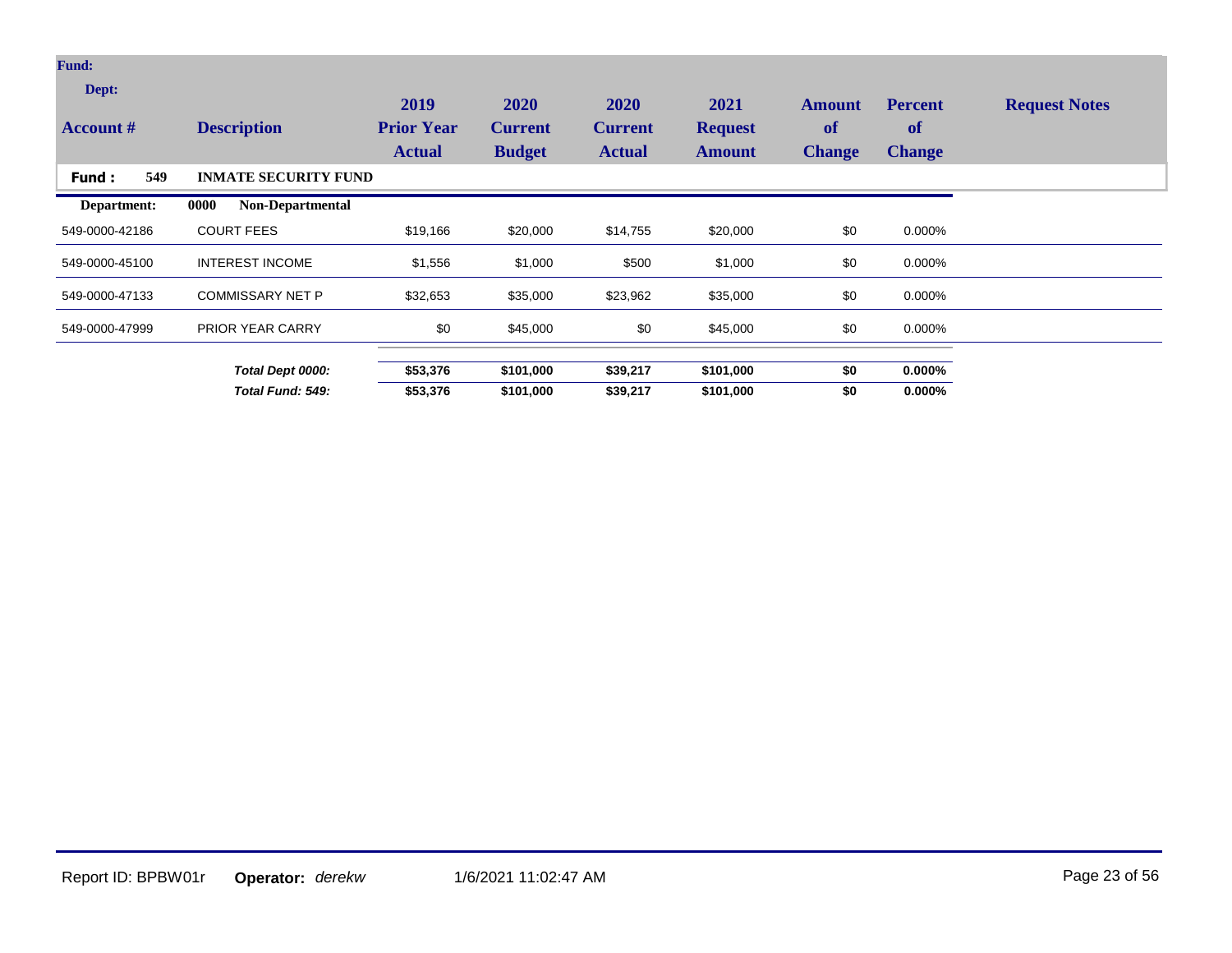| <b>Fund:</b>       |             |                                       |                                    |                                 |                                 |                                 |                     |                            |                      |
|--------------------|-------------|---------------------------------------|------------------------------------|---------------------------------|---------------------------------|---------------------------------|---------------------|----------------------------|----------------------|
| Dept:              |             |                                       | 2019                               | 2020                            | 2020                            | 2021                            | <b>Amount</b>       | <b>Percent</b>             | <b>Request Notes</b> |
| <b>Account #</b>   |             | <b>Description</b>                    | <b>Prior Year</b><br><b>Actual</b> | <b>Current</b><br><b>Budget</b> | <b>Current</b><br><b>Actual</b> | <b>Request</b><br><b>Amount</b> | of<br><b>Change</b> | <b>of</b><br><b>Change</b> |                      |
| 550<br>Fund:       |             | <b>LAW ENFORCEMENT JUSTICE CENTER</b> |                                    |                                 |                                 |                                 |                     |                            |                      |
| Department:        | 1000        | PUBLIC ADMINISTRATOR                  |                                    |                                 |                                 |                                 |                     |                            |                      |
| 550-1000-42120     | <b>FEES</b> |                                       | \$26,918                           | \$20,000                        | \$24,494                        | \$20,000                        | \$0                 | 0.000%                     |                      |
| 550-1000-47130     |             | MISC REVENUE                          | \$0                                | \$0                             | (\$190)                         | \$0                             | \$0                 | 0.000%                     |                      |
|                    |             | Total Dept 1000:                      | \$26,918                           | \$20,000                        | \$24,304                        | \$20,000                        | \$0                 | $0.000\%$                  |                      |
| Department:        | 1010        | PROSECUTING ATTORNEY                  |                                    |                                 |                                 |                                 |                     |                            |                      |
| 550-1010-42174     |             | FEES - 1/2 DELINQUE                   | \$16,560                           | \$20,000                        | \$24,065                        | \$20,000                        | \$0                 | 0.000%                     |                      |
| 550-1010-47130     |             | MISC REVENUE                          | \$0                                | \$50                            | $\$0$                           | \$50                            | \$0                 | 0.000%                     |                      |
|                    |             | Total Dept 1010:                      | \$16,560                           | \$20,050                        | \$24,065                        | \$20,050                        | \$0                 | $0.000\%$                  |                      |
| Department:        | 1020        | PA CHILD SUPPORT                      |                                    |                                 |                                 |                                 |                     |                            |                      |
| 550-1020-44132     |             | <b>IVD-CIRCUIT COURT</b>              | \$229,690                          | \$229,072                       | \$209,525                       | \$241,208                       | \$12,136            | 5.298%                     |                      |
|                    |             | Total Dept 1020:                      | \$229,690                          | \$229,072                       | \$209,525                       | \$241,208                       | \$12,136            | 5.298%                     |                      |
| Department:        | 1030        | PA SSVF                               |                                    |                                 |                                 |                                 |                     |                            |                      |
| 550-1030-44134     |             | <b>SSV FUND</b>                       | \$6,675                            | \$0                             | \$0                             | \$0                             | \$0                 | 0.000%                     |                      |
|                    |             | Total Dept 1030:                      | \$6,675                            | \$0                             | \$0                             | \$0                             | \$0                 | $0.000\%$                  |                      |
| Department:        | 1040        | PA VAWA                               |                                    |                                 |                                 |                                 |                     |                            |                      |
| 550-1040-44134     |             | VAWA FUND                             | \$15,727                           | \$25,694                        | \$29,394                        | \$89,762                        | \$64,068            | 249.350%                   |                      |
|                    |             | Total Dept 1040:                      | \$15,727                           | \$25,694                        | \$29,394                        | \$89,762                        | \$64,068            | 249.350%                   |                      |
| Department:        | 1050        | PA VOCA                               |                                    |                                 |                                 |                                 |                     |                            |                      |
| 550-1050-44134     |             | <b>VOCA FUND</b>                      | \$179,123                          | \$191,898                       | \$185,458                       | \$201,727                       | \$9,829             | 5.122%                     |                      |
|                    |             | Total Dept 1050:                      | \$179,123                          | \$191,898                       | \$185,458                       | \$201,727                       | \$9,829             | 5.122%                     |                      |
| Department:        | <b>1100</b> | <b>JUVENILE DEPARTMENT</b>            |                                    |                                 |                                 |                                 |                     |                            |                      |
| Report ID: BPBW01r |             | Operator: derekw                      |                                    | 1/6/2021 11:02:47 AM            |                                 |                                 |                     |                            | Page 24 of 56        |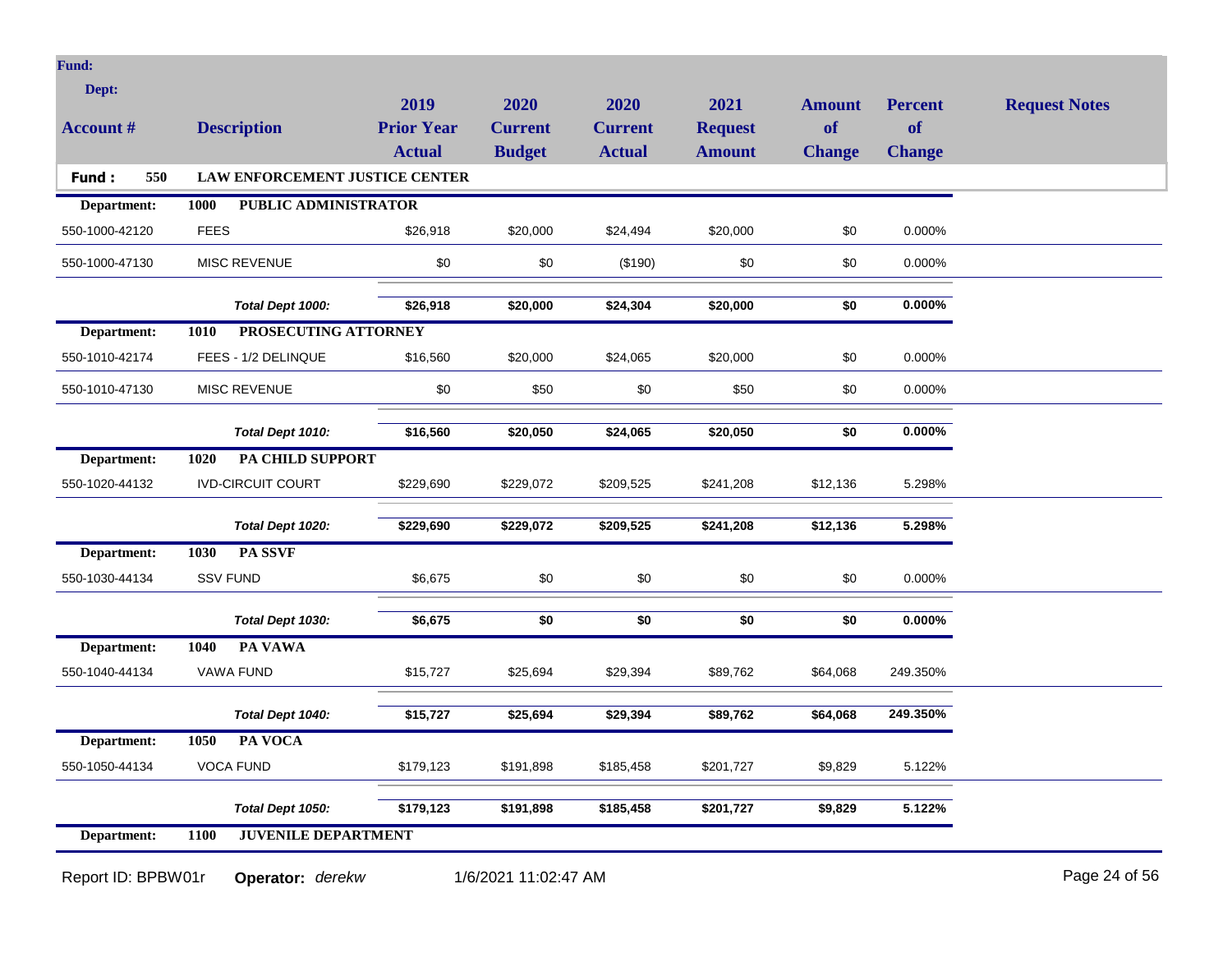| ı |  |
|---|--|
|   |  |
|   |  |

| Dept:<br><b>Account #</b> | <b>Description</b>                    | 2019<br><b>Prior Year</b><br><b>Actual</b> | 2020<br><b>Current</b><br><b>Budget</b> | 2020<br><b>Current</b><br><b>Actual</b> | 2021<br><b>Request</b><br><b>Amount</b> | <b>Amount</b><br>of | <b>Percent</b><br><b>of</b> | <b>Request Notes</b> |
|---------------------------|---------------------------------------|--------------------------------------------|-----------------------------------------|-----------------------------------------|-----------------------------------------|---------------------|-----------------------------|----------------------|
| 550<br>Fund:              | <b>LAW ENFORCEMENT JUSTICE CENTER</b> |                                            |                                         |                                         |                                         | <b>Change</b>       | <b>Change</b>               |                      |
| 550-1100-44128            | BOARD-STATE-COUN                      | \$44,064                                   | \$50,000                                | \$42,786                                | \$50,000                                | \$0                 | 0.000%                      |                      |
| 550-1100-44199            | DYS AT RISK DEPUTY                    | \$0                                        | \$0                                     | \$0                                     | \$0                                     | \$0                 | 0.000%                      |                      |
| 550-1100-44200            | <b>GRANT REVENUE</b>                  | \$3,890                                    | \$0                                     | \$612                                   | \$0                                     | \$0                 | 0.000%                      |                      |
| 550-1100-47130            | MISC REVENUE                          | \$833                                      | \$0                                     | \$779                                   | \$0                                     | \$0                 | 0.000%                      |                      |
|                           | Total Dept 1100:                      | \$48,787                                   | \$50,000                                | \$44,177                                | \$50,000                                | \$0                 | $0.000\%$                   |                      |
| Department:               | <b>JUVENILE DETENTION</b><br>1110     |                                            |                                         |                                         |                                         |                     |                             |                      |
| 550-1110-44200            | <b>GRANT REVENUE</b>                  | \$0                                        | \$1,000                                 | \$0                                     | \$1,000                                 | \$0                 | 0.000%                      |                      |
|                           | Total Dept 1110:                      | \$0                                        | \$1,000                                 | \$0                                     | \$1,000                                 | \$0                 | $0.000\%$                   |                      |
| Department:               | <b>AT RISK GRANT</b><br>1120          |                                            |                                         |                                         |                                         |                     |                             |                      |
| 550-1120-44200            | <b>GRANT REVENUE</b>                  | \$56,054                                   | \$64,304                                | \$47,935                                | \$64,304                                | \$0                 | 0.000%                      |                      |
|                           | Total Dept 1120:                      | \$56,054                                   | \$64,304                                | \$47,935                                | \$64,304                                | \$0                 | $0.000\%$                   |                      |
| Department:               | 1150<br>OSCA DETENTION ALTERNATIVE    |                                            |                                         |                                         |                                         |                     |                             |                      |
| 550-1150-44200            | <b>GRANT REVENUE</b>                  | \$11,563                                   | \$14,235                                | \$12,880                                | \$17,000                                | \$2,765             | 19.424%                     |                      |
|                           | Total Dept 1150:                      | \$11,563                                   | \$14,235                                | \$12,880                                | \$17,000                                | \$2,765             | 19.424%                     |                      |
| Department:               | 1200<br><b>SHERIFF ADMINISTRATION</b> |                                            |                                         |                                         |                                         |                     |                             |                      |
| 550-1200-42108            | CCSO WRECKED CA                       | \$66,525                                   | \$40,000                                | \$35,289                                | \$40,000                                | \$0                 | 0.000%                      |                      |
| 550-1200-42120            | <b>FEES</b>                           | \$3,901                                    | \$4,000                                 | \$5,282                                 | \$4,000                                 | \$0                 | 0.000%                      |                      |
| 550-1200-42132            | CO COURT FEES                         | \$77,406                                   | \$90,000                                | \$42,761                                | \$75,000                                | (\$15,000)          | -16.667%                    |                      |
| 550-1200-42148            | DEPUTY SHERIFF SA                     | \$21,040                                   | \$31,000                                | \$15,670                                | \$31,000                                | \$0                 | 0.000%                      |                      |
| 550-1200-42164            | <b>TELEPHONE</b>                      | \$17,550                                   | \$15,500                                | \$20,927                                | \$15,500                                | \$0                 | 0.000%                      |                      |

Report ID: BPBW01r **Operator:** *derekw* 1/6/2021 11:02:48 AM Page 25 of 56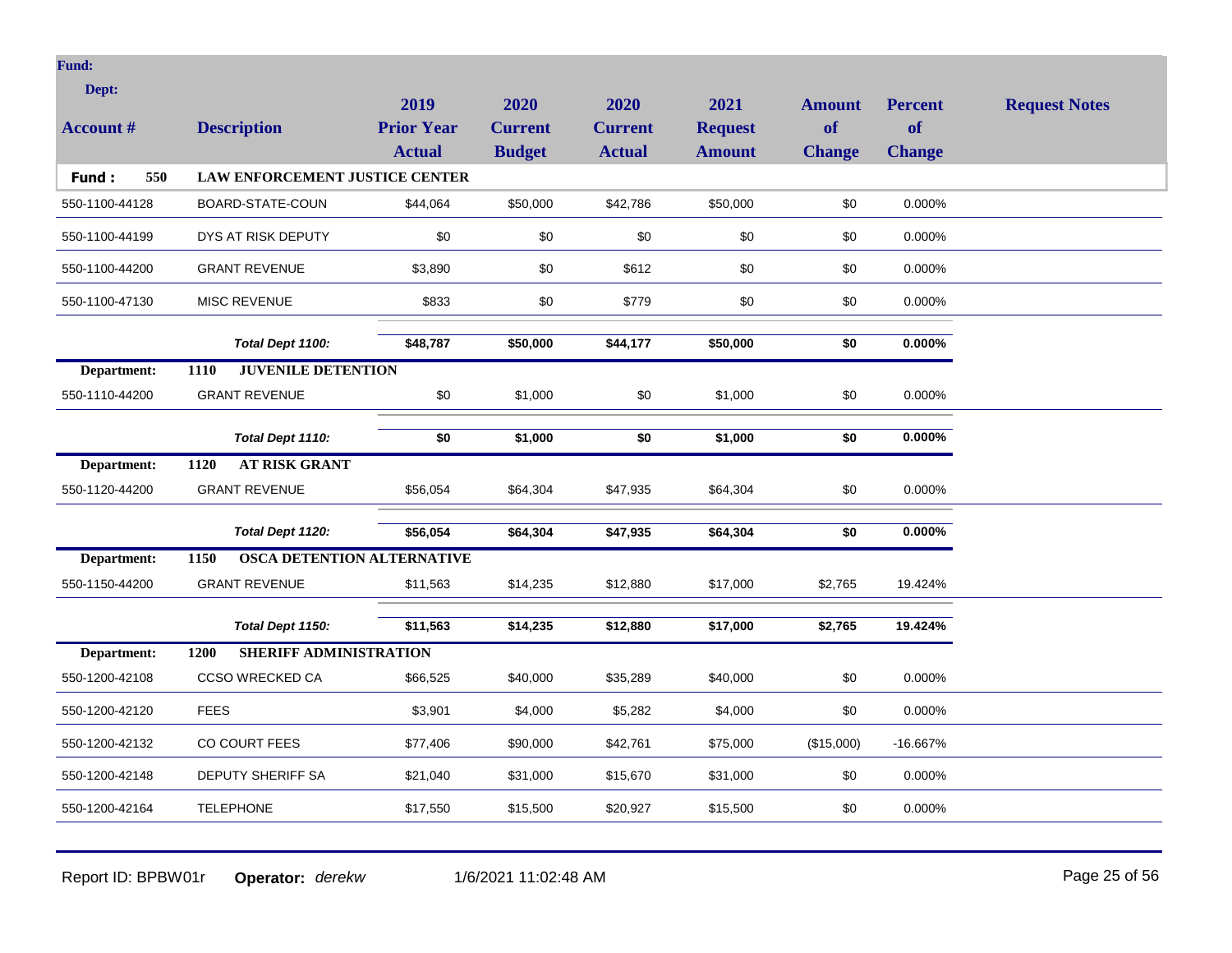| Dept:            |                                       | 2019                      | 2020           | 2020           | 2021           | <b>Amount</b> | <b>Percent</b> | <b>Request Notes</b> |
|------------------|---------------------------------------|---------------------------|----------------|----------------|----------------|---------------|----------------|----------------------|
| <b>Account #</b> | <b>Description</b>                    | <b>Prior Year</b>         | <b>Current</b> | <b>Current</b> | <b>Request</b> | of            | of             |                      |
|                  |                                       | <b>Actual</b>             | <b>Budget</b>  | <b>Actual</b>  | <b>Amount</b>  | <b>Change</b> | <b>Change</b>  |                      |
| Fund:<br>550     | <b>LAW ENFORCEMENT JUSTICE CENTER</b> |                           |                |                |                |               |                |                      |
| 550-1200-42168   | FEES - PRISONER R                     | \$9,933                   | \$60,000       | \$29,297       | \$50,000       | (\$10,000)    | $-16.667%$     |                      |
| 550-1200-42172   | <b>FEES - CIVIL PROCES</b>            | \$50,814                  | \$50,000       | \$13,164       | \$50,000       | \$0           | 0.000%         |                      |
| 550-1200-42176   | <b>FEES - INMATE MED</b>              | \$0                       | \$1,000        | \$2,071        | \$1,000        | \$0           | 0.000%         |                      |
| 550-1200-44124   | <b>CRIMINAL COST-STA</b>              | \$319,022                 | \$380,000      | \$480,777      | \$400,000      | \$20,000      | 5.263%         |                      |
| 550-1200-44126   | <b>FUGITIVE TRANSPOR</b>              | \$15,291                  | \$62,000       | \$14,838       | \$50,000       | (\$12,000)    | -19.355%       |                      |
| 550-1200-47130   | <b>MISC REVENUE</b>                   | \$7,508                   | \$10,000       | \$16,621       | \$10,000       | \$0           | 0.000%         |                      |
| 550-1200-47150   | PATROL CAR SALES                      | \$153,516                 | \$156,500      | \$33,344       | \$155,000      | (\$1,500)     | -0.958%        |                      |
|                  | Total Dept 1200:                      | \$742,505                 | \$900,000      | \$710,040      | \$881,500      | (\$18,500)    | $-2.056%$      |                      |
| Department:      | 1201                                  | REGIONAL TRAINING ACADEMY |                |                |                |               |                |                      |
| 550-1201-42120   | <b>FEES</b>                           | \$20,953                  | \$15,000       | \$27,650       | \$10,000       | (\$5,000)     | $-33.333\%$    |                      |
|                  | Total Dept 1201:                      | \$20,953                  | \$15,000       | \$27,650       | \$10,000       | (\$5,000)     | $-33.333%$     |                      |
| Department:      | 1202<br><b>EXTRA DUTY</b>             |                           |                |                |                |               |                |                      |
| 550-1202-42120   | <b>FEES</b>                           | \$60,029                  | \$40,000       | \$28,943       | \$40,000       | \$0           | 0.000%         |                      |
| 550-1202-42138   | DRUG COURT TRACK                      | \$0                       | \$15,000       | \$0            | \$0            | (\$15,000)    | -100.000%      |                      |
|                  | Total Dept 1202:                      | \$60,029                  | \$55,000       | \$28,943       | \$40,000       | (\$15,000)    | $-27.273%$     |                      |
| Department:      | <b>SRO/MUNICIPAL</b><br>1204          |                           |                |                |                |               |                |                      |
| 550-1204-47130   | MISC REVENUE                          | \$0                       | \$182,117      | \$58,463       | \$127,554      | (\$54,563)    | -29.960%       |                      |
|                  | Total Dept 1204:                      | \$0                       | \$182,117      | \$58,463       | \$127,554      | (\$54,563)    | -29.960%       |                      |
| Department:      | <b>SHERIFF PATROL</b><br>1230         |                           |                |                |                |               |                |                      |
| 550-1230-44120   | <b>DWI TRAFFIC REIMB</b>              | \$5,352                   | \$5,000        | \$4,705        | \$5,000        | \$0           | 0.000%         |                      |
|                  |                                       |                           |                |                |                |               |                |                      |

Report ID: BPBW01r **Operator:** *derekw* 1/6/2021 11:02:48 AM **Page 26 of 56**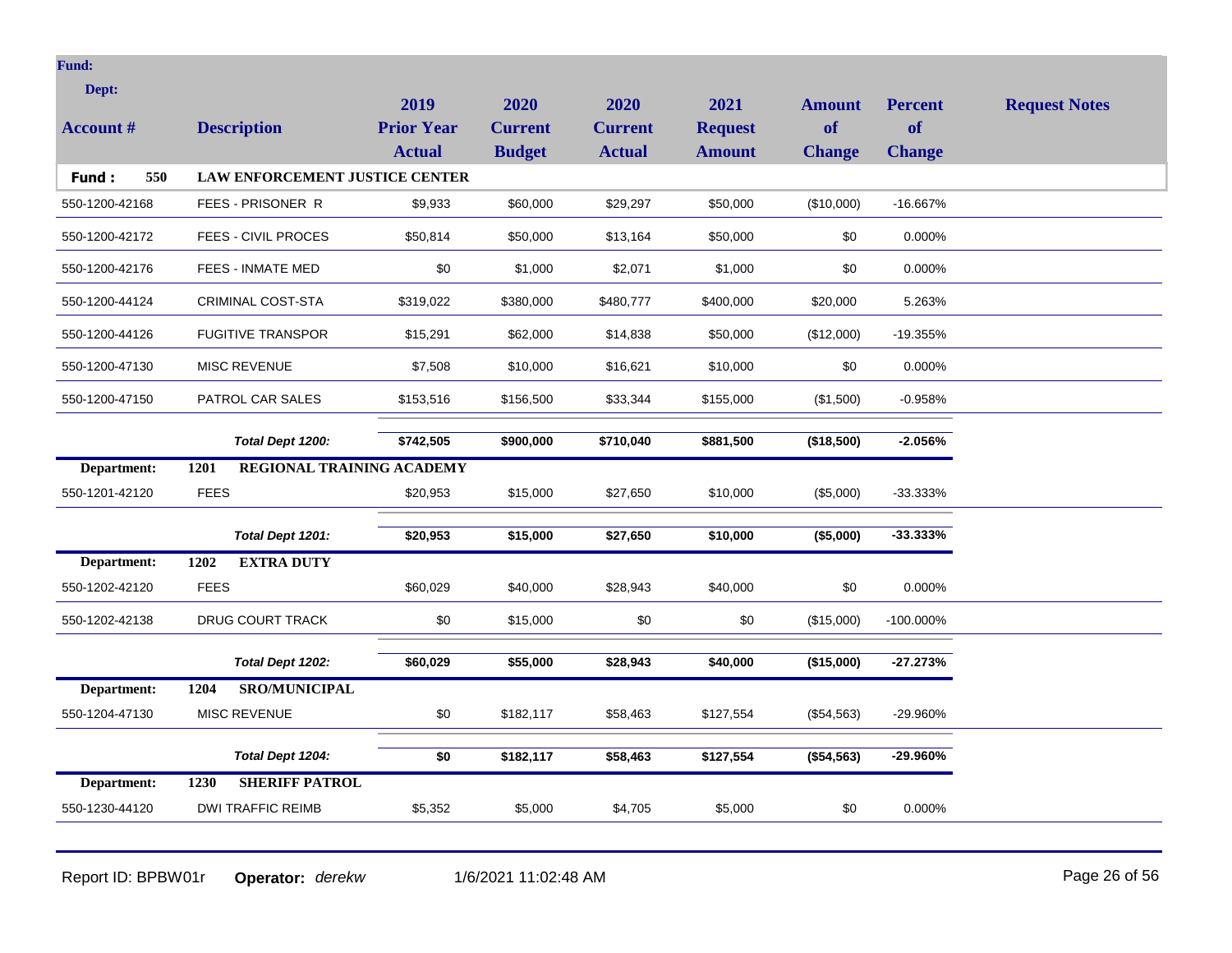| Dept:<br><b>Account #</b> | <b>Description</b>                         | 2019<br><b>Prior Year</b><br><b>Actual</b> | 2020<br><b>Current</b><br><b>Budget</b> | 2020<br><b>Current</b><br><b>Actual</b> | 2021<br><b>Request</b><br><b>Amount</b> | <b>Amount</b><br>of<br><b>Change</b> | <b>Percent</b><br><b>of</b><br><b>Change</b> | <b>Request Notes</b> |
|---------------------------|--------------------------------------------|--------------------------------------------|-----------------------------------------|-----------------------------------------|-----------------------------------------|--------------------------------------|----------------------------------------------|----------------------|
| 550<br>Fund:              | <b>LAW ENFORCEMENT JUSTICE CENTER</b>      |                                            |                                         |                                         |                                         |                                      |                                              |                      |
| 550-1230-44122            | SAFETY ENFORCEME                           | \$4,351                                    | \$5,000                                 | \$3,514                                 | \$5,000                                 | \$0                                  | 0.000%                                       |                      |
| 550-1230-44200            | <b>GRANT REVENUE</b>                       | \$0                                        | \$5,000                                 | \$0                                     | \$5,000                                 | \$0                                  | 0.000%                                       |                      |
|                           | Total Dept 1230:                           | \$9,703                                    | \$15,000                                | \$8,219                                 | \$15,000                                | \$0                                  | $0.000\%$                                    |                      |
| Department:               | <b>DISPATCH SERVICES</b><br>1260           |                                            |                                         |                                         |                                         |                                      |                                              |                      |
| 550-1260-44152            | 911 DISPATCH SERVI                         | \$1,046                                    | \$0                                     | \$1,801                                 | \$0                                     | \$0                                  | 0.000%                                       |                      |
|                           | Total Dept 1260:                           | \$1,046                                    | \$0                                     | \$1,801                                 | \$0                                     | \$0                                  | $0.000\%$                                    |                      |
| Department:               | <b>CIRCUIT CLERK/CIRCUIT COURT</b><br>1300 |                                            |                                         |                                         |                                         |                                      |                                              |                      |
| 550-1300-42120            | <b>FEES</b>                                | \$93,528                                   | \$130,000                               | \$71,756                                | \$100,000                               | (\$30,000)                           | $-23.077%$                                   |                      |
| 550-1300-44132            | <b>IVD-CIRCUIT COURT</b>                   | \$3,255                                    | \$6,000                                 | \$3,633                                 | \$3,650                                 | (\$2,350)                            | -39.167%                                     |                      |
| 550-1300-44200            | <b>GRANT REVENUE</b>                       | \$2,430                                    | \$12,000                                | \$3,051                                 | \$6,000                                 | (\$6,000)                            | $-50.000\%$                                  |                      |
| 550-1300-47130            | MISC REVENUE                               | \$0                                        | \$0                                     | \$3                                     | \$0                                     | \$0                                  | 0.000%                                       |                      |
| 550-1300-47140            | <b>MISC JURY REIMBUR</b>                   | \$3,330                                    | \$5,000                                 | \$2,244                                 | \$5,000                                 | \$0                                  | 0.000%                                       |                      |
|                           | Total Dept 1300:                           | \$102,543                                  | \$153,000                               | \$80,687                                | \$114,650                               | (\$38,350)                           | $-25.065%$                                   |                      |
| Department:               | <b>CIRCUIT COURT SERVICES</b><br>1335      |                                            |                                         |                                         |                                         |                                      |                                              |                      |
| 550-1335-42120            | <b>FEES</b>                                | \$0                                        | \$0                                     | \$3                                     | \$0                                     | \$0                                  | 0.000%                                       |                      |
| 550-1335-42131            | FEES- COURT SRVC                           | \$0                                        | \$0                                     | \$0                                     | \$0                                     | \$0                                  | 0.000%                                       |                      |
| 550-1335-42133            | FEES- COURT SERVI                          | \$0                                        | \$0                                     | \$0                                     | \$0                                     | \$0                                  | 0.000%                                       |                      |
|                           | Total Dept 1335:                           | \$0                                        | \$0                                     | \$3                                     | \$0                                     | \$0                                  | $0.000\%$                                    |                      |
| Department:               | <b>JUSTICE CENTER FUND</b><br>1340         |                                            |                                         |                                         |                                         |                                      |                                              |                      |
| 550-1340-41230            | 1/4% SALES TAX (GJ'                        | \$3,421,108                                | \$3,366,168                             | \$3,627,941                             | \$3,366,168                             | \$0                                  | 0.000%                                       |                      |

Report ID: BPBW01r **Operator:** *derekw* 1/6/2021 11:02:48 AM Page 27 of 56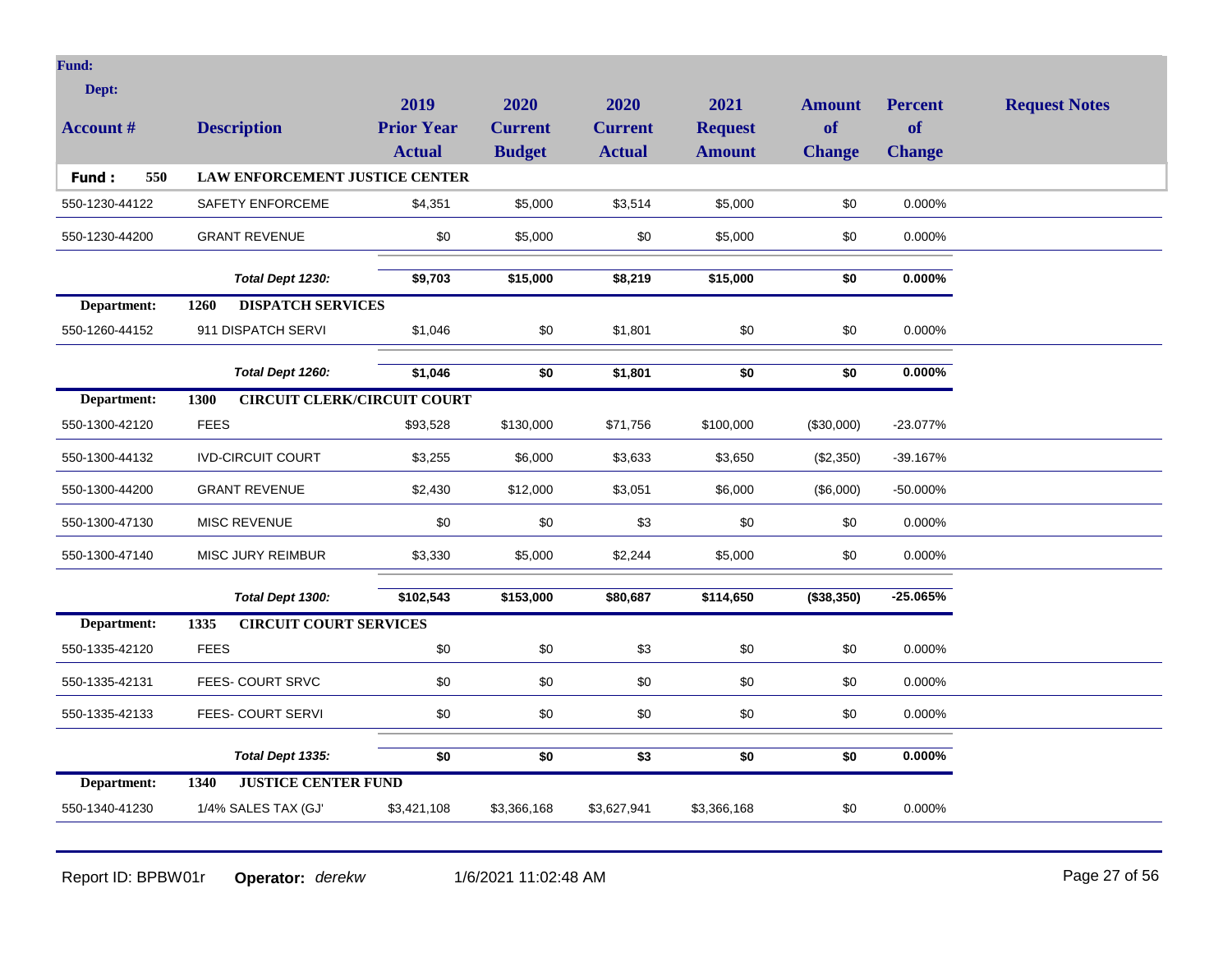## **Fund:**

| Dept:            |                                       | 2019              | 2020           | <b>2020</b>    | 2021           | <b>Amount</b> | <b>Percent</b> | <b>Request Notes</b> |
|------------------|---------------------------------------|-------------------|----------------|----------------|----------------|---------------|----------------|----------------------|
| <b>Account #</b> | <b>Description</b>                    | <b>Prior Year</b> | <b>Current</b> | <b>Current</b> | <b>Request</b> | of            | <b>of</b>      |                      |
|                  |                                       | <b>Actual</b>     | <b>Budget</b>  | <b>Actual</b>  | <b>Amount</b>  | <b>Change</b> | <b>Change</b>  |                      |
| 550<br>Fund :    | <b>LAW ENFORCEMENT JUSTICE CENTER</b> |                   |                |                |                |               |                |                      |
| 550-1340-41235   | 1/4% SALES TAX (GJ'                   | \$3,421,108       | \$3,366,168    | \$3,627,941    | \$3,366,168    | \$0           | 0.000%         |                      |
| 550-1340-41236   | 1/4% SALES TAX LE O                   | \$3,491,994       | \$3,366,168    | \$3,693,991    | \$3,366,168    | \$0           | 0.000%         |                      |
| 550-1340-41240   | OUT OF STATE/LOCA                     | \$1,419,432       | \$1,100,000    | \$1,632,276    | \$1,200,000    | \$100,000     | 9.091%         |                      |
| 550-1340-45100   | <b>INTEREST INCOME</b>                | \$26,798          | \$10,000       | \$11,895       | \$31,500       | \$21,500      | 215.000%       |                      |
| 550-1340-47130   | <b>MISC REVENUE</b>                   | \$0               | \$0            | \$0            | \$0            | \$0           | 0.000%         |                      |
| 550-1340-47999   | <b>PRIOR YEAR CARRY</b>               | \$0               | \$1,000,000    | \$0            | \$1,507,904    | \$507,904     | 50.790%        |                      |
| 550-1340-49101   | TRANSFER-GENERAL                      | \$5,579,604       | \$6,055,213    | \$6,055,213    | \$6,511,704    | \$456,491     | 7.539%         |                      |
|                  | Total Dept 1340:                      | \$17,360,044      | \$18,263,717   | \$18,649,257   | \$19,349,612   | \$1,085,895   | 5.946%         |                      |
|                  | Total Fund: 550:                      | \$18,887,920      | \$20,200,087   | \$20,142,799   | \$21,243,367   | \$1,043,280   | 5.165%         |                      |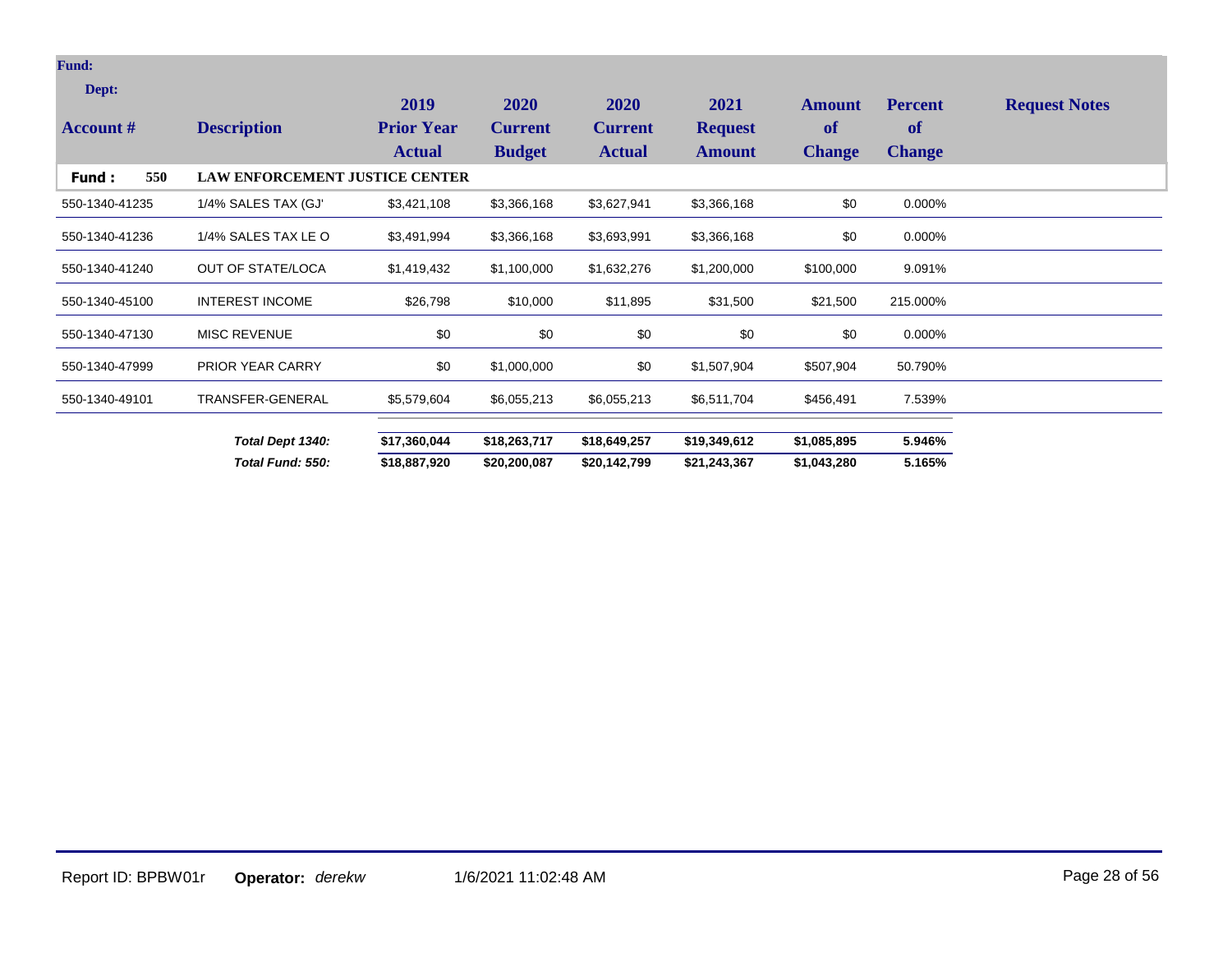| <b>Fund:</b>              |                                       |                                            |                                         |                                         |                                         |                                             |                                       |                      |
|---------------------------|---------------------------------------|--------------------------------------------|-----------------------------------------|-----------------------------------------|-----------------------------------------|---------------------------------------------|---------------------------------------|----------------------|
| Dept:<br><b>Account</b> # | <b>Description</b>                    | 2019<br><b>Prior Year</b><br><b>Actual</b> | 2020<br><b>Current</b><br><b>Budget</b> | 2020<br><b>Current</b><br><b>Actual</b> | 2021<br><b>Request</b><br><b>Amount</b> | <b>Amount</b><br><b>of</b><br><b>Change</b> | <b>Percent</b><br>of<br><b>Change</b> | <b>Request Notes</b> |
| 551<br><b>Fund:</b>       | <b>LOCAL LAW ENFORCEMENT BLOCK GR</b> |                                            |                                         |                                         |                                         |                                             |                                       |                      |
| Department:               | 0000<br><b>Non-Departmental</b>       |                                            |                                         |                                         |                                         |                                             |                                       |                      |
| 551-0000-47999            | <b>PRIOR YEAR CARRY</b>               | \$0                                        | \$1,937                                 | \$0                                     | \$1,937                                 | \$0                                         | 0.000%                                |                      |
|                           |                                       |                                            |                                         |                                         |                                         |                                             |                                       |                      |
|                           | Total Dept 0000:                      | \$0                                        | \$1,937                                 | \$0                                     | \$1,937                                 | \$0                                         | $0.000\%$                             |                      |
|                           | Total Fund: 551:                      | \$0                                        | \$1,937                                 | \$0                                     | \$1,937                                 | \$0                                         | $0.000\%$                             |                      |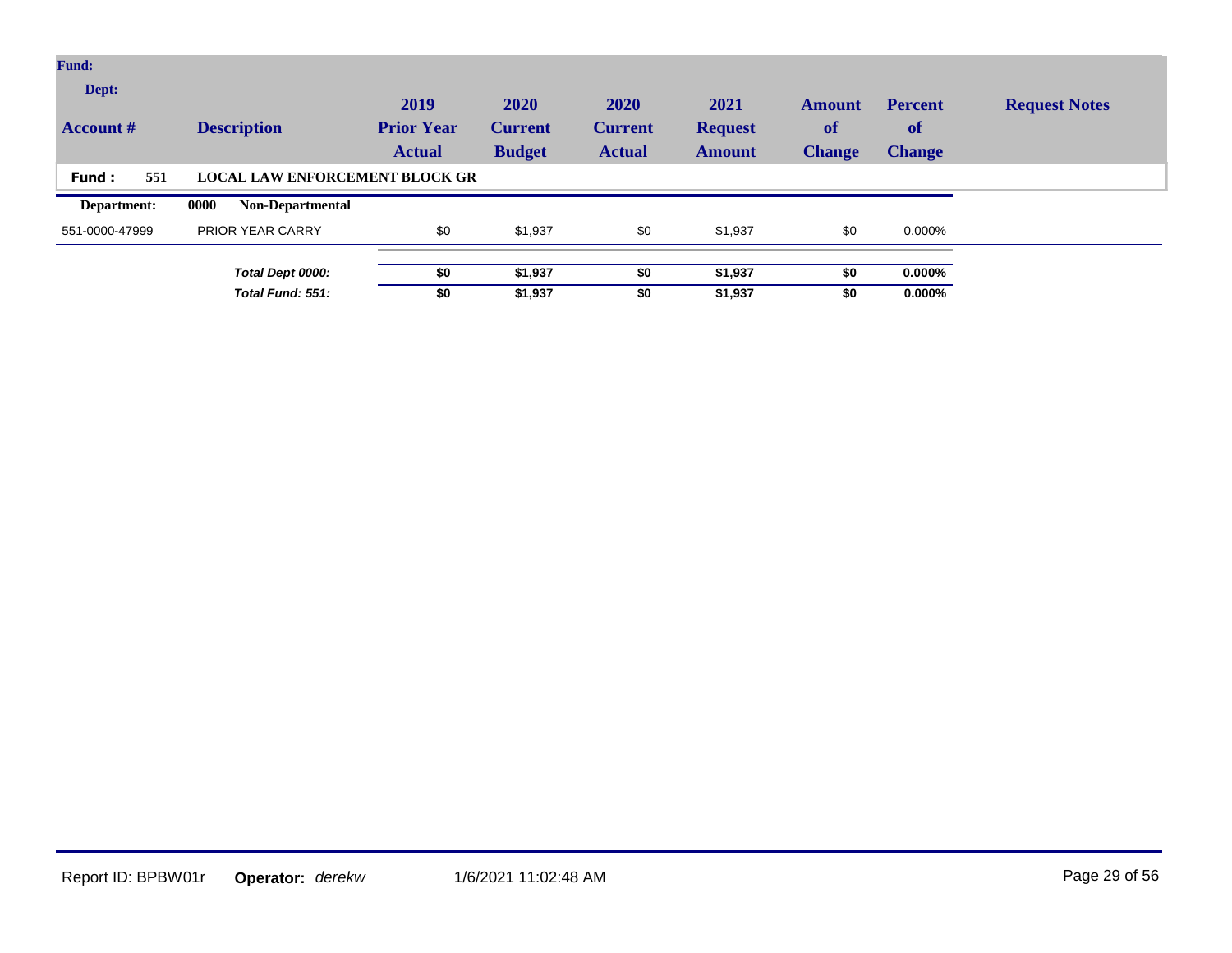| <b>Fund:</b>              |                                   |                                            |                                         |                                         |                                         |                                      |                                       |                      |
|---------------------------|-----------------------------------|--------------------------------------------|-----------------------------------------|-----------------------------------------|-----------------------------------------|--------------------------------------|---------------------------------------|----------------------|
| Dept:<br><b>Account</b> # | <b>Description</b>                | 2019<br><b>Prior Year</b><br><b>Actual</b> | 2020<br><b>Current</b><br><b>Budget</b> | 2020<br><b>Current</b><br><b>Actual</b> | 2021<br><b>Request</b><br><b>Amount</b> | <b>Amount</b><br>of<br><b>Change</b> | <b>Percent</b><br>of<br><b>Change</b> | <b>Request Notes</b> |
| 553<br>Fund:              | <b>SHERIFF CIVIL PROCESS FUND</b> |                                            |                                         |                                         |                                         |                                      |                                       |                      |
| Department:               | 0000<br><b>Non-Departmental</b>   |                                            |                                         |                                         |                                         |                                      |                                       |                      |
| 553-0000-42124            | <b>FEES-SHERIFF CIVIL</b>         | \$50,002                                   | \$50,000                                | \$50,000                                | \$50,000                                | \$0                                  | 0.000%                                |                      |
| 553-0000-45100            | <b>INTEREST INCOME</b>            | \$5,353                                    | \$500                                   | \$1,952                                 | \$500                                   | \$0                                  | 0.000%                                |                      |
| 553-0000-47999            | <b>PRIOR YEAR CARRY</b>           | \$0                                        | \$222,189                               | \$0                                     | \$222,189                               | \$0                                  | 0.000%                                |                      |
|                           | Total Dept 0000:                  | \$55,355                                   | \$272,689                               | \$51,952                                | \$272,689                               | \$0                                  | $0.000\%$                             |                      |
|                           | Total Fund: 553:                  | \$55,355                                   | \$272,689                               | \$51,952                                | \$272,689                               | \$0                                  | $0.000\%$                             |                      |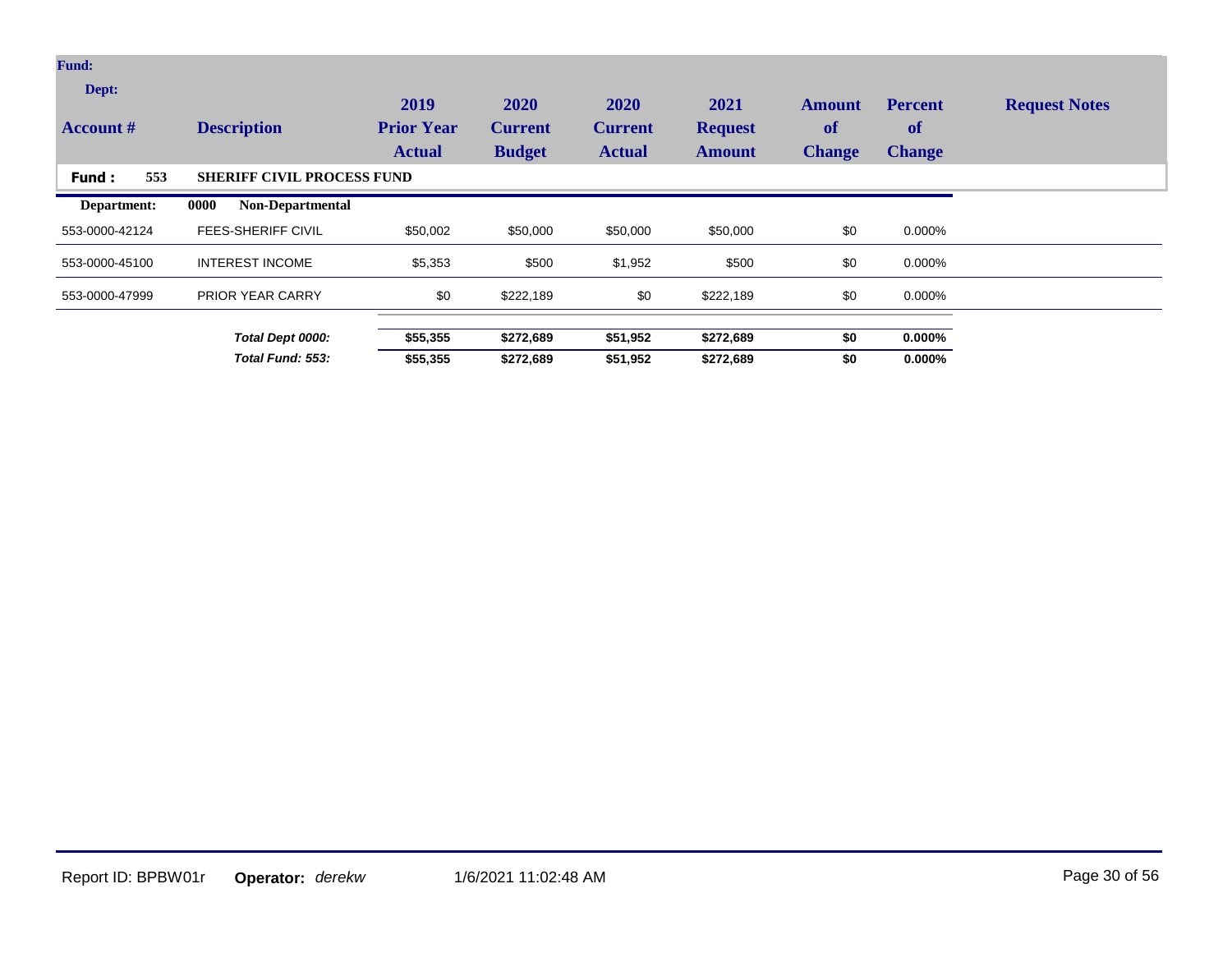| <b>Fund:</b>              |                                 |                                            |                                         |                                         |                                         |                                      |                                       |                      |
|---------------------------|---------------------------------|--------------------------------------------|-----------------------------------------|-----------------------------------------|-----------------------------------------|--------------------------------------|---------------------------------------|----------------------|
| Dept:<br><b>Account</b> # | <b>Description</b>              | 2019<br><b>Prior Year</b><br><b>Actual</b> | 2020<br><b>Current</b><br><b>Budget</b> | 2020<br><b>Current</b><br><b>Actual</b> | 2021<br><b>Request</b><br><b>Amount</b> | <b>Amount</b><br>of<br><b>Change</b> | <b>Percent</b><br>of<br><b>Change</b> | <b>Request Notes</b> |
| 554<br><b>Fund:</b>       | <b>SHERIFF REVOLVING FUND</b>   |                                            |                                         |                                         |                                         |                                      |                                       |                      |
| Department:               | 0000<br><b>Non-Departmental</b> |                                            |                                         |                                         |                                         |                                      |                                       |                      |
| 554-0000-42122            | <b>FEES-GUN PERMITS</b>         | \$51,390                                   | \$50,000                                | \$83,270                                | \$50,000                                | \$0                                  | 0.000%                                |                      |
| 554-0000-45100            | <b>INTEREST INCOME</b>          | \$5,844                                    | \$4,000                                 | \$2,127                                 | \$4,000                                 | \$0                                  | 0.000%                                |                      |
| 554-0000-47999            | <b>PRIOR YEAR CARRY</b>         | \$0                                        | \$255,259                               | \$0                                     | \$255,259                               | \$0                                  | 0.000%                                |                      |
|                           | Total Dept 0000:                | \$57,234                                   | \$309,259                               | \$85,397                                | \$309,259                               | \$0                                  | $0.000\%$                             |                      |
|                           | Total Fund: 554:                | \$57,234                                   | \$309,259                               | \$85,397                                | \$309,259                               | \$0                                  | $0.000\%$                             |                      |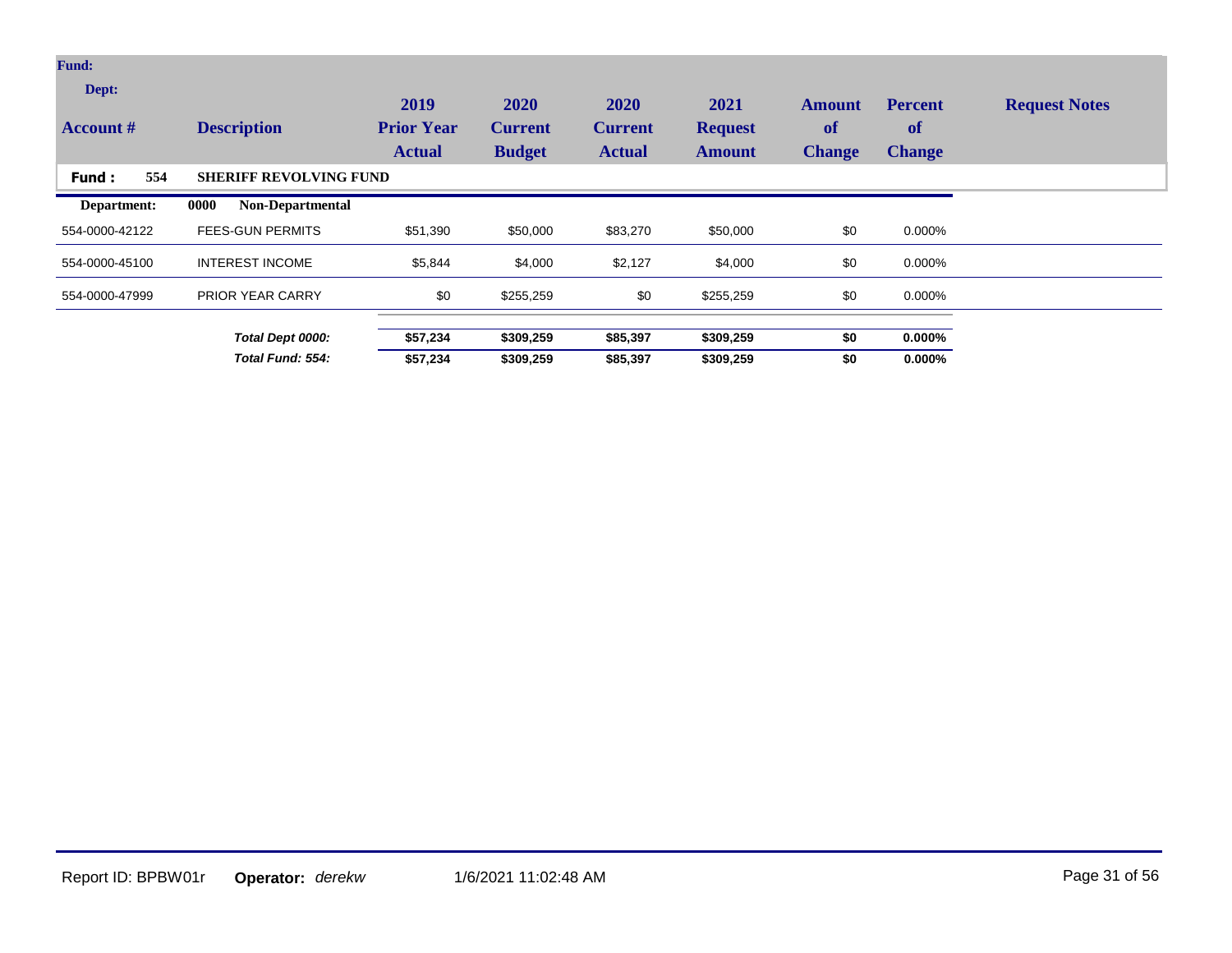| <b>Fund:</b>              |                                 |                                            |                                         |                                         |                                         |                                      |                                       |                      |
|---------------------------|---------------------------------|--------------------------------------------|-----------------------------------------|-----------------------------------------|-----------------------------------------|--------------------------------------|---------------------------------------|----------------------|
| Dept:<br><b>Account</b> # | <b>Description</b>              | 2019<br><b>Prior Year</b><br><b>Actual</b> | 2020<br><b>Current</b><br><b>Budget</b> | 2020<br><b>Current</b><br><b>Actual</b> | 2021<br><b>Request</b><br><b>Amount</b> | <b>Amount</b><br>of<br><b>Change</b> | <b>Percent</b><br>of<br><b>Change</b> | <b>Request Notes</b> |
| 555<br>Fund:              | <b>SHERIFF TRAINING FUND</b>    |                                            |                                         |                                         |                                         |                                      |                                       |                      |
| Department:               | 0000<br><b>Non-Departmental</b> |                                            |                                         |                                         |                                         |                                      |                                       |                      |
| 555-0000-42120            | <b>FEES</b>                     | \$6,817                                    | \$8,000                                 | \$5,294                                 | \$8,000                                 | \$0                                  | 0.000%                                |                      |
| 555-0000-45100            | <b>INTEREST INCOME</b>          | \$22                                       | \$25                                    | \$38                                    | \$25                                    | \$0                                  | 0.000%                                |                      |
| 555-0000-47999            | PRIOR YEAR CARRY                | \$0                                        | \$0                                     | \$0                                     | \$0                                     | \$0                                  | 0.000%                                |                      |
|                           | Total Dept 0000:                | \$6,839                                    | \$8,025                                 | \$5,332                                 | \$8,025                                 | \$0                                  | $0.000\%$                             |                      |
|                           | Total Fund: 555:                | \$6,839                                    | \$8,025                                 | \$5,332                                 | \$8,025                                 | \$0                                  | $0.000\%$                             |                      |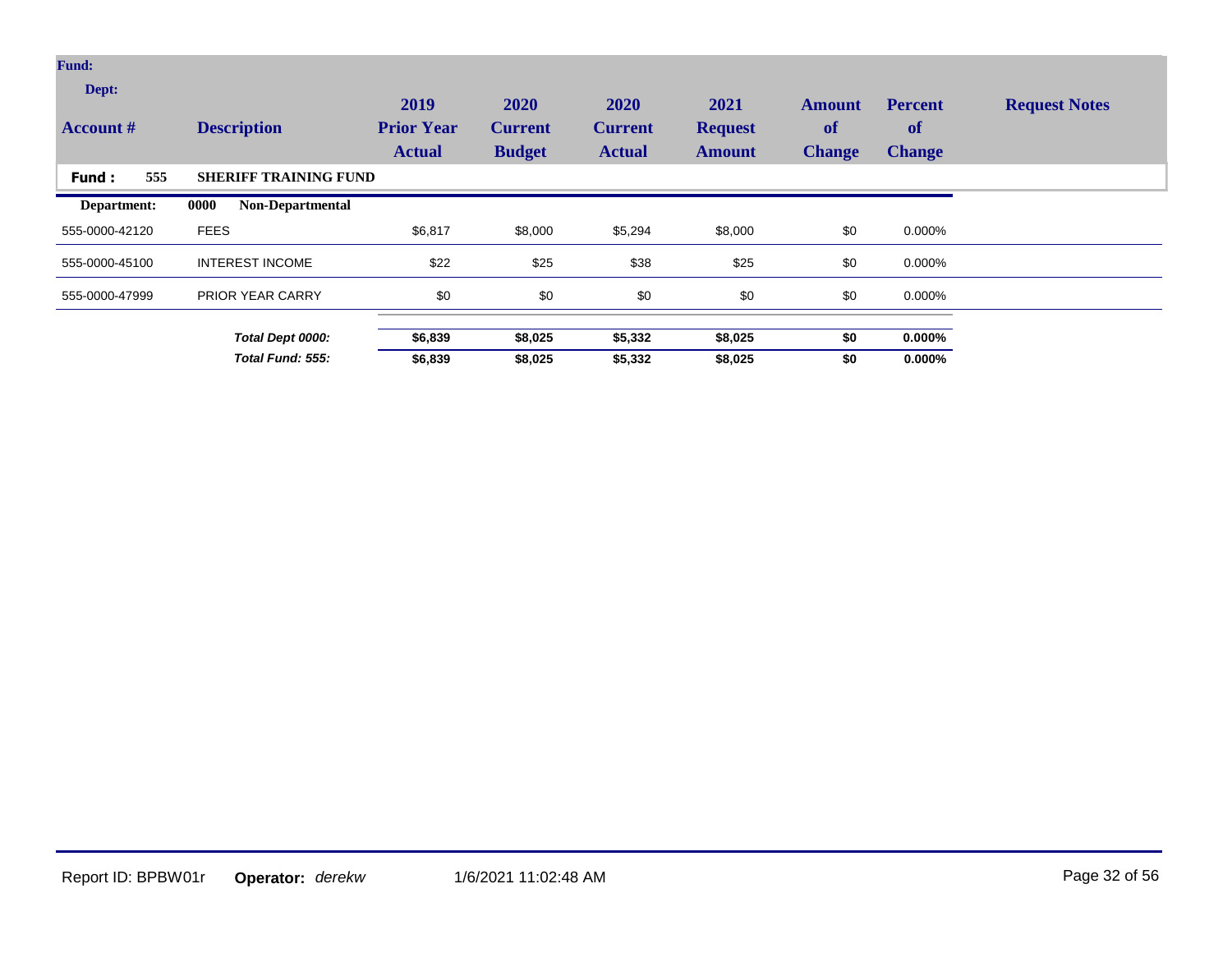| <b>Fund:</b><br>Dept:<br><b>Account #</b> | <b>Description</b>                | 2019<br><b>Prior Year</b><br><b>Actual</b> | 2020<br><b>Current</b><br><b>Budget</b> | 2020<br><b>Current</b><br><b>Actual</b> | 2021<br><b>Request</b><br><b>Amount</b> | <b>Amount</b><br>of<br><b>Change</b> | <b>Percent</b><br><b>of</b><br><b>Change</b> | <b>Request Notes</b> |
|-------------------------------------------|-----------------------------------|--------------------------------------------|-----------------------------------------|-----------------------------------------|-----------------------------------------|--------------------------------------|----------------------------------------------|----------------------|
| 556<br><b>Fund:</b>                       | <b>SHERIFF TRAINING POST FUND</b> |                                            |                                         |                                         |                                         |                                      |                                              |                      |
| Department:                               | 0000<br><b>Non-Departmental</b>   |                                            |                                         |                                         |                                         |                                      |                                              |                      |
| 556-0000-42120                            | <b>FEES</b>                       | \$3,800                                    | \$3,500                                 | \$2,953                                 | \$3,500                                 | \$0                                  | 0.000%                                       |                      |
| 556-0000-45100                            | <b>INTEREST INCOME</b>            | \$29                                       | \$200                                   | \$30                                    | \$100                                   | (\$100)                              | $-50.000\%$                                  |                      |
| 556-0000-47999                            | <b>PRIOR YEAR CARRY</b>           | \$0                                        | \$0                                     | \$0                                     | \$0                                     | \$0                                  | 0.000%                                       |                      |
|                                           | Total Dept 0000:                  | \$3,829                                    | \$3,700                                 | \$2,983                                 | \$3,600                                 | (\$100)                              | $-2.703%$                                    |                      |
|                                           | Total Fund: 556:                  | \$3,829                                    | \$3,700                                 | \$2,983                                 | \$3,600                                 | (\$100)                              | $-2.703%$                                    |                      |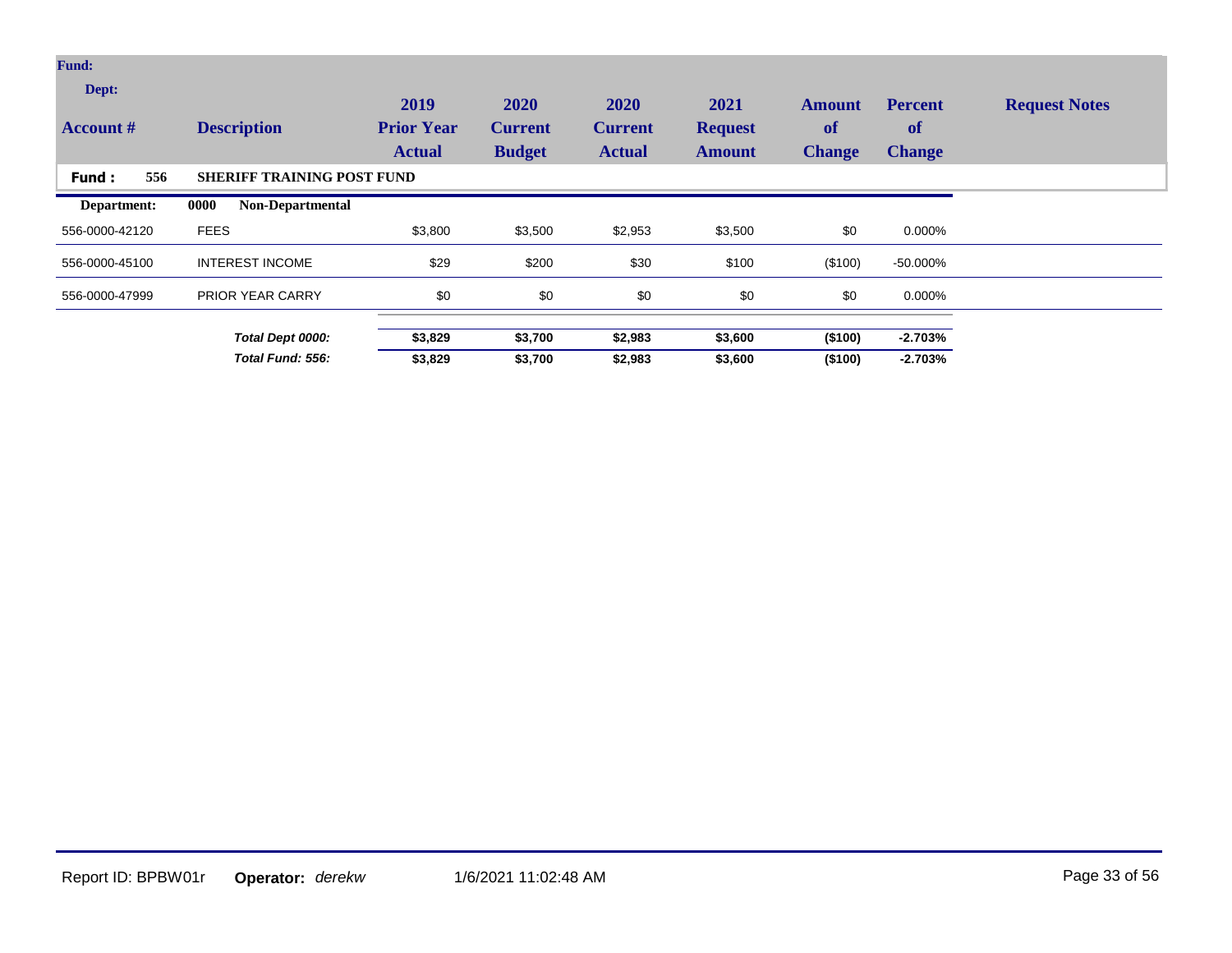| <b>Fund:</b>              |                                     |                                            |                                         |                                         |                                         |                                      |                                              |                      |
|---------------------------|-------------------------------------|--------------------------------------------|-----------------------------------------|-----------------------------------------|-----------------------------------------|--------------------------------------|----------------------------------------------|----------------------|
| Dept:<br><b>Account #</b> | <b>Description</b>                  | 2019<br><b>Prior Year</b><br><b>Actual</b> | 2020<br><b>Current</b><br><b>Budget</b> | 2020<br><b>Current</b><br><b>Actual</b> | 2021<br><b>Request</b><br><b>Amount</b> | <b>Amount</b><br>of<br><b>Change</b> | <b>Percent</b><br><b>of</b><br><b>Change</b> | <b>Request Notes</b> |
| 557<br>Fund:              | <b>PA- ADMIN HANDLING COST FUND</b> |                                            |                                         |                                         |                                         |                                      |                                              |                      |
| Department:               | <b>Non-Departmental</b><br>0000     |                                            |                                         |                                         |                                         |                                      |                                              |                      |
| 557-0000-42102            | <b>CHECK FEE</b>                    | \$4,589                                    | \$7,000                                 | \$1,803                                 | \$2,050                                 | (\$4,950)                            | $-70.714%$                                   |                      |
| 557-0000-42103            | <b>RESTITUTION FEE</b>              | \$2,625                                    | \$3,000                                 | \$1,130                                 | \$2,000                                 | (\$1,000)                            | $-33.333\%$                                  |                      |
| 557-0000-45100            | <b>INTEREST INCOME</b>              | \$235                                      | \$100                                   | \$38                                    | \$50                                    | (\$50)                               | $-50.000\%$                                  |                      |
| 557-0000-47999            | PRIOR YEAR CARRY                    | \$0                                        | \$0                                     | \$0                                     | \$6,000                                 | \$6,000                              | 0.000%                                       |                      |
|                           | Total Dept 0000:                    | \$7,448                                    | \$10,100                                | \$2,971                                 | \$10,100                                | \$0                                  | $0.000\%$                                    |                      |
|                           | Total Fund: 557:                    | \$7,448                                    | \$10,100                                | \$2,971                                 | \$10,100                                | \$0                                  | $0.000\%$                                    |                      |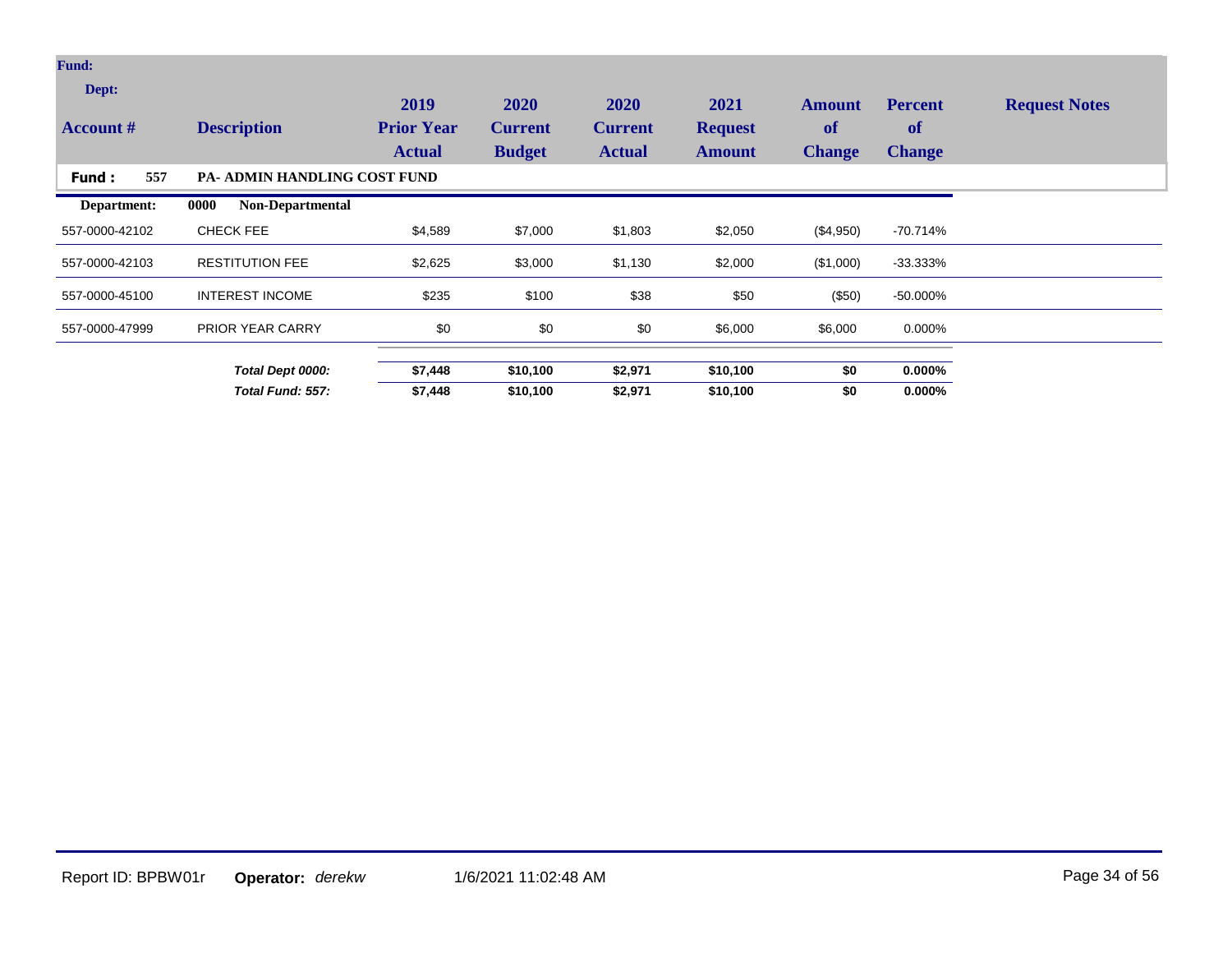| <b>Fund:</b>              |                                 |                                            |                                         |                                         |                                         |                                      |                                       |                      |
|---------------------------|---------------------------------|--------------------------------------------|-----------------------------------------|-----------------------------------------|-----------------------------------------|--------------------------------------|---------------------------------------|----------------------|
| Dept:<br><b>Account #</b> | <b>Description</b>              | 2019<br><b>Prior Year</b><br><b>Actual</b> | 2020<br><b>Current</b><br><b>Budget</b> | 2020<br><b>Current</b><br><b>Actual</b> | 2021<br><b>Request</b><br><b>Amount</b> | <b>Amount</b><br>of<br><b>Change</b> | <b>Percent</b><br>of<br><b>Change</b> | <b>Request Notes</b> |
| 558<br>Fund:              | <b>DELINQUENT TAX FUND - PA</b> |                                            |                                         |                                         |                                         |                                      |                                       |                      |
| Department:               | 0000<br><b>Non-Departmental</b> |                                            |                                         |                                         |                                         |                                      |                                       |                      |
| 558-0000-42174            | FEES - 1/2 DELINQUE             | \$16,560                                   | \$20,000                                | \$24,065                                | \$20,000                                | \$0                                  | 0.000%                                |                      |
| 558-0000-45100            | <b>INTEREST INCOME</b>          | \$1,101                                    | \$100                                   | \$290                                   | \$100                                   | \$0                                  | 0.000%                                |                      |
| 558-0000-47999            | <b>PRIOR YEAR CARRY</b>         | \$0                                        | \$32,510                                | \$0                                     | \$16,310                                | (\$16,200)                           | -49.830%                              |                      |
|                           | Total Dept 0000:                | \$17,661                                   | \$52,610                                | \$24,355                                | \$36,410                                | (\$16,200)                           | -30.792%                              |                      |
|                           | Total Fund: 558:                | \$17,661                                   | \$52,610                                | \$24,355                                | \$36,410                                | (\$16,200)                           | $-30.792%$                            |                      |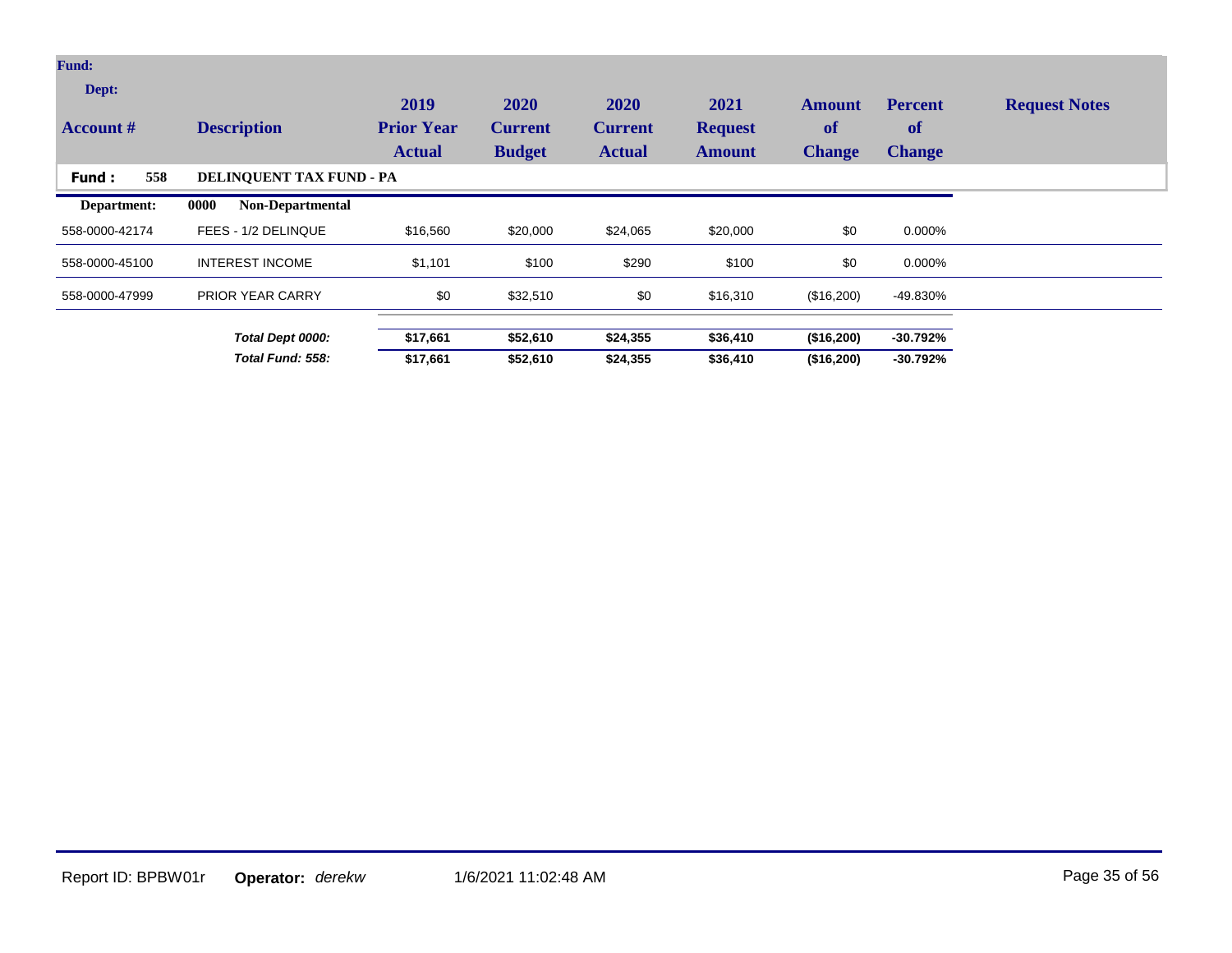| <b>Fund:</b>              |                                 |                                            |                                         |                                         |                                         |                                      |                                              |                      |
|---------------------------|---------------------------------|--------------------------------------------|-----------------------------------------|-----------------------------------------|-----------------------------------------|--------------------------------------|----------------------------------------------|----------------------|
| Dept:<br><b>Account #</b> | <b>Description</b>              | 2019<br><b>Prior Year</b><br><b>Actual</b> | 2020<br><b>Current</b><br><b>Budget</b> | 2020<br><b>Current</b><br><b>Actual</b> | 2021<br><b>Request</b><br><b>Amount</b> | <b>Amount</b><br>of<br><b>Change</b> | <b>Percent</b><br><b>of</b><br><b>Change</b> | <b>Request Notes</b> |
| 559<br>Fund:              | PROS ATTY TRAINING FUND         |                                            |                                         |                                         |                                         |                                      |                                              |                      |
| Department:               | 0000<br><b>Non-Departmental</b> |                                            |                                         |                                         |                                         |                                      |                                              |                      |
| 559-0000-42120            | <b>FEES</b>                     | \$3,008                                    | \$2,000                                 | \$6,626                                 | \$2,000                                 | \$0                                  | 0.000%                                       |                      |
| 559-0000-45100            | <b>INTEREST INCOME</b>          | \$10                                       | \$0                                     | \$25                                    | \$0                                     | \$0                                  | 0.000%                                       |                      |
| 559-0000-47999            | <b>PRIOR YEAR CARRY</b>         | \$0                                        | \$0                                     | \$0                                     | \$6,000                                 | \$6,000                              | 0.000%                                       |                      |
|                           | Total Dept 0000:                | \$3,019                                    | \$2,000                                 | \$6,652                                 | \$8,000                                 | \$6,000                              | 300.000%                                     |                      |
|                           | Total Fund: 559:                | \$3,019                                    | \$2,000                                 | \$6,652                                 | \$8,000                                 | \$6,000                              | 300.000%                                     |                      |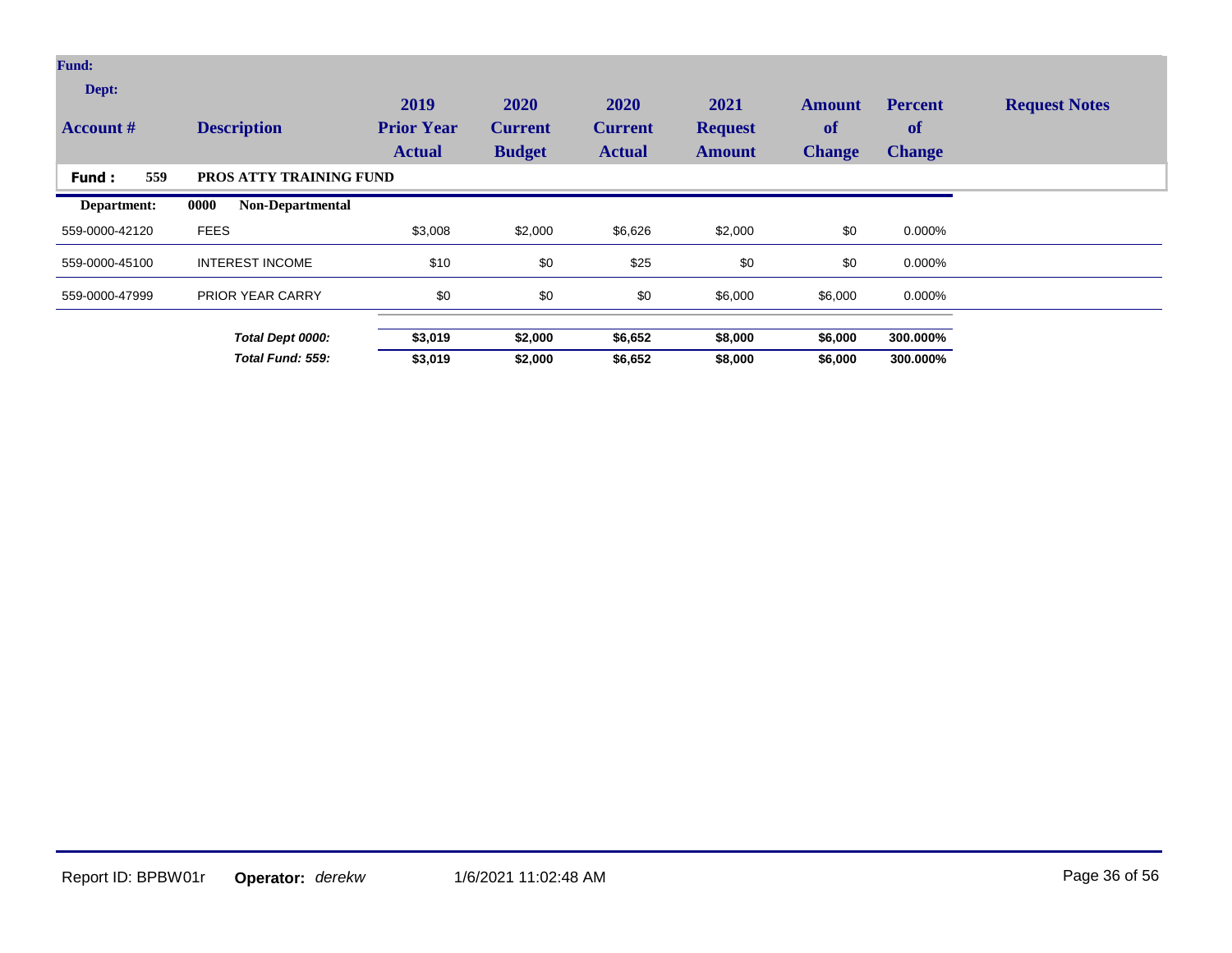| Fund:<br>Dept:<br><b>Account</b> # | <b>Description</b>              | 2019<br><b>Prior Year</b><br><b>Actual</b> | 2020<br><b>Current</b><br><b>Budget</b> | 2020<br><b>Current</b><br><b>Actual</b> | 2021<br><b>Request</b><br><b>Amount</b> | Amount<br>of<br><b>Change</b> | <b>Percent</b><br><b>of</b><br><b>Change</b> | <b>Request Notes</b> |
|------------------------------------|---------------------------------|--------------------------------------------|-----------------------------------------|-----------------------------------------|-----------------------------------------|-------------------------------|----------------------------------------------|----------------------|
| 560<br>Fund:                       | <b>LERF FUND</b>                |                                            |                                         |                                         |                                         |                               |                                              |                      |
| Department:                        | <b>Non-Departmental</b><br>0000 |                                            |                                         |                                         |                                         |                               |                                              |                      |
| 560-0000-42120                     | <b>FEES</b>                     | \$2,623                                    | \$3,000                                 | \$1,363                                 | \$3,000                                 | \$0                           | 0.000%                                       |                      |
| 560-0000-45100                     | <b>INTEREST INCOME</b>          | \$462                                      | \$200                                   | \$202                                   | \$200                                   | \$0                           | 0.000%                                       |                      |
| 560-0000-47999                     | <b>PRIOR YEAR CARRY</b>         | \$0                                        | \$20,000                                | \$0                                     | \$20,000                                | \$0                           | 0.000%                                       |                      |
|                                    | Total Dept 0000:                | \$3,085                                    | \$23,200                                | \$1,565                                 | \$23,200                                | \$0                           | $0.000\%$                                    |                      |
|                                    | Total Fund: 560:                | \$3,085                                    | \$23,200                                | \$1,565                                 | \$23,200                                | \$0                           | $0.000\%$                                    |                      |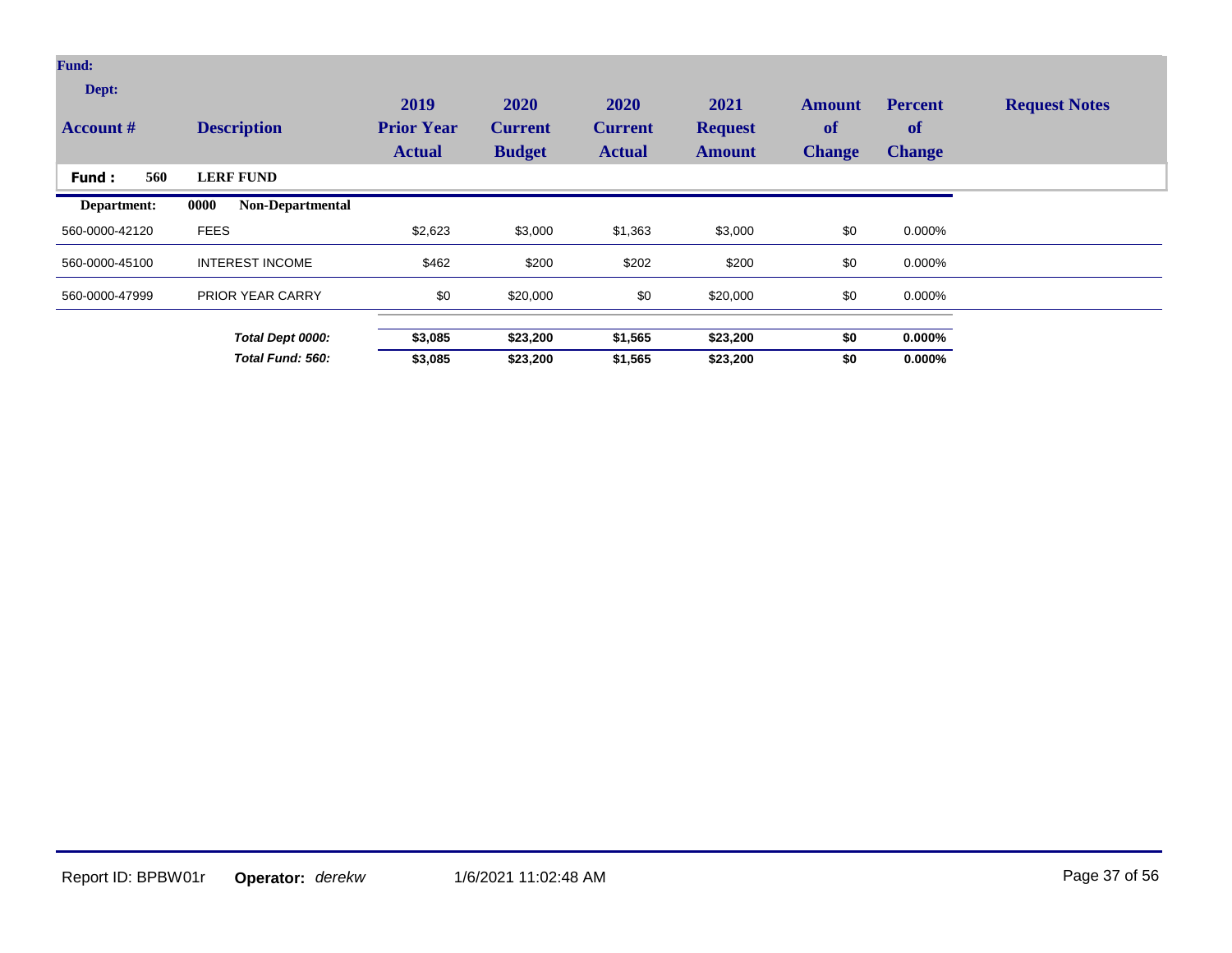| Dept:            |                          | 2019                               | 2020                            | 2020                            | 2021                            | <b>Amount</b>       | <b>Percent</b>      | <b>Request Notes</b> |
|------------------|--------------------------|------------------------------------|---------------------------------|---------------------------------|---------------------------------|---------------------|---------------------|----------------------|
| <b>Account #</b> | <b>Description</b>       | <b>Prior Year</b><br><b>Actual</b> | <b>Current</b><br><b>Budget</b> | <b>Current</b><br><b>Actual</b> | <b>Request</b><br><b>Amount</b> | of<br><b>Change</b> | of<br><b>Change</b> |                      |
| 561<br>Fund:     | <b>DRUG/DWI COURT</b>    |                                    |                                 |                                 |                                 |                     |                     |                      |
| Department:      | Non-Departmental<br>0000 |                                    |                                 |                                 |                                 |                     |                     |                      |
| 561-0000-42135   | <b>FEES-DRUG COURT</b>   | \$11,628                           | \$26,000                        | \$9,699                         | \$26,000                        | \$0                 | 0.000%              |                      |
| 561-0000-42137   | FEES- DWI TREATME        | \$15,352                           | \$18,000                        | \$10,319                        | \$18,000                        | \$0                 | 0.000%              |                      |
| 561-0000-44212   | <b>GRANT REV- DWI TR</b> | \$0                                | \$10,000                        | \$0                             | \$10,000                        | \$0                 | 0.000%              |                      |
| 561-0000-44213   | <b>GRANT REVENUE-D</b>   | \$0                                | \$40,000                        | \$49,799                        | \$40,000                        | \$0                 | 0.000%              |                      |
| 561-0000-45100   | <b>INTEREST INCOME</b>   | \$1,368                            | \$2,000                         | \$428                           | \$2,000                         | \$0                 | 0.000%              |                      |
| 561-0000-47999   | PRIOR YEAR CARRY         | \$0                                | \$70,000                        | \$0                             | \$70,000                        | \$0                 | 0.000%              |                      |
| 561-0000-49101   | TRANSFER-GENERAL         | \$0                                | \$50,000                        | \$0                             | \$50,000                        | \$0                 | 0.000%              |                      |
|                  | Total Dept 0000:         | \$28,347                           | \$216,000                       | \$70,246                        | \$216,000                       | \$0                 | $0.000\%$           |                      |
|                  | Total Fund: 561:         | \$28,347                           | \$216,000                       | \$70,246                        | \$216,000                       | \$0                 | $0.000\%$           |                      |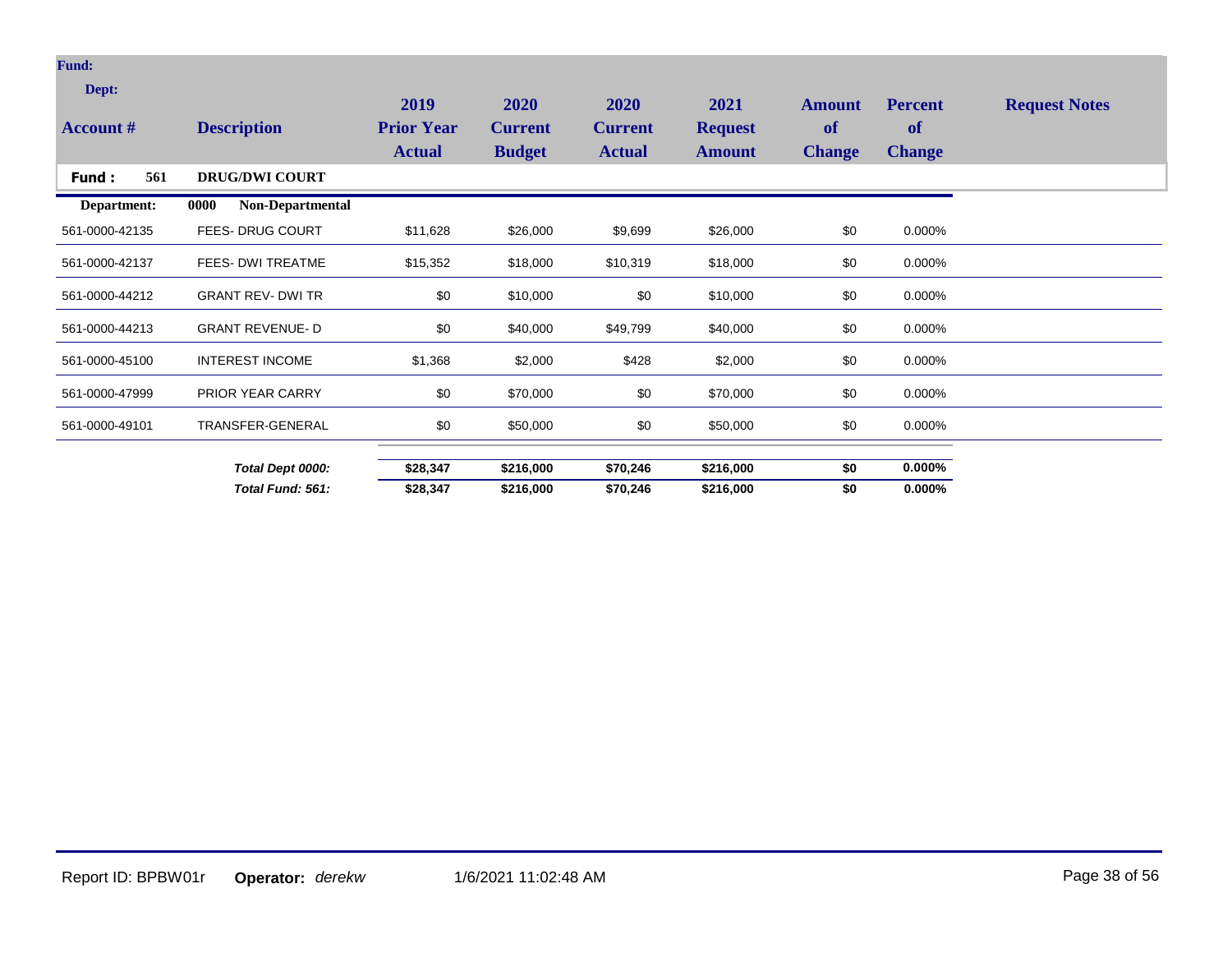| <b>Fund:</b>              |                                 |                                            |                                         |                                         |                                         |                                             |                                       |                      |
|---------------------------|---------------------------------|--------------------------------------------|-----------------------------------------|-----------------------------------------|-----------------------------------------|---------------------------------------------|---------------------------------------|----------------------|
| Dept:<br><b>Account #</b> | <b>Description</b>              | 2019<br><b>Prior Year</b><br><b>Actual</b> | 2020<br><b>Current</b><br><b>Budget</b> | 2020<br><b>Current</b><br><b>Actual</b> | 2021<br><b>Request</b><br><b>Amount</b> | <b>Amount</b><br><b>of</b><br><b>Change</b> | <b>Percent</b><br>of<br><b>Change</b> | <b>Request Notes</b> |
| 562<br>Fund :             | <b>DOMESTIC VIOLENCE FUND</b>   |                                            |                                         |                                         |                                         |                                             |                                       |                      |
| Department:               | <b>Non-Departmental</b><br>0000 |                                            |                                         |                                         |                                         |                                             |                                       |                      |
| 562-0000-42116            | HOPE HAVEN EMG S                | \$0                                        | \$0                                     | \$0                                     | \$0                                     | \$0                                         | 0.000%                                |                      |
| 562-0000-42120            | <b>FEES</b>                     | \$11,045                                   | \$15,000                                | \$8,542                                 | \$15,000                                | \$0                                         | 0.000%                                |                      |
| 562-0000-42121            | <b>FEES - CRIMINAL CA</b>       | \$10,469                                   | \$15,000                                | \$10,084                                | \$15,000                                | \$0                                         | 0.000%                                |                      |
| 562-0000-45100            | <b>INTEREST INCOME</b>          | \$124                                      | \$50                                    | \$131                                   | \$50                                    | \$0                                         | 0.000%                                |                      |
| 562-0000-47999            | PRIOR YEAR CARRY                | \$0                                        | \$0                                     | \$0                                     | \$0                                     | \$0                                         | 0.000%                                |                      |
|                           | Total Dept 0000:                | \$21,638                                   | \$30,050                                | \$18,757                                | \$30,050                                | \$0                                         | $0.000\%$                             |                      |
|                           | Total Fund: 562:                | \$21,638                                   | \$30,050                                | \$18,757                                | \$30,050                                | \$0                                         | $0.000\%$                             |                      |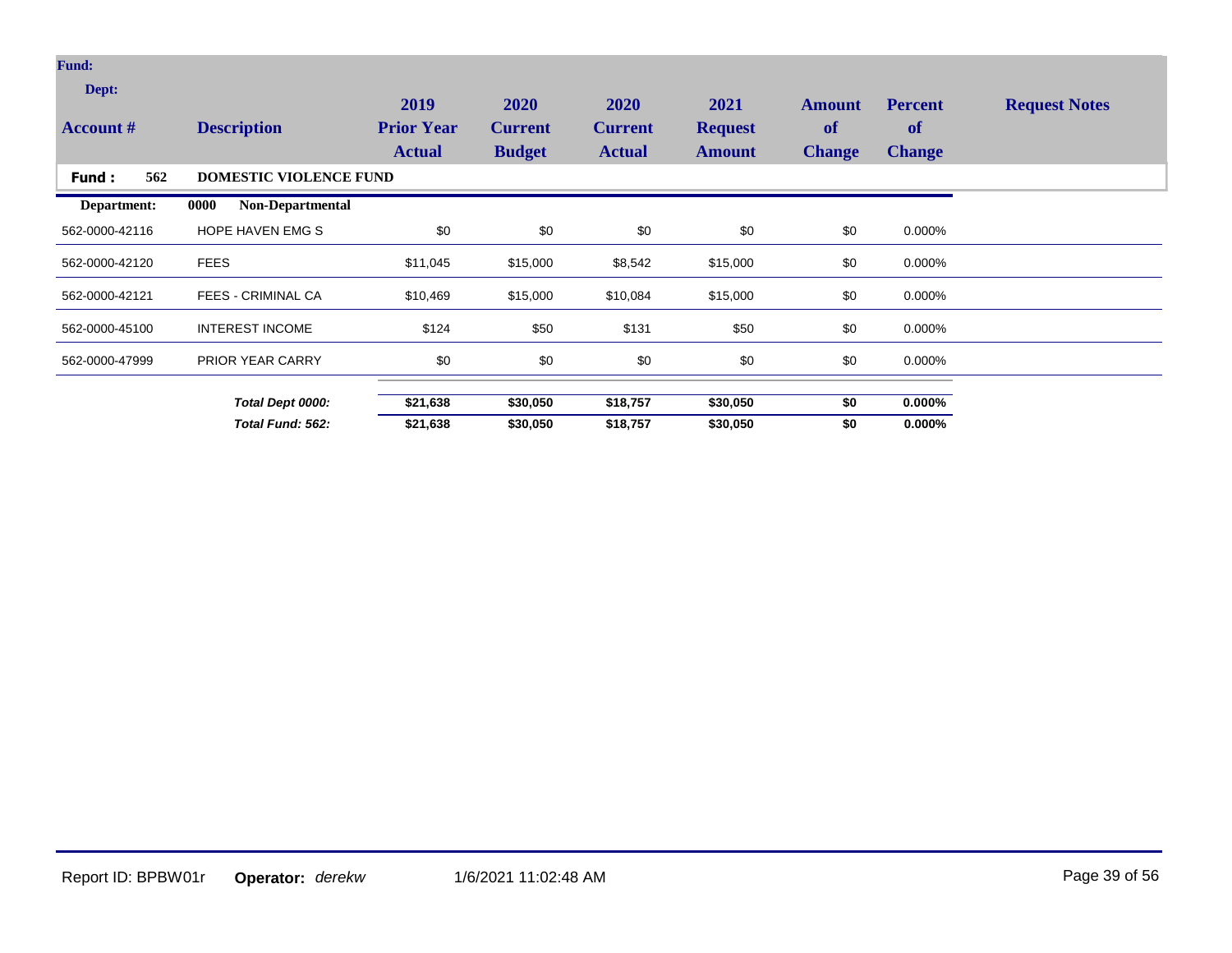| <b>Fund:</b>              |                             |                                            |                                         |                                                |                                         |                                             |                                       |                      |
|---------------------------|-----------------------------|--------------------------------------------|-----------------------------------------|------------------------------------------------|-----------------------------------------|---------------------------------------------|---------------------------------------|----------------------|
| Dept:<br><b>Account #</b> | <b>Description</b>          | 2019<br><b>Prior Year</b><br><b>Actual</b> | 2020<br><b>Current</b><br><b>Budget</b> | <b>2020</b><br><b>Current</b><br><b>Actual</b> | 2021<br><b>Request</b><br><b>Amount</b> | <b>Amount</b><br><b>of</b><br><b>Change</b> | <b>Percent</b><br>of<br><b>Change</b> | <b>Request Notes</b> |
| 565<br>Fund:              | <b>PA- CONTINGENCY FUND</b> |                                            |                                         |                                                |                                         |                                             |                                       |                      |
| Department:               | Non-Departmental<br>0000    |                                            |                                         |                                                |                                         |                                             |                                       |                      |
| 565-0000-45100            | <b>INTEREST INCOME</b>      | \$242                                      | \$0                                     | \$77                                           | \$0                                     | \$0                                         | 0.000%                                |                      |
| 565-0000-47999            | <b>PRIOR YEAR CARRY</b>     | \$0                                        | \$0                                     | \$0                                            | \$0                                     | \$0                                         | 0.000%                                |                      |
| 565-0000-49550            | <b>LAW ENFORCEMENT</b>      | \$20,000                                   | \$20,000                                | \$20,000                                       | \$20,000                                | \$0                                         | 0.000%                                |                      |
|                           | Total Dept 0000:            | \$20,242                                   | \$20,000                                | \$20,077                                       | \$20,000                                | \$0                                         | $0.000\%$                             |                      |
|                           | Total Fund: 565:            | \$20,242                                   | \$20,000                                | \$20,077                                       | \$20,000                                | \$0                                         | $0.000\%$                             |                      |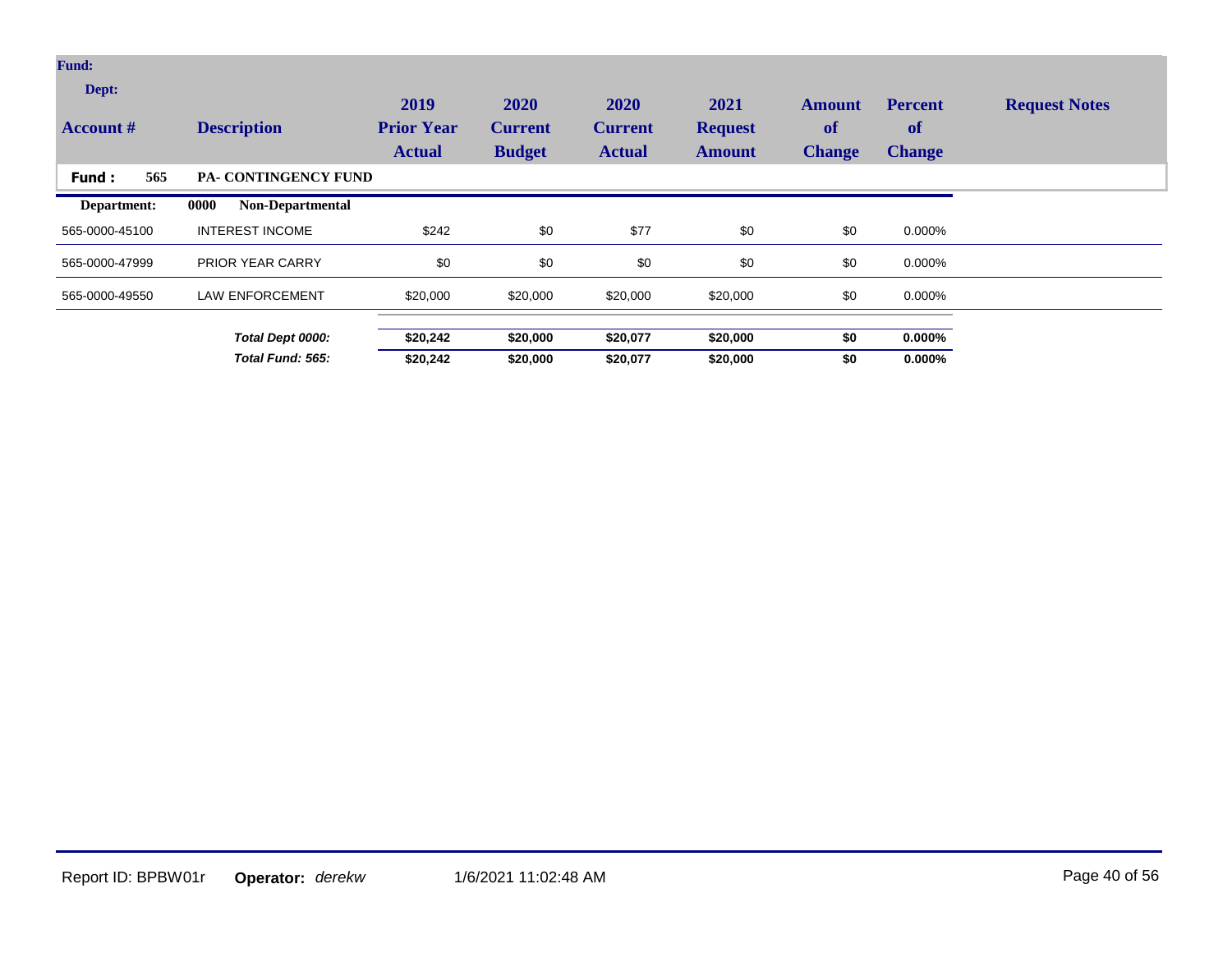| Fund:<br>Dept:<br><b>Account</b> # | <b>Description</b>              | 2019<br><b>Prior Year</b><br><b>Actual</b> | 2020<br><b>Current</b><br><b>Budget</b> | 2020<br><b>Current</b><br><b>Actual</b> | 2021<br><b>Request</b><br><b>Amount</b> | Amount<br><b>of</b><br><b>Change</b> | <b>Percent</b><br>of<br><b>Change</b> | <b>Request Notes</b> |
|------------------------------------|---------------------------------|--------------------------------------------|-----------------------------------------|-----------------------------------------|-----------------------------------------|--------------------------------------|---------------------------------------|----------------------|
| 581<br>Fund:                       | <b>ELECTION FUND</b>            |                                            |                                         |                                         |                                         |                                      |                                       |                      |
| Department:                        | 0000<br><b>Non-Departmental</b> |                                            |                                         |                                         |                                         |                                      |                                       |                      |
| 581-0000-42120                     | <b>FEES</b>                     | \$0                                        | \$0                                     | \$0                                     | \$0                                     | \$0                                  | 0.000%                                |                      |
| 581-0000-44146                     | <b>DIRECT ELECTION E</b>        | \$124,272                                  | \$280,000                               | \$239,440                               | \$210,000                               | $(\$70,000)$                         | $-25.000\%$                           |                      |
| 581-0000-49101                     | TRANSFER-GENERAL                | \$98,778                                   | \$254,850                               | \$254,850                               | \$40,000                                | (\$214,850)                          | -84.304%                              |                      |
|                                    | Total Dept 0000:                | \$223,050                                  | \$534,850                               | \$494,290                               | \$250,000                               | (\$284, 850)                         | $-53.258%$                            |                      |
|                                    | Total Fund: 581:                | \$223,050                                  | \$534,850                               | \$494,290                               | \$250,000                               | (\$284, 850)                         | $-53.258%$                            |                      |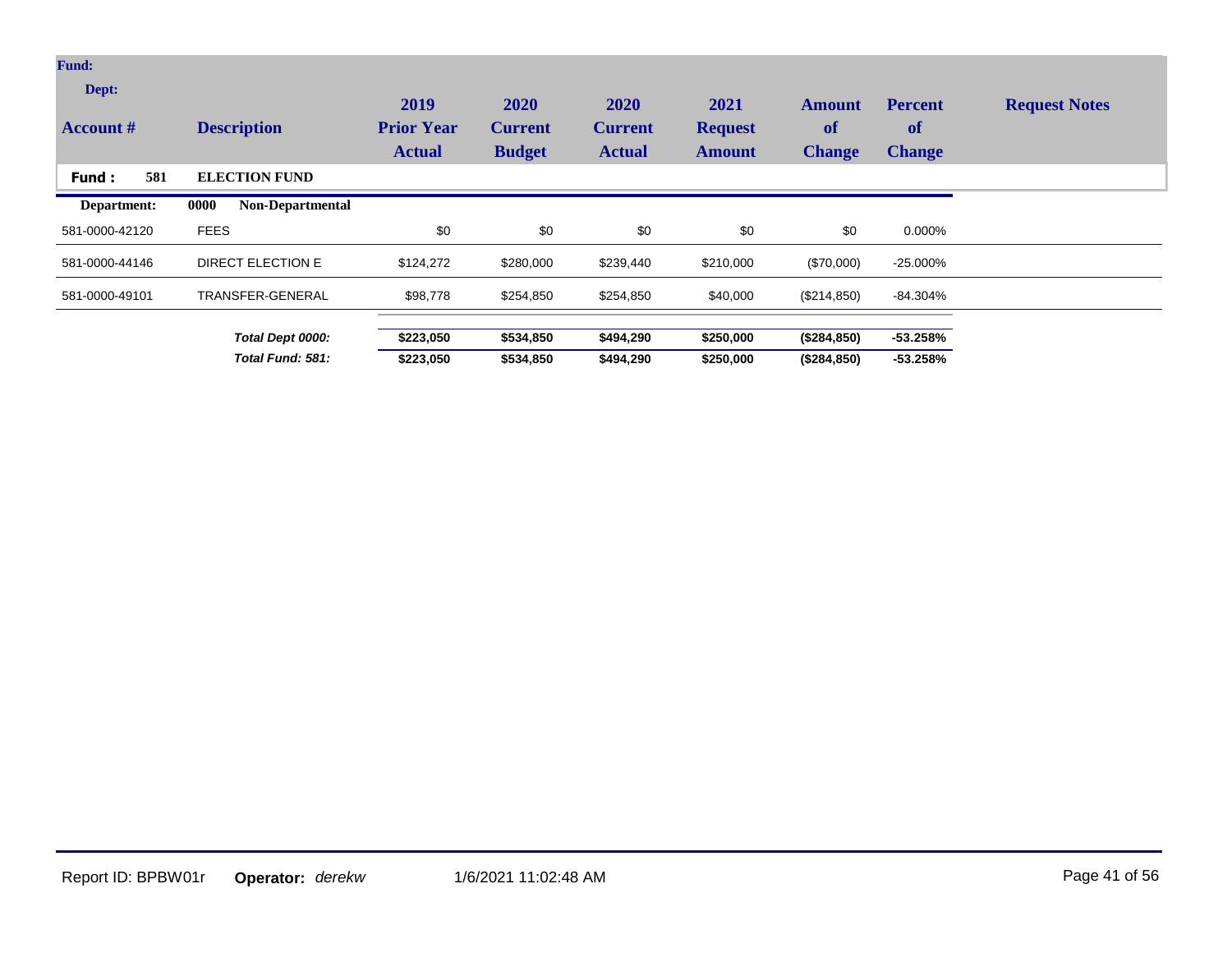| <b>Fund:</b>              |                                       |                                            |                                         |                                         |                                         |                                             |                                              |                      |
|---------------------------|---------------------------------------|--------------------------------------------|-----------------------------------------|-----------------------------------------|-----------------------------------------|---------------------------------------------|----------------------------------------------|----------------------|
| Dept:<br><b>Account</b> # | <b>Description</b>                    | 2019<br><b>Prior Year</b><br><b>Actual</b> | 2020<br><b>Current</b><br><b>Budget</b> | 2020<br><b>Current</b><br><b>Actual</b> | 2021<br><b>Request</b><br><b>Amount</b> | <b>Amount</b><br><b>of</b><br><b>Change</b> | <b>Percent</b><br><b>of</b><br><b>Change</b> | <b>Request Notes</b> |
| 584<br>Fund:              | <b>STATE ELECTION IMPROVEMENT GRT</b> |                                            |                                         |                                         |                                         |                                             |                                              |                      |
| Department:               | Non-Departmental<br>0000              |                                            |                                         |                                         |                                         |                                             |                                              |                      |
| 584-0000-44200            | <b>GRANT REVENUE</b>                  | \$15,848                                   | \$25,000                                | \$15,976                                | \$25,000                                | \$0                                         | 0.000%                                       |                      |
| 584-0000-45100            | <b>INTEREST INCOME</b>                | \$0                                        | \$0                                     | \$116                                   | \$0                                     | \$0                                         | 0.000%                                       |                      |
| 584-0000-47999            | <b>PRIOR YEAR CARRY</b>               | \$0                                        | \$0                                     | \$0                                     | \$0                                     | \$0                                         | 0.000%                                       |                      |
|                           | Total Dept 0000:                      | \$15,848                                   | \$25,000                                | \$16,092                                | \$25,000                                | \$0                                         | $0.000\%$                                    |                      |
|                           | Total Fund: 584:                      | \$15,848                                   | \$25,000                                | \$16,092                                | \$25,000                                | \$0                                         | $0.000\%$                                    |                      |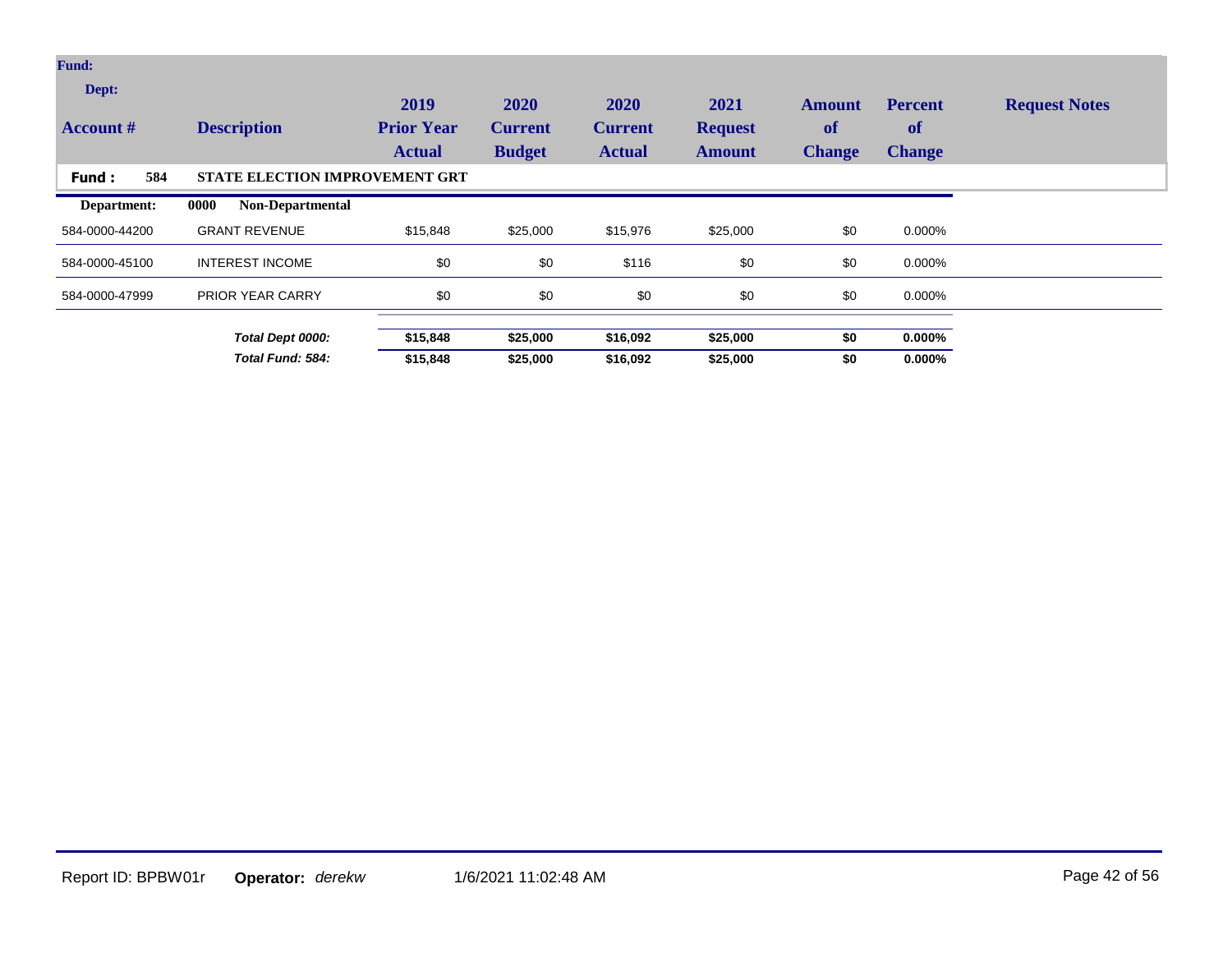| <b>Fund:</b>              |                                 |                                            |                                         |                                                |                                         |                                             |                                              |                      |
|---------------------------|---------------------------------|--------------------------------------------|-----------------------------------------|------------------------------------------------|-----------------------------------------|---------------------------------------------|----------------------------------------------|----------------------|
| Dept:<br><b>Account #</b> | <b>Description</b>              | 2019<br><b>Prior Year</b><br><b>Actual</b> | 2020<br><b>Current</b><br><b>Budget</b> | <b>2020</b><br><b>Current</b><br><b>Actual</b> | 2021<br><b>Request</b><br><b>Amount</b> | <b>Amount</b><br><b>of</b><br><b>Change</b> | <b>Percent</b><br><b>of</b><br><b>Change</b> | <b>Request Notes</b> |
| 585<br>Fund:              | <b>CLERK TRAINING FUND</b>      |                                            |                                         |                                                |                                         |                                             |                                              |                      |
| Department:               | 0000<br><b>Non-Departmental</b> |                                            |                                         |                                                |                                         |                                             |                                              |                      |
| 585-0000-42120            | <b>FEES</b>                     | \$11,236                                   | \$12,000                                | \$7,361                                        | \$12,000                                | \$0                                         | 0.000%                                       |                      |
| 585-0000-45100            | <b>INTEREST INCOME</b>          | \$164                                      | \$50                                    | \$103                                          | \$50                                    | \$0                                         | 0.000%                                       |                      |
| 585-0000-47999            | <b>PRIOR YEAR CARRY</b>         | \$0                                        | \$0                                     | \$0                                            | \$0                                     | \$0                                         | 0.000%                                       |                      |
|                           | Total Dept 0000:                | \$11,400                                   | \$12,050                                | \$7,464                                        | \$12,050                                | \$0                                         | $0.000\%$                                    |                      |
|                           | Total Fund: 585:                | \$11,400                                   | \$12,050                                | \$7,464                                        | \$12,050                                | \$0                                         | $0.000\%$                                    |                      |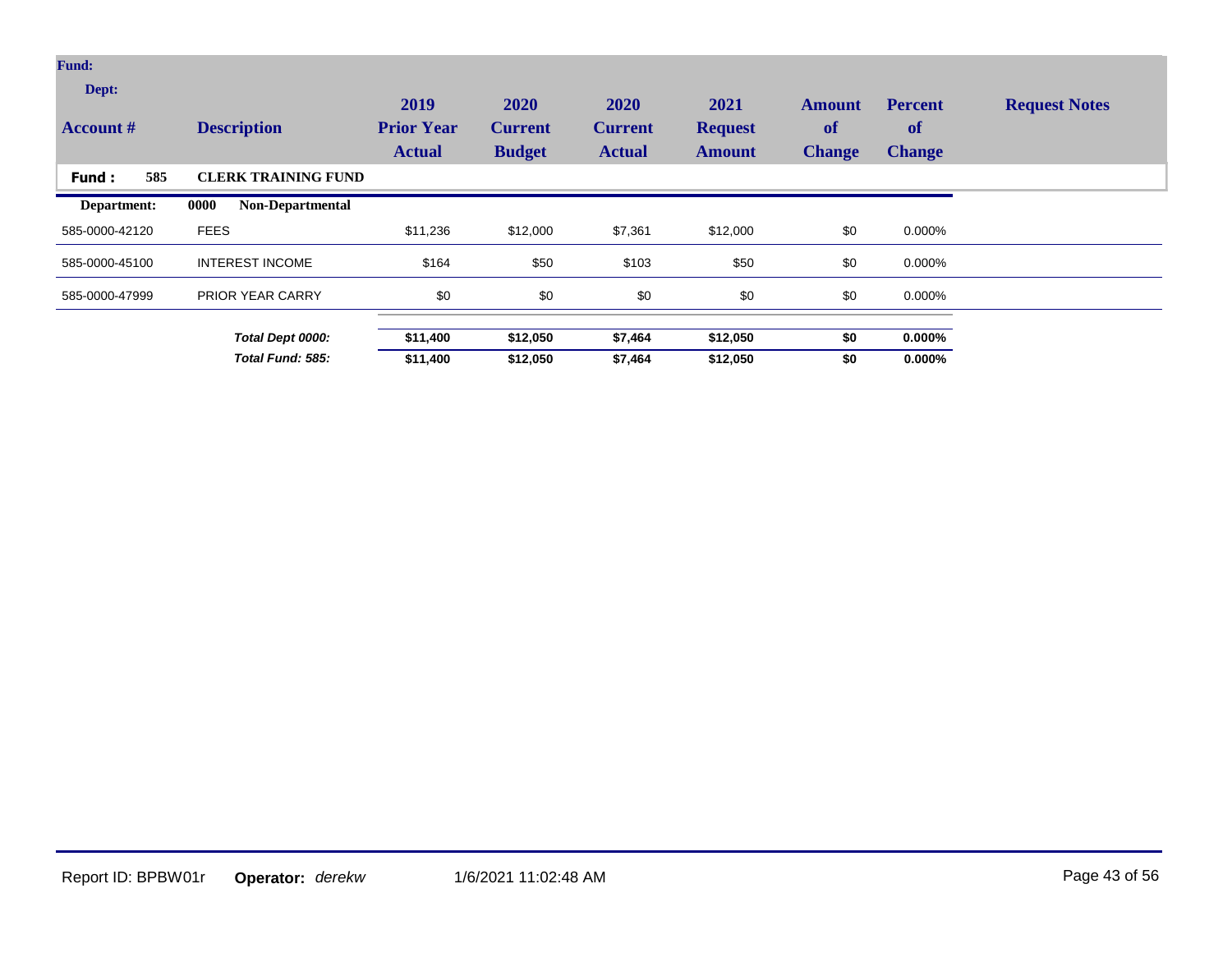| Fund:                     |                                 |                                            |                                         |                                         |                                         |                                      |                                              |                      |
|---------------------------|---------------------------------|--------------------------------------------|-----------------------------------------|-----------------------------------------|-----------------------------------------|--------------------------------------|----------------------------------------------|----------------------|
| Dept:<br><b>Account</b> # | <b>Description</b>              | 2019<br><b>Prior Year</b><br><b>Actual</b> | 2020<br><b>Current</b><br><b>Budget</b> | 2020<br><b>Current</b><br><b>Actual</b> | 2021<br><b>Request</b><br><b>Amount</b> | <b>Amount</b><br>of<br><b>Change</b> | <b>Percent</b><br><b>of</b><br><b>Change</b> | <b>Request Notes</b> |
| 586<br>Fund:              | <b>ELECTION SERVICES FUND</b>   |                                            |                                         |                                         |                                         |                                      |                                              |                      |
| Department:               | 0000<br><b>Non-Departmental</b> |                                            |                                         |                                         |                                         |                                      |                                              |                      |
| 586-0000-45100            | <b>INTEREST INCOME</b>          | \$0                                        | \$0                                     | \$0                                     | \$100                                   | \$100                                | 0.000%                                       |                      |
| 586-0000-49581            | TRANSFER-ELECTIO                | \$0                                        | \$0                                     | \$0                                     | \$10,000                                | \$10,000                             | $0.000\%$                                    |                      |
|                           | Total Dept 0000:                | \$0                                        | \$0                                     | \$0                                     | \$10,100                                | \$10,100                             | $0.000\%$                                    |                      |
|                           | Total Fund: 586:                | \$0                                        | \$0                                     | \$0                                     | \$10,100                                | \$10,100                             | $0.000\%$                                    |                      |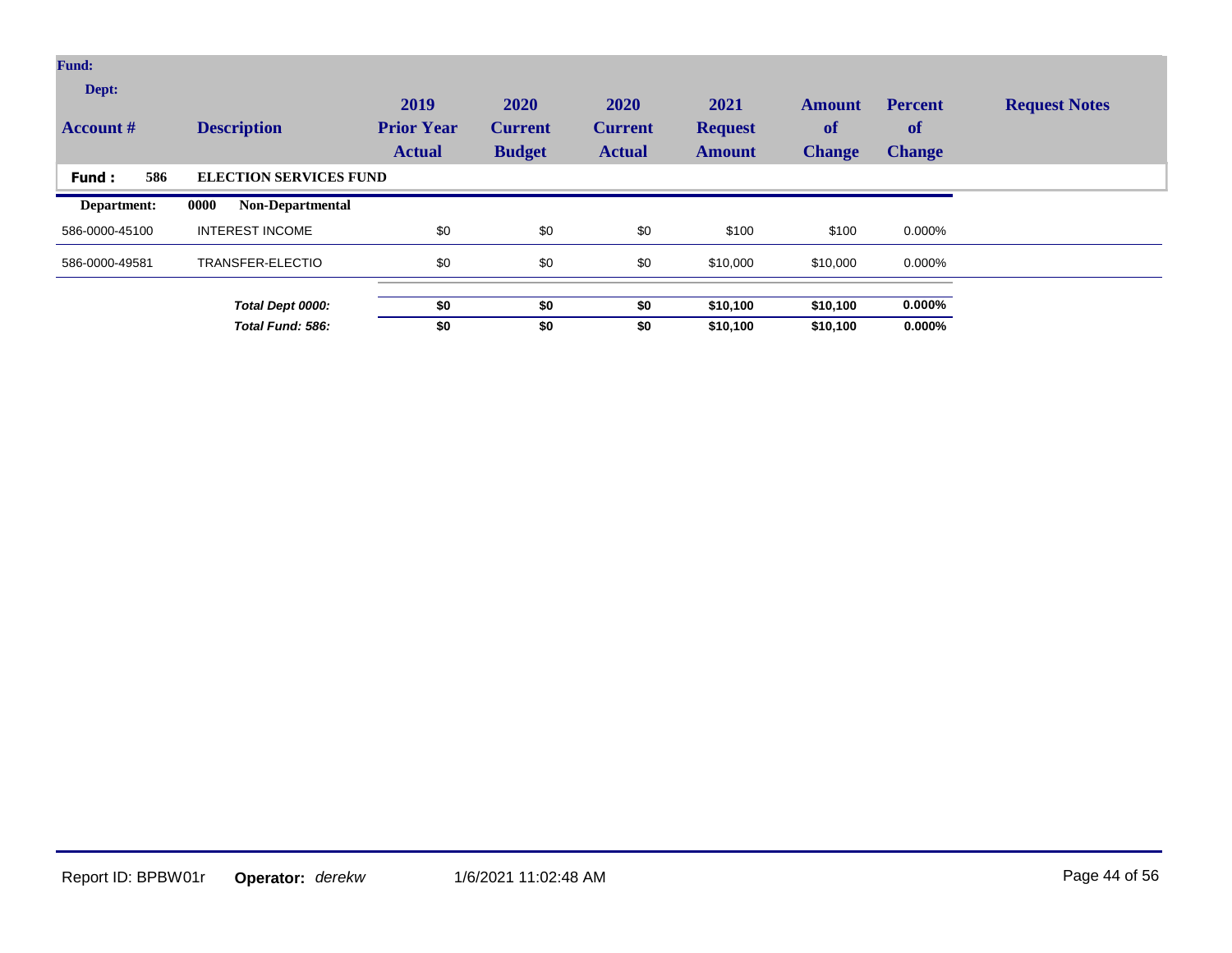| <b>Fund:</b>              |                                   |                                            |                                         |                                         |                                         |                                             |                                              |                      |
|---------------------------|-----------------------------------|--------------------------------------------|-----------------------------------------|-----------------------------------------|-----------------------------------------|---------------------------------------------|----------------------------------------------|----------------------|
| Dept:<br><b>Account #</b> | <b>Description</b>                | 2019<br><b>Prior Year</b><br><b>Actual</b> | 2020<br><b>Current</b><br><b>Budget</b> | 2020<br><b>Current</b><br><b>Actual</b> | 2021<br><b>Request</b><br><b>Amount</b> | <b>Amount</b><br><b>of</b><br><b>Change</b> | <b>Percent</b><br><b>of</b><br><b>Change</b> | <b>Request Notes</b> |
| 590<br>Fund:              | <b>COLLECTOR MAINTENANCE FUND</b> |                                            |                                         |                                         |                                         |                                             |                                              |                      |
| Department:               | Non-Departmental<br>0000          |                                            |                                         |                                         |                                         |                                             |                                              |                      |
| 590-0000-42120            | <b>FEES</b>                       | \$59,107                                   | \$70,000                                | \$67,980                                | \$71,500                                | \$1,500                                     | 2.143%                                       |                      |
| 590-0000-45100            | <b>INTEREST INCOME</b>            | \$1,674                                    | \$1,500                                 | \$507                                   | \$500                                   | (\$1,000)                                   | -66.667%                                     |                      |
| 590-0000-47999            | <b>PRIOR YEAR CARRY</b>           | \$0                                        | \$40,000                                | \$0                                     | \$40,000                                | \$0                                         | 0.000%                                       |                      |
|                           | Total Dept 0000:                  | \$60,780                                   | \$111,500                               | \$68,486                                | \$112,000                               | \$500                                       | 0.448%                                       |                      |
|                           | Total Fund: 590:                  | \$60,780                                   | \$111,500                               | \$68,486                                | \$112,000                               | \$500                                       | 0.448%                                       |                      |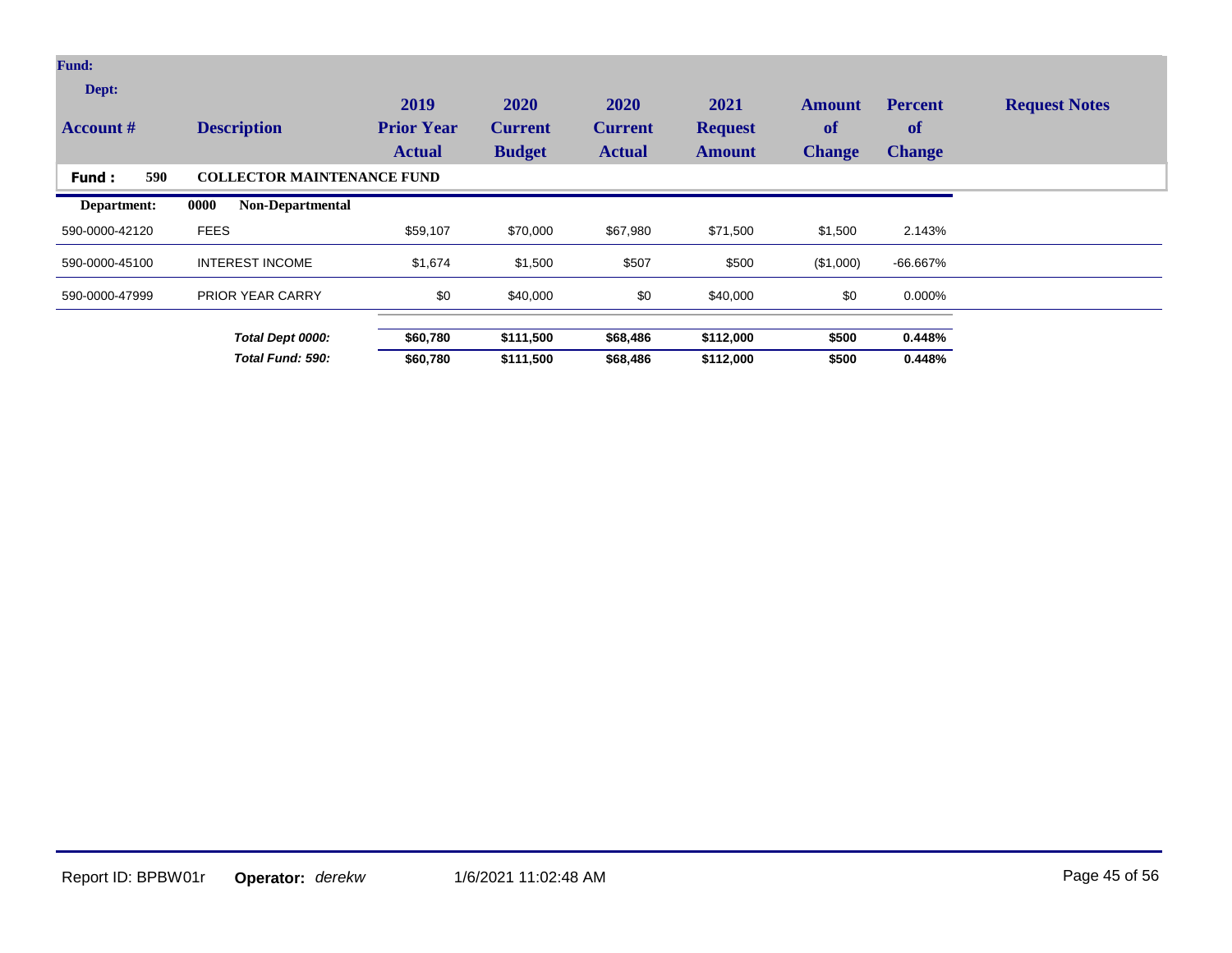| <b>Fund:</b>              |                                       |                                            |                                         |                                         |                                         |                                             |                                              |                      |
|---------------------------|---------------------------------------|--------------------------------------------|-----------------------------------------|-----------------------------------------|-----------------------------------------|---------------------------------------------|----------------------------------------------|----------------------|
| Dept:<br><b>Account</b> # | <b>Description</b>                    | 2019<br><b>Prior Year</b><br><b>Actual</b> | 2020<br><b>Current</b><br><b>Budget</b> | 2020<br><b>Current</b><br><b>Actual</b> | 2021<br><b>Request</b><br><b>Amount</b> | <b>Amount</b><br><b>of</b><br><b>Change</b> | <b>Percent</b><br><b>of</b><br><b>Change</b> | <b>Request Notes</b> |
| 591<br>Fund :             | <b>COLLECTOR TAX MAINTENANCE FUND</b> |                                            |                                         |                                         |                                         |                                             |                                              |                      |
| Department:               | 0000<br><b>Non-Departmental</b>       |                                            |                                         |                                         |                                         |                                             |                                              |                      |
| 591-0000-42120            | <b>FEES</b>                           | \$211,197                                  | \$180,000                               | \$199,172                               | \$190,000                               | \$10,000                                    | 5.556%                                       |                      |
| 591-0000-42182            | LIEN SEARCH FEE RE                    | \$21,905                                   | \$27,000                                | \$29,260                                | \$27,000                                | \$0                                         | 0.000%                                       |                      |
| 591-0000-45100            | <b>INTEREST INCOME</b>                | \$3,634                                    | \$3,000                                 | \$314                                   | \$250                                   | (\$2,750)                                   | -91.667%                                     |                      |
| 591-0000-47999            | <b>PRIOR YEAR CARRY</b>               | \$0                                        | \$35,000                                | \$0                                     | \$35,000                                | \$0                                         | 0.000%                                       |                      |
|                           | Total Dept 0000:                      | \$236,737                                  | \$245,000                               | \$228,747                               | \$252,250                               | \$7,250                                     | 2.959%                                       |                      |
|                           | Total Fund: 591:                      | \$236,737                                  | \$245,000                               | \$228,747                               | \$252,250                               | \$7,250                                     | 2.959%                                       |                      |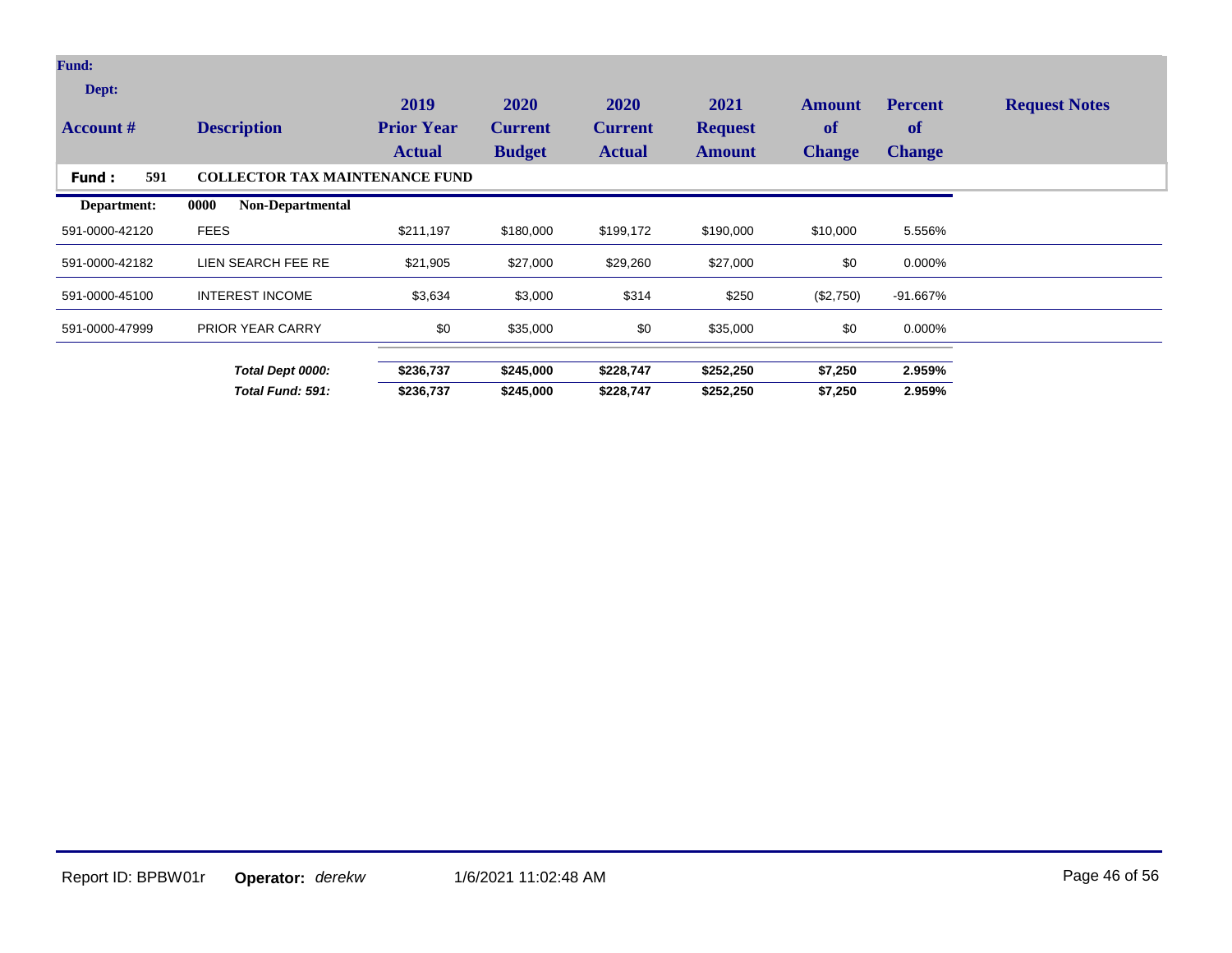| <b>Fund:</b>              |                                 |                                            |                                         |                                         |                                         |                                      |                                              |                      |
|---------------------------|---------------------------------|--------------------------------------------|-----------------------------------------|-----------------------------------------|-----------------------------------------|--------------------------------------|----------------------------------------------|----------------------|
| Dept:<br><b>Account #</b> | <b>Description</b>              | 2019<br><b>Prior Year</b><br><b>Actual</b> | 2020<br><b>Current</b><br><b>Budget</b> | 2020<br><b>Current</b><br><b>Actual</b> | 2021<br><b>Request</b><br><b>Amount</b> | Amount<br><b>of</b><br><b>Change</b> | <b>Percent</b><br><b>of</b><br><b>Change</b> | <b>Request Notes</b> |
| 610<br>Fund:              | <b>COUNTY RESERVE FUND</b>      |                                            |                                         |                                         |                                         |                                      |                                              |                      |
| Department:               | 0000<br><b>Non-Departmental</b> |                                            |                                         |                                         |                                         |                                      |                                              |                      |
| 610-0000-45100            | <b>INTEREST INCOME</b>          | \$37,324                                   | \$20,000                                | \$28,703                                | \$20,000                                | \$0                                  | 0.000%                                       |                      |
| 610-0000-47999            | <b>PRIOR YEAR CARRY</b>         | \$0                                        | \$2,100,000                             | \$0                                     | \$2,150,000                             | \$50,000                             | 2.381%                                       |                      |
| 610-0000-49101            | TRANSFER-GENERAL                | \$817,272                                  | \$0                                     | \$0                                     | \$329,389                               | \$329,389                            | 0.000%                                       |                      |
|                           | Total Dept 0000:                | \$854,596                                  | \$2,120,000                             | \$28,703                                | \$2,499,389                             | \$379,389                            | 17.896%                                      |                      |
|                           | Total Fund: 610:                | \$854,596                                  | \$2,120,000                             | \$28,703                                | \$2,499,389                             | \$379,389                            | 17.896%                                      |                      |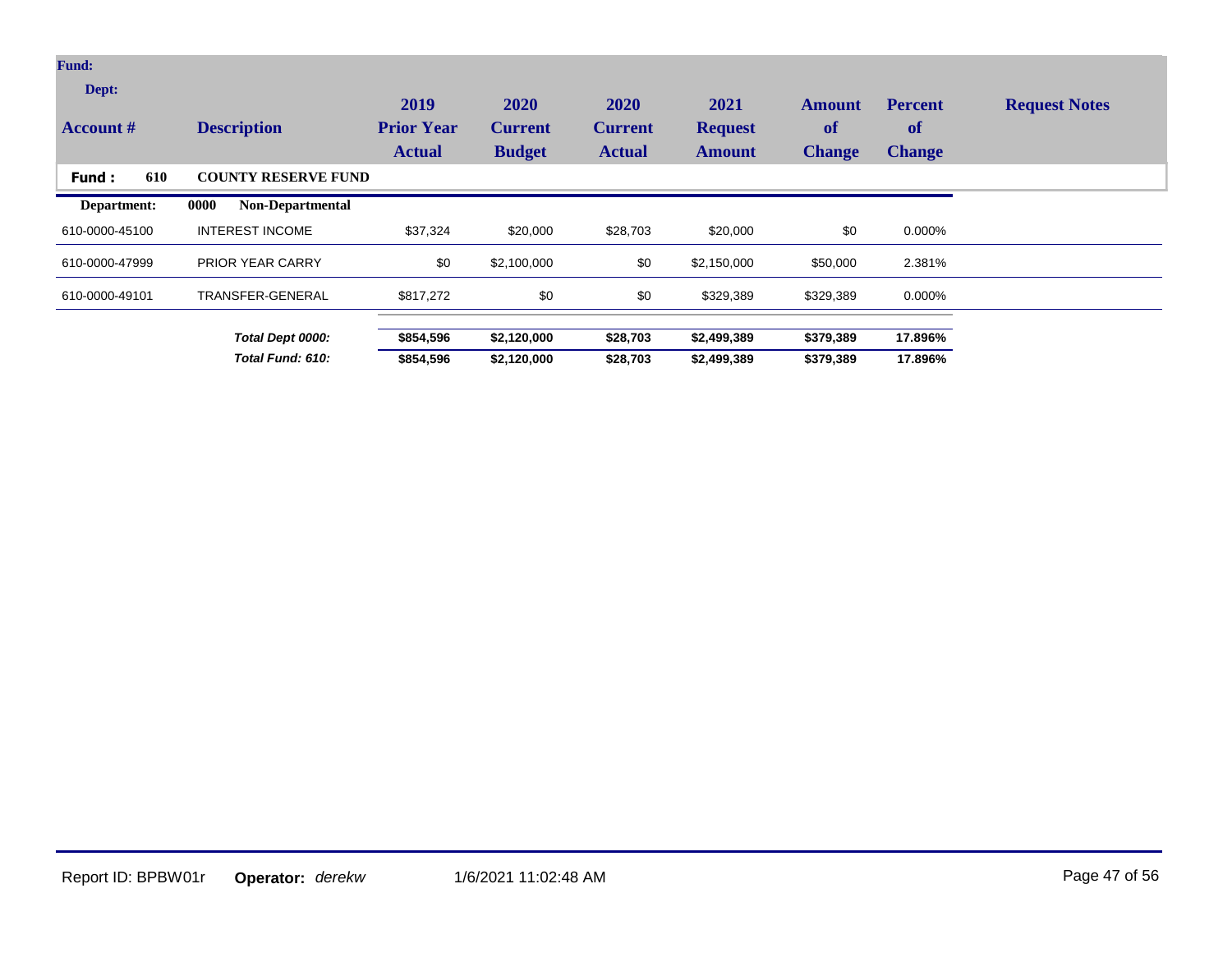| <b>Fund:</b>              |                                    |                                            |                                         |                                                |                                         |                                             |                                       |                      |
|---------------------------|------------------------------------|--------------------------------------------|-----------------------------------------|------------------------------------------------|-----------------------------------------|---------------------------------------------|---------------------------------------|----------------------|
| Dept:<br><b>Account</b> # | <b>Description</b>                 | 2019<br><b>Prior Year</b><br><b>Actual</b> | 2020<br><b>Current</b><br><b>Budget</b> | <b>2020</b><br><b>Current</b><br><b>Actual</b> | 2021<br><b>Request</b><br><b>Amount</b> | <b>Amount</b><br><b>of</b><br><b>Change</b> | <b>Percent</b><br>of<br><b>Change</b> | <b>Request Notes</b> |
| 611<br>Fund:              | <b>DEBT PAYMENT SET ASIDE FUND</b> |                                            |                                         |                                                |                                         |                                             |                                       |                      |
| Department:               | 0000<br><b>Non-Departmental</b>    |                                            |                                         |                                                |                                         |                                             |                                       |                      |
| 611-0000-45100            | <b>INTEREST INCOME</b>             | \$15,045                                   | \$10,000                                | \$1,461                                        | \$0                                     | (\$10,000)                                  | $-100.000\%$                          |                      |
| 611-0000-47999            | <b>PRIOR YEAR CARRY</b>            | \$0                                        | \$542,000                               | \$0                                            | \$0                                     | (\$542,000)                                 | $-100.000\%$                          |                      |
| 611-0000-49101            | TRANSFER-GENERAL                   | \$515,000                                  | \$450,000                               | \$440,124                                      | \$0                                     | (\$450,000)                                 | $-100.000\%$                          |                      |
| 611-0000-49610            | <b>TRANSFER-COUNTY</b>             | \$0                                        | \$0                                     | \$0                                            | \$0                                     | \$0                                         | 0.000%                                |                      |
|                           | Total Dept 0000:                   | \$530,045                                  | \$1,002,000                             | \$441,585                                      | \$0                                     | (\$1,002,000)                               | $-100.000\%$                          |                      |
|                           | Total Fund: 611:                   | \$530,045                                  | \$1,002,000                             | \$441,585                                      | \$0                                     | (\$1,002,000)                               | $-100.000\%$                          |                      |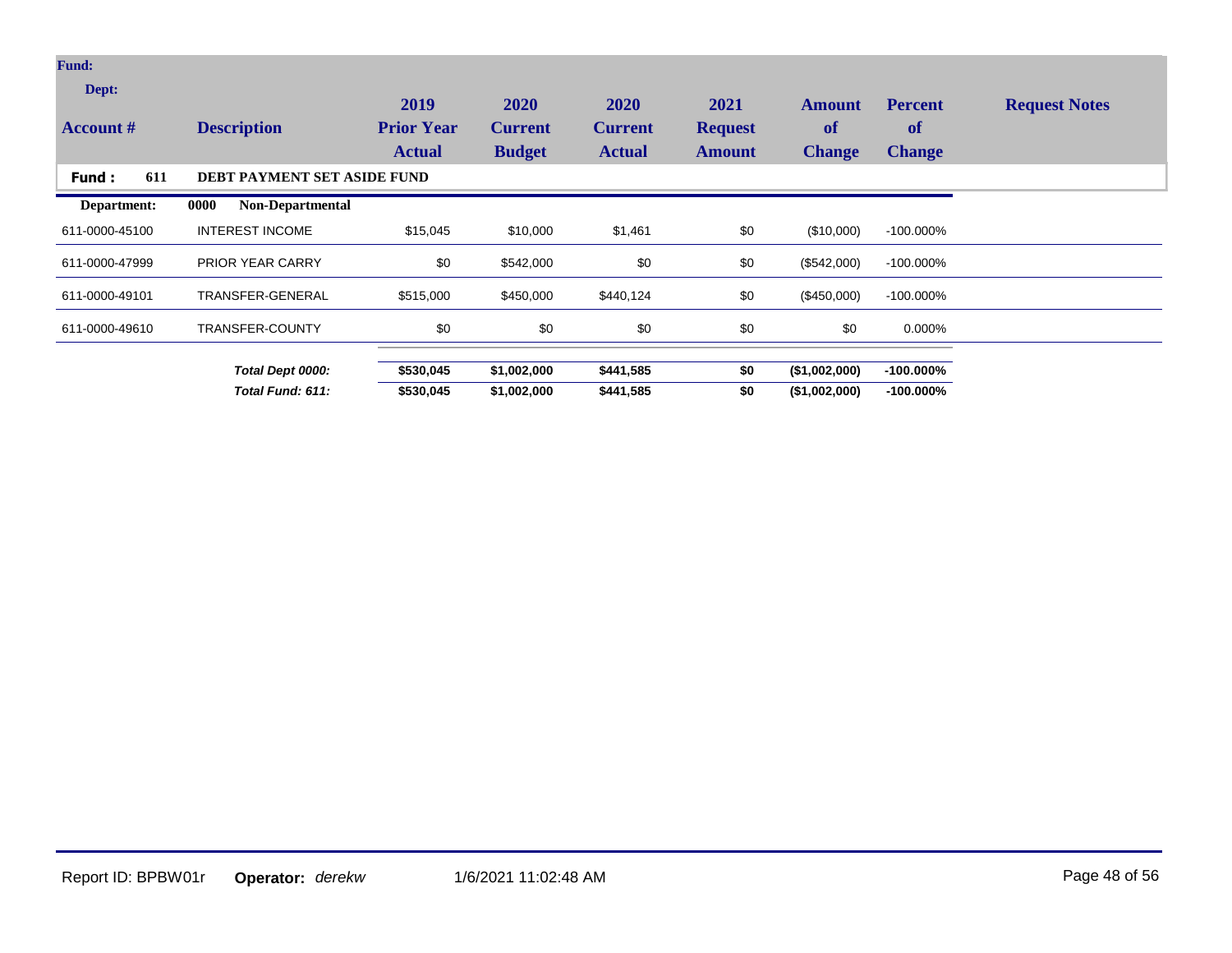| <b>Fund:</b>              |                                     |                                            |                                         |                                                |                                  |                                             |                                              |                      |
|---------------------------|-------------------------------------|--------------------------------------------|-----------------------------------------|------------------------------------------------|----------------------------------|---------------------------------------------|----------------------------------------------|----------------------|
| Dept:<br><b>Account</b> # | <b>Description</b>                  | 2019<br><b>Prior Year</b><br><b>Actual</b> | 2020<br><b>Current</b><br><b>Budget</b> | <b>2020</b><br><b>Current</b><br><b>Actual</b> | 2021<br><b>Request</b><br>Amount | <b>Amount</b><br><b>of</b><br><b>Change</b> | <b>Percent</b><br><b>of</b><br><b>Change</b> | <b>Request Notes</b> |
| 612<br><b>Fund:</b>       | <b>LAW ENFORCEMENT RESERVE FUND</b> |                                            |                                         |                                                |                                  |                                             |                                              |                      |
| Department:               | Non-Departmental<br>0000            |                                            |                                         |                                                |                                  |                                             |                                              |                      |
| 612-0000-45100            | <b>INTEREST INCOME</b>              | \$6,681                                    | \$2,000                                 | \$1,789                                        | \$2,000                          | \$0                                         | 0.000%                                       |                      |
| 612-0000-47999            | <b>PRIOR YEAR CARRY</b>             | \$0                                        | \$287,000                               | \$0                                            | \$650,000                        | \$363,000                                   | 126.481%                                     |                      |
| 612-0000-49550            | <b>LAW ENFORCEMENT</b>              | \$0                                        | \$0                                     | \$433,900                                      | \$0                              | \$0                                         | 0.000%                                       |                      |
|                           | Total Dept 0000:                    | \$6,681                                    | \$289,000                               | \$435,689                                      | \$652,000                        | \$363,000                                   | 125.606%                                     |                      |
|                           | Total Fund: 612:                    | \$6,681                                    | \$289,000                               | \$435,689                                      | \$652,000                        | \$363,000                                   | 125.606%                                     |                      |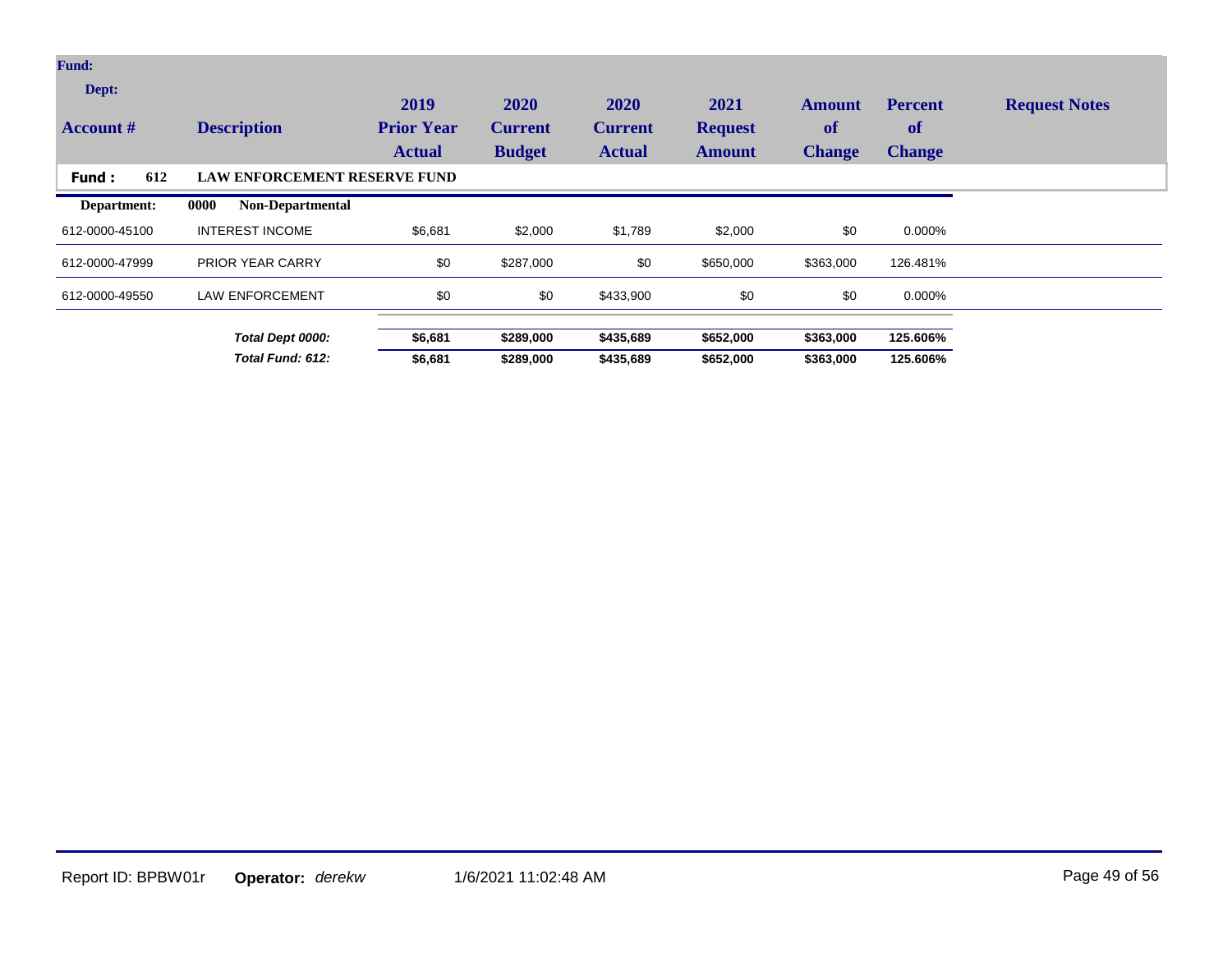| <b>Fund:</b>              |                                 |                                            |                                         |                                                |                                         |                                      |                                       |                      |
|---------------------------|---------------------------------|--------------------------------------------|-----------------------------------------|------------------------------------------------|-----------------------------------------|--------------------------------------|---------------------------------------|----------------------|
| Dept:<br><b>Account #</b> | <b>Description</b>              | 2019<br><b>Prior Year</b><br><b>Actual</b> | 2020<br><b>Current</b><br><b>Budget</b> | <b>2020</b><br><b>Current</b><br><b>Actual</b> | 2021<br><b>Request</b><br><b>Amount</b> | <b>Amount</b><br>of<br><b>Change</b> | <b>Percent</b><br>of<br><b>Change</b> | <b>Request Notes</b> |
| 620<br>Fund:              | <b>RECORDERS FUND</b>           |                                            |                                         |                                                |                                         |                                      |                                       |                      |
| Department:               | <b>Non-Departmental</b><br>0000 |                                            |                                         |                                                |                                         |                                      |                                       |                      |
| 620-0000-42120            | <b>FEES</b>                     | \$38,400                                   | \$35,000                                | \$46,330                                       | \$35,000                                | \$0                                  | 0.000%                                |                      |
| 620-0000-42180            | <b>FEES - COMPUTER</b>          | \$27,291                                   | \$25,000                                | \$36,496                                       | \$25,000                                | \$0                                  | 0.000%                                |                      |
| 620-0000-45100            | <b>INTEREST INCOME</b>          | \$5,133                                    | \$1,000                                 | \$1,842                                        | \$1,000                                 | \$0                                  | 0.000%                                |                      |
| 620-0000-47130            | <b>MISC REVENUE</b>             | \$0                                        | \$0                                     | \$0                                            | \$0                                     | \$0                                  | 0.000%                                |                      |
| 620-0000-47999            | <b>PRIOR YEAR CARRY</b>         | \$0                                        | \$206,000                               | \$0                                            | \$206,000                               | \$0                                  | 0.000%                                |                      |
|                           | Total Dept 0000:                | \$70,824                                   | \$267,000                               | \$84,668                                       | \$267,000                               | \$0                                  | $0.000\%$                             |                      |
|                           | Total Fund: 620:                | \$70,824                                   | \$267,000                               | \$84,668                                       | \$267,000                               | \$0                                  | $0.000\%$                             |                      |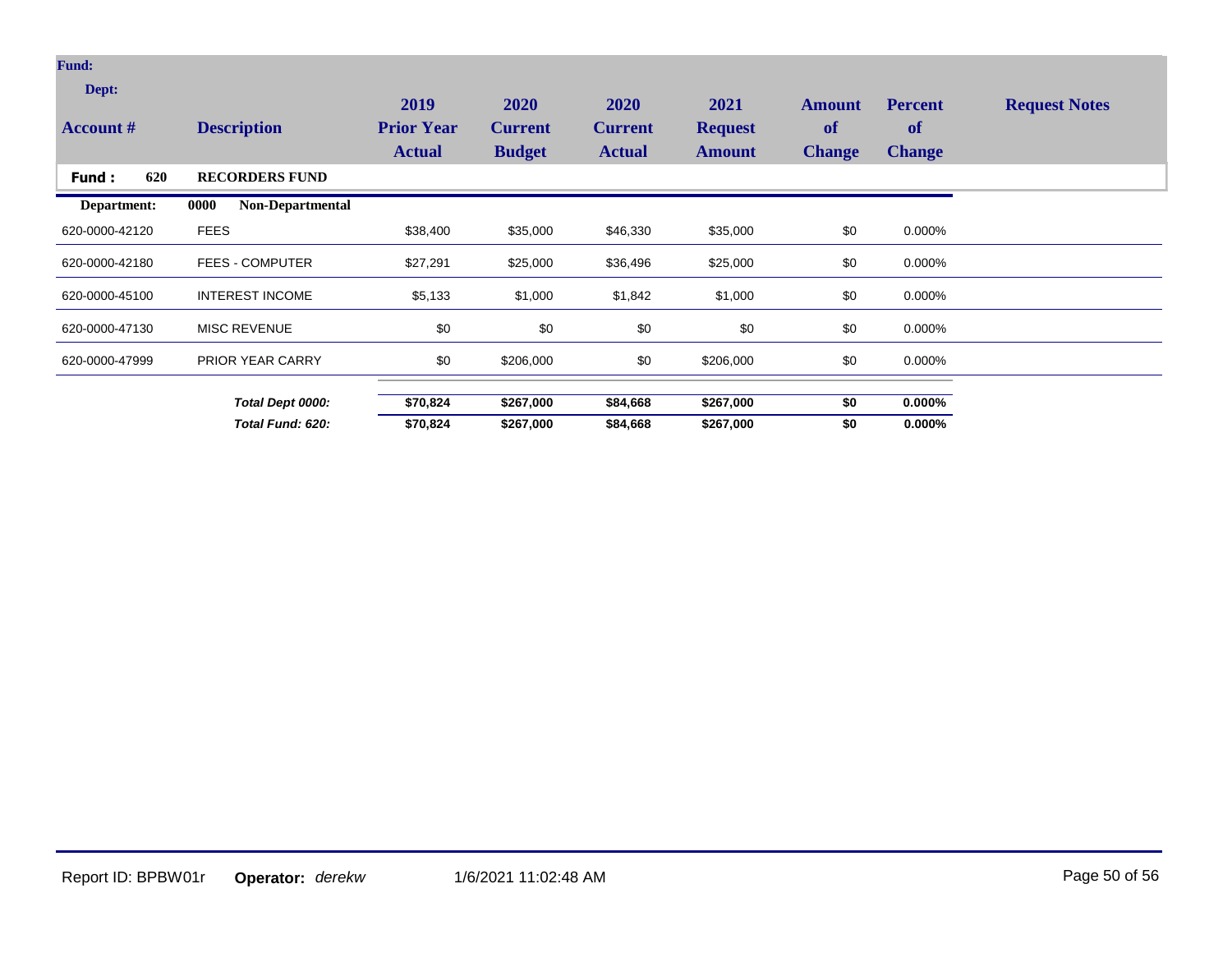| <b>Fund:</b>     |                                       |                           |                        |                        |                        |                     |                      |                      |
|------------------|---------------------------------------|---------------------------|------------------------|------------------------|------------------------|---------------------|----------------------|----------------------|
| Dept:            |                                       |                           |                        |                        |                        |                     |                      |                      |
| <b>Account #</b> | <b>Description</b>                    | 2019<br><b>Prior Year</b> | 2020<br><b>Current</b> | 2020<br><b>Current</b> | 2021<br><b>Request</b> | <b>Amount</b><br>of | <b>Percent</b><br>of | <b>Request Notes</b> |
|                  |                                       | <b>Actual</b>             | <b>Budget</b>          | <b>Actual</b>          | <b>Amount</b>          | <b>Change</b>       | <b>Change</b>        |                      |
| 648<br>Fund:     | <b>HEALTH</b>                         |                           |                        |                        |                        |                     |                      |                      |
| Department:      | $\overline{0000}$<br>Non-Departmental |                           |                        |                        |                        |                     |                      |                      |
| 648-0000-42154   | FEES - CCHC CONSU                     | \$5,020                   | \$5,607                | \$5,607                | \$5,607                | \$0                 | 0.006%               |                      |
| 648-0000-42156   | FEES - CHILD CARE F                   | \$6,540                   | \$7,000                | \$5,705                | \$7,000                | \$0                 | 0.000%               |                      |
| 648-0000-42158   | FEES-VITAL RECOR                      | \$89,156                  | \$95,000               | \$85,643               | \$95,000               | \$0                 | 0.000%               |                      |
| 648-0000-42165   | <b>LODGING</b>                        | \$0                       | \$0                    | \$821                  | \$0                    | \$0                 | 0.000%               |                      |
| 648-0000-42166   | FEES - FOOD SERVIC                    | \$180,691                 | \$159,000              | \$129,616              | \$159,000              | \$0                 | 0.000%               |                      |
| 648-0000-42167   | <b>SWIMMING POOLS</b>                 | \$0                       | \$0                    | \$0                    | \$0                    | \$0                 | 0.000%               |                      |
| 648-0000-44108   | CORE PUBLIC HEALT                     | \$116,567                 | \$128,704              | \$139,429              | \$128,703              | ( \$1)              | $-0.001%$            |                      |
| 648-0000-44109   | <b>SAFE SITTER</b>                    | \$906                     | \$1,000                | \$298                  | \$0                    | (\$1,000)           | -100.000%            |                      |
| 648-0000-44110   | <b>CPR CLASSES</b>                    | \$310                     | \$450                  | \$321                  | \$450                  | \$0                 | 0.000%               |                      |
| 648-0000-44137   | C.H.I.P REIMBURSEM                    | \$0                       | \$0                    | \$0                    | \$0                    | \$0                 | 0.000%               |                      |
| 648-0000-44138   | MCH CONTRACT                          | \$39,230                  | \$39,754               | \$38,315               | \$41,000               | \$1,246             | 3.134%               |                      |
| 648-0000-44140   | MEDICAID SER. (REIM                   | \$4,723                   | \$5,000                | \$993                  | \$2,500                | (\$2,500)           | -50.000%             |                      |
| 648-0000-44141   | <b>COMMUNITY GARDE</b>                | \$414                     | \$400                  | \$0                    | \$200                  | (\$200)             | -50.000%             |                      |
| 648-0000-44205   | <b>GRANT REV- CHRONI</b>              | $\$0$                     | \$0                    | \$0                    | \$0                    | \$0                 | 0.000%               |                      |
| 648-0000-44213   | <b>Grant Rev-REACH</b>                | \$31,578                  | \$41,578               | \$10,000               | \$0                    | (\$41,578)          | $-100.000\%$         |                      |
| 648-0000-44214   | <b>GRANT REV- FDA RE</b>              | \$0                       | \$0                    | \$0                    | \$0                    | \$0                 | 0.000%               |                      |
| 648-0000-44215   | <b>GRANT REV- STOCK</b>               | \$0                       | \$0                    | \$0                    | \$0                    | \$0                 | 0.000%               |                      |
| 648-0000-44216   | <b>GRANT REV-CRI</b>                  | \$0                       | \$0                    | \$0                    | \$0                    | \$0                 | 0.000%               |                      |
| 648-0000-44217   | <b>GRANT REVENUE-EL</b>               | \$0                       | \$0                    | \$0                    | \$56,920               | \$56,920            | 0.000%               |                      |
|                  |                                       |                           |                        |                        |                        |                     |                      |                      |

Report ID: BPBW01r **Operator:** *derekw* 1/6/2021 11:02:48 AM Page 51 of 56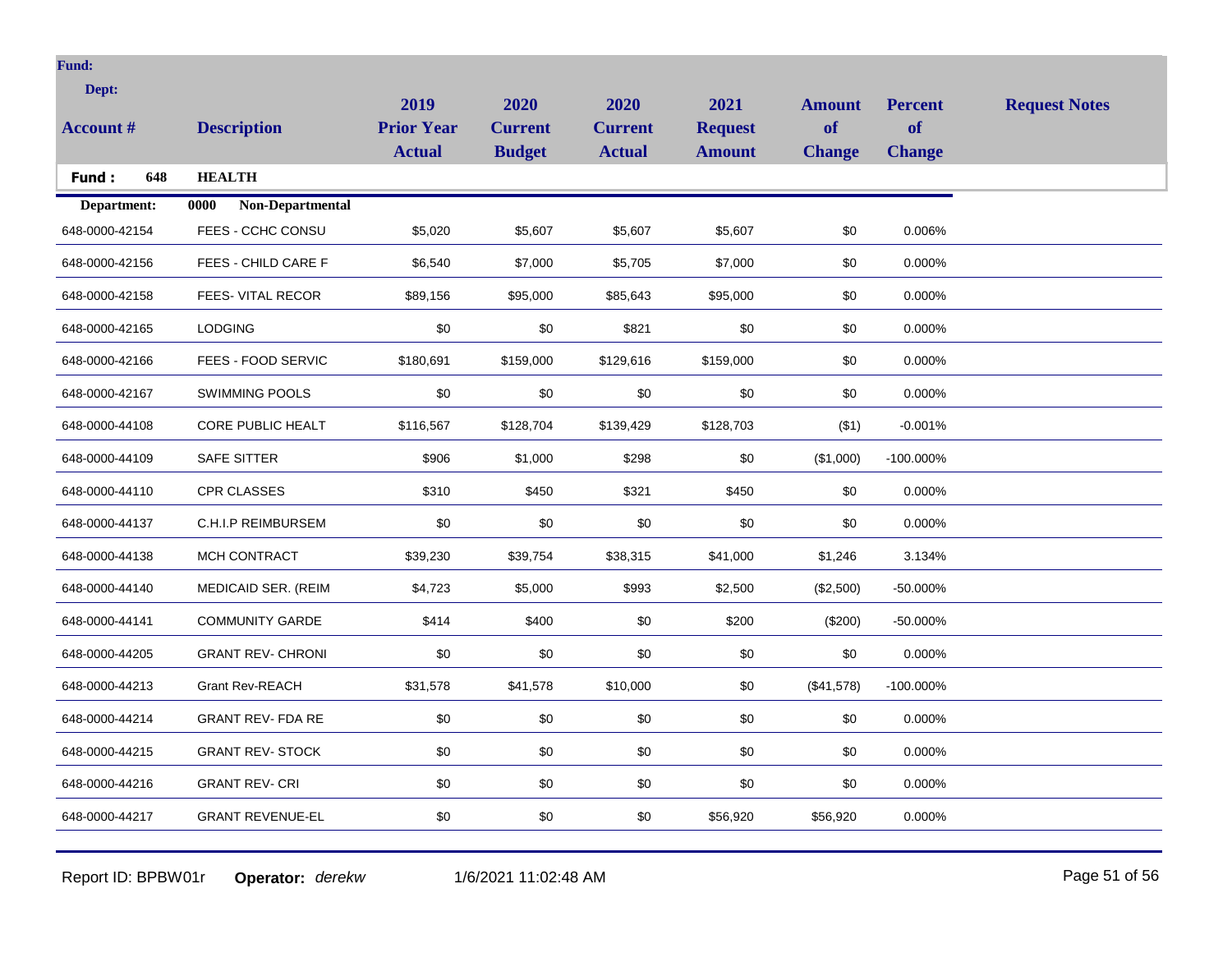## **Fund:**

| Dept:<br><b>Account #</b> | <b>Description</b>      | 2019<br><b>Prior Year</b><br><b>Actual</b> | 2020<br><b>Current</b><br><b>Budget</b> | <b>2020</b><br><b>Current</b><br><b>Actual</b> | 2021<br><b>Request</b><br><b>Amount</b> | <b>Amount</b><br><b>of</b><br><b>Change</b> | <b>Percent</b><br>of<br><b>Change</b> | <b>Request Notes</b> |
|---------------------------|-------------------------|--------------------------------------------|-----------------------------------------|------------------------------------------------|-----------------------------------------|---------------------------------------------|---------------------------------------|----------------------|
| 648<br>Fund :             | <b>HEALTH</b>           |                                            |                                         |                                                |                                         |                                             |                                       |                      |
| 648-0000-45100            | <b>INTEREST INCOME</b>  | \$258                                      | \$0                                     | \$29                                           | \$0                                     | \$0                                         | 0.000%                                |                      |
| 648-0000-47110            | <b>VACCINE REIMBURS</b> | \$19,299                                   | \$20,000                                | \$5,205                                        | \$0                                     | $(\$20,000)$                                | $-100.000\%$                          |                      |
| 648-0000-47115            | PREGNANCY TESTIN        | \$0                                        | \$0                                     | \$0                                            | \$0                                     | \$0                                         | 0.000%                                |                      |
| 648-0000-47120            | T B TESTING             | \$3,108                                    | \$4,500                                 | \$1,000                                        | \$0                                     | $(\$4,500)$                                 | $-100.000\%$                          |                      |
| 648-0000-47130            | <b>MISC REVENUE</b>     | \$1,691                                    | \$15,000                                | \$0                                            | \$0                                     | (\$15,000)                                  | $-100.000\%$                          |                      |
| 648-0000-47999            | PRIOR YEAR CARRY        | \$0                                        | \$0                                     | \$0                                            | \$156,249                               | \$156,249                                   | 0.000%                                |                      |
| 648-0000-49101            | TRANSFER-GENERAL        | \$10,018                                   | \$100,000                               | \$100,000                                      | \$100,000                               | \$0                                         | 0.000%                                |                      |
| 648-0000-49610            | TRANSFER-COUNTY         | \$0                                        | \$43,360                                | \$43,360                                       | \$0                                     | $(\$43,360)$                                | $-100.000\%$                          |                      |
|                           | Total Dept 0000:        | \$509,511                                  | \$666,353                               | \$566,343                                      | \$752,629                               | \$86,276                                    | 12.948%                               |                      |
|                           | Total Fund: 648:        | \$509,511                                  | \$666,353                               | \$566,343                                      | \$752,629                               | \$86,276                                    | 12.948%                               |                      |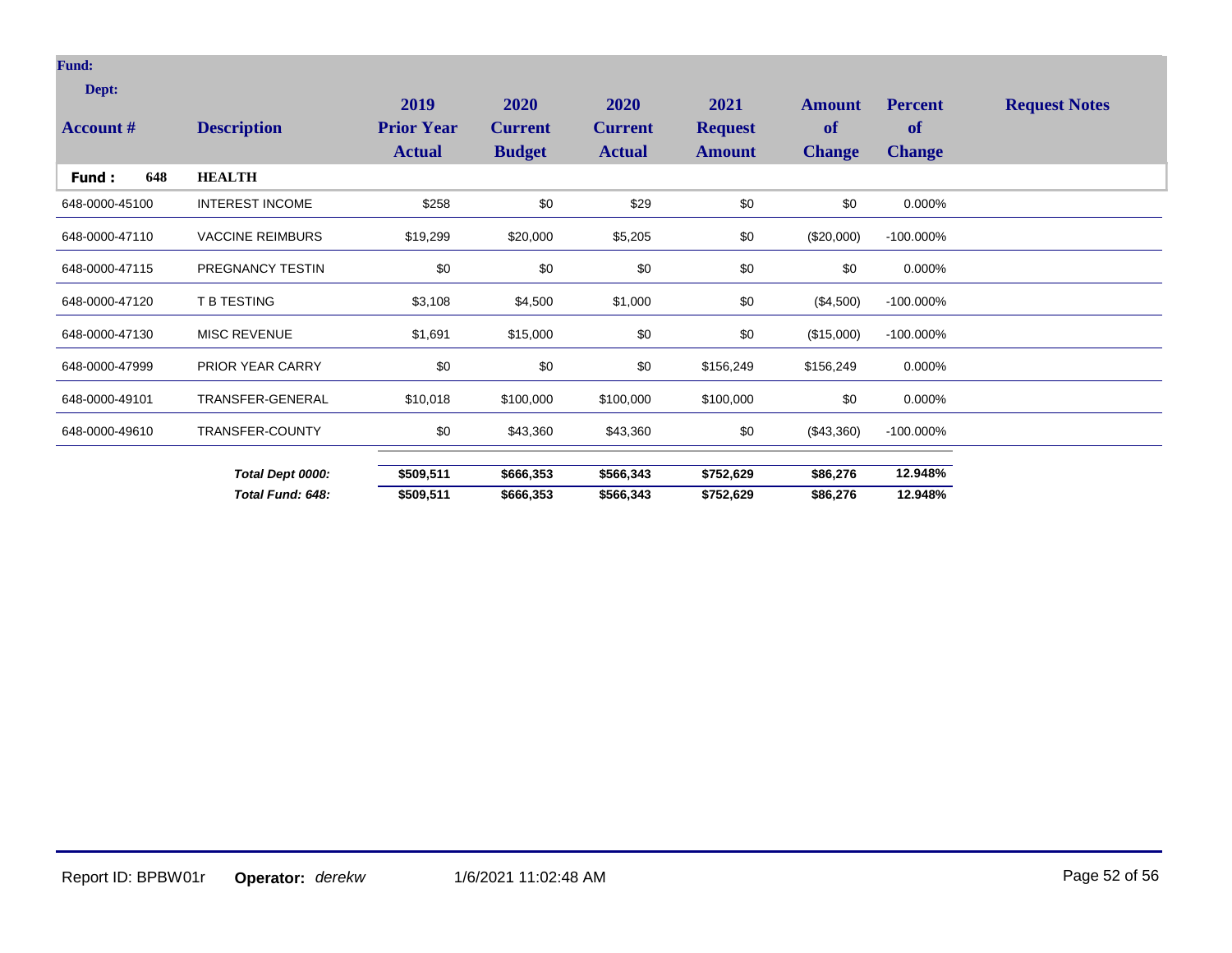| <b>Fund:</b>              |                          |                                            |                                         |                                                |                                         |                                      |                                       |                      |
|---------------------------|--------------------------|--------------------------------------------|-----------------------------------------|------------------------------------------------|-----------------------------------------|--------------------------------------|---------------------------------------|----------------------|
| Dept:<br><b>Account #</b> | <b>Description</b>       | 2019<br><b>Prior Year</b><br><b>Actual</b> | 2020<br><b>Current</b><br><b>Budget</b> | <b>2020</b><br><b>Current</b><br><b>Actual</b> | 2021<br><b>Request</b><br><b>Amount</b> | <b>Amount</b><br>of<br><b>Change</b> | <b>Percent</b><br>of<br><b>Change</b> | <b>Request Notes</b> |
| 649<br>Fund:              | <b>WIC</b>               |                                            |                                         |                                                |                                         |                                      |                                       |                      |
| Department:               | Non-Departmental<br>0000 |                                            |                                         |                                                |                                         |                                      |                                       |                      |
| 649-0000-44102            | WIC CONT (9/30/05) F     | \$185,923                                  | \$207,480                               | \$174,057                                      | \$229,229                               | \$21,749                             | 10.482%                               |                      |
| 649-0000-44106            | <b>CORE</b>              | \$0                                        | \$0                                     | \$0                                            | \$0                                     | \$0                                  | 0.000%                                |                      |
| 649-0000-45100            | <b>INTEREST INCOME</b>   | \$13                                       | \$0                                     | \$1                                            | \$0                                     | \$0                                  | 0.000%                                |                      |
| 649-0000-47999            | PRIOR YEAR CARRY         | \$0                                        | \$0                                     | \$0                                            | \$0                                     | \$0                                  | 0.000%                                |                      |
| 649-0000-49101            | TRANSFER-GENERAL         | \$0                                        | \$0                                     | \$0                                            | \$0                                     | \$0                                  | 0.000%                                |                      |
|                           | Total Dept 0000:         | \$185,936                                  | \$207,480                               | \$174,058                                      | \$229,229                               | \$21,749                             | 10.482%                               |                      |
|                           | Total Fund: 649:         | \$185,936                                  | \$207,480                               | \$174,058                                      | \$229,229                               | \$21,749                             | 10.482%                               |                      |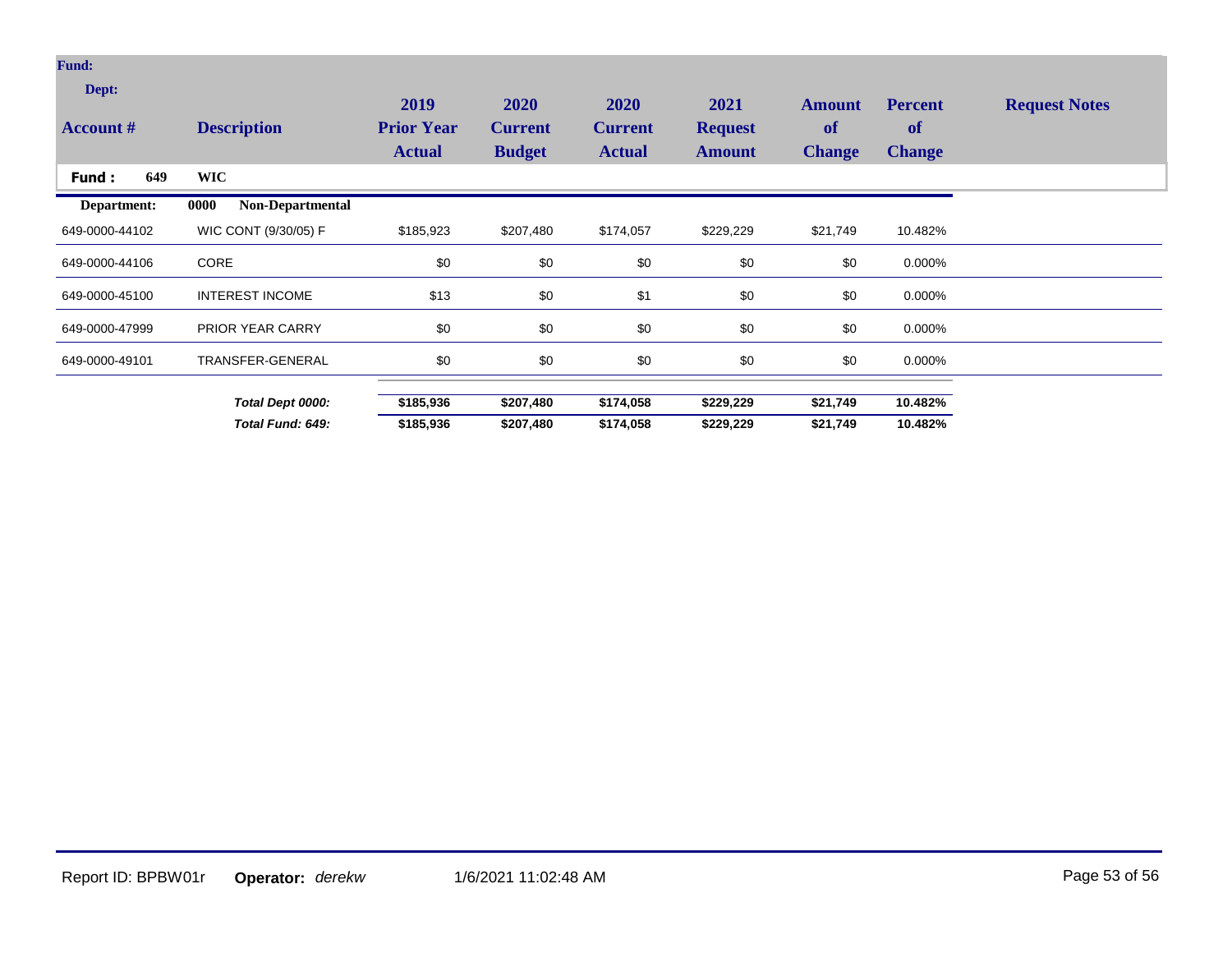| Fund:                     |                                 |                                            |                                         |                                                |                                         |                                      |                                              |                      |
|---------------------------|---------------------------------|--------------------------------------------|-----------------------------------------|------------------------------------------------|-----------------------------------------|--------------------------------------|----------------------------------------------|----------------------|
| Dept:<br><b>Account #</b> | <b>Description</b>              | 2019<br><b>Prior Year</b><br><b>Actual</b> | 2020<br><b>Current</b><br><b>Budget</b> | <b>2020</b><br><b>Current</b><br><b>Actual</b> | 2021<br><b>Request</b><br><b>Amount</b> | <b>Amount</b><br>of<br><b>Change</b> | <b>Percent</b><br><b>of</b><br><b>Change</b> | <b>Request Notes</b> |
| 650<br>Fund:              | CERT (BIO TERRORISM)            |                                            |                                         |                                                |                                         |                                      |                                              |                      |
| Department:               | 0000<br><b>Non-Departmental</b> |                                            |                                         |                                                |                                         |                                      |                                              |                      |
| 650-0000-44108            | <b>CORE PUBLIC HEALT</b>        | \$0                                        | \$0                                     | \$0                                            | \$0                                     | \$0                                  | 0.000%                                       |                      |
| 650-0000-44136            | <b>CERT CONTRACT</b>            | \$73,099                                   | \$60,324                                | \$62,459                                       | \$60,324                                | \$0                                  | 0.000%                                       |                      |
| 650-0000-44138            | MCH CONTRACT                    | \$0                                        | \$2,000                                 | \$0                                            | \$0                                     | (\$2,000)                            | $-100.000\%$                                 |                      |
| 650-0000-44216            | <b>GRANT REV- CRI</b>           | \$9,627                                    | \$20,845                                | \$15,458                                       | \$20,845                                | \$0                                  | 0.000%                                       |                      |
| 650-0000-45100            | <b>INTEREST INCOME</b>          | \$1,290                                    | \$400                                   | \$130                                          | \$0                                     | $(\$400)$                            | $-100.000\%$                                 |                      |
| 650-0000-47999            | PRIOR YEAR CARRY                | \$0                                        | \$20,199                                | \$0                                            | \$0                                     | $(\$20, 199)$                        | $-100.000\%$                                 |                      |
|                           | Total Dept 0000:                | \$84,017                                   | \$103,768                               | \$78,046                                       | \$81,169                                | (\$22,599)                           | $-21.778%$                                   |                      |
|                           | Total Fund: 650:                | \$84,017                                   | \$103,768                               | \$78,046                                       | \$81,169                                | (\$22,599)                           | $-21.778%$                                   |                      |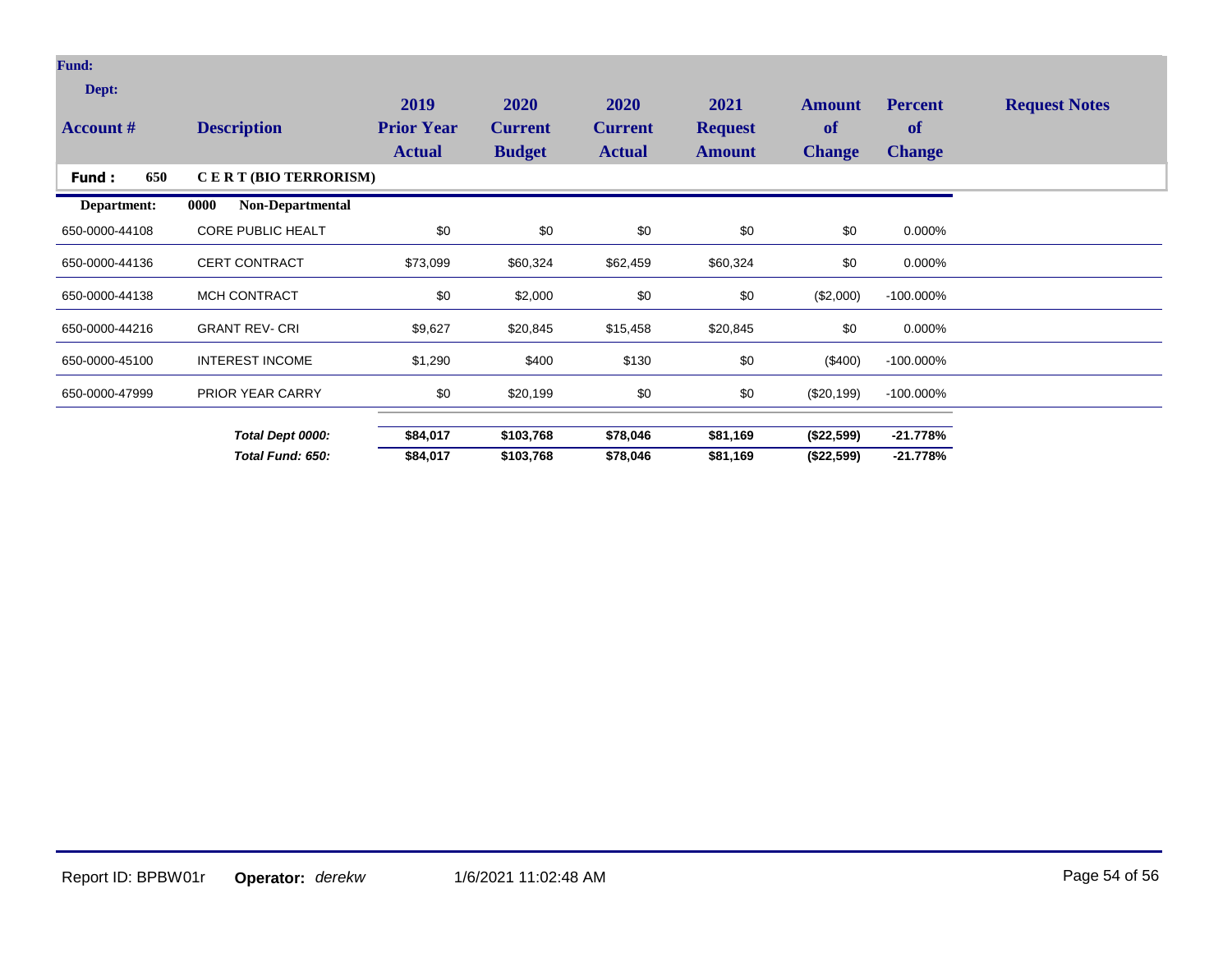| <b>Fund:</b>              |                                    |                                            |                                         |                                         |                                  |                                             |                                       |                      |
|---------------------------|------------------------------------|--------------------------------------------|-----------------------------------------|-----------------------------------------|----------------------------------|---------------------------------------------|---------------------------------------|----------------------|
| Dept:<br><b>Account</b> # | <b>Description</b>                 | 2019<br><b>Prior Year</b><br><b>Actual</b> | 2020<br><b>Current</b><br><b>Budget</b> | 2020<br><b>Current</b><br><b>Actual</b> | 2021<br><b>Request</b><br>Amount | <b>Amount</b><br><b>of</b><br><b>Change</b> | <b>Percent</b><br>of<br><b>Change</b> | <b>Request Notes</b> |
| 653<br>Fund:              | <b>COURTHOUSE RESTORATION FUND</b> |                                            |                                         |                                         |                                  |                                             |                                       |                      |
| Department:               | <b>Non-Departmental</b><br>0000    |                                            |                                         |                                         |                                  |                                             |                                       |                      |
| 653-0000-42118            | <b>COURTHOUSE REST</b>             | \$19,845                                   | \$25,000                                | \$0                                     | \$0                              | (\$25,000)                                  | $-100.000\%$                          |                      |
| 653-0000-42160            | <b>COURT ASSESSMEN</b>             | \$13,943                                   | \$15,000                                | \$24,982                                | \$20,000                         | \$5,000                                     | 33.333%                               |                      |
| 653-0000-45100            | <b>INTEREST INCOME</b>             | \$144                                      | \$0                                     | \$56                                    | \$0                              | \$0                                         | 0.000%                                |                      |
| 653-0000-47999            | <b>PRIOR YEAR CARRY</b>            | \$0                                        | \$0                                     | \$0                                     | \$20,000                         | \$20,000                                    | 0.000%                                |                      |
|                           | Total Dept 0000:                   | \$33,932                                   | \$40,000                                | \$25,037                                | \$40,000                         | \$0                                         | $0.000\%$                             |                      |
|                           | Total Fund: 653:                   | \$33,932                                   | \$40,000                                | \$25,037                                | \$40,000                         | \$0                                         | $0.000\%$                             |                      |